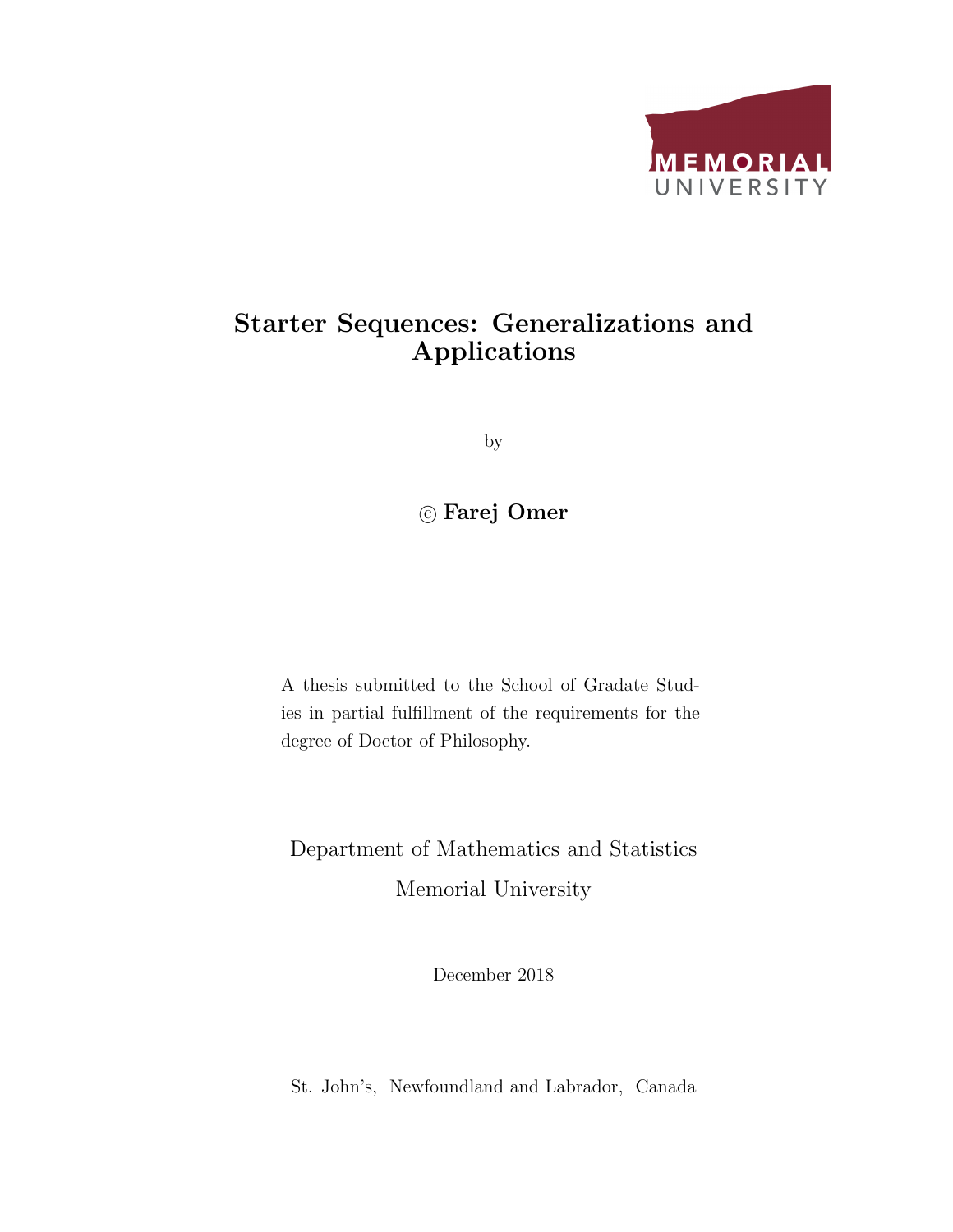#### Abstract

In this thesis we introduce new types of starter sequences, pseudo-starter sequences, starter-labellings, and generalized (extended) starter sequences. We apply these new sequences to graph labeling. All the necessary conditions for the existence of starter, pseudo-starter, extended, m-fold, excess, and generalized (extended) starter sequences are determined, and some of these conditions are shown to be sufficient. The relationship between starter sequences and graph labellings is introduced. Moreover, the starter-labeling and the minimum hooked starter-labeling of paths, cycles, and kwindmills are investigated. We show that all paths, cycles, and k-windmills can be starter-labelled or minimum starter-labelled.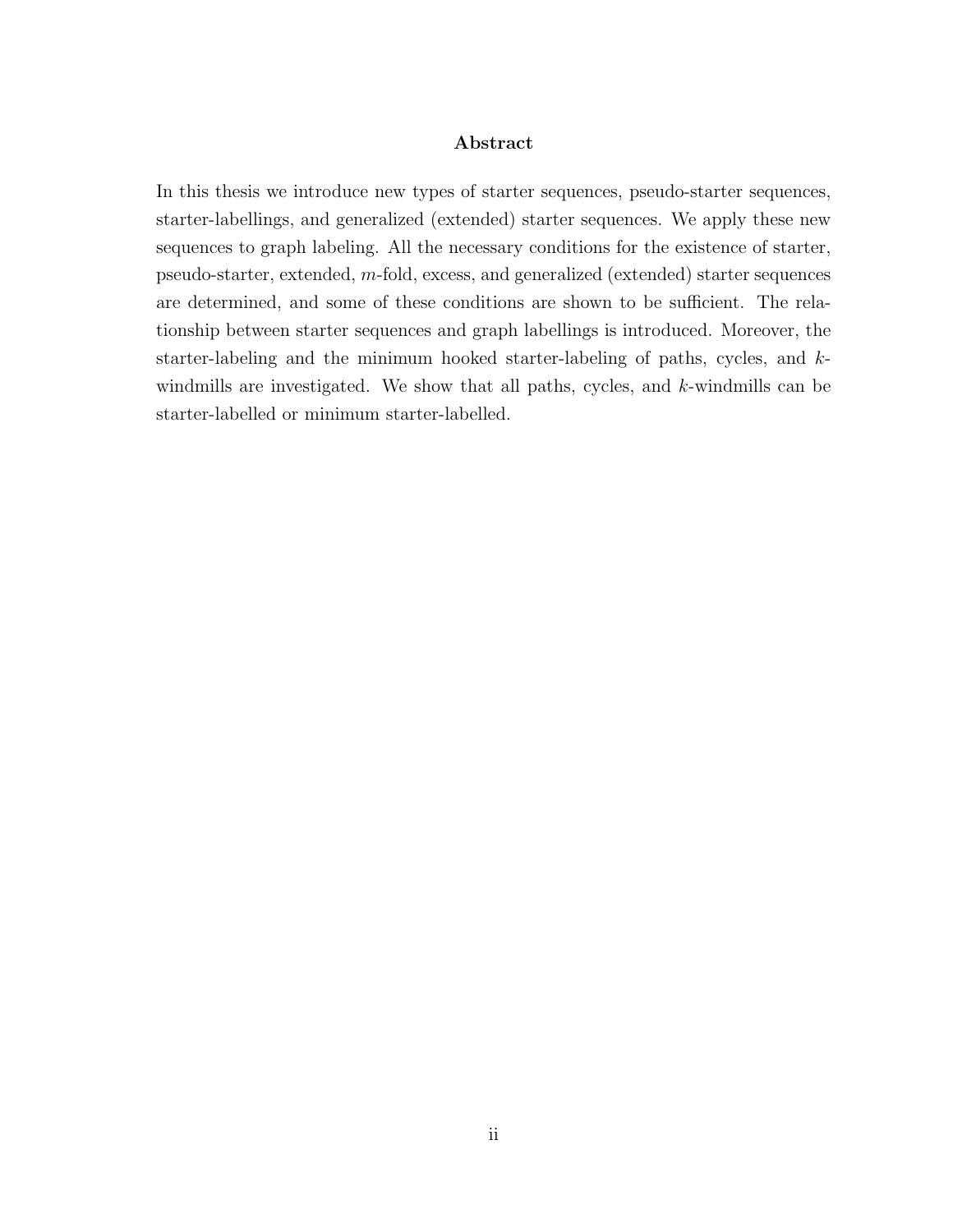#### Acknowledgments

First of all, I praise and thank Allah for his many blessings on me.

" I cannot succeed except with the help of Allah; Upon him I have relied, and to Him I turn for everything ". (Quran, Surah 11: Verse 88).

Words cannot express how grateful and thankful I am to those whom Allah commands us to be very kind and dutiful to them.

" Your Lord has decreed that you worship none but him and be good to your parents. Whether one or both of them reach old age in your life, do not say to them a word of annoyance and do not repel them but rather speak to them a noble word. Lower to them the wing of humility for them through mercy and say: My Lord, have mercy upon them as they brought me up when I was small ". (Quran, Surah 17: Verses 23 and 24).

I would like to express my sincere appreciation and gratitude to my supervisor, Professor Nabil Shalaby, for his guidance, encouragement, and valuable advice throughout my PhD program. I would like to acknowledge the anonymous referees from different journals who improved our works. I would also like to extend my appreciation to the supervisory committee, Professors Yiqiang Zhou and Xiaoqiang Zhao for their encouragement. My warm thanks go to the head of the Department of Mathematics and Statistics, professor J. Concepcin Loredo-Osti and to the graduate officer, professor Tom Baird. In fact, my words of thanks are also extended to all the members of the Department of Mathematics and Statistics at Memorial University with no exception. I would also like to thank all my true friends in Canada and around the world for the wonderful times that we have shared.

Last, but certainly not least, I give special thanks and sincere appreciation to my wife, my children, my brothers, and my sisters for their love, support, patience, and sincere prayers.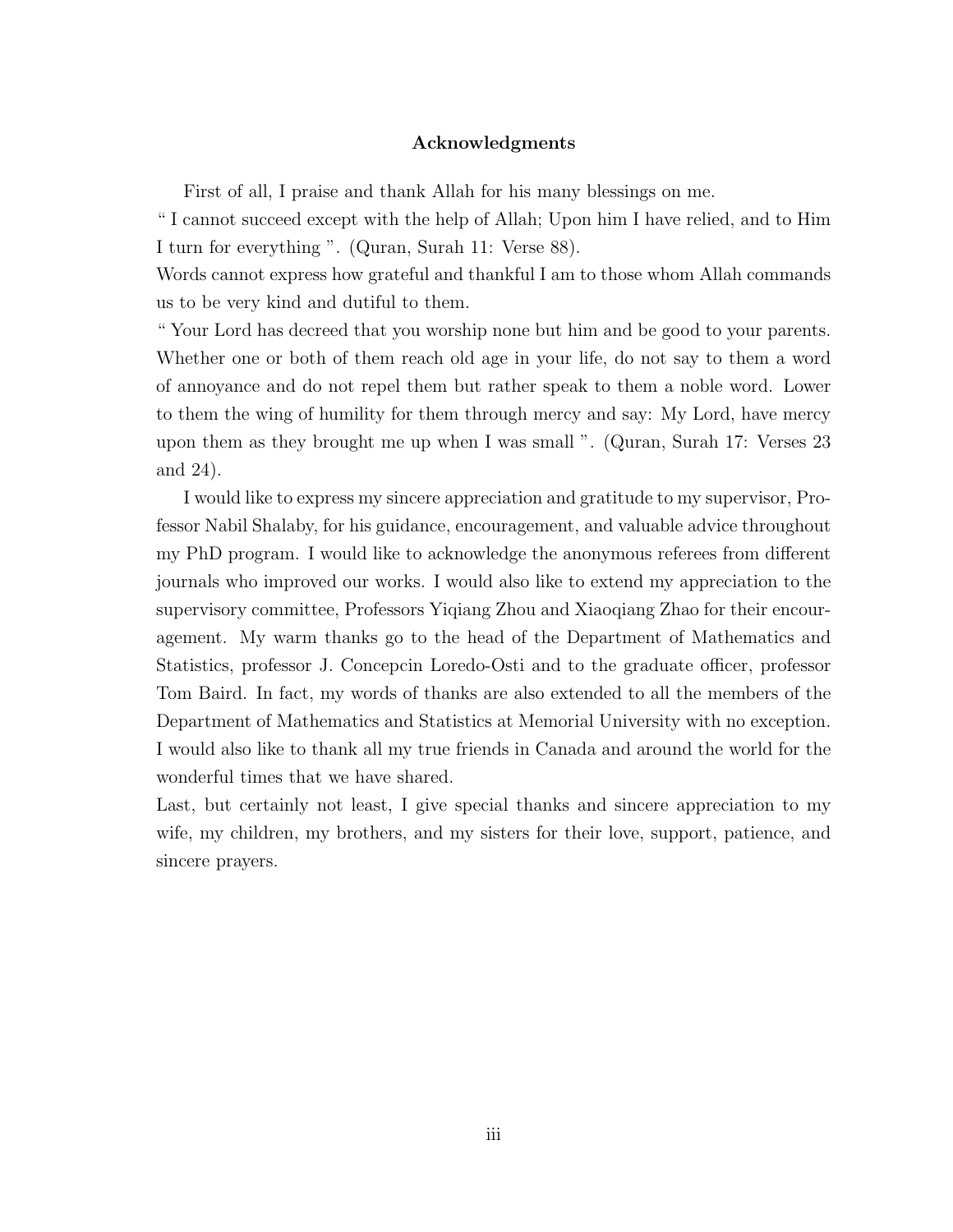## List of tables

| 1.1 A Room square of side $7. \ldots \ldots \ldots \ldots \ldots \ldots \ldots \ldots \ldots 2$ |  |
|-------------------------------------------------------------------------------------------------|--|
| 3.1 The construction for $m = 3 + 8s$ and $d = n + 1$ . 38                                      |  |
| 3.2 The construction for $m = 3 + 8s$ and $d = n + 2$ . 38                                      |  |
| 3.3 The construction for $m = 5 + 8s$ and $d = n + 1$ . 39                                      |  |
| 3.4 The construction for $m = 5 + 8s$ and $d = n + 2$ . 39                                      |  |
|                                                                                                 |  |
| 5.1 $(3,n)$ -(extended) starter sequences with the minimum number of zeros. 94                  |  |
| 5.2 $(4,n)$ -(extended) starter sequences with the minimum number of zeros. 95                  |  |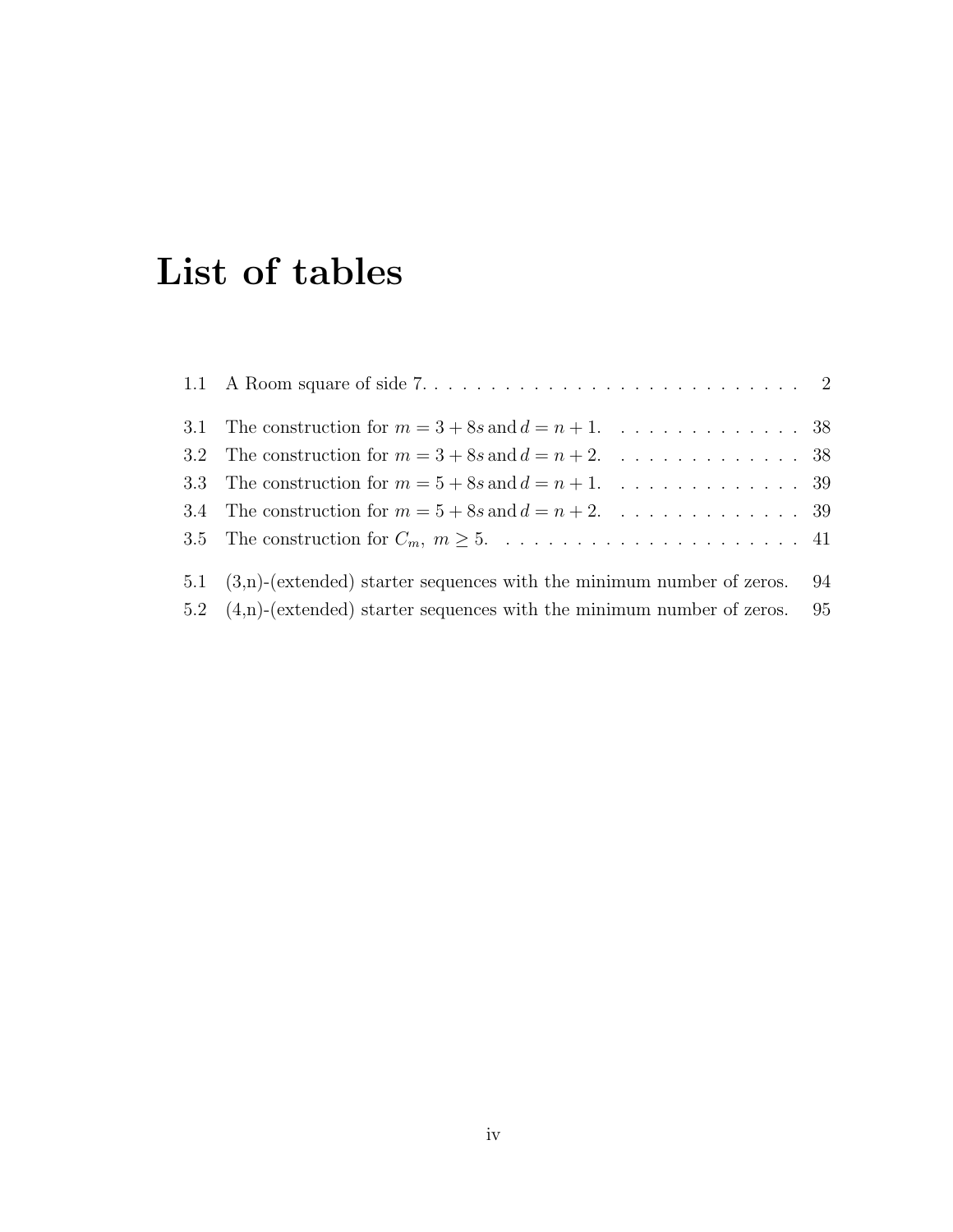# List of figures

| 3.1  |                                                                                                                                |  |
|------|--------------------------------------------------------------------------------------------------------------------------------|--|
| 3.2  |                                                                                                                                |  |
| 3.3  |                                                                                                                                |  |
| 3.4  |                                                                                                                                |  |
| 4.1  | A starter-labelled graph corresponding to $(\stackrel{6}{4}, 1, 1, 2, 4, 2, 6)$ . 52                                           |  |
| 4.2  | A starter-labelled graph corresponding to $(2, 6, 2, 3, 1, 1, 3, 6, 7)$ 52                                                     |  |
| 4.3  | A starter-labelled graph corresponding to $(7, 3, 2, 5, \overset{3}{2}, 1, 1, 7, 5)$ . 52                                      |  |
| 4.4  | A starter-labelled graph corresponding to $\begin{pmatrix} 9 \\ 4 \end{pmatrix}$ , 10, 3, 5, 4, 3, 6, 2, 5, 2, 1, 1, 6). 53    |  |
| 4.5  | A starter-labelled graph corresponding to $(8, 2, \frac{6}{4}, 2, 3, 5, 4, 3, \frac{6}{1}, 1, 5)$ . 54                         |  |
| 4.6  | A starter-labelled graph corresponding to $(8, 2, 4, 2, 3, 5, 4, 3, 1, 1, 5)$ . 54                                             |  |
| 4.7  | A starter-labelled graph corresponding to $(\stackrel{8}{2},4,2,\stackrel{6}{3},5,4,3,1,\stackrel{8}{1},\stackrel{6}{5})$ . 54 |  |
| 4.8  |                                                                                                                                |  |
| 4.9  |                                                                                                                                |  |
| 4.10 |                                                                                                                                |  |
|      |                                                                                                                                |  |
|      |                                                                                                                                |  |
|      |                                                                                                                                |  |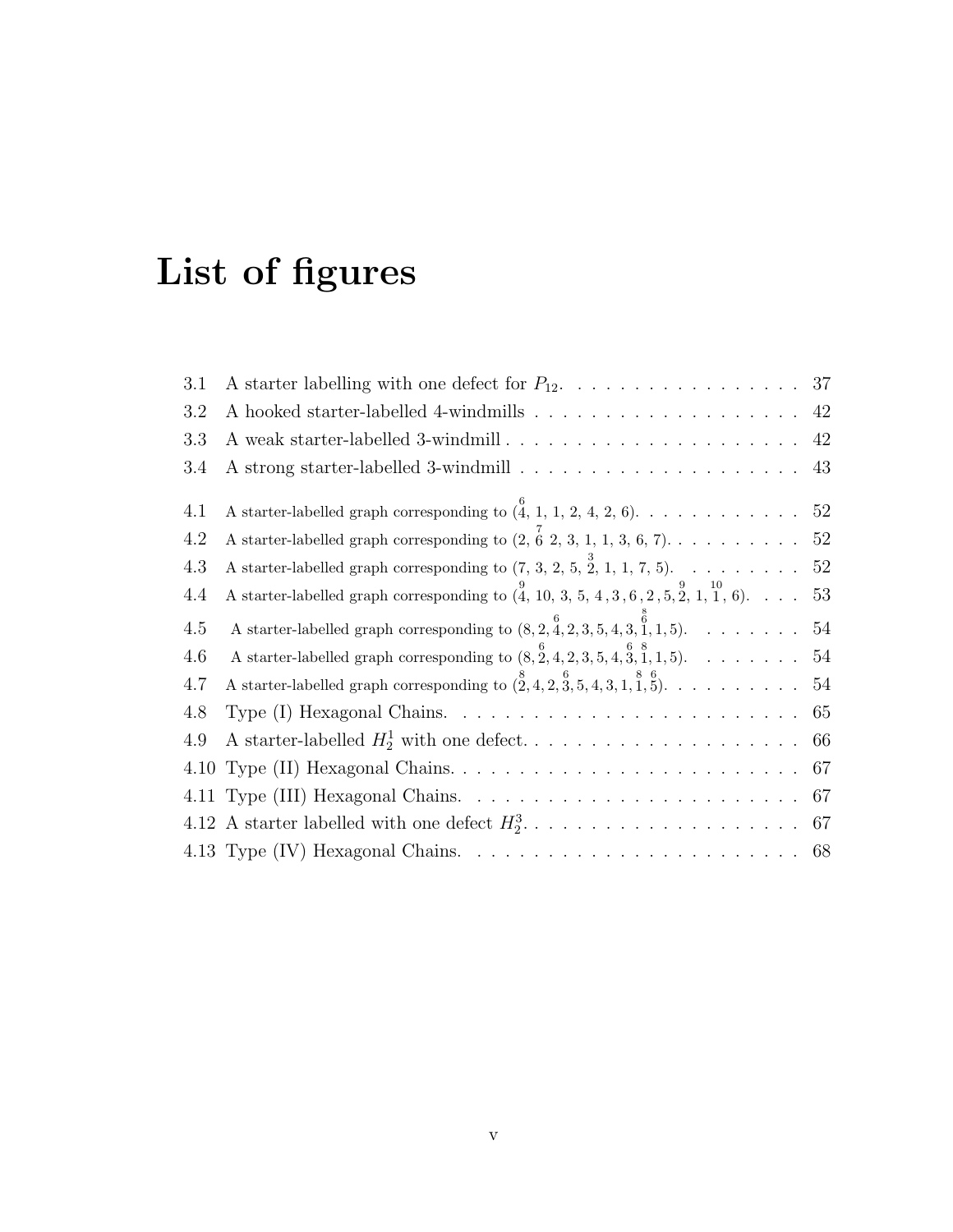To my parents, my wife, my children, and my siblings, with love.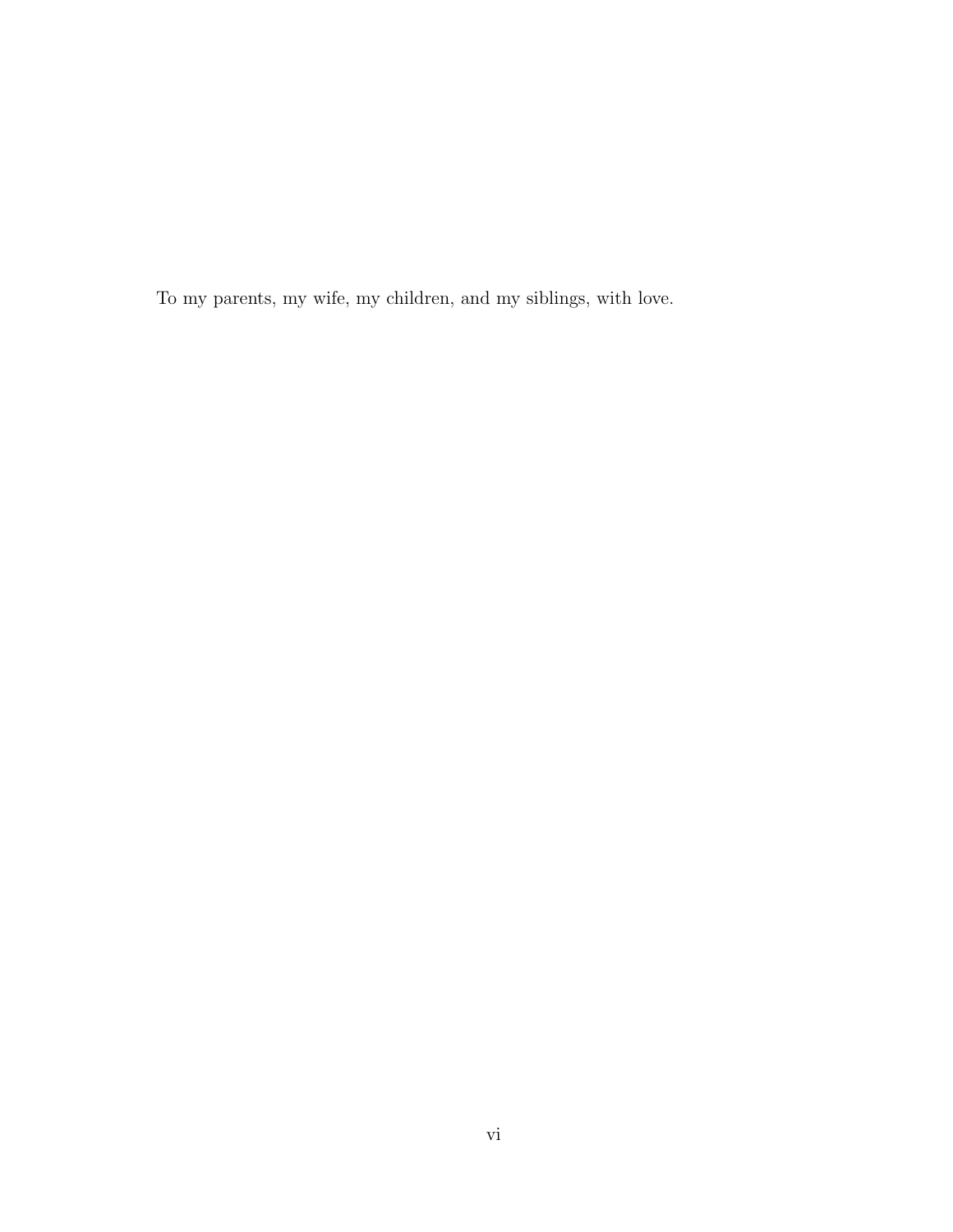# Table of contents

|                | Title page |                                                                                    | $\mathbf{i}$  |
|----------------|------------|------------------------------------------------------------------------------------|---------------|
|                | Abstract   |                                                                                    | <sub>ii</sub> |
|                |            | Acknowledgments                                                                    | iii           |
|                |            | List of tables                                                                     | iv            |
|                |            | List of figures                                                                    | V             |
|                |            | Table of contents                                                                  | vii           |
| $\mathbf{1}$   |            | Introduction                                                                       | $\mathbf{1}$  |
|                | 1.1        | Preliminaries                                                                      | 6             |
| $\overline{2}$ |            | The Existence of Starter Sequences and $m$ -fold Starter Sequences                 | 11            |
|                | 2.1        |                                                                                    | 11            |
|                | 2.2        |                                                                                    | 16            |
|                | 2.3        |                                                                                    | 18            |
|                | 2.4        |                                                                                    | 21            |
|                |            | 2.4.1<br>The existence of m-fold starter sequences $\ldots \ldots \ldots$          | 22            |
|                |            | Hooked $m$ -fold starter sequences $\ldots \ldots \ldots \ldots \ldots$<br>2.4.2   | 24            |
|                |            | Extended $m$ -fold starter sequences $\ldots \ldots \ldots \ldots \ldots$<br>2.4.3 | 26            |
|                | 2.5        |                                                                                    | 30            |
| 3              |            | Starter Labelling of Paths, Cycles, and Windmills                                  | 34            |
|                | 3.1        |                                                                                    | 35            |
|                | 3.2        |                                                                                    | 40            |
|                | 3.3        |                                                                                    | 41            |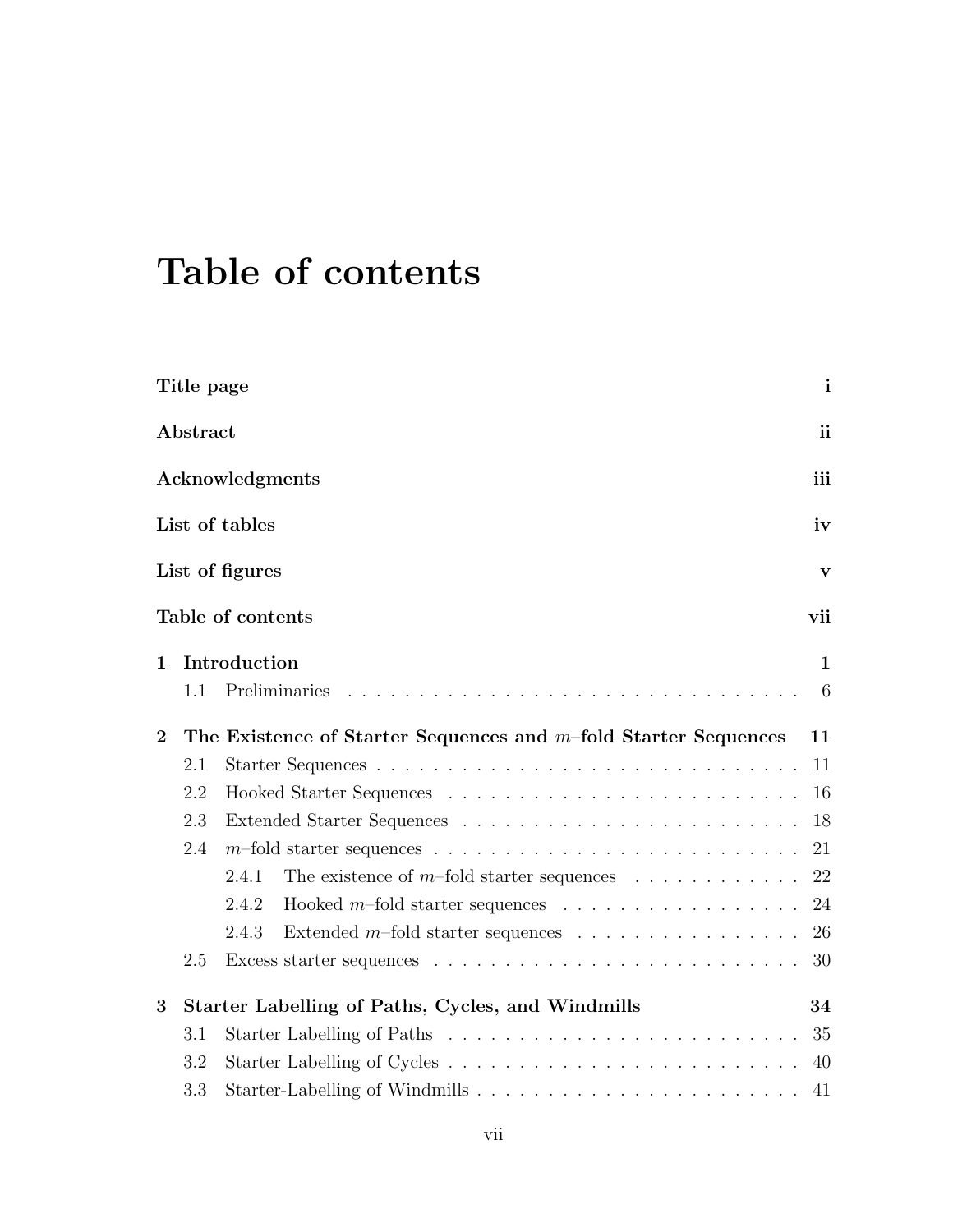|                  |     | 3.3.1               |                                                  | 43 |
|------------------|-----|---------------------|--------------------------------------------------|----|
|                  |     | 3.3.2               |                                                  | 43 |
|                  |     | 3.3.3               |                                                  | 44 |
|                  |     | 3.3.4               |                                                  | 45 |
|                  |     | 3.3.5               | 3–Windmills                                      | 46 |
|                  |     | 3.3.6               |                                                  | 46 |
|                  |     | 3.3.7               |                                                  | 48 |
| $\boldsymbol{4}$ |     |                     | <b>Pseudo-Starter Sequences</b>                  | 51 |
|                  |     | 4.0.8               | Pseudo-Starter Sequences with One Pocket         | 54 |
|                  |     | 4.0.9               | Pseudo-Starter Sequences with Two Pockets        | 59 |
|                  |     | 4.0.10              | Pseudo-Starter Sequences with Three Pockets      | 61 |
|                  | 4.1 |                     | Starter Labelling of Classes of Hexagonal Chains | 65 |
|                  |     | 4.1.1               |                                                  | 65 |
|                  |     | 4.1.2               |                                                  | 67 |
|                  |     | 4.1.3               |                                                  | 67 |
|                  |     | 4.1.4               |                                                  | 68 |
| $\overline{5}$   |     |                     | <b>Generalized Starter Sequences</b>             | 70 |
|                  | 5.1 |                     |                                                  | 73 |
|                  | 5.2 |                     |                                                  | 89 |
|                  | 5.3 |                     |                                                  | 91 |
| 6                |     |                     | <b>Conclusion and Further Research</b>           | 96 |
|                  |     | <b>Bibliography</b> |                                                  | 99 |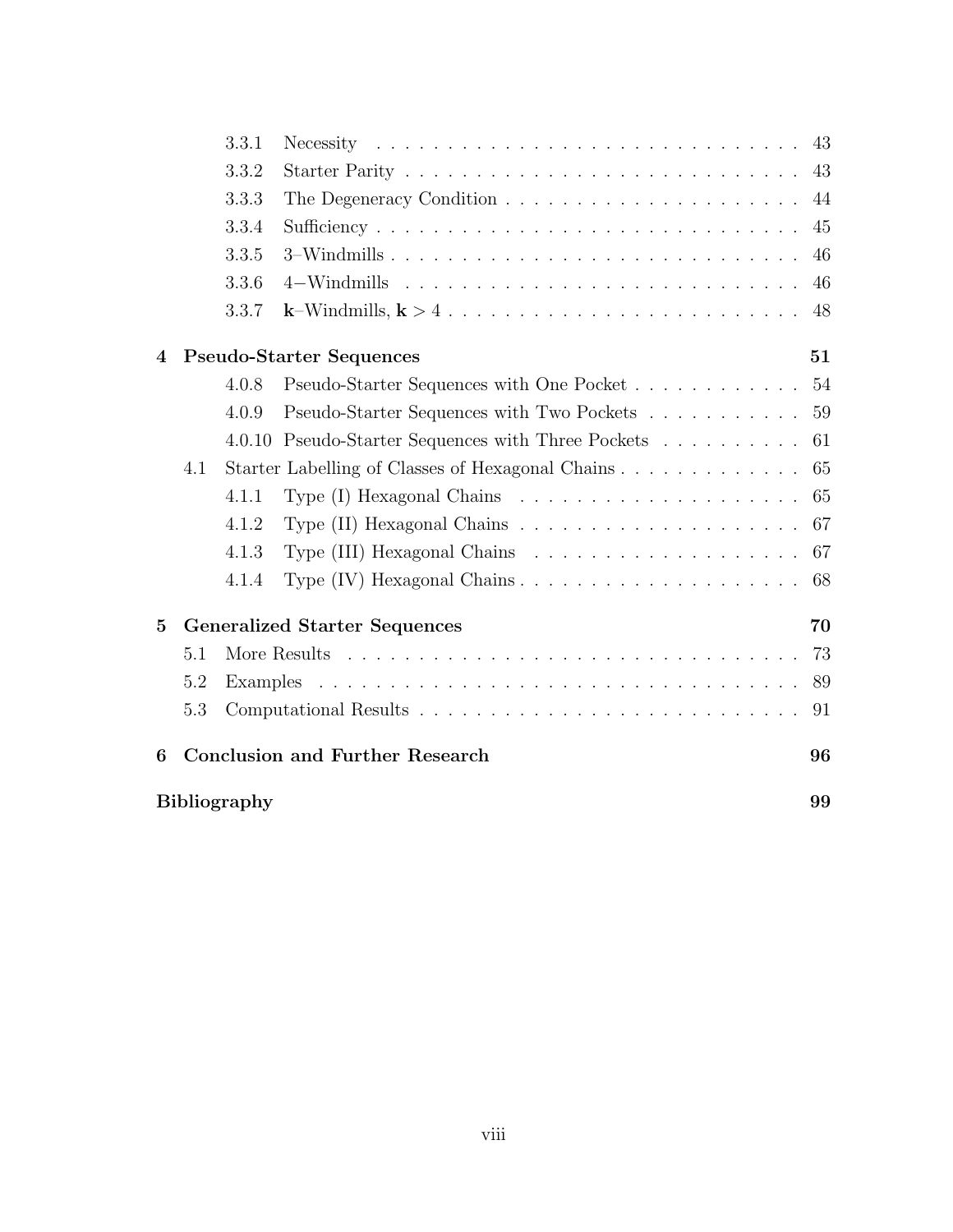### Chapter 1

### Introduction

Starters have been widely used in several combinatorial designs, such as Room squares [47], Howell designs ([3], [12]), Kirkman triple systems [48], and round-robin tournaments [50]. Starters were first used by Stanton and Mullin to construct Room squares [47]. Since then, starters have been widely used in several combinatorial designs. A starter in the odd order additive abelian group  $G$  is a set of unordered pairs of elements of G such that each non-zero element occurs precisely once in some pair, and also precisely once as the difference of one of the pairs. Thus,  $\{x_i : 1 \le i \le n\} \bigcup \{y_i :$  $1 \le i \le n$ } =  $G \setminus \{0\}$  and the differences  $\{\pm (x_1 - y_1), \pm (x_2 - y_2), \dots, \pm (x_n - y_n)\}$ are also all the non-zero elements of  $G$ , where  $|G| = 2n + 1$ . For example, the pairs  $\{5, 6\}, \{2, 4\}, \{3, 8\}, \{1, 7\}$  form a starter in  $\mathbb{Z}_9$ .

Similarly, let G be an abelian group of order  $2n$  written multiplicatively with identity element e and a unique element  $g^*$  of order 2. An even starter in G is a set of unordered pairs  $S = \{ \{a_i, b_i\} : 1 \leq i \leq n-1 \}$  which satisfies the two conditions:  ${a_i : 1 \leq i \leq n-1} \cup {b_i : 1 \leq i \leq n-1}$  are all the non-identity elements of G except one, denoted  $m_E$ , and  $\{a_i^{-1}$  $i^{-1}b_i, b_i^{-1}a_i: 1 \leq i \leq n-1$  =  $G \setminus \{e, g^*\}.$ Now, suppose  $S = \{ \{x_i, y_i\} : 1 \le i \le n \}$  and  $T = \{ \{u_i, v_i\} : 1 \le i \le n \}$  are two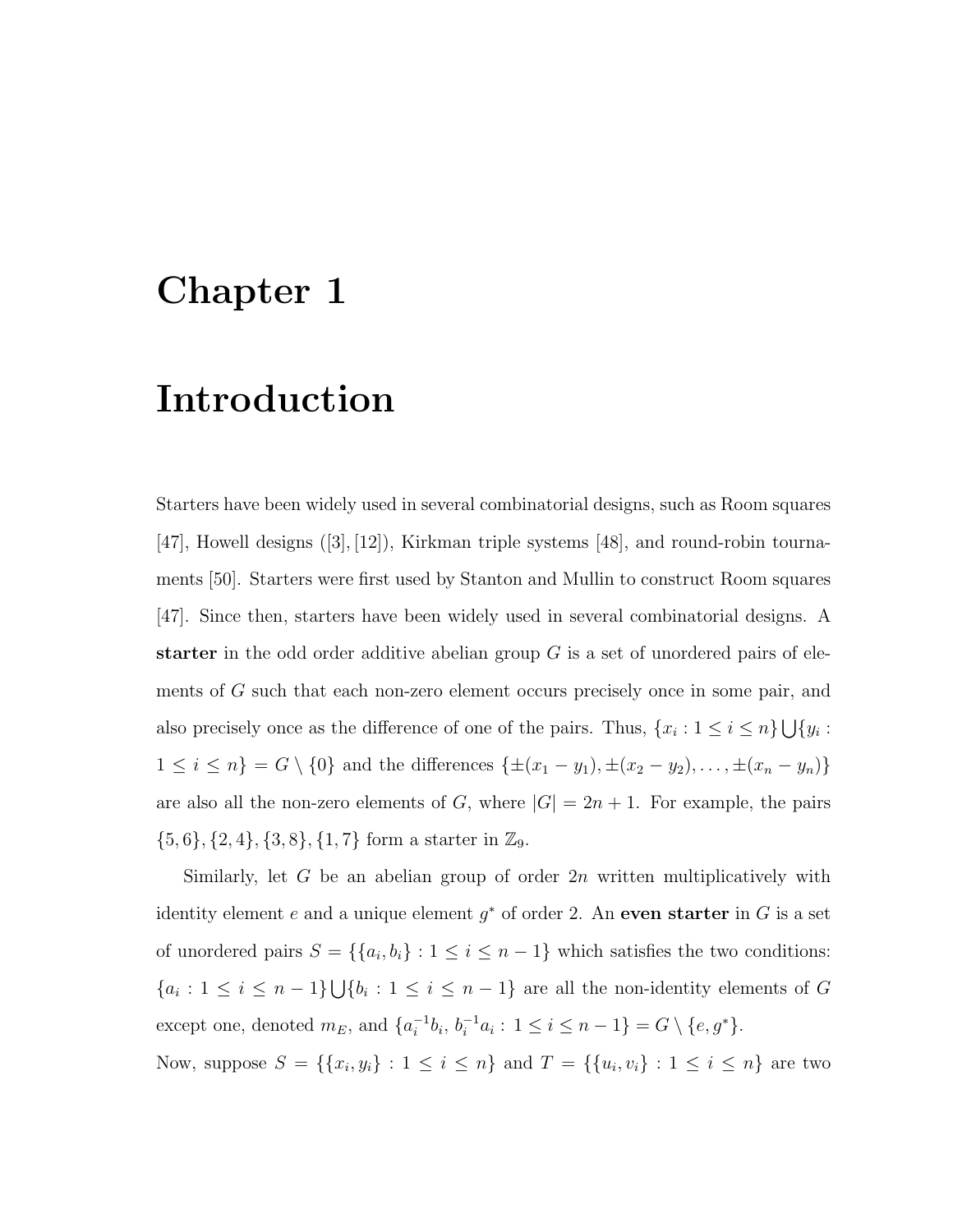starters in the same group G, without loss of generality, assume that  $y_i - x_i = v_i - u_i$ for all *i*. Then S and T are **orthogonal starters** if  $u_i - x_i = u_j - x_j$  implies  $i = j$ , and if  $u_i \neq x_i$  for any i. For example, two starters  $T = \{\{4, 5\}, \{1, 3\}, \{2, 6\}\}\$ and  $V = \{\{2, 3\}, \{4, 6\}, \{1, 5\}\}\$ are orthogonal starters in  $\mathbb{Z}_7$ .

Perhaps, the most well known applications for starters are in Room squares and one-factorizations of the complete graph. A Room square of side  $n$  (or of order  $n + 1$ ) is a square array with n cells in each row and each column, such that each cell is either empty or contains an unordered pair of symbols chosen from a set of  $n + 1$  elements. Each row and each column contains each element precisely once. For example, we can construct a Room square of side 7 from two orthogonal starters  $S = \{\{3, 4\}, \{6, 1\}, \{5, 2\}\}\$ and  $T = \{\{4, 5\}, \{1, 3\}, \{2, 6\}\}\$ , where S and T can be written as starter-sequences  $(5, 3, 1, 1, 3, 5)$  and  $(2, 4, 2, 1, 1, 4)$ , respectively.

| $\infty 0$ |            |            | 52         |            | 61         | 34         |
|------------|------------|------------|------------|------------|------------|------------|
| 45         | $\infty$ 1 |            |            | 63         |            | 02         |
| 13         | 56         | $\infty 2$ |            |            | 04         |            |
|            | 24         | 60         | $\infty$ 3 |            |            | 15         |
| 26         |            | 35         | 01         | $\infty$ 4 |            |            |
|            | 30         |            | 46         | 12         | $\infty 5$ |            |
|            |            | 41         |            | 50         | 23         | $\infty 6$ |

Table 1.1: A Room square of side 7.

It is obvious that the rows of a Room square of side  $n$  are all one-factors of the complete graph  $K_{n+1}$ , as are the columns. Therefore, a Room square can be interpreted as two orthogonal one-factorizations, a row factorization and a column factorization. For an extensive bibliography of results on Room squares and related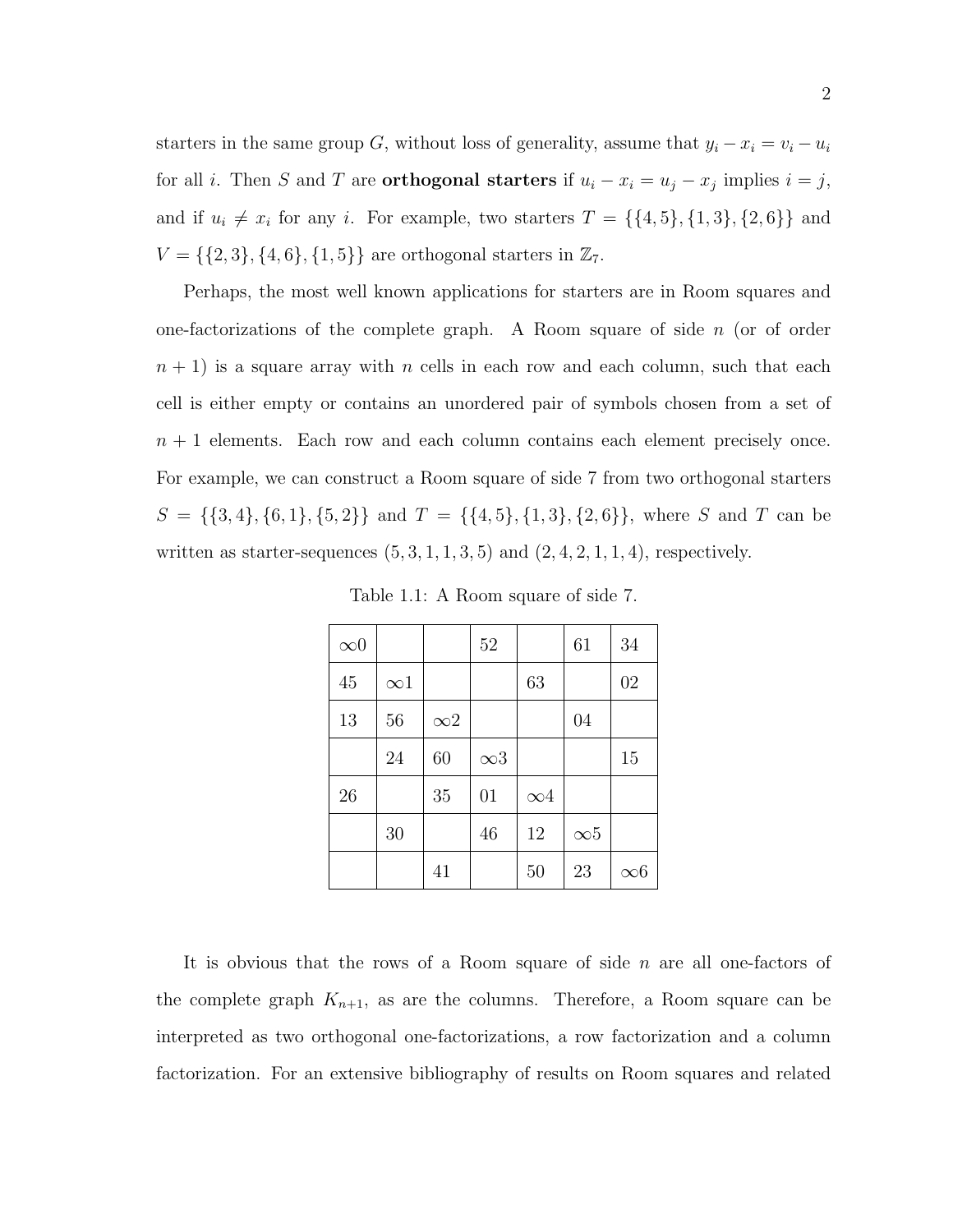designs, the reader is referred to [9] and [14].

A Skolem sequence of order n is an integer sequence of length  $2n$ , in which each of the integers  $1, 2, \ldots, n$  occurs exactly twice in the sequence, and for each  $1 \leq i \leq n$ , the two occurrences of i are separated by exactly  $i-1$  integers. For example, the sequence  $(1, 1, 3, 4, 5, 3, 2, 4, 2, 5)$  is equivalent to the partition of the numbers  $1, 2, ..., 10$  into the pairs  $(1, 2), (7, 9), (3, 6), (4, 8), (5, 10)$ ; this sequence is known as Skolem sequence of order 5. Skolem sequences were introduced in 1957 by Thoralf Skolem [45]; he also determined the necessary and sufficient conditions for their existence. In 1961, Okeefe [29] proved that hooked Skolem sequences exist if and only if  $n \equiv 2, 3 \pmod{4}$ . In 1966, Rosa [37] introduced split Skolem sequences by adding a hook in the middle of the Skolem sequences, and he also introduced hooked split Skolem sequences. Usually in the literature these sequences are called Rosa and hooked Rosa sequences. In 1981, Abraham and Kotziy [2] introduced the extended Skolem sequence where the hook occurs anywhere in the sequence. In 1981, Stanton and Goulden [46] introduced near-Skolem sequences in order to construct cyclic Steiner triple systems. In 1991, Mendelsohn and Shalaby [26] introduced the concept of Skolem-labellings of graphs, and also provided the necessary and sufficient conditions for Skolem-labelling of paths and cycles. In 1992, Shalaby [43] proved the existence theorems for near-Skolem sequences. In 1998, Shalaby and Al-Gwazi [41] introduced generalized extended and near-Skolem sequences. In 1999, Mendelsohn and Shalaby [27] determined the condition for the existence of Skolem-labelling for k-windmills. In 2008, Baker and Manzer [5] obtained the necessary conditions for the Skolem-labeling of generalized k-windmills in which the vanes need not be of the same length and proved that these conditions are sufficient in the case where  $k = 3$ .

A Langford sequence of defect d and length m is a Skolem sequence where  $D =$  $\{d, d+1, \ldots, d+m-1\}$ . For example, the sequence  $(10, 8, 6, 4, 9, 7, 5, 4, 6, 8, 10, 5, 7, 9)$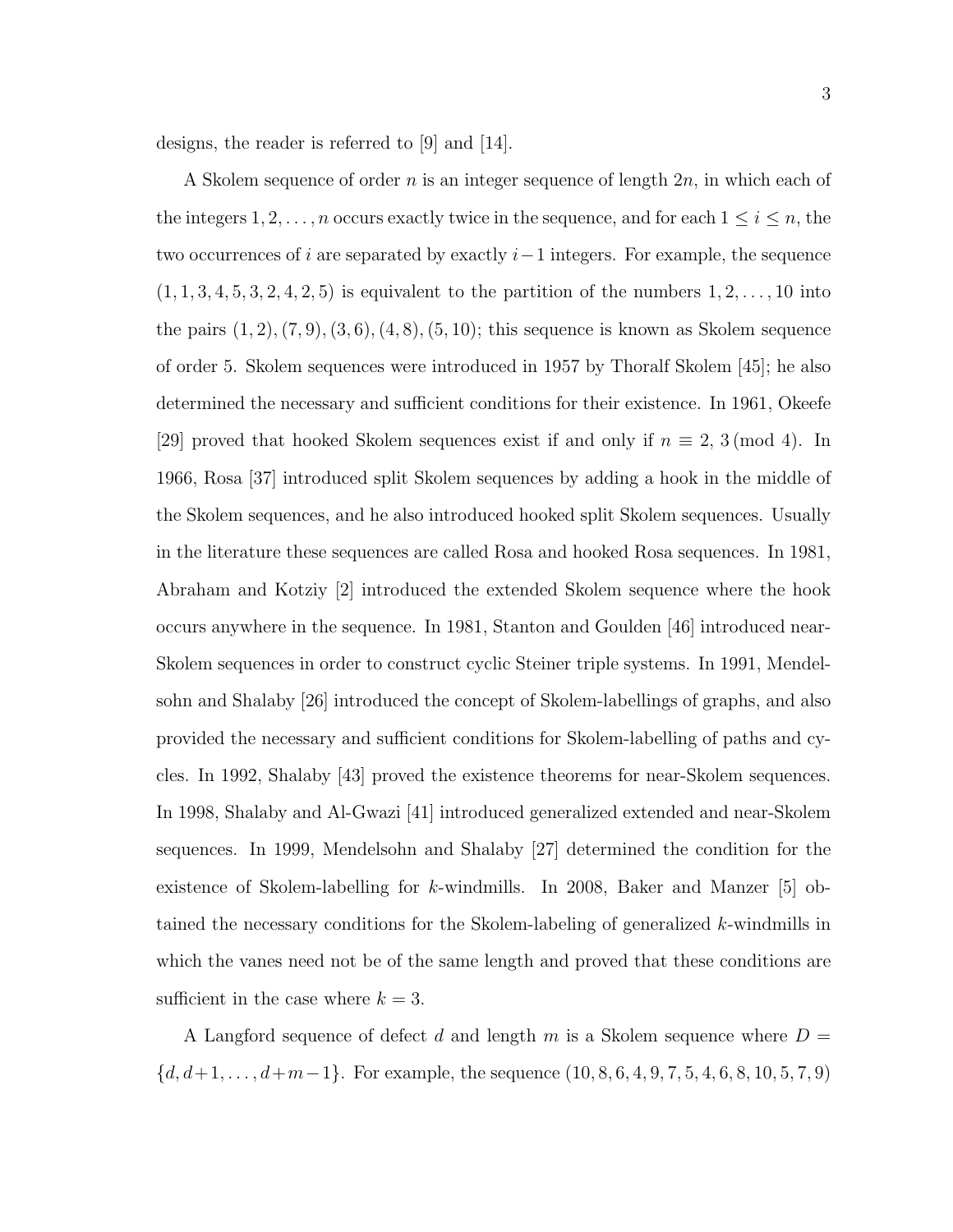is a Langford sequence of defect 4 and length 7. It corresponds to the partition  $\{(1, 11), (2, 10), (3, 9), (4, 8), (5, 14), (6, 13), (7, 12)\}\$  of  $P = [1, 14]$  into differences in  $D = [4, 10]$ . Throughout this thesis, the notation  $[a, b] = \{a, a+1, \ldots, b\}$ . Langford sequences were introduced in 1958 by C. Dudly Langford [21]; since that time, Langford sequences have been approached in different ways. In 1959, Priday [35] and Davies [11] solved the problem completely for  $d = 2$ . In 1966, Gillespia [17] introduced the generalized Langford sequences of order  $n$  with multiplicity  $s$ ; he showed that there are no generalized Langford sequences for  $n = 2, 3, 4, 5$ , or 6 where  $\lambda = 3$ . He also showed that there is no generalized Langford sequence if the multiplicity is bigger than the order. In 1968, Levine [22] proved that if the multiplicity  $(\lambda)$  is even, then there is no generalized  $(\lambda)$ -Langford sequence for  $n \equiv 1$  or 2 (mod 4), and also that if  $\lambda = 6t + 3$ , then there is no generalized  $\lambda$ -Langford sequence for  $n \equiv 2, 3, 4, 5, 6$ , or 7 (mod 9). In 1971, Roselle and Thomasson [39] determined the necessary conditions for the existence of  $\lambda$ -Langford sequences, where  $\lambda = p^e t$ , and p is prime, and e and t are positive integers. These conditions are  $n \equiv -1, 0, 1, \ldots$ , or  $p-2 \pmod{p^{e+1}}$ . In 1971, Roselle [40] also introduced generalized Skolem sequences. In 2014, Mata-Montero, Normore, and Shalaby [25] provided new algorithms for generalized Skolem and Langford sequences with a minimum number of hooks.

Influenced by Skolem sequences, Shalaby [42] introduced the concept of startersequences which he called pseudo-Skolem sequences. We notice that Skolem sequences are a special case of starter sequences when the number of defects is zero. It is well known that a Skolem sequence of order  $n$  can be used to construct a starter in  $Z_{2n+1}$ . Moreover, an extended Skolem sequence of order n can be used to construct an even starter in  $Z_{2n+2}$ . For more details about Skolem-type sequences and Langford sequences, the reader is referred to [9] and [16].

A starter sequence of order n, is a sequence of 2n positive integers  $(s_1, s_2, \ldots, s_{2n})$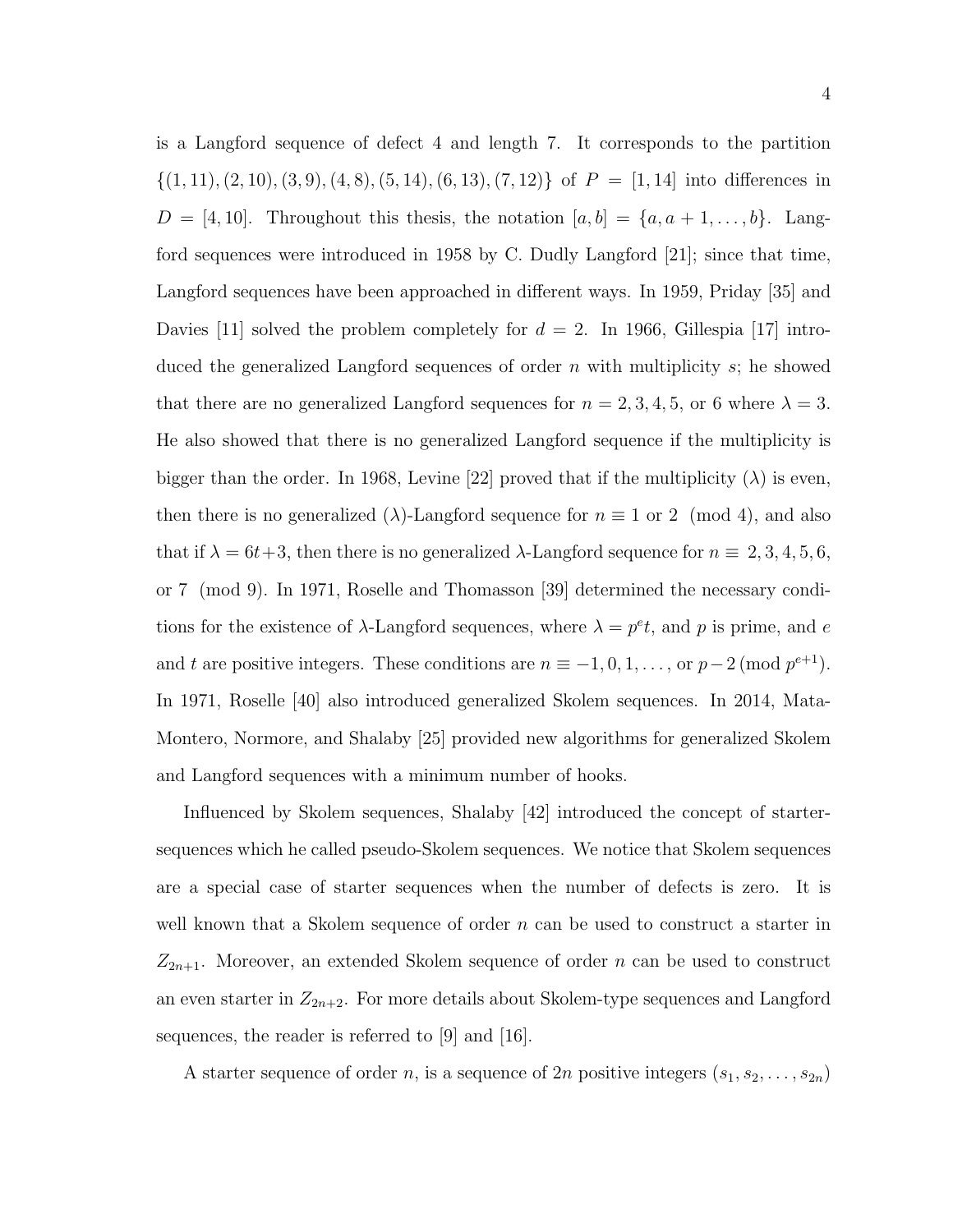such that, for every  $r \in \{1, 2, ..., n\}$ , either r or  $-r$  appears exactly twice in the sequence, and if  $s_i = s_j = r \,$  or  $-r$  , then  $|j - i| = r$  or  $-r,$  respectively, where  $-r$  is the additive inverse of r in  $\mathbb{Z}_{2n+1}$ , and  $-r$  is referred to as a defect of the sequence. For example, the sequence  $(6, 2, 5, 2, 1, 1, 6, 5)$  is a starter sequence of order 4 with two defects:  $-3$  and  $-4$  in the group  $\mathbb{Z}_9$ . We can also define a starter sequence of order *n* as a partition of the set  $\{1, 2, ..., 2n\}$  into *n* disjoint ordered pairs  $\{(a_r, b_r)\}$  such that  $a_r < b_r$  and  $b_r = a_r + r$  for  $r = 1(-1), 2(-2), \ldots, n(-n)$ .

In this thesis, we study starters as sequences. The motivation behind this is that writing Skolem's partition in sequences has produced massively valuable results in combinatorics along with a wide range of applications. For example, Skolem sequences were applied in triple systems, graph labeling, graph factorizations, coding and communication networks. Another motivation is that starter sequences are generalizations of Skolem sequences. In addition, in 2015 Mariusz Meszka and Alexander Rosa [28] determined cubic graphs with at most 22 vertices which are leaves of partial triple systems by using Skolem-type sequences. In 2016, Lianton Lan and others [20] completely determined the sizes of optimal cyclic  $(n, d, 3)$ <sub>3</sub> codes with minimum distance  $1 \leq d \leq 6$  via Skolem-type sequences. Due to the significance of Skolemtype sequences and starters, in this thesis we investigate starter-type sequences as a generalization of Skolem-type sequences.

The thesis consists of six chapters. In chapter 1, we provide a brief historical background and we present some useful concepts and results which are used in this thesis. In chapter 2, we introduce some new starter sequences, we establish the necessary and sufficient conditions for the existence of starter sequences with one defect for all admissible orders and defects. We also determine all the necessary conditions for the existence of starter sequences with two or more defects for all admissible orders. In chapter 3, we introduce the concept of starter-labelled graphs,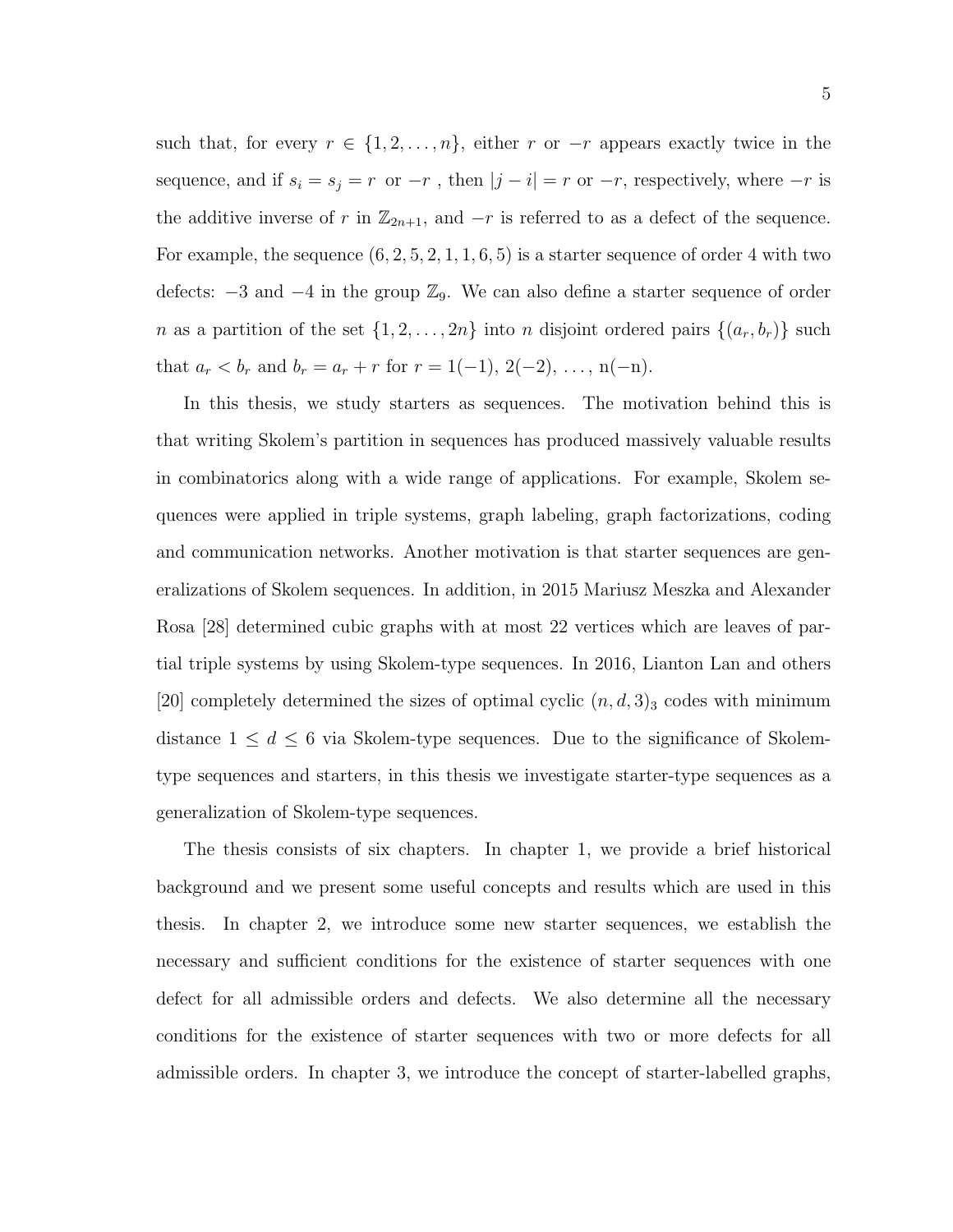we show that every path of length  $m$  can be starter-labelled with one defect if and only if  $m \equiv 3, 5 \pmod{8}$ . We show that all 3-windmills with  $m \equiv 1, 3, 5, 7 \pmod{8}$  can be starter-labelled, except for the case  $m = 1$ . In fact, we investigate necessary and sufficient conditions for the existence of the starter-labelled graph and the minimum hooked starter-labelled graph of paths, cycles, and k-windmils. The results of starterlabelled k-windmills can be found in [31] and the results regarding starter-labelled paths and cycles can be found in [33].

In chapter 4, we introduce the concept of pseudo-starter sequences, we present several types of pseudo-starter sequences, and we determine some of the conditions for the existence of such sequences. The results of this chapter can be found in [33]. In chapter 5, we generalize the concept of starter sequences, we introduce generalized starter sequences and generalized extended starter sequences, and we determine the necessary conditions for their existence. Moreover, we obtain, with few possible exceptions, the minimum number of hooks and their permissible locations. The results of this chapter can be found in  $|32|$ . In chapter 6, we give a brief summary of the thesis and open questions for further research.

### 1.1 Preliminaries

In this section, we provide useful concepts and theorems which are relevant to the results presented in this thesis.

**Definition 1.1.1.** A **starter** for an abelian additive group G of odd order  $(2n + 1)$ is a set of unordered pairs  $S = \{ \{a_i, b_i\} : 1 \leq i \leq n \}$  which satisfies the conditions:

1. The set S partitions the non-zero elements of G; in other words  $\{a_i : 1 \le i \le n\} \bigcup \{b_i : 1 \le i \le n\} = G \setminus \{0\}, \text{ and}$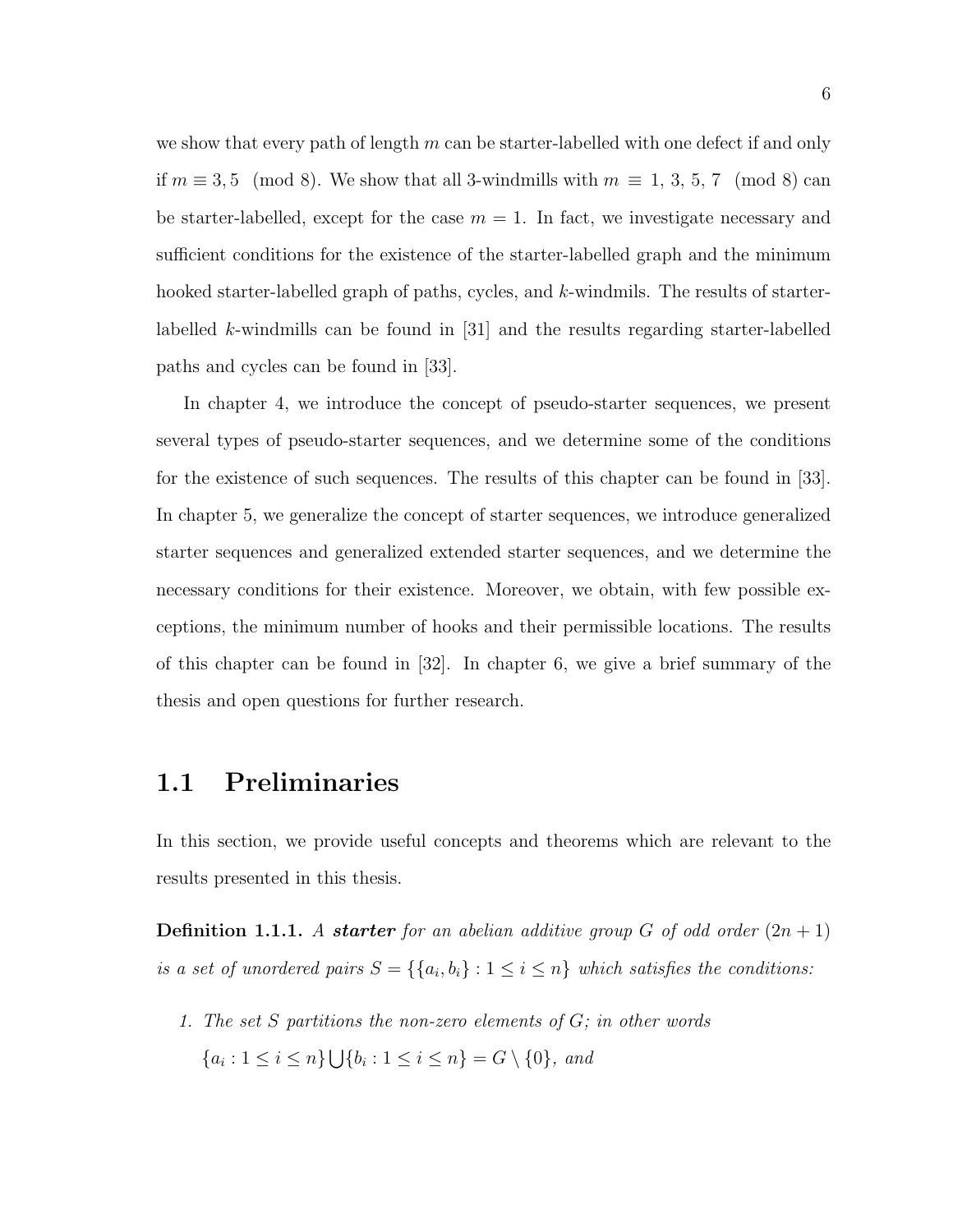2. every non-zero element of G occurs as a difference of exactly one pair of the set S; that is  $\{\pm (a_i - b_i) : 1 \leq i \leq n\} = G \setminus \{0\}.$ 

**Example 1.1.1.** The pairs  $\{\{2, 3\}, \{4, 6\}, \{1, 5\}\}\$  form a starter in  $\mathbb{Z}_7$ .

**Definition 1.1.2.** [9] A **Skolem sequence** of order n is a sequence  $S_n = (s_1, s_2, \ldots, s_{2n})$ of 2n integers satisfying the conditions:

- 1. for every  $k \in \{1, 2, ..., n\}$ , there exist exactly two elements  $s_i, s_j \in S_n$  such that  $s_i = s_j = k$ , and
- 2. if  $s_i = s_j = k$  with  $i < j$ , then  $j i = k$ .

**Example 1.1.2.** If  $n = 5$ , the partition  $\{\{8, 9\}, \{3, 5\}, \{1, 4\}, \{6, 10\}, \{2, 7\}\}\$ , or equivalently, the sequence  $(3, 5, 2, 3, 2, 4, 5, 1, 1, 4)$ , is a Skolem sequence of order 5.

**Definition 1.1.3.** [43] A near-Skolem sequence of order n and defect q is an integer sequence  $(s_1, s_2, \ldots, s_{2n-2})$ , denoted by q-near  $S_n$ , such that for every  $k \in$  $\{1, 2, \ldots, q-1, q+1, \ldots, n\}$ , there are exactly two elements  $s_i, s_j \in q$ -near  $S_n$  where  $s_i = s_j = k$ , and if  $s_i = s_j = k$ , then  $|i - j| = k$ .

**Definition 1.1.4.** [7] A k-extended q-near-Skolem sequence of order n is a  $sequence$  $\mathcal{F}_n^q(k) = (s_1, s_2, \ldots, s_{2n-1})$  satisfying the conditions of near-Skolem sequences, with the additional condition that it contains exactly one empty position, which is in position k, denoted by  $*$  or 0.

**Example 1.1.3.**  $\mathcal{N}_7^3(8) = (4, 2, 6, 2, 4, 7, 5, 0, 6, 1, 1, 5, 7)$ , or equivalently, the collection  $\{(10, 11), (2, 4), (1, 5), (7, 12), (3, 9), (6, 13)\}\$ is an 8-extended 3-near-Skolem sequence of order 7.

**Definition 1.1.5.** [34] Suppose that  $\{k, n\}$  ⊂ N such that  $n \ge 2$  and  $1 \le k \le 2n - 1$ . A k-**pseudo-Skolem sequence** of order n, denoted k-pseudo- $S_n$ , is a distribution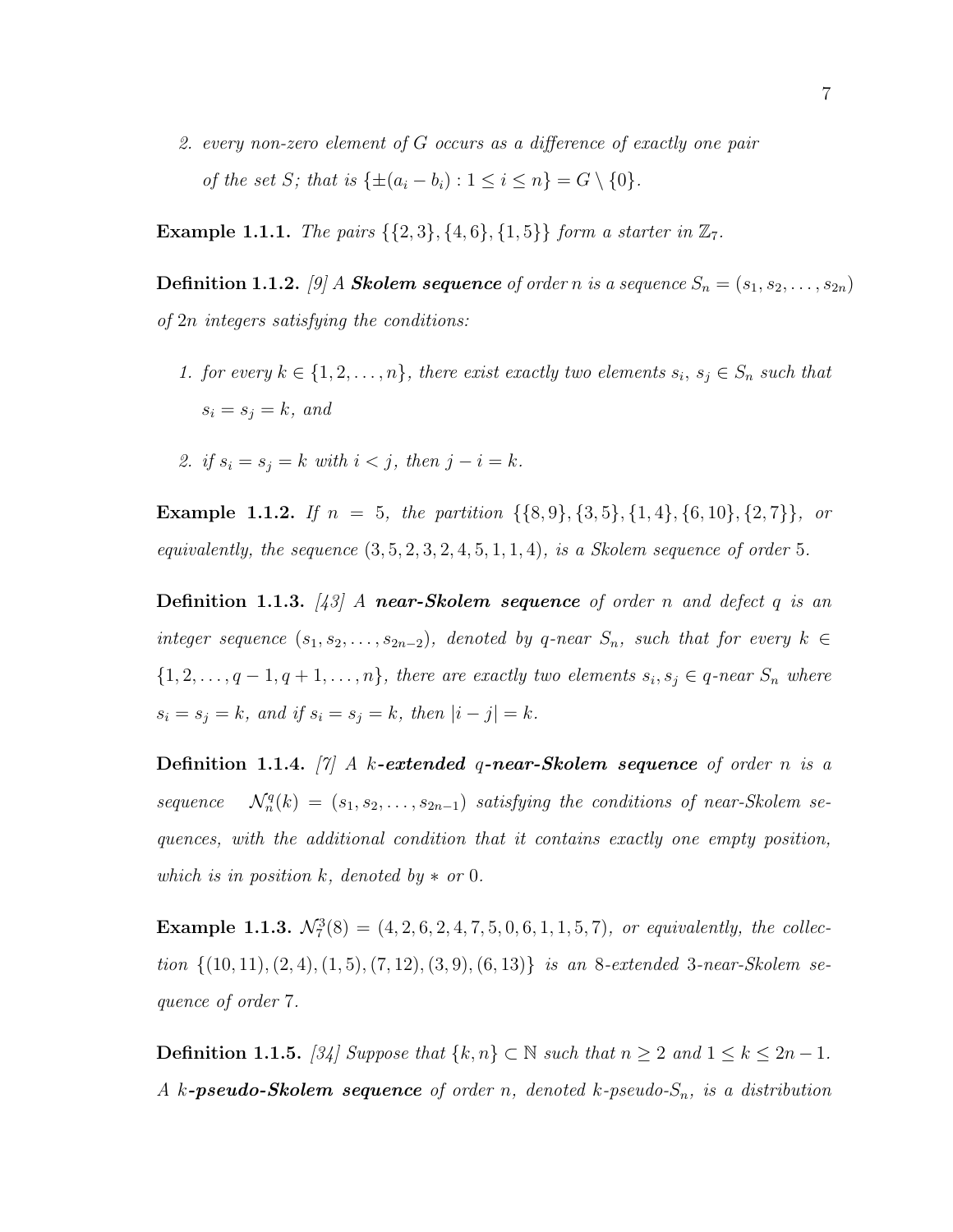of the elements of the multiset  $\{1, 2, \ldots, 2n-1, k\}$  into a collection of ordered pairs  $\{(a_i,b_i): i=1,2,\ldots,n\}$  such that  $a_i < b_i$  and  $b_i - a_i = i$ , and the pairs that do not contain k are mutually disjoint (there are exactly two pairs containing  $k$ ).

**Definition 1.1.6.** [16] A **generalized Skolem sequence** of order n and multiplicity  $\lambda$  is a sequence  $GS_n = (s_1, s_2, ..., s_{\lambda n})$  of integers such that, for each  $i \in \{1, 2, ..., n\}$ , there are exactly  $\lambda$  positions in the sequence  $GS_n : j_1, j_2 = j_1+i, \ldots, j_\lambda = j_1+(\lambda-1)i$ and  $s_{j_1} = s_{j_2} = \ldots = s_{j_\lambda} = i$ .

**Definition 1.1.7.** [9] A **Langford sequence** of defect d and with m differences is an integer sequence  $L_1^m = (l_1, l_2, \ldots, l_{2m})$  such that the following conditions hold:

- 1. for each  $k \in \{d, d+1, \ldots, d+m-1\}$ , there are exactly two elements  $l_i, l_j \in L_d^m$ such that  $l_i = l_j = k$ , and
- 2. if  $l_i = l_j = k$ , then  $|j i| = k$ .

In this thesis, the largest difference in a Langford sequence,  $d + m - 1$ , is called the order of the Langford sequence.

**Definition 1.1.8.** [9] A k-extended Langford sequence of defect d with m differences is a langford sequence  $L_d^m(k) = (l_1, l_2, \ldots, l_{2m+1})$  with the added condition that it contains exactly one empty position, which is in position k.

A hooked Langford sequence of defect d with m differences,  $hL_d^m$ , is a  $2m$ -extended Langford sequence of defect  $d$  with  $m$  differences.

**Definition 1.1.9.** [36] A **Rosa sequence** of order n is a sequence  $(r_1, r_2, \ldots, r_{2n+1})$ satisfying the conditions of Skolem sequences, with the added condition that  $r_{n+1} = 0$ .

**Definition 1.1.10.** [23] A  $(p, q)$ -extended Rosa sequence is a sequence of length  $2n + 2$  containing each of the symbols  $\{0, 1, \ldots, n\}$  exactly twice, and in which two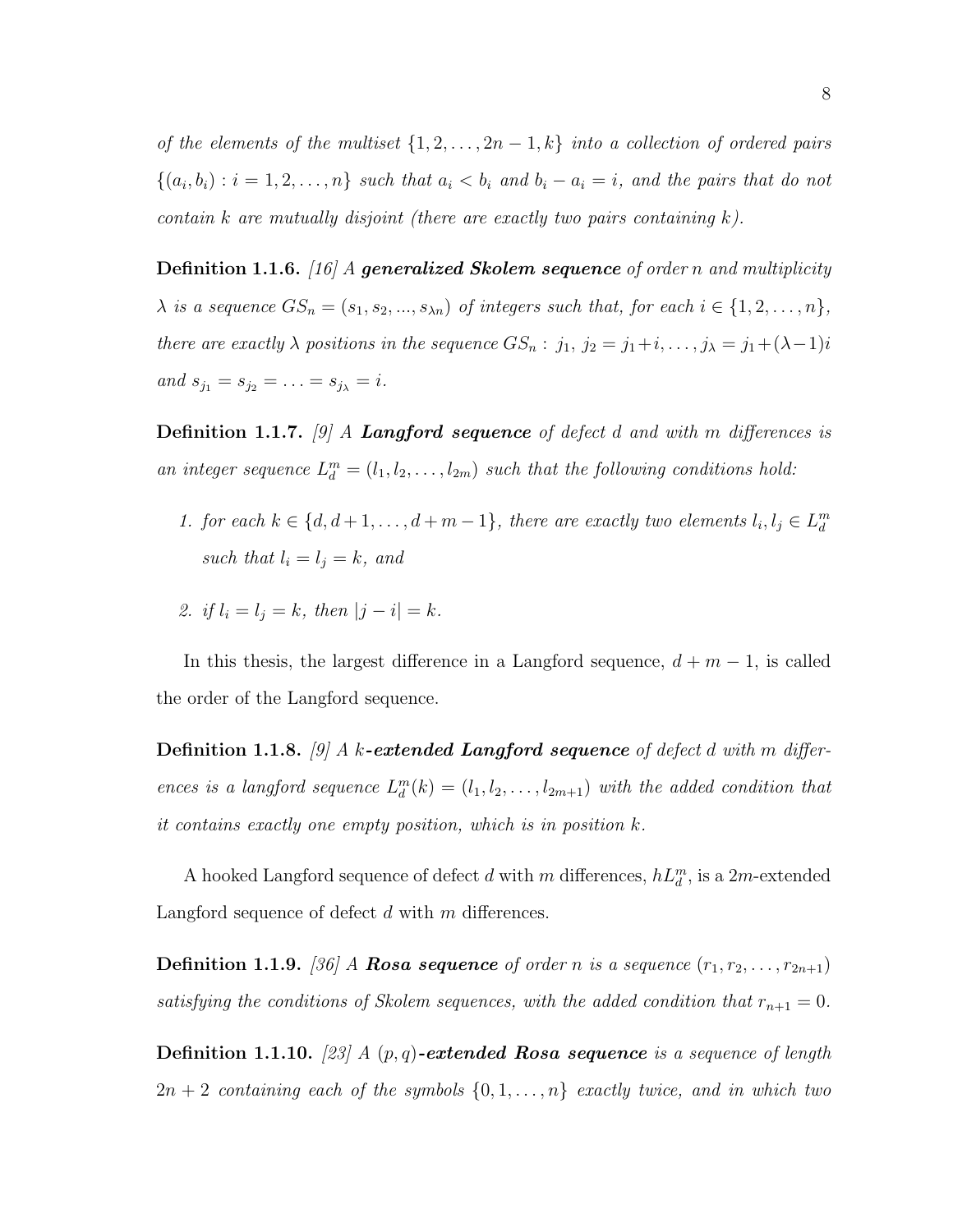occurrences of the integer  $j > 0$  are separated by exactly  $j-1$  symbols. Such sequences are denoted by  $R_n(p,q)$ .

**Theorem 1.1.1.** [45] A Skolem sequence of order n exists if and only if  $n \equiv 0, 1 \pmod{4}$ .

**Theorem 1.1.2.** [36] A Rosa sequence of order n exists if and only if  $n \equiv 0, 3 \pmod{4}$ .

**Theorem 1.1.3.** [23] An  $\mathcal{R}_n(p,q)$  exists if and only if  $p \not\equiv q \pmod{2}$  and  $n \equiv$ 0, 1 (mod 4), or if  $p \equiv q \pmod{2}$  and  $n \equiv 2, 3 \pmod{4}$ , with the exception of  $\mathcal{R}_1(2,3)$ and  $\mathcal{R}_4(5,6)$ .

Theorem 1.1.4. [44] A Langford sequence of defect d and m differences exists if and only if the following conditions hold:

1.  $m > 2d - 1$ , and

2.  $m \equiv 0, 1 \pmod{4}$  when d is odd, or  $m \equiv 0, 3 \pmod{4}$  when d is even.

**Theorem 1.1.5.** [44] A hooked Langford sequence of defect d and m differences exists if and only if the following conditions hold:

1.  $m(m+1-2d)+2\geq 0$ , and

2.  $m \equiv 2, 3 \pmod{4}$  when d is odd, or  $m \equiv 1, 2 \pmod{4}$  when d is even.

**Theorem 1.1.6.** [24] A k-extended Langford sequence of length m and defect 2 exists if and only if  $m \equiv 0, 3 \pmod{4}$  if k is odd, or  $m \equiv 1, 2 \pmod{4}$  if k is even.

**Theorem 1.1.7.** [24] A k-extended Langford sequence of length m and defect 3 exists if and only if the following conditions hold:

1.  $m \geq 3$ , and

2.  $m \equiv 0, 1 \pmod{4}$  when k is odd, or  $m \equiv 2, 3 \pmod{4}$  when k is even, with the exception of  $(m, k) = (3, 2), (3, 6), (4, 1), (4, 5), (4, 9).$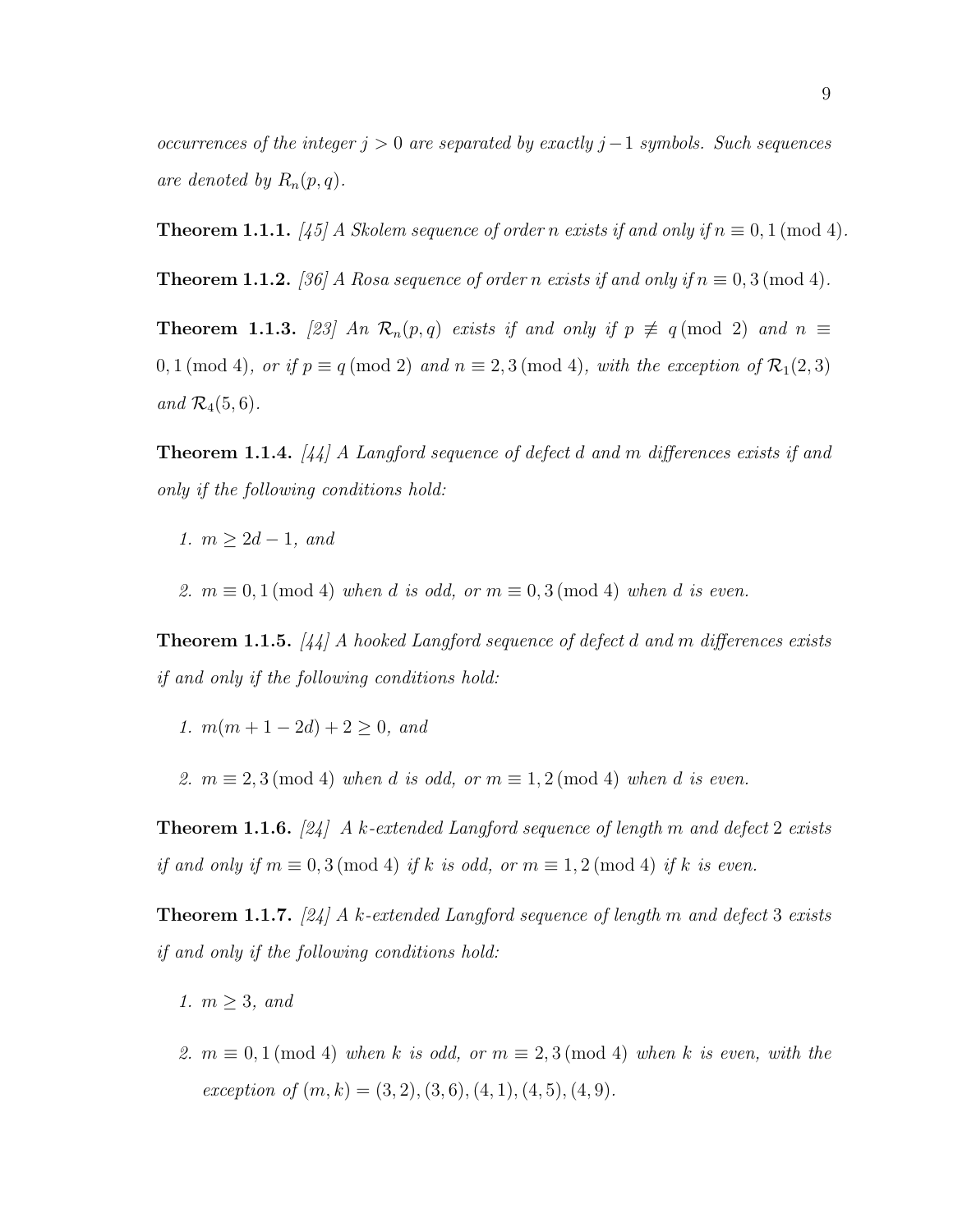**Theorem 1.1.8.** [43] An m-near-Skolem sequence of order n exists if and only if  $n \equiv 0, 1 \pmod{4}$  and m is odd, or  $n \equiv 2, 3 \pmod{4}$  and m is even.

**Theorem 1.1.9.** [7] There exists a k-extended q-near-Skolem sequence of order n for all triples  $(n, q, k)$  such that either

- 1.  $n \equiv 0, 1 \pmod{4}$  and q, k have the same parity, or
- 2.  $n \equiv 2, 3 \pmod{4}$  and q, k have opposite parity, with the exception of  $(n, q, k) = (3, 2, 3), (4, 2, 4)$ .

**Theorem 1.1.10.** [34] A k-pseudo-Skolem-S<sub>n</sub> exists when k is odd and  $n \equiv 2, 3$  $(mod 4)$ , or when k is even and  $n \equiv 0, 1 \pmod{4}$ .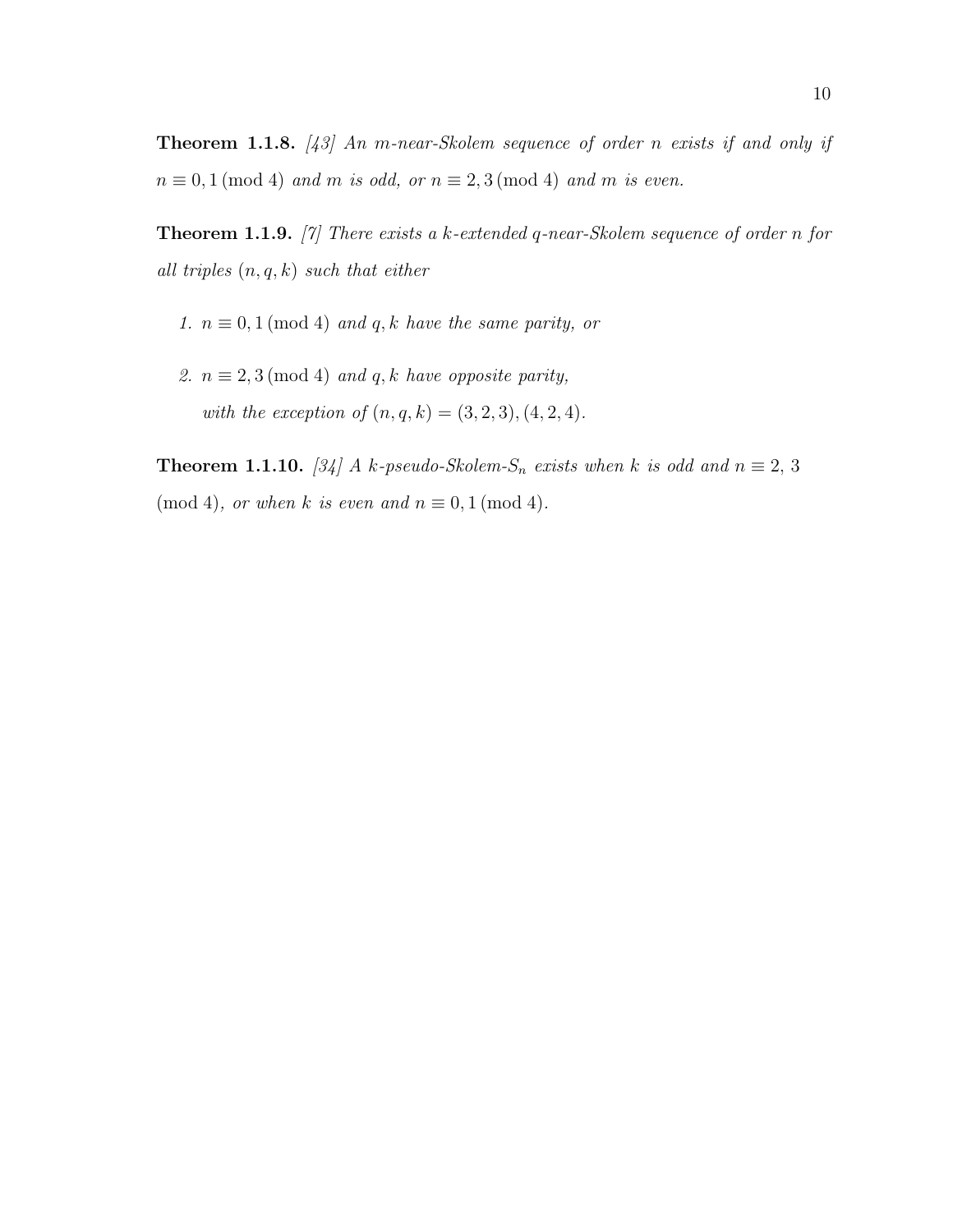### Chapter 2

# The Existence of Starter Sequences and m–fold Starter Sequences

### 2.1 Starter Sequences

In this section, we establish the necessary and sufficient conditions for the existence of starter sequences with one defect for all admissible orders and defects. We also determine all necessary conditions for the existence of starter sequences with two or more defects for all admissible orders. We begin this section with the definition of starter sequences.

**Definition 2.1.1.** A **starter sequence** of order n, denoted by  $SS_n$ , is a sequence of  $2n$  positive integers  $(s_1, s_2, \ldots, s_{2n})$  such that, for every positive integer  $i \in [1, n]$ , either i or  $-i$  appears exactly twice in the sequence  $SS_n$ , and if  $s_a = s_b = i$  or  $-i$ , then  $|b-a|=i$  or  $-i$ , respectively, where  $-i$  is the additive inverse of i in  $\mathbb{Z}_{2n+1}$ , and  $-i$  is refereed to as a defect of the sequence.

Throughout this thesis, we shall use the notation  $SS_n^m$  to denote a starter sequence of order  $n$  with  $m$  defects.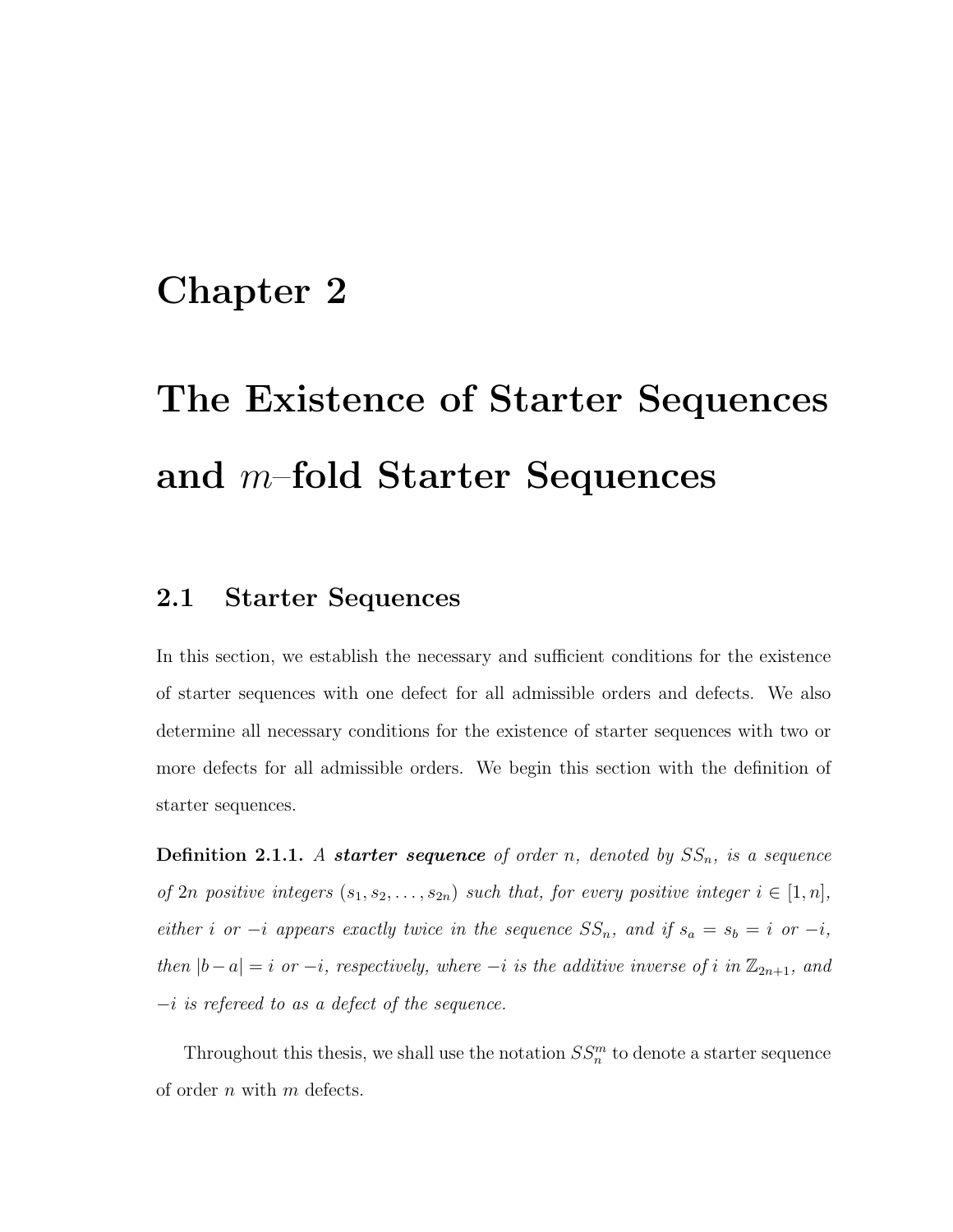By Definition 2.1.1, it is obvious that the defect  $2n$  does not occur in any starter sequence of order n. Moreover, the defects  $2n - 1$  and  $2n - 2$  cannot appear together in any starter sequence of order n.

**Theorem 2.1.1.** There exists a starter sequence of order n with one defect  $(SS_n^1)$  if and only if  $n \equiv 2,3 \pmod{4}$ .

Proof. We first determine the necessary conditions for the existence of the required sequences. Let  $(s_1, s_2, ..., s_{2n})$  be a starter sequence of order n with one defect. For each  $r \in \{\{1, 2, ..., n\} \setminus \{i\}\} \cup \{2n + 1 - i\}$ , we construct an ordered pair  $(a_r, b_r)$  such that  $s_{a_r} = s_{b_r} = r$ . Now consider the sum of all sums and the sum of all differences of these subscripts:

$$
\sum_{r} (b_r + a_r) = \sum_{r=1}^{2n} r = \frac{(2n)(2n+1)}{2} = n(2n+1)
$$
 (2.1.1)

$$
\sum_{r} (b_r - a_r) = \sum_{r=1}^{n} r - i + (2n + 1) - i = \frac{n(n+1)}{2} + 2n - 2i + 1,
$$
 (2.1.2)

where  $i \in [1, n]$ . Solving this system for  $\sum_r b_r$ , we obtain  $\sum_r b_r = \frac{5n^2 + 7n - 4i + 2}{4}$  $\frac{n-4i+2}{4}$ . Since the left hand side of the last equation is an integer, this implies that  $(5n^2+7n-4i+2)$ must be divisible by 4, which happens only when  $n \equiv 2,3 \pmod{4}$ .

Now we prove that these necessary conditions are sufficient. For small orders  $n = 2$ and  $n = 3$ , it is straightforward to construct the required sequences. If  $n \equiv 2, 3$ (mod 4) and  $n > 3$ , then we use k-extended q-near Skolem sequences of order n to construct  $SS_n^1$ . By Theorem 1.1.9 we ensure that there exists an  $\mathcal{N}_n^q(k)$  for all triples  $(n, q, k)$  such that  $n \equiv 2, 3 \pmod{4}$  and q, k are of opposite parity. As such, we choose a suitable  $\mathcal{N}_n^q(k)$  such that we can place the defect  $(2n + 1 - q)$  at the beginning of the sequence and we fill the empty position  $(k)$  with the defect  $2n + 1 - q$ .

For example, to construct a starter sequence of order 6 and one defect  $(d = 9)$ ,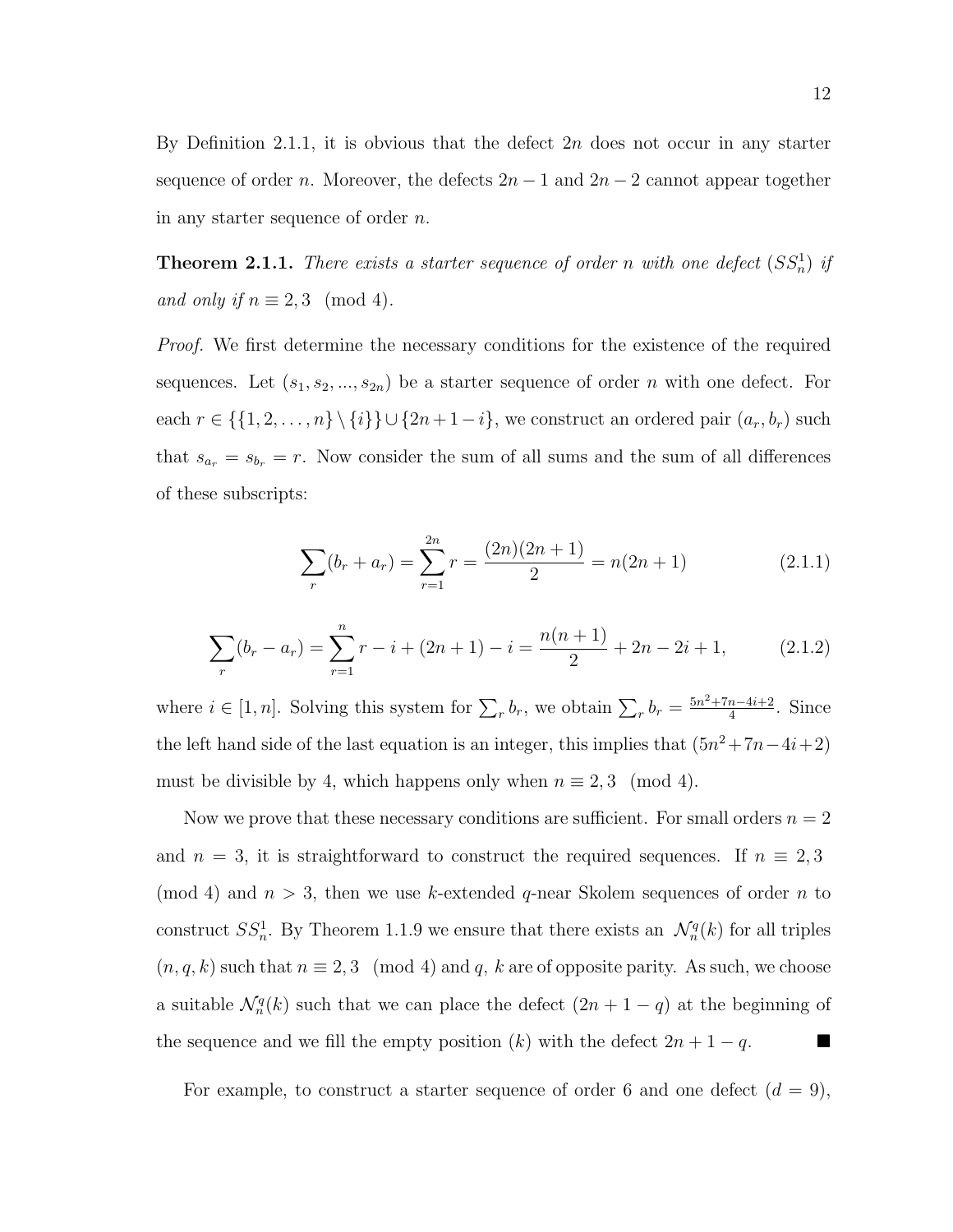we begin with  $\mathcal{N}_6^4(9) = (5, 1, 1, 3, 6, 5, 3, 2, 0, 2, 6)$ , and then we place the defect at the beginning of the sequence and we also fill the hook of the sequence as follows:  $(9, 5, 1, 1, 3, 6, 5, 3, 2, 9, 2, 6) = SS_6^1.$ 

**Theorem 2.1.2.** There exists a starter sequence of order n with two defects  $(SS<sub>n</sub><sup>2</sup>)$ only if  $n \equiv 0, 1 \pmod{4}$ .

*Proof.* Let  $(s_1, s_2, ..., s_{2n})$  be a starter sequence with two defects. For each  $r \in$  $\{\{1, 2, ..., n\} \setminus \{i, j\}\} \cup \{2n + 1 - i, 2n + 1 - j\}$ , we construct an ordered pair  $(a_r, b_r)$ such that  $s_{a_r} = s_{b_r} = r$ . By using the same technique as in the proof of Theorem 2.1.1, we obtain the following equations:

$$
\sum_{r} (a_r + b_r) = \sum_{r=1}^{2n} r = \frac{(2n)(2n+1)}{2} = 2n^2 + n \tag{2.1.3}
$$

$$
\sum_{r} (b_r - a_r) = \sum_{r=1}^{n} r - 2i - 2j + 4n + 2 = \frac{n(n+1)}{2} - 2i - 2j + 4n + 2 \qquad (2.1.4)
$$

Hence,

$$
\sum_{r} b_r = \frac{5n^2 + 11n - 4i - 4j + 4}{4}.
$$
\n(2.1.5)

Since the left hand side of the equation  $(2.1.5)$  is a non-negative integer, this implies that  $(5n^2+11n-4i-4j+4)$  must be divisible by 4, which happens only when  $n \equiv 0, 1$ (mod 4).

Moreover, we prove that these necessary conditions are sufficient in some certain cases of defects. Suppose that  $n \equiv 0, 1 \pmod{4}$ , where  $d_1 = n + 1$  and  $d_2 = n + 2$ . Then, according to Theorem 1.1.3, we can use  $(p, q)$ -extended Rosa sequences to construct starter sequences for all admissible orders of  $n$  with two defects as follows: the defect  $d_1$  is placed in front of the sequence  $R_{n-2}(n-3, n+1)$  and the second hook at the position  $(n + 1)$  is filled with  $d_1$ , and the other defect  $(d_2)$  is appended to the end of the sequence of  $R_{n-2}(n-3, n+1)$  and the first hook at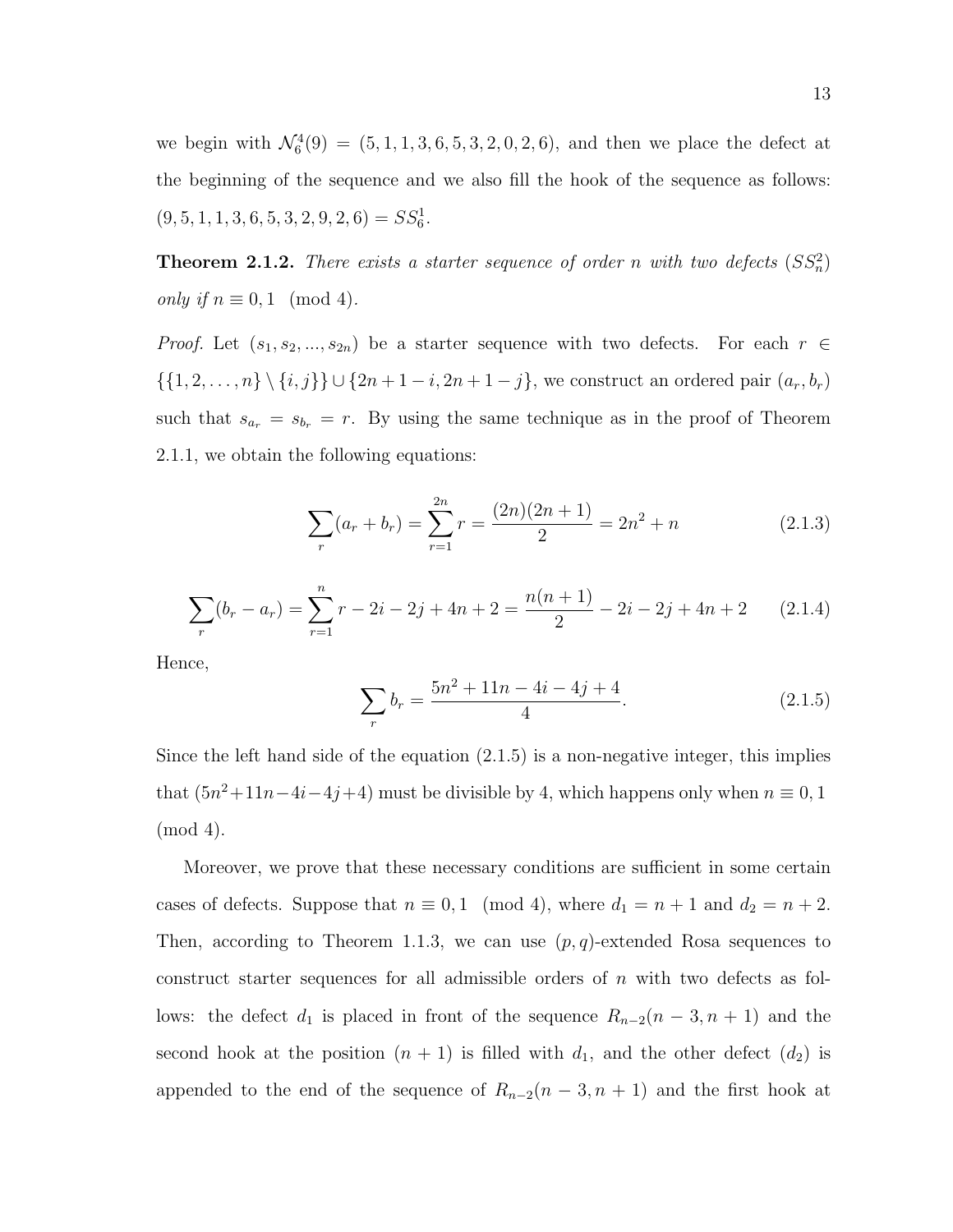the position  $(n-3)$  is filled with the defect  $d_2$ . For instance, in order to construct a starter sequence of order 8 with two defects,  $d_1 = 9$  and  $d_2 = 10$ , we begin by constructing  $R_6(5, 9) = (6, 4, 1, 1, 0, 4, 6, 5, 0, 2, 3, 2, 5, 3)$ , and then we place  $d_1$  and  $d_2$ in suitable places as follows  $(9, 6, 4, 1, 1, 10, 4, 6, 5, 9, 2, 3, 2, 5, 3, 10)$ . Similarly, we can use  $R_7(6, 10) = (7, 5, 6, 1, 1, 0, 5, 7, 6, 0, 4, 2, 3, 2, 4, 3)$  to obtain a starter sequence of order 9 with two defects,  $(10, 7, 5, 6, 1, 1, 11, 5, 7, 6, 10, 4, 2, 3, 2, 4, 3, 11)$ , where the set of defects is  $\{10,11\}$ .

In the case that  $(d_1 = 2n-1, d_2 = 2n-3)$ , we can use Langford sequences to construct starter sequences for all the admissible orders of  $n$  with two defects as follows: for  $n \equiv 0 \pmod{4}$ , let  $n = 4s$ , and  $s \geq 4$ ; we know that  $L_5^{4s-4}$  exists according to Theorem (1.1.4); then the required starter sequence is:  $(2n-1, 2n-3, L_5^{4s-4}, 3, 1, 1, 3, 2n 3, 2n-1$ ).

For  $n \equiv 1 \pmod{4}$ , let  $n = 1 + 4s$ , and  $s > 2$ ; then the required starter sequence is  $(2n-1, 2n-3, L_5^{4s-3}, 3, 1, 1, 3, 2n-3, 2n-1)$ . To complete this part, we list below the sequences for  $n = 4, 5, 8, 9$ , and 12, respectively:

- 5, 6, 1, 1, 2, 5, 2, 6
- 9, 7, 5, 3, 1, 1, 3, 5, 7, 9
- 15, 13, 7, 5, 3, 8, 6, 3, 5, 7, 1, 1, 6, 8, 13, 15
- 17, 15, 9, 7, 5, 3, 6, 8, 3, 5, 7, 9, 6, 1, 1, 8, 15, 17

23, 21, 10, 8, 6, 3, 11, 12, 3, 9, 6, 8, 10, 7, 1, 1, 5, 11, 9, 12, 7, 5, 21, 23.

In the case that  $d_1 = n + 1$ , and  $d_2 = 2n - 1$ , we use extended Langford sequences, which exist according to Theorem (1.1.7). For  $n \equiv 0, 1 \pmod{4}$ , and  $n > 5$ , we first construct an extended Langford sequence with  $n-3$  differences, and then the defect  $d_2$ is placed in the first and last positions of the required sequence, and the other defect  $(d_1)$  is placed in the second position and the hook of the extended Langford sequence as follows:  $SS_n^2 = (2n-1), (n+1)(L_3^{n-3}(n+1)), 1, 1, (2n-1)$ . For instance, we use an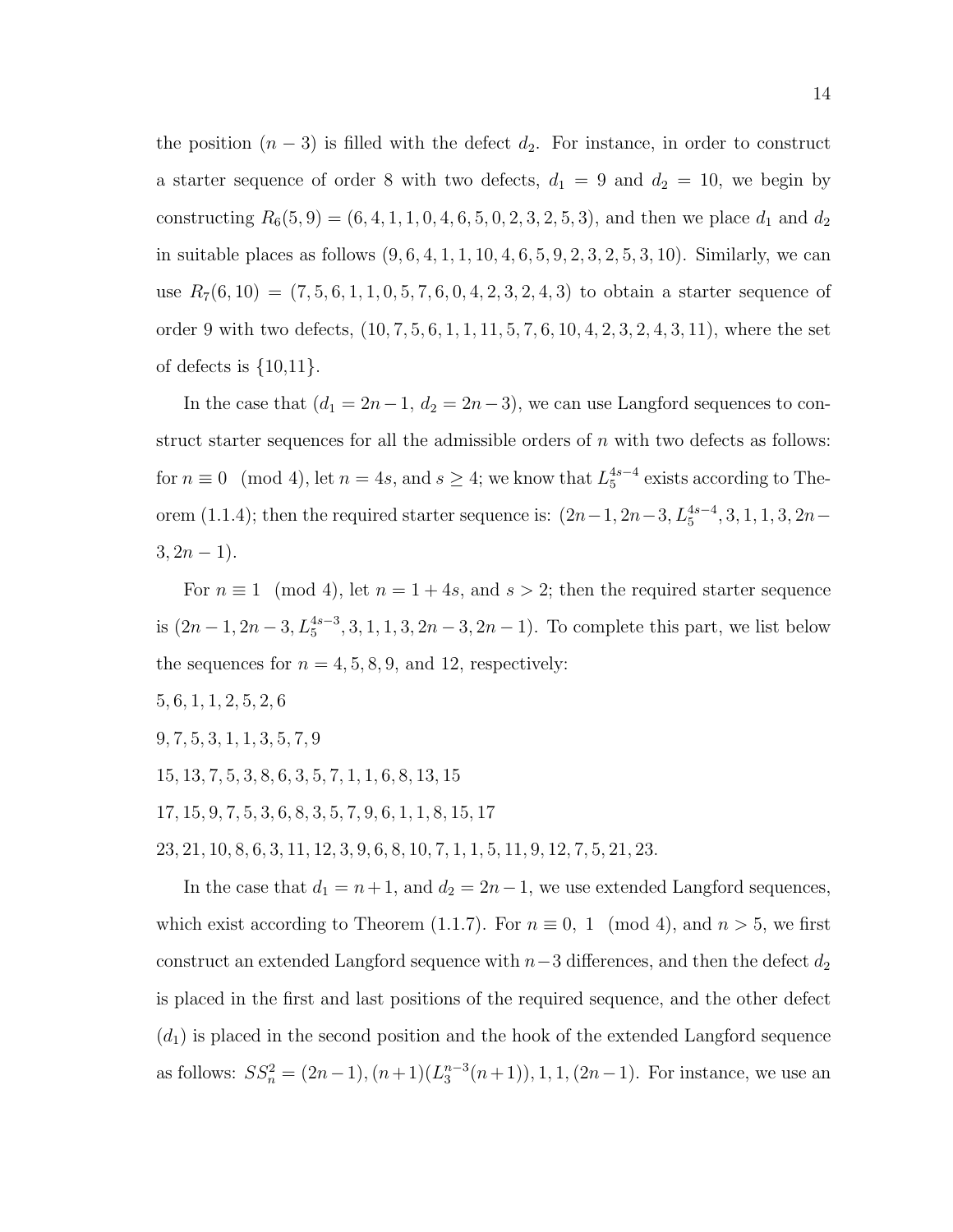extended Langford sequence,  $L_3^5(9) = (4, 6, 7, 3, 4, 5, 3, 6, *, 7, 5)$ , to construct a starter sequence of order 8 and two defects:  $(15, 9, 4, 6, 7, 3, 4, 5, 3, 6, 9, 7, 5, 1, 1, 15)$ . To complete this part, we list the required sequences of orders 4 and 5, respectively:  $(7, 5, 3, 1, 1, 3, 5, 7)$  and  $(9, 6, 4, 1, 1, 3, 4, 6, 3, 9)$ .

Starter sequences with more than two defects are natural generalizations of the starter sequences which are represented early in this section. Now we determine the necessary conditions for the existence of starter sequences with more than two defects, and we may conjecture that these necessary conditions are sufficient.

For example, the sequence  $(10, 7, 4, 8, 1, 1, 4, 2, 7, 2, 10, 8)$  is a starter sequence of order 6 with three defects, while the sequence (12, 10, 1, 1, 11, 9, 2, 3, 2, 4, 3, 10, 12, 4, 9, 11) is a starter sequence of order 8 with four defects.

**Theorem 2.1.3.** Assuming that D is a set of defects for starter sequences of order n such that  $|D| > 2$ , then the necessary conditions for the existence of these sequences with the set D of defects are either  $n \equiv 0,1 \pmod{4}$  and  $|D|$  is even, or  $n \equiv 2,3$  $\pmod{4}$  and  $|D|$  is odd.

*Proof.* Assume that  $D = \{d_1, d_2, \ldots, d_m\}$ , and that  $(s_1, s_2, \ldots, s_{2n})$  is a starter sequence of order *n* with *m* defects, such that  $d_j = 2n + 1 - i_j$ . By using the same technique in Theorem (2.1.1), we construct ordered pairs  $\{(a_r, b_r)\}\$  such that  $s_{a_r} = s_{b_r} = r$ , and we obtain the following equations:

$$
\sum_{r} (a_r + b_r) = \sum_{r=1}^{2n} r = \frac{(2n)(2n+1)}{2} = 2n^2 + n \tag{2.1.6}
$$

$$
\sum_{r} (b_r - a_r) = \sum_{r=1}^{n} r - 2(i_1 + i_2 + \dots + i_m) + m(2n + 1)
$$
 (2.1.7)

By Solving this system for  $\sum_{r} b_r$ , we obtain:  $\sum_{r=1}^{n} b_r = \frac{5n^2 + 2n + 4mn + 2m - 4(i_1 + i_2 + ... + i_m)}{4}$  $\frac{n-4(i_1+i_2+\ldots+i_m)}{4}$ . Since  $\sum_{r=1}^{n} b_r$  is an integer, this implies that  $5n^2 + 2n + 4mn + 2m - 4(i_1 + i_2 + ... + i_m)$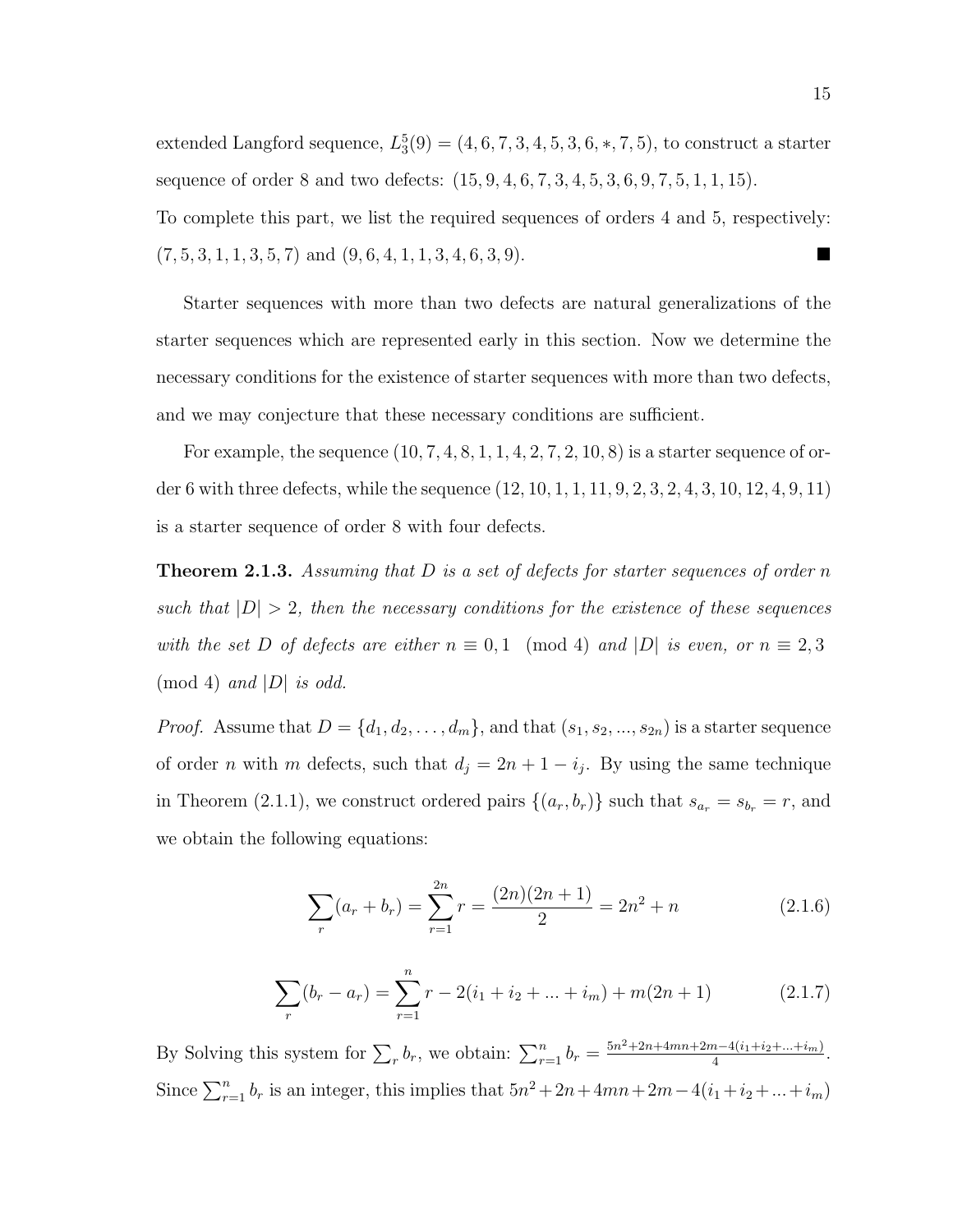must be divisible by 4. This implies that either  $n \equiv 0, 1 \pmod{4}$  and m is even, or  $n \equiv 2,3 \pmod{4}$  and m is odd.

### 2.2 Hooked Starter Sequences

In this section, we introduce hooked starter sequences, establish the necessary and sufficient conditions for the existence of hooked starter sequences with one defect for all admissible orders and defects, and determine some of the conditions for the existence of hooked starter sequences with two defects.

**Definition 2.2.1.** A hooked starter sequence of order n, denoted by  $hSS_n$ , is a sequence of  $2n+1$  integers  $(s_1, s_2, ..., s_{2n+1})$  satisfying conditions  $(1)$  and  $(2)$  for starter sequences, with the added condition that  $s_{2n} = 0$ . This element is called the hook or the null element, and it is denoted by 0, or  $*$ .

For example,  $(8, 3, 4, 2, 3, 2, 4, 0, 8)$  is a hooked starter sequence of order 4 with one defect, and  $(10, 1, 1, 4, 5, 7, 2, 4, 2, 5, 10, 0, 7)$  is a hooked starter sequence of order 6 with two defects.

**Theorem 2.2.1.** There exists a hooked starter sequence of order n with one defect  $(hSS_n^1)$  if and only if  $n \equiv 0, 1 \pmod{4}$ .

Proof. We determine the necessary conditions by using the same technique as in Theorem 2.1.1. Hence,

$$
\sum_{r} (a_r + b_r) = \sum_{r=1}^{2n+1} r - 2n = \frac{(2n+1)(2n+2)}{2} - 2n
$$
 (2.2.1)

$$
\sum_{r} (b_r - a_r) = \sum_{r=1}^{n} r - 2k + 2n + 1 = \frac{n(n+1)}{2} - 2k + 2n + 1 \tag{2.2.2}
$$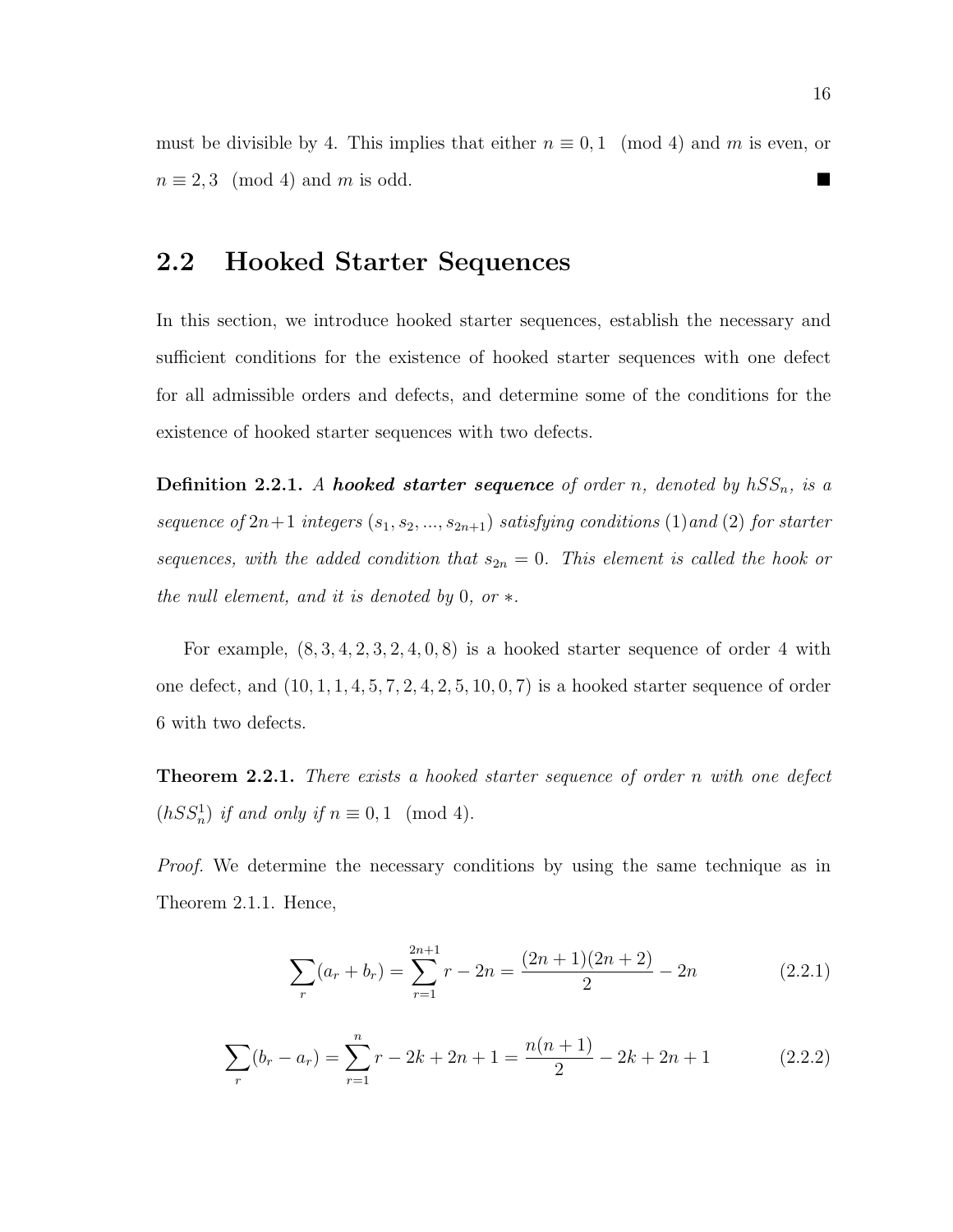By solving the system for  $\sum b_r$ , we obtain:  $\sum_r b_r = \frac{5n^2 + 7n - 4k + 4}{4}$  $\frac{n-4k+4}{4}$ . Since the values of  $b_r$  are positive integers, this implies that  $\frac{5n^2+7n-4k+4}{4}$  must be a positive integer, which happens only when  $n \equiv 0, 1 \pmod{4}$ .

Concerning the sufficiency, suppose that  $n \equiv 0, 1 \pmod{4}$ . For the minimum value of the defects  $(d = n+1)$ , we can use a Rosa sequence of order n, where  $n \equiv 0, 3$ (mod 4), which exists according to Theorem (1.1.2). Then we fill the middle hook with  $(n + 1)$ , and we put the second copy of  $(n + 1)$  at the end of the sequence. For instance, we can use a Rosa sequence of order three,  $(1, 1, 3, 0, 2, 3, 2)$ , to construct a hooked starter sequence of order 4 and one defect:  $(1, 1, 3, 5, 2, 3, 2, 0, 5)$ . For all the remaining possible cases of the defect  $(n + 1 < d \leq 2n)$ , we can use extended near-Skolem sequences to construct the required hooked starter sequences of all the permissible orders. Therefore, if  $n \equiv 0, 1 \pmod{4}$ , and  $d = 2n + 1 - m$ , then an m-extended m-near Skolem sequence of order n exists according to Theorem  $(1.1.9)$ . Now we can construct a hooked starter sequence of order n with one defect d by appending 0, m to the end of  $\mathcal{N}_n^q$  $(k).$ 

For instance, to build a hooked starter sequence of order 4 and one defect  $(d = 6)$ , we can use a 3-extended 3-near-Skolem sequence of order four (4, 2, 0, 2, 4, 1, 1), fill the hook with the defect  $d = 6$ , and put the second copy of d in the position  $S_9$  in order to obtain a hooked starter sequence of order 4 with one defect such as the following:  $(4, 2, 6, 2, 4, 1, 1, 0, 6).$ 

**Theorem 2.2.2.** There exists a hooked starter sequence of order n with two defects  $(hSS_n^2)$  only if  $n \equiv 2,3 \pmod{4}$  and  $n > 2$ .

*Proof.* By using a similar technique as in the proof of Theorem  $(2.2.1)$ , we determine the necessary conditions of  $hSS_n^2$ . Moreover, we prove that these necessary conditions are sufficient when the pair of defects are  $\{n+1, 2n\}$  or  $\{n+1, n+2\}$ .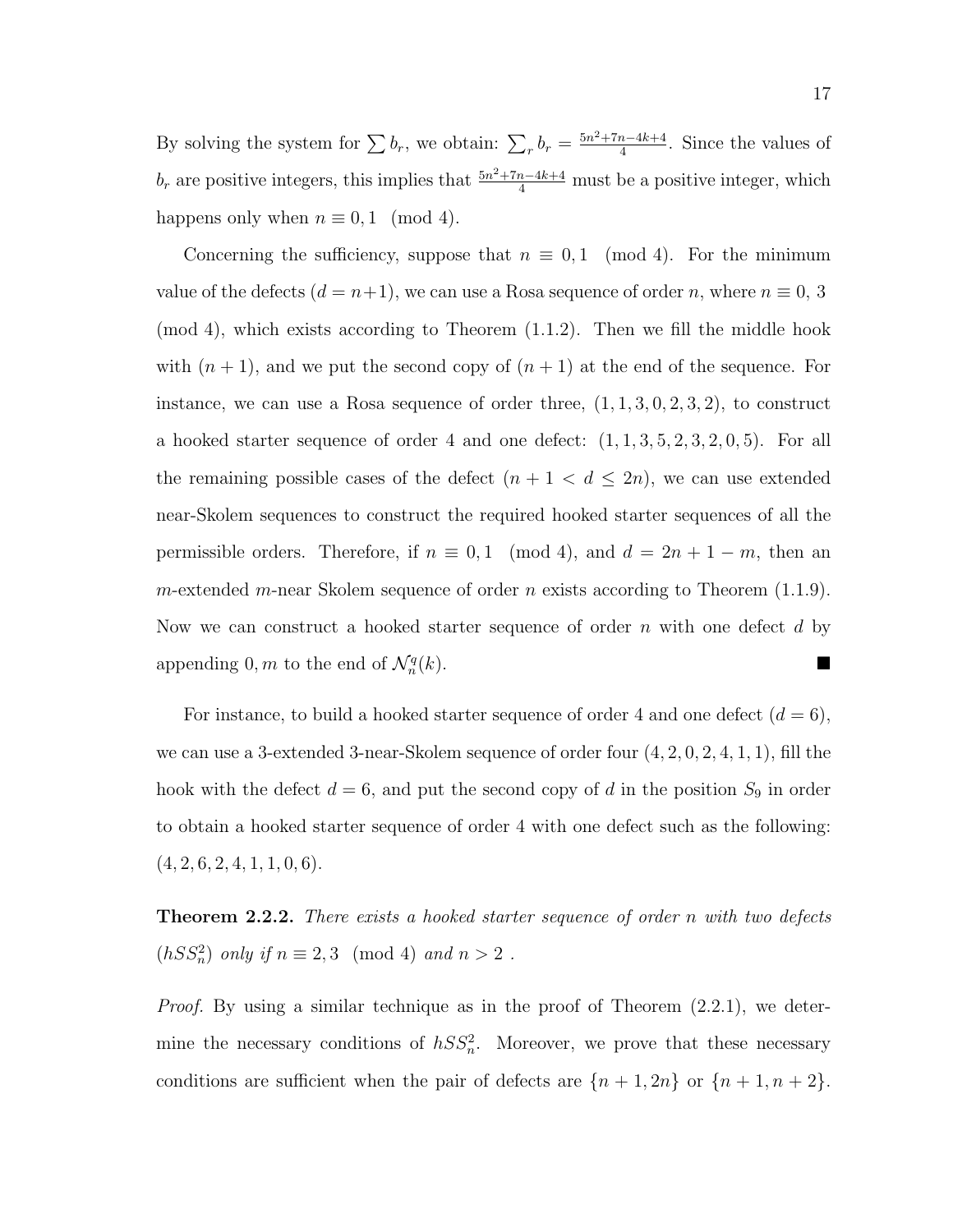In the case that the set of defects  $D = \{n+1, 2n\}$ , we can construct the required sequences by using extended Langford sequences with  $(d = 2)$ , which exist by Theorem  $(1.1.6)$ . To begin, the defect  $2n$  is placed at the beginning and the end of the required sequence, and the defect  $n + 1$  is placed in the second position, and the positions from 3 to  $2n-1$ , inclusive, are occupied by  $L_2^{n-1}(n+1)$  such that the hook of the Langford sequence is filled by the defect  $n + 1$ . Therefore, the required sequences are given by:  $2n, n + 1(L_2^{n-1}(n+1)), 0, 2n$ . For example, using  $L_2^4(7) = (2, 4, 2, 5, 3, 4, 0, 3, 5)$ , we can build a hooked starter sequence of order 6 with two defects  $hSS_6^2 = (12, 7, 2, 4, 2, 5, 3, 4, 7, 3, 5, *, 12).$ 

In the case that  $D = \{n + 1, n + 2\}$ , to construct starter sequences of order n with two defects, we use  $(p, q)$ -extended Rosa sequences, which exist according to Theorem (1.1.3). First, we place the defect  $n+1$  in the first position of the required sequence and  $R_{n-2}(p, q)$  in the positions from 2 to  $2n - 1$ , inclusive, such that we can replace the two zeros p and q by  $n + 2$  and  $n + 1$ , respectively; then we place the second copy of  $n + 2$  in the last position  $(2n + 1)$  of the required sequence, and thus the position 2n will be occupied by zero. For instance, we use  $R_4(4, 7)$  =  $(2, 3, 2, *, 3, 4, *, 1, 1, 4)$  to construct  $hSS_6^2 = (7, 2, 3, 2, 8, 3, 4, 7, 1, 1, 4, *, 8)$ . Similarly, we use  $R_5(5,8) = (1, 1, 3, 5, *, 3, 4, *, 5, 2, 4, 2)$  to construct a hooked starter sequence of order 7 with two defects:  $hSS_7^2 = (8, 1, 1, 3, 5, 9, 3, 4, 8, 5, 2, 4, 2, *, 9)$ .

### 2.3 Extended Starter Sequences

**Definition 2.3.1.** A k-extended starter sequence of order n, denoted by  $SS_n(k)$ or k-ext  $SS_n$ , is a sequence  $(s_1, s_2, \ldots, s_{2n+1})$  of  $2n+1$  non-negative integers that satisfy the conditions of a starter sequence with the added condition that  $s_k = 0$  for some  $k \in \{1, 2, \ldots, 2n + 1\}.$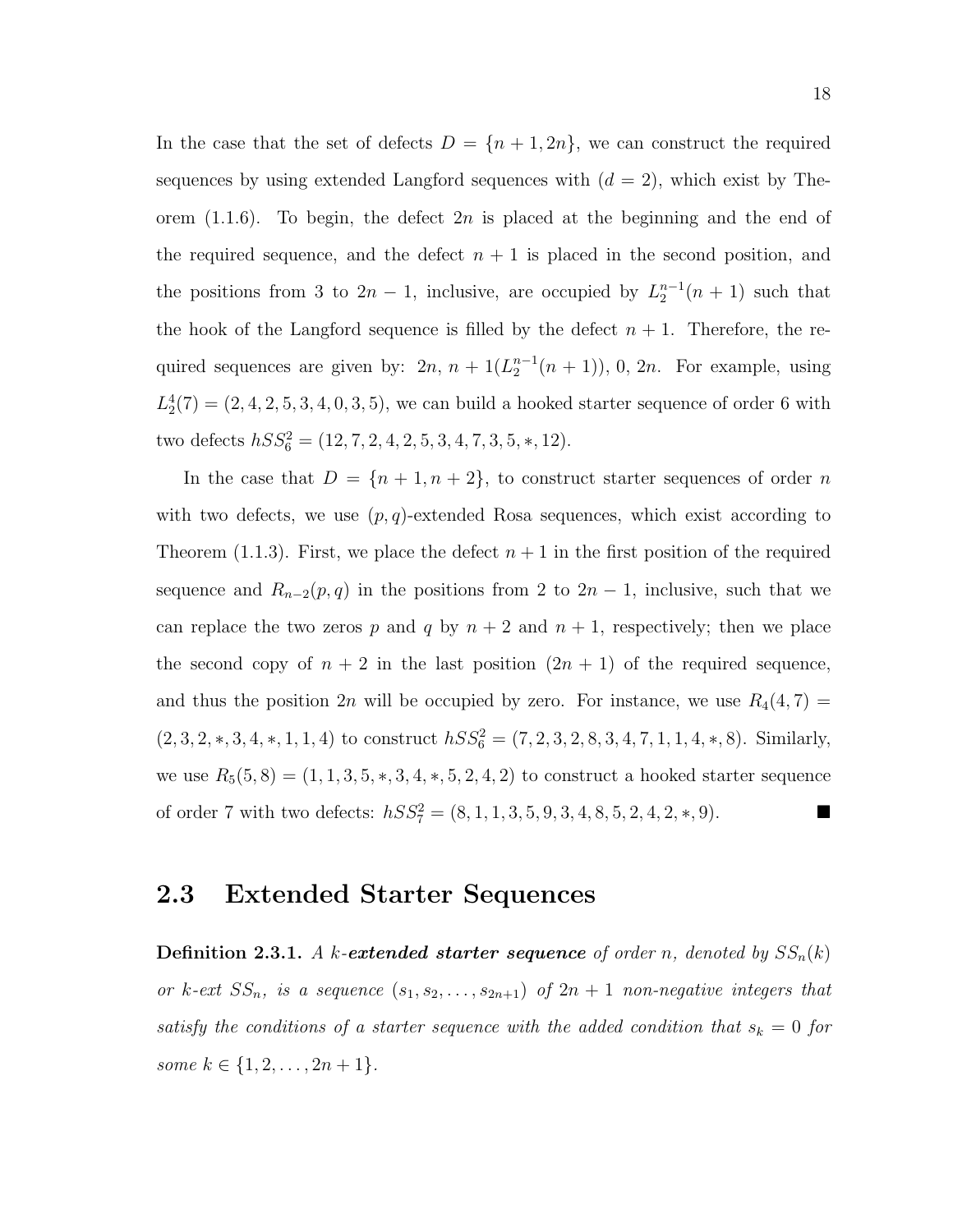We notice that an extended starter sequence of order n exists for all values of  $n$ such that the defect is either  $n + 1$  or  $n + 2$ . This is not difficult to prove by using the same technique used in [2].

**Theorem 2.3.1.** An extended starter sequence of order n with one defect  $(SS_n^1(k))$ exists for each positive integer n where d is either  $(n + 1)$  or  $(n + 2)$ .

*Proof.* Given a positive integer  $(n)$ , we can construct an extended starter sequence of order *n* with one defect of either  $(n + 1)$  or  $(n + 2)$  as follows:

 $(k, k-2, \ldots, 5, 3, 1, 1, 3, 5, \ldots, k-2, k, e, e-2, \ldots, 4, 2, 0, 2, 4, \ldots, e-2, e)$ , where k and e are the largest odd and even numbers, respectively, in the set  $E = \{1, 2, 3, \ldots, n - \}$ 1, *n* + 1}, when  $d = (n + 1)$ , and if  $d = (n + 2)$  then  $E = \{1, 2, ..., n-2, n, n+2\}$ . ■

**Theorem 2.3.2.** There exists a k-extended starter sequence of order n with one defect  $(SS<sub>n</sub><sup>1</sup>(k))$  only if either

- 1. k is even and  $n \equiv 0, 1 \pmod{4}$ , or
- 2. k is odd and  $n \equiv 2, 3 \pmod{4}$ .

*Proof.* Consider the set of subscripts  $\{(a_r, b_r) : r = 1, 2, ..., n\}$ ; then

$$
\sum_{r} (a_r + b_r) = \sum_{r=1}^{2n+1} r - k = (2n+1)(n+1) - k,
$$
\n(2.3.1)

$$
\sum_{r} (b_r - a_r) = \sum_{r=1}^{n} r - m + (2n + 1 - m) = \frac{n(n+1)}{2} + 2n - 2m + 1.
$$
 (2.3.2)

By adding (2.3.1) and (2.3.2) we obtain  $\sum_{r} b_r = \frac{5n^2 + 11n - 2k + 4}{4} - m$ . This implies that  $\frac{5n^2+11n-2k+4}{4}$  must be an integer, which happens only if either k is even and  $n \equiv 0, 1$ (mod 4) or k is odd and  $n \equiv 2, 3 \pmod{4}$ .

For small orders of n, it is straightforward to construct a k-extended starter sequence of order  $n$  with one defect, where  $k$  is odd. For large orders, we prove that these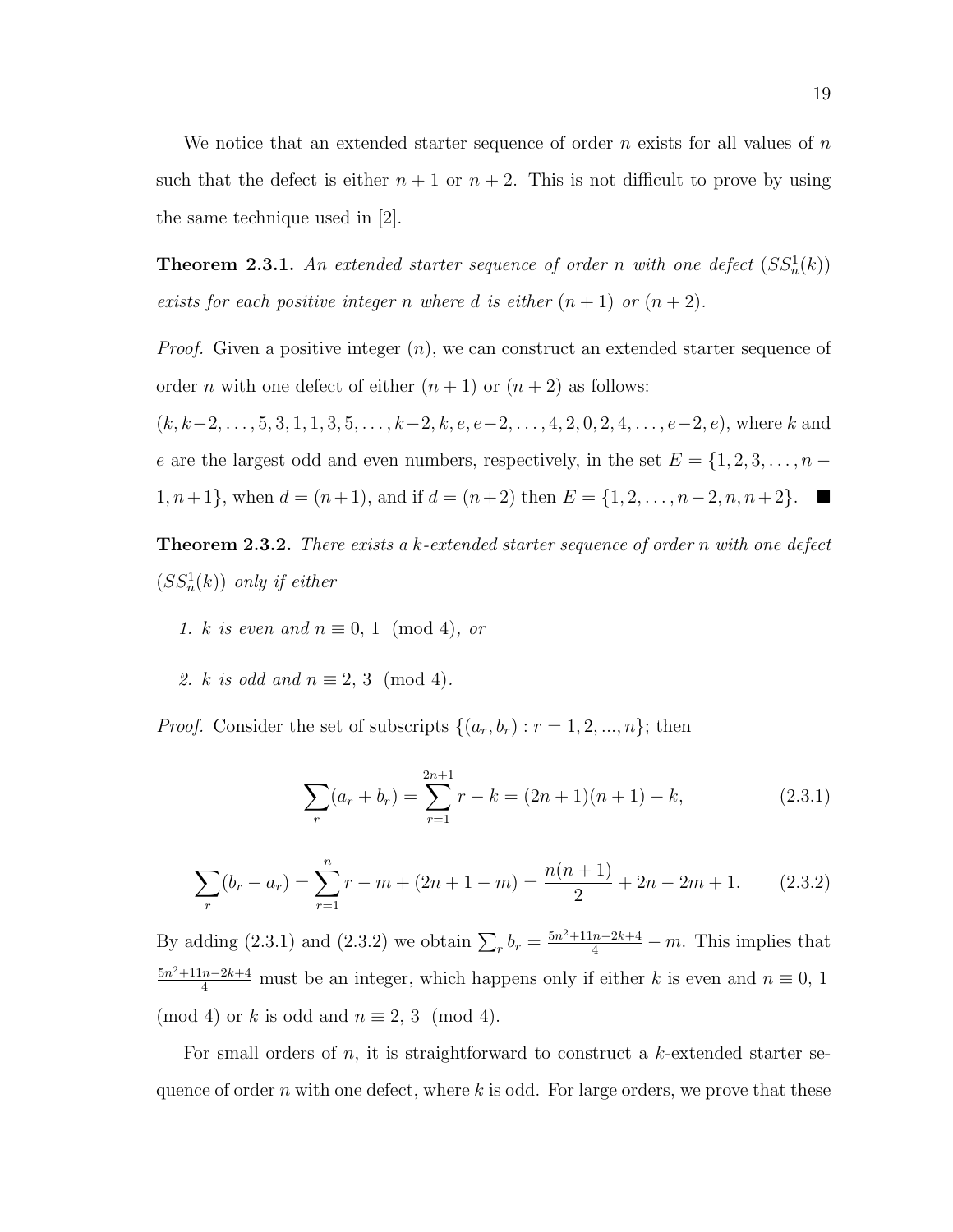necessary conditions are sufficient in the case  $d = n+1$  or  $d = 2n$ . If  $n \equiv 2, 3 \pmod{4}$ ,  $n > 3$ , and k is odd, then we can construct extended starter sequences of order n, with the lowest possible defect  $(d = n + 1)$  by using extended near-Skolem sequences. In the case that  $n \equiv 2$ , (mod 4), we use extended near-Skolem sequences of order 3 (mod 4) and  $q = n$ , which exist by Theorem (1.1.9). For example, a 5-extended 6-near Skolem sequence of order seven  $\mathcal{N}_7^6(5) = (7, 4, 1, 1, 0, 4, 5, 7, 2, 3, 2, 5, 3)$  is equivalent to a 5-extended starter sequence of order 6 with one defect provided that  $(d = n + 1)$ . In the case that  $n \equiv 3 \pmod{4}$ , we use extended near-Skolem sequences of order 0 (mod 4) and  $q = n$ , which also exist according to Theorem (1.1.9). For instance, using an 11-extended 7-near Skolem sequence of order eight,  $\mathcal{N}_8^7(11)$  =  $(8, 6, 4, 2, 5, 2, 4, 6, 8, 5, 0, 3, 1, 1, 3)$ , is equivalent to using an 11-extended starter sequence of order 7 with one defect.

Similarly, in the case that  $n \equiv 0, 1 \pmod{4}$ , k is even, and  $d = n + 1$ , we use a k-extended near-Skolem sequence of order 1, 2 (mod 4) respectively where  $q = n$ . In the case that  $n \equiv 0, 1 \pmod{4}$  and k is even, and  $d = 2n$ , we can construct a kextended starter sequence of order  $n$  with one defect by using an extended Langford sequence with the defect  $d = 2$ . Therefore,  $SS_n^1(k) = 2n$ ,  $L_2^{n-1}(k)$ , 2n. For example, by using  $L_2^4(3) = (3, 5, 0, 3, 4, 2, 5, 2, 4)$ , we can construct a 4-extended Starter sequence of order 5 with one defect:  $SS_5^1(4) = (10, 3, 5, 0, 3, 4, 2, 5, 2, 4, 10)$ . Similarly, in case  $n \equiv 2, 3 \pmod{4}$ ,  $d = 2n$ , and k is odd, then  $SS_n^1(k) = 2n, L_2^{n-1}(k), 2n$ . In the case that  $k = 2$ ,  $d = 2n - 1$ , and  $n \equiv 0, 1 \pmod{4}$ , we use a hooked Langford sequence to construct the required sequence  $:SS_n^1(2) = (2n - 1, 0, 1, 1, hL_3^{n-2})$  $\Box$ 

By a similar argument, we can determine the necessary conditions for the existence of k-starter sequences with r defects, where  $(1 < r \leq n - 1)$ .

**Theorem 2.3.3.** Let  $D$  be a set of defects for starter sequences of order  $n$ , where  $D = \{d_1, d_2, \ldots, d_r\},\ 1 < r \leq n-1,\ and\ n+1 \leq |d_i| \leq 2n-2;\ then\ there\ exists\ a$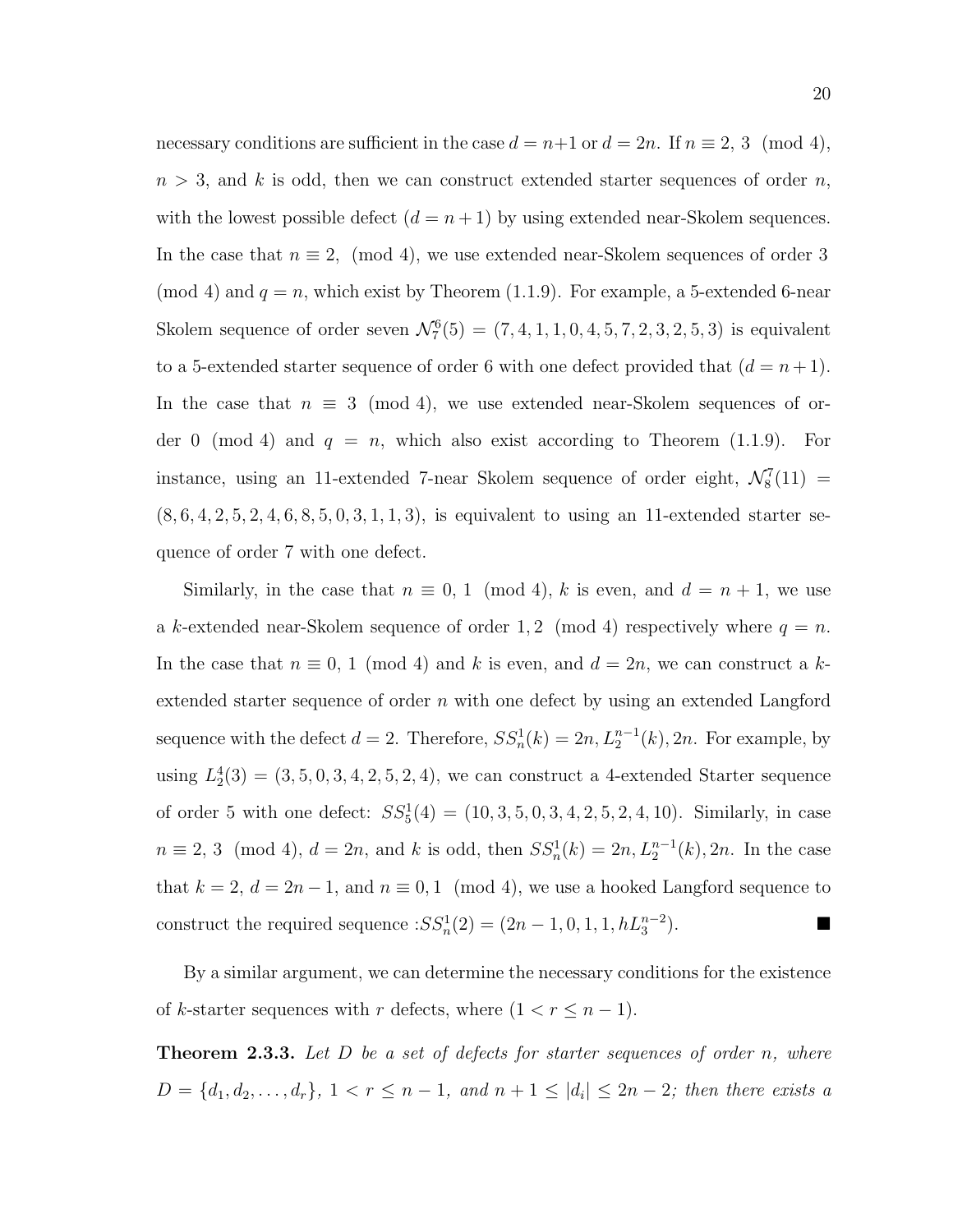k-extended starter sequence of order n such that  $1 \leq k \leq 2n+1$  with r defects only if either

1. r and k have different parities, and  $n \equiv 0, 1 \pmod{4}$ , or

2. r and k have the same parity, and  $n \equiv 2, 3 \pmod{4}$ .

### 2.4  $m$ -fold starter sequences

The concept of  $m$ -fold starter sequences was introduced in [1]. In this section, we provide more details about mfold starter sequences. Throughout this thesis, for every integer a the notation  $a(-a)$  means that either a or  $-a$  appears in the sequence.

**Definition 2.4.1.** An m-fold starter sequence  $(s_1, s_2, \ldots, s_{2nm})$  of order n is a sequence of 2nm integers such that, for every  $k \in \{1(-1), 2(-2), \ldots, n(-n)\},\$  there exists m disjoint pairs  $(i, i + k)$ ,  $i \in \{1, 2, ..., 2nm\}$  such that  $s_i = s_{i+k} = k$ .

For example, (5, 6, 1, 1, 2, 5, 2, 6, 5, 6, 1, 1, 2, 5, 2, 6, 5, 6, 1, 1, 2, 5, 2, 6) is a 3–fold starter sequence of order 4 with two defects.

Similarly, an  $m$ -fold extended starter sequence of order n is a sequence  $(s_1, s_2, \ldots, s_{2nm+1})$  of  $2nm+1$  integers satisfying the conditions of the m-fold starter sequences with the added condition that there is exactly one subscript  $y$ , such that  $s_y = 0$ . If  $s_{2nm} = 0$ , then the extended sequence is called a **hooked** m-fold starter **sequence**. For example,  $(4, 5, 1, 1, 4, 5, 5, 4, 1, 1, 5, 4, 4, 5, 1, 1, 4, 0, 5)$  is a hooked 3-fold starter sequence of order 3 with two defects. Note that a 1–fold starter sequence is a starter sequence. Hence, throughout the rest of this chapter, we assume that  $m \geq 2$ .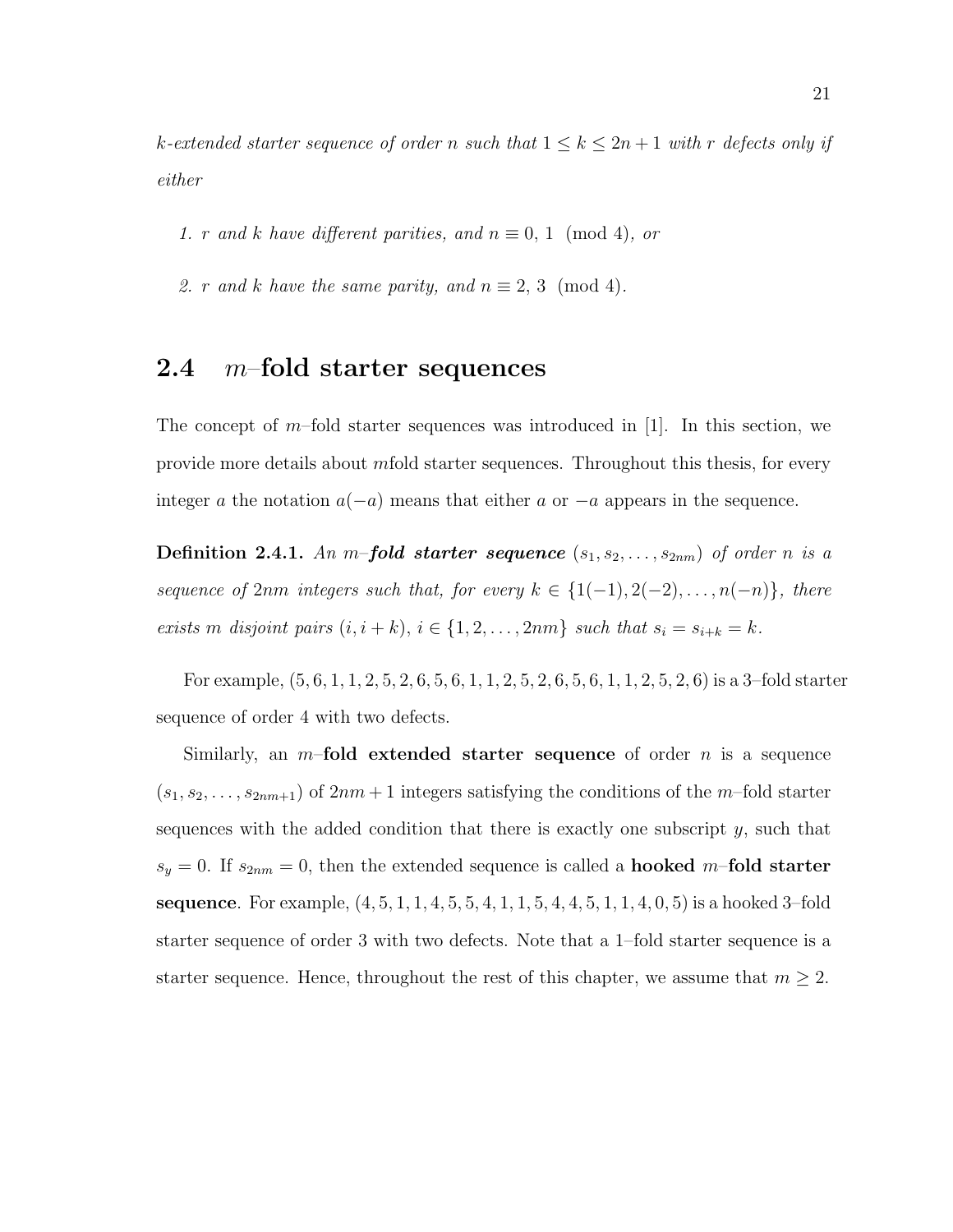### 2.4.1 The existence of  $m$ -fold starter sequences

Now we are ready to establish the existence of  $m$ -fold starter sequences with one defect, and we generalize this result to  $m$ -fold starter sequences with more than one defect.

**Theorem 2.4.1.** An m-fold starter sequence of order n with one defect exists if and only if  $n \equiv 2, 3 \pmod{4}$ , or  $n \equiv 0, 1 \pmod{4}$  and m is even.

*Proof.* Suppose that  $(s_1, s_2, \ldots, s_{2mn})$  is an m-fold starter sequence of order n with one defect. Consider the sum of all sums, and the sum of all differences of the subscripts  $i$  and  $j$ :

$$
\sum_{i=1}^{n} \sum_{j=1}^{m} (b_{ij} + a_{ij}) = \frac{2mn(2mn+1)}{2},
$$
\n(2.4.1)

$$
\sum_{i=1}^{n} \sum_{j=1}^{m} (b_{ij} - a_{ij}) = \frac{mn(n+1)}{2} - mk + m(2n+1-k)
$$
  
= 
$$
\frac{mn(n+1) - 4m(k-n) + 2m}{2}.
$$
 (2.4.2)

By adding  $(2.4.1)$  and  $(2.4.2)$  and then dividing by 2, we obtain

$$
\sum_{i=1}^{n} \sum_{j=1}^{m} b_{ij} = \frac{mn(4mn+n+7) - 4mk + 2m}{4}
$$
 (2.4.3)

The left side of (2.4.3) is always an integer. Hence  $n \equiv 2, 3 \pmod{4}$ , or  $n \equiv 0, 1$  $(mod 4)$  and m is even.

Now we prove that these necessary conditions are also sufficient. If  $n \equiv 2, 3$ (mod 4), then we construct an  $m$ -fold starter sequence of order n by placing m copies of the starter sequences of order  $n$  with one defect side by side.

If  $n \equiv 0,1 \pmod{4}$  and m is even, then any hooked starter sequence of order n with one defect can be hooked together with its reverse to build a 2-fold starter sequence with one defect. By putting the first term of the reverse sequence in the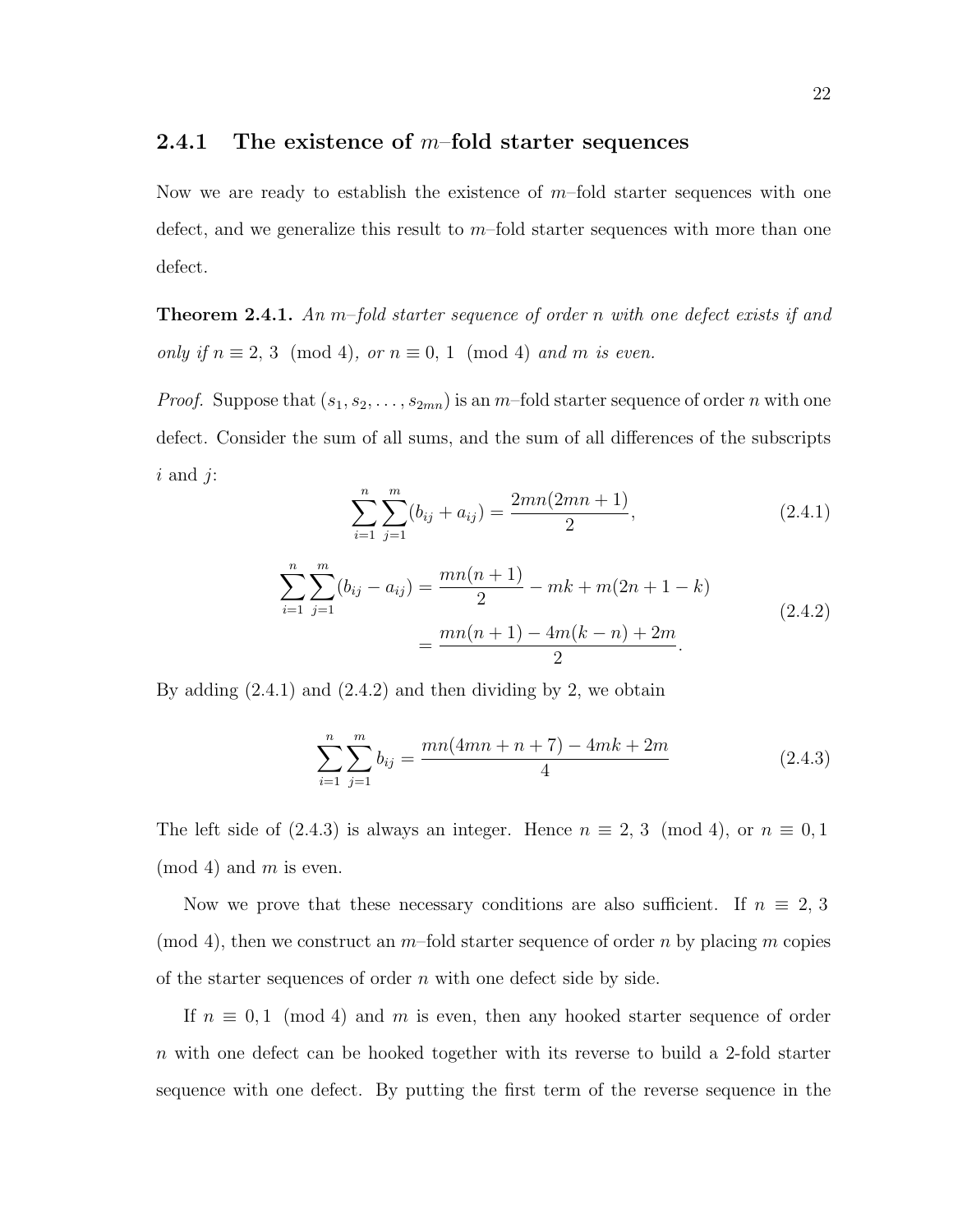hook of the sequence and fitting the last term of the sequence in the hook of the reverse, then we place  $\frac{m}{2}$  of these 2-fold starter sequences with one defect together side by side to form an  $m$ –fold starter sequence with one defect. For example, the hooked starter sequence of order 4 with one defect  $(8, 3, 4, 2, 3, 2, 4, *, 8)$ , and its reverse  $(8,*,4,2,3,2,4,3,8)$  form a 2-fold starter sequence of order 4 with one defect  $(8, 3, 4, 2, 3, 2, 4, 8, 8, 4, 2, 3, 2, 4, 3, 8)$ . Therefore, we can construct any m-fold starter sequence of order 4 with one defect where  $m$  is even. For instance,  $(8, 3, 4, 2, 3, 2, 4, 8, 8,$ 4, 2, 3, 2, 4, 3, 8, 8, 3, 4, 2, 3, 2, 4, 8, 8, 4, 2, 3, 2, 4, 3, 8) is 4-fold starter sequence of order 4 with one defect.

**Theorem 2.4.2.** An m-fold starter sequence of order n with two defects exists if and only if

- 1.  $n \equiv 0, 1 \pmod{4}$ , or
- 2.  $n \equiv 2, 3 \pmod{4}$  and m is even.

*Proof.* Suppose that  $(s_1, s_2, \ldots, s_{2mn})$  is an m-fold starter sequence of order n with two defects. By using the same technique as in the proof of Theorem (2.4.1), we obtain:

$$
\sum_{i=1}^{n} \sum_{j=1}^{m} b_{ij} = \frac{mn(4mn+n+11) - 4m(k_1+k_2-1)}{4}
$$
 (2.4.4)

The left side of (2.4.4) is always an integer; hence,  $n \equiv 0, 1 \pmod{4}$ , or  $n \equiv 2, 3$  $\pmod{4}$  and m is even. We prove that the necessary conditions are also sufficient. If  $n \equiv 0, 1 \pmod{4}$ , then we construct an m–fold starter sequence of order n with two defects by placing  $m$  copies of the starter sequence of order  $n$  with two defects side by side.

If  $n \equiv 2, 3 \pmod{4}$  and m is even, then any hooked starter sequence of order n with two defects can be hooked together with its reverse to build a 2-fold starter sequence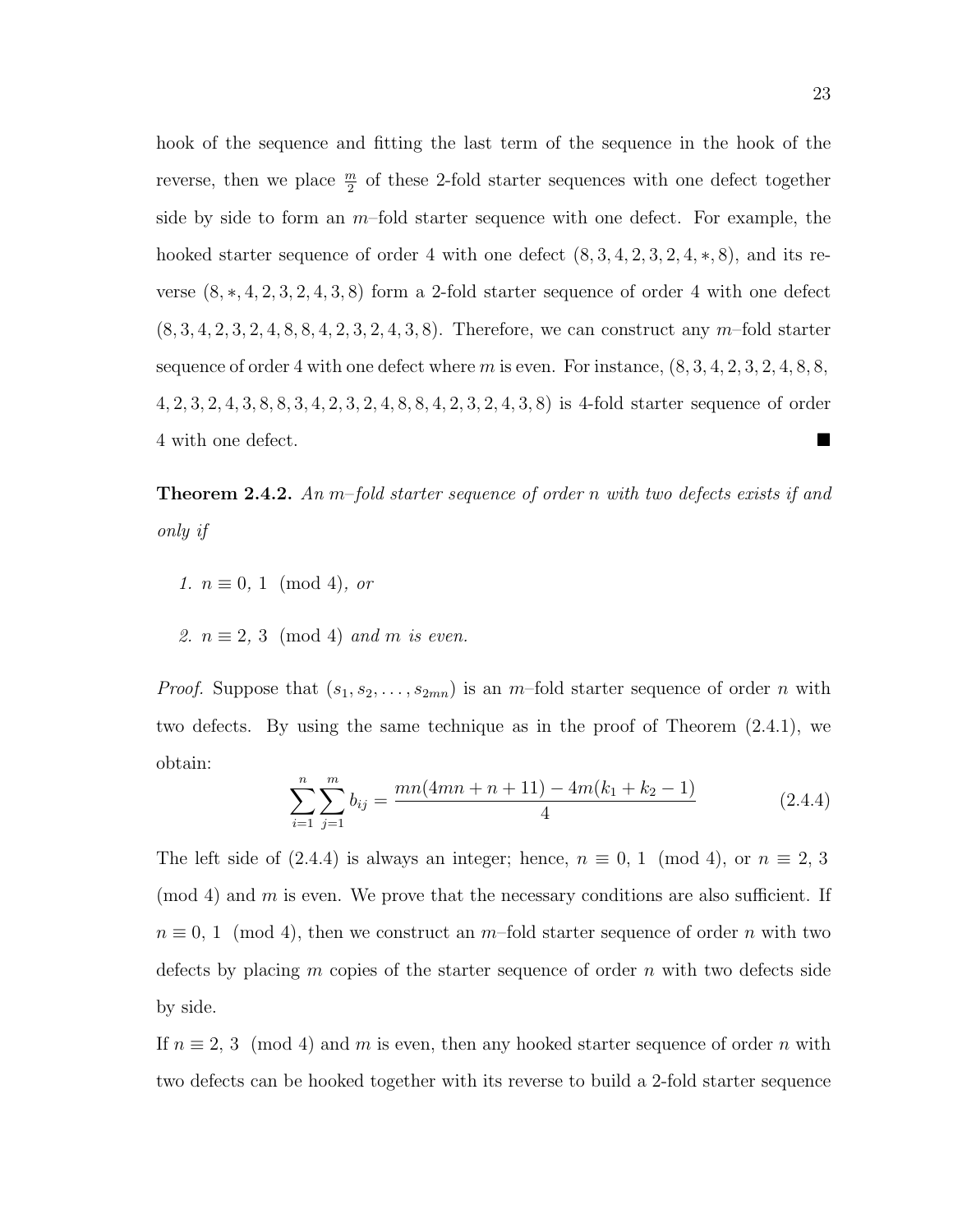of order n with two defects. Then,  $\frac{m}{2}$  of these 2-fold starter sequence with two defects are placed together side by side to form an  $m$ -fold starter sequence of order n with two defects. For example, the hooked starter sequence of order 6 with two defects  $(12, 9, 5, 6, 2, 3, 2, 5, 3, 6, 9, *, 12)$ , and its reverse  $(12, *, 9, 6, 3, 5, 2, 3, 2, 6, 5, 9, 12)$ , form any  $m$ –fold starter sequence of order 6 with two defects, where  $m$  is even. For instance, the sequence: (12, 9, 5, 6, 2, 3, 2,5, 3, 6, 9, 12, 12, 9, 6,3, 5,2, 3, 2, 6, 5, 9,12, 12, 9, 5, 6, 2, 3, 2, 5, 3, 6, 9, 12, 12, 9,6, 3, 5, 2, 3, 2, 6, 5, 9, 12) is a 4–fold starter sequence of order 6 with two defects.

Similarly, we establish the necessary conditions for  $m$ -fold starter sequences of order *n* with *r* defects, where  $r > 2$ , and we may conjecture that these necessary conditions are sufficient.

**Theorem 2.4.3.** Let n, m, and r be positive integers,  $(3 \le r \le n - 1)$ , and let  $(s_1, s_2, s_3, \ldots, s_{2mn})$  be an m-fold starter sequence of order n with r defects  $(d_1, d_2, \ldots, d_r)$ . Then one of the following must hold:

1.  $n \equiv 0, 1 \pmod{4}$  and r is even,

- 2.  $n \equiv 0, 1 \pmod{4}$ , and r is odd and m is even,
- 3.  $n \equiv 2, 3 \pmod{4}$  and r is odd, or
- 4.  $n \equiv 2, 3 \pmod{4}$ , and r and m are even.

### 2.4.2 Hooked  $m$ -fold starter sequences

In this section, we introduce hooked  $m$ -fold starter sequences, and we investigate the conditions for their existence.

**Theorem 2.4.4.** A hooked m-fold starter sequence of order n with one defect exists if and only if  $n \equiv 0$  or 1 (mod 4) and m is odd.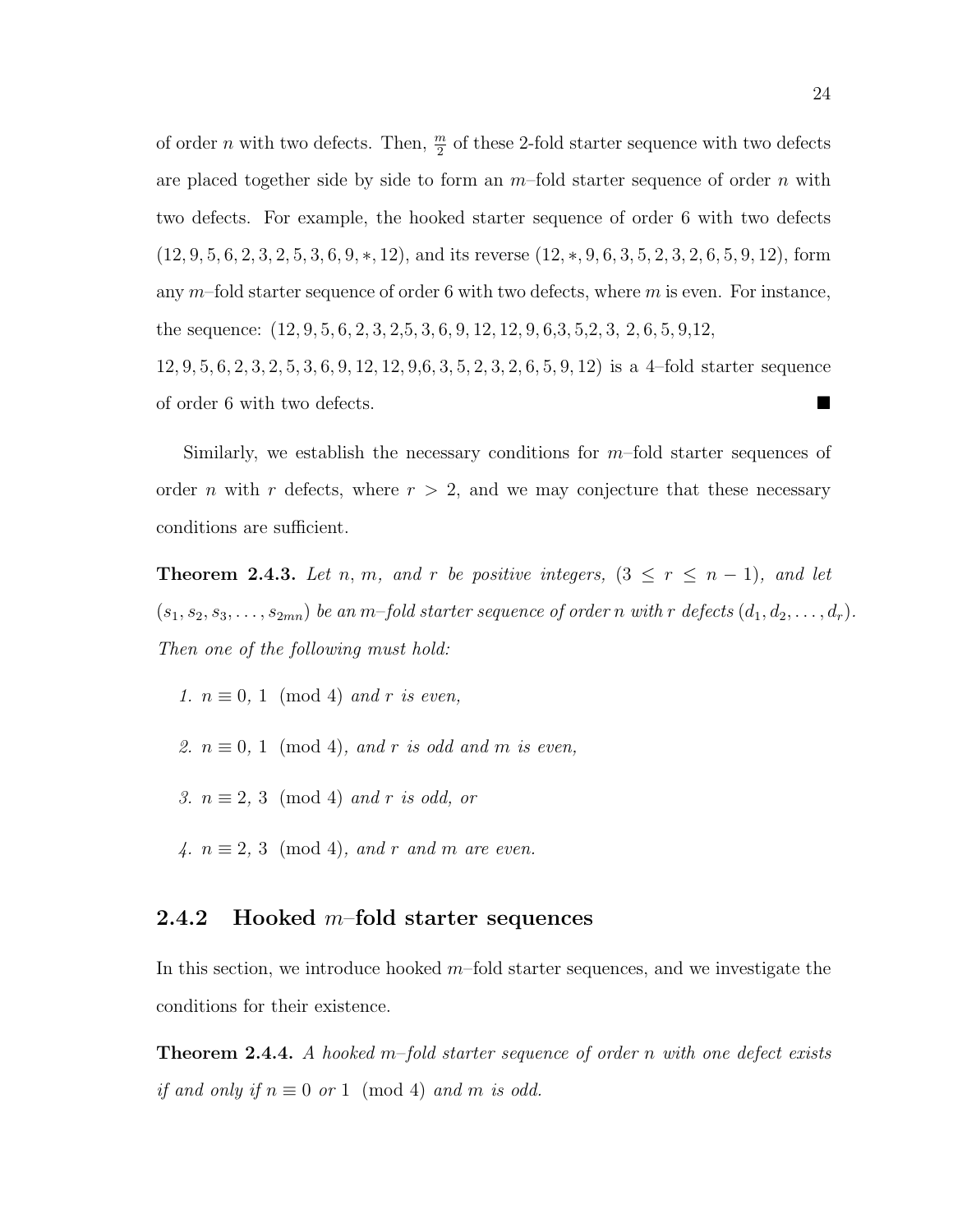*Proof.* Suppose that  $(s_1, s_2, \ldots, s_{2mn+1})$  is a hooked m-fold starter sequence of order n with one defect. By using a similar argument as in the proof of Theorem  $(2.4.1)$ , we obtain:

$$
\sum_{i=1}^{n} \sum_{j=1}^{m} (b_{ij} + a_{ij}) = \frac{(2mn+1)(2mn+2)}{2} - 2mn
$$
 (2.4.5)

$$
\sum_{i=1}^{n} \sum_{j=1}^{m} (b_{ij} - a_{ij}) = \frac{mn(n+5) - 4mk + 2m}{2}
$$
 (2.4.6)

$$
\sum_{i=1}^{n} \sum_{j=1}^{m} b_{ij} = \frac{mn(4mn+n+7) - 4mk + 2m + 2}{4}
$$
 (2.4.7)

The left side of (2.4.7) is always an integer. Hence,  $n \equiv 0$  or 1 (mod 4) and m is odd. Concerning the sufficiency, suppose that  $n \equiv 0, 1 \pmod{4}$ , and m is odd. Then, a hooked  $m$ –fold starter sequence of order n with one defect can be presented by using  $m-1$  $\frac{-1}{2}$  combinations of a hooked starter sequence of order n with one defect and its reverse, followed by a copy of the hooked starter sequence with one defect. For example, the hooked starter sequence of order 5 with one defect  $(0, 3, 4, 5, 3, 2, 4, 2, 5, *, 10)$ , and its reverse  $(10, \ast, 5, 2, 4, 2, 3, 5, 4, 3, 10)$ , form a 2-fold starter sequence of order 5 with one defect (10, 3, 4, 5, 3, 2, 4, 2, 5, 10, 10, 5, 2, 4, 2, 3, 5, 4, 3, 10). We can easily construct any hooked  $m$ -fold starter sequence of order 5 with one defect, where  $m$  is odd. For instance, (10, 3, 4, 5, 3, 2, 4, 2, 5, 10, 10, 5, 2, 4, 2, 3, 5, 4, 3, 10, 10, 3, 4, 5, 3, 2, 4, 2, 5, ∗, 10) is a hooked 3-fold starter sequence of order 5 with one defect.

**Theorem 2.4.5.** A hooked m–fold starter sequence of order n with two defects exists if and only if  $n \equiv 2$  or 3 (mod 4) and m is odd.

*Proof.* Suppose that  $(s_1, s_2, \ldots, s_{2mn+1})$  is a hooked m–fold starter sequence of order n with two defects. Similarly, we obtain:

$$
\sum_{i=1}^{n} \sum_{j=1}^{m} b_{ij} = \frac{mn(4mn+n+11) - 4m(k_1+k_2) + 4m+2}{4}.
$$
 (2.4.8)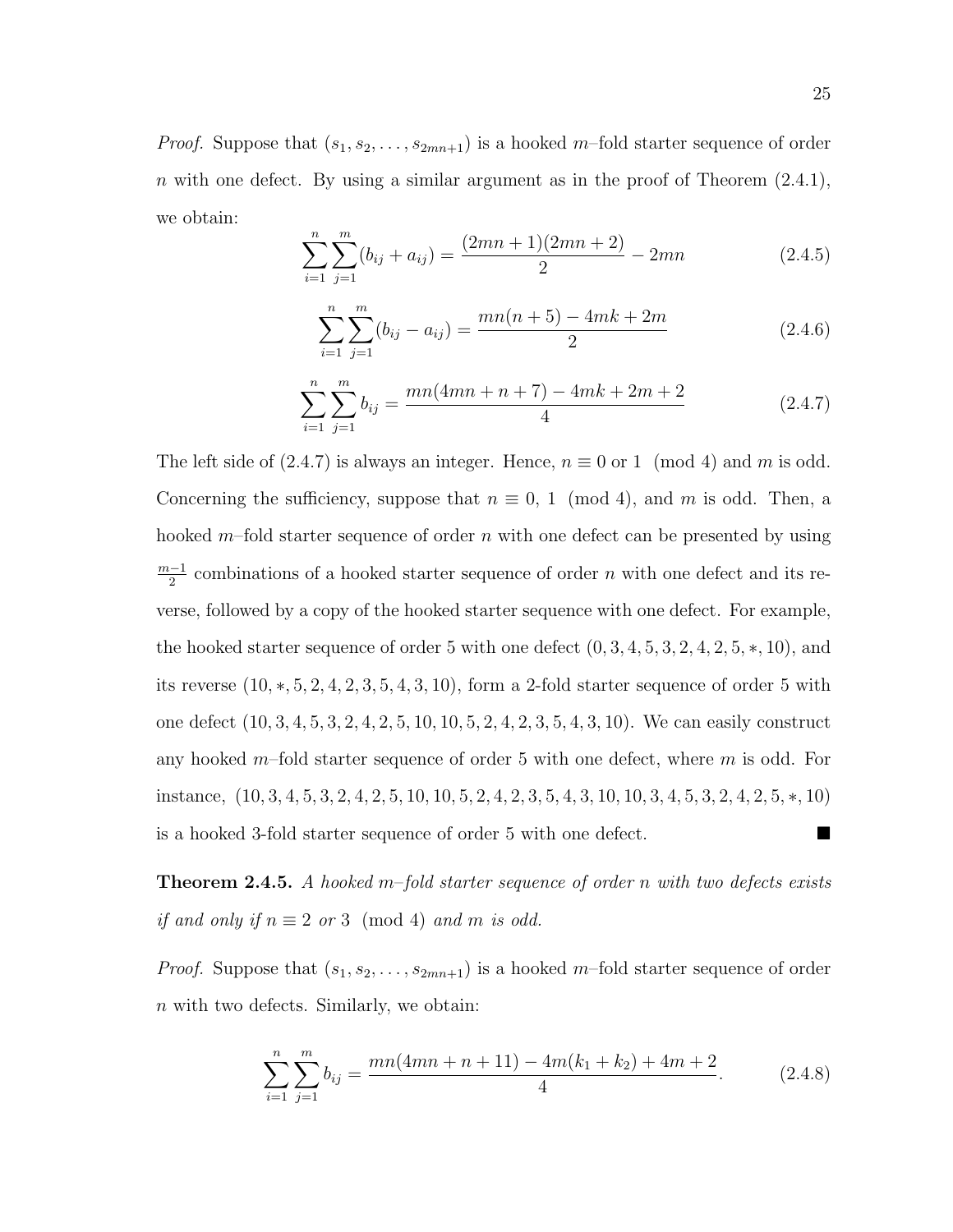The left side of  $(2.4.8)$  is always an integer; hence,  $n \equiv 2$  or 3 (mod 4) and m is odd. Sufficiency: if  $n \equiv 2$  or 3 (mod 4), and m is odd, then a hooked m–fold starter sequence of order *n* with two defects can be presented by using  $\frac{m-1}{2}$  combinations of a hooked starter sequence of order n with two defects and its reverse, and adding the hooked starter sequence with two defects at the end. This completes the proof.

By a similar approach, we establish the necessary conditions for hooked starter sequences with more than two defects.

**Theorem 2.4.6.** Let n, m, r, and  $d_r$  be positive integers, where  $(3 \leq r \leq n-1)$ , and  $n+1 \leq d_i \leq (2n)$ , and  $(s_1, s_2, \ldots, s_{2mn+1})$  is a hooked m-fold starter sequence of order n with r defects  $(d_1, d_2, \ldots, d_r)$ . Then one of the following must hold:

1.  $n \equiv 0$  or 1 (mod 4), and r and m are odd; or

2.  $n \equiv 2 \text{ or } 3 \pmod{4}$ , and r is even and m is odd.

#### 2.4.3 Extended  $m$ -fold starter sequences

In this section, we introduce extended  $m$ -fold starter sequences, and we determine the necessary conditions and some of the sufficient conditions for the existence of extended  $m$ -fold starter sequences of order  $n$ .

**Theorem 2.4.7.** Let  $(s_1, s_2, \ldots, s_{2nm+1})$  be a k-extended m-fold starter sequence of order n with one defect. Then one of the following must hold:

1.  $n \equiv 2, 3 \pmod{4}$ , and k is odd; or

2.  $n \equiv 0, 1 \pmod{4}$ , and m and k are of opposite parity.

*Proof.* Suppose that  $(s_1, s_2, \ldots, s_{2mn+1})$  is a k-extended m-fold starter sequence of order *n* with one defect, and  $s_k = 0$ . By using the same technique as in the proof of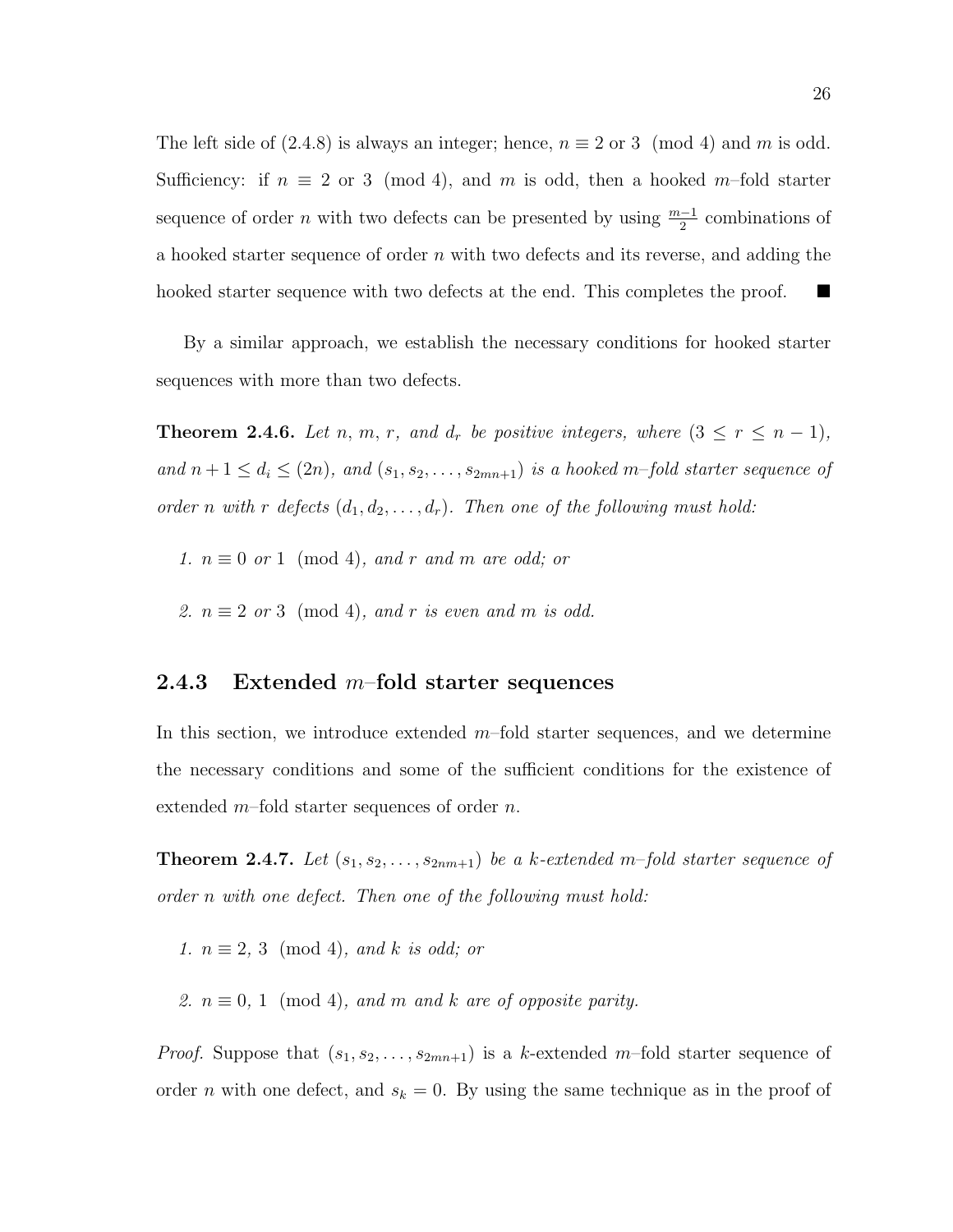Theorem (2.4.1), we obtain:

$$
\sum_{i=1}^{n} \sum_{j=1}^{m} (b_{ij} + a_{ij}) = \frac{(2mn+1)(2mn+2)}{2} - k,
$$
\n(2.4.9)

$$
\sum_{i=1}^{n} \sum_{j=1}^{m} (b_{ij} - a_{ij}) = \frac{mn^2 + mn - 4mr + 4mn + 2m}{2}.
$$
 (2.4.10)

By adding  $(2.4.9)$  and  $(2.4.10)$ , and then dividing by 2, we obtain

$$
\sum_{i=1}^{n} \sum_{j=1}^{m} b_{ij} = \frac{mn(4mn+n+11) - 4mr + 2m + 2 - 2k}{4}.
$$
 (2.4.11)

The left side of (2.4.11) is always an integer, hence

- 1.  $n \equiv 2, 3 \pmod{4}$ , and k is odd; or
- 2.  $n \equiv 0, 1 \pmod{4}$ , and m and k are of opposite parity.

We investigate the sufficiency: first, suppose that  $n \equiv 2, 3 \pmod{4}$  and k is odd. It will be sufficient to build the required sequences with zeros in the odd positions from 1 to  $2n + 1$  inclusive. We first exhibit the two smallest cases:

In the case that  $n = 2$ :

- $0, 3, 1, 1, 3, 3, 1, 1, 3$
- 3, 3, 0, 3, 3, 1, 1, 1, 1
- 1, 1, 3, 3, 0, 3, 3, 1, 1
- 0, 4, 2, 4, 2, 4, 2, 4, 2
- 2, 4, 2, 4, 0, 4, 2, 4, 2.
- In the case that  $n = 3$ :
- $0, 4, 4, 1, 1, 4, 4, 2, 2, 2, 2, 1, 1$
- 1, 1, 0, 4, 4, 1, 1, 4, 4, 2, 2, 2, 2
- 2, 2, 2, 2, 0, 4, 4, 1, 1, 4, 4, 1, 1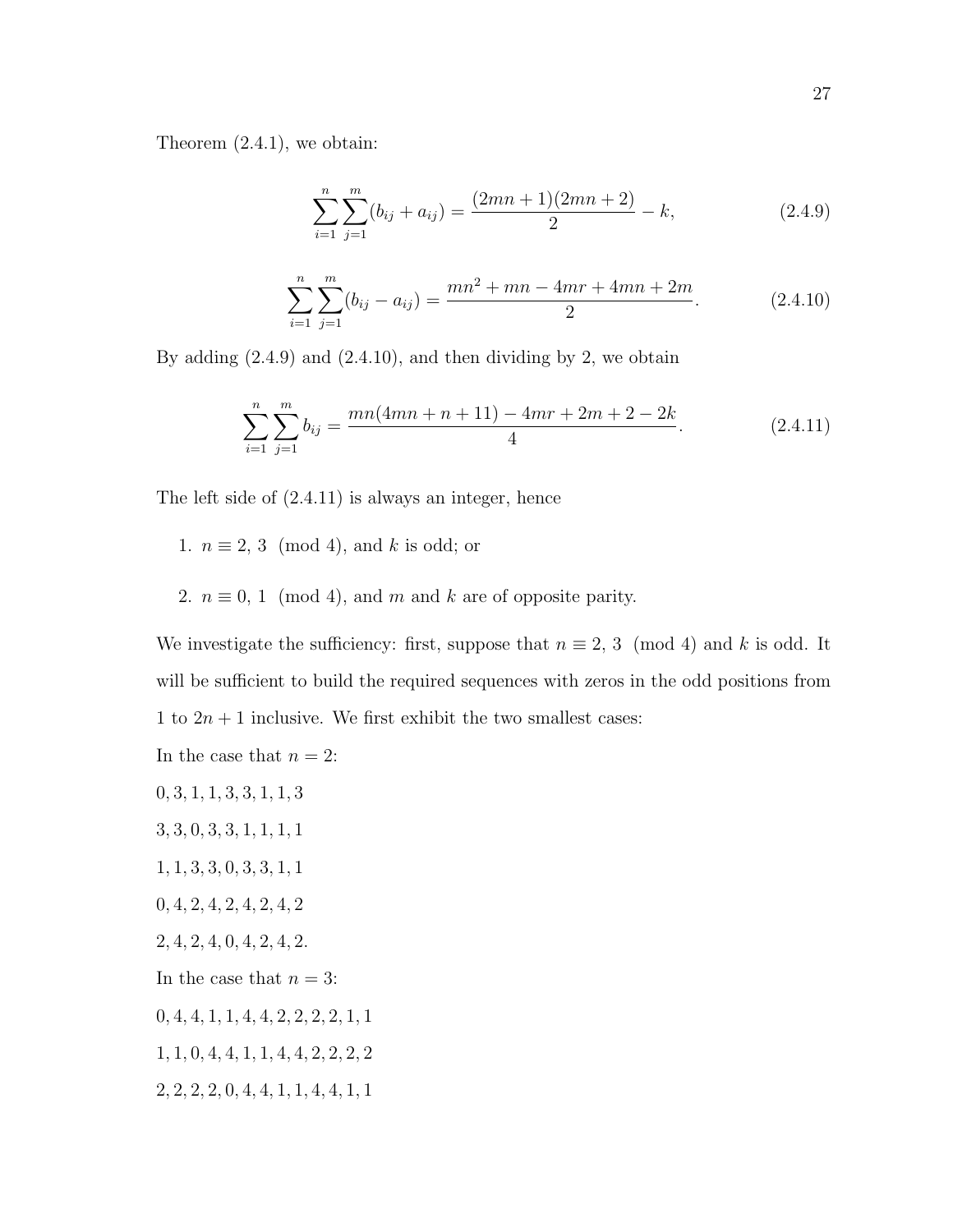2, 2, 2, 2, 1, 1, 0, 4, 4, 1, 1, 4, 4

- 0, 5, 5, 1, 1, 3, 5, 5, 3, 3, 1, 1, 3
- 5, 3, 0, 5, 3, 5, 1, 1, 5, 3, 1, 1, 3
- 5, 1, 1, 5, 0, 5, 3, 3, 5, 3, 3, 1, 1
- 5, 3, 1, 1, 3, 5, 0, 5, 3, 1, 1, 3, 5
- 0, 6, 2, 3, 2, 6, 3, 6, 2, 3, 2, 6, 3
- 6, 2, 0, 2, 3, 6, 6, 3, 2, 3, 2, 6, 3
- 2, 6, 2, 3, 0, 6, 3, 6, 2, 3, 2, 6, 3
- 3, 6, 2, 3, 2, 6, 0, 6, 2, 3, 2, 6, 3.

If  $n \equiv 2, 3 \pmod{4}$  and k is odd, and  $n > 3$ , then according to Theorem  $(2.1.1)$ , we know that there exists a starter sequence of order  $(n)$  with one defect. We also know that there exists a  $SS_n^1(k)$ , and that k is odd, so we can use  $m-1$  copies of  $SS_n^1$  and one copy for the extended starter sequence (k-ext- $SS_n$ ). If  $n \equiv 0$  or 1 (mod 4), m is even, and k is odd, then according to Theorem  $(2.2.1)$ , we know that a hooked starter sequence of order n with one defect exists  $(hSS_n^1)$ , and since m is even, we hook  $hSS_n^1$  with its reverse and we concatenate  $hSS_n^1$  with  $SS_n^1$ . In particular, if  $n \equiv 2, 3 \pmod{4}$ ,  $n > 3$ , k is odd, and  $(d = n + 1)$ , then we can construct the required extended m–fold starter sequence by using  $m-1$  copies of n-near Skolem sequence of order  $n + 1$  and a k-extended n-near Skolem sequence of order  $n + 1$  in the appropriate position. For example, a 6-near Skolem sequences of order seven,  $(7, 2, 3, 2, 4, 3, 5, 7, 4, 1, 1, 5)$ , and the 5-extended 6-near Skolem sequence of order seven,  $(7, 4, 1, 1, 0, 4, 5, 7, 2, 3, 2, 5, 3)$ , can be used to obtain an extended m–fold starter sequence of order 6 with one defect.

For  $n \equiv 2 \pmod{4}$ ,  $k = 1$ , and  $d = n + 2$ , the required sequence has the form: 0  $\frac{0}{1}, \frac{n+2}{2}$  $\frac{+2}{2}, \frac{n}{3}$  $\frac{n}{2}, \frac{-2}{3}, \frac{2}{\cdots}, \frac{n+2}{\frac{n}{2}+3}, \frac{2}{\frac{n}{2}+4}, \frac{+2}{\cdots}, \frac{n}{n+3}, \frac{n+2}{n+4}, \frac{n}{n+5}, \frac{n-2}{n+6}, \frac{-2}{\cdots}, \frac{2}{\frac{3n}{2}+4}, \frac{n+2}{\frac{3n}{2}+5}, \frac{2}{\frac{3n}{2}+6}, \frac{+2}{\cdots}, \frac{n-2}{2n+4}, \frac{n}{2n+5}, \frac{n}{2n+6}$  $\frac{n-3}{2n+6}, \frac{n-5}{2n+7}, \frac{-2}{\cdots}, \frac{1}{\frac{5n}{2}+4}, \frac{1}{\frac{5n}{2}+5}, \frac{+2}{\cdots}, \frac{n-5}{3n+2}, \frac{n-3}{3n+3}, \frac{n-3}{3n+4}, \frac{n-5}{3n+5}, \frac{-2}{\cdots}, \frac{1}{\frac{7n}{2}+2}, \frac{1}{\frac{7n}{2}+3}, \frac{+2}{\cdots}, \frac{n-5}{4n}, \frac{n-3}{4n+1}.$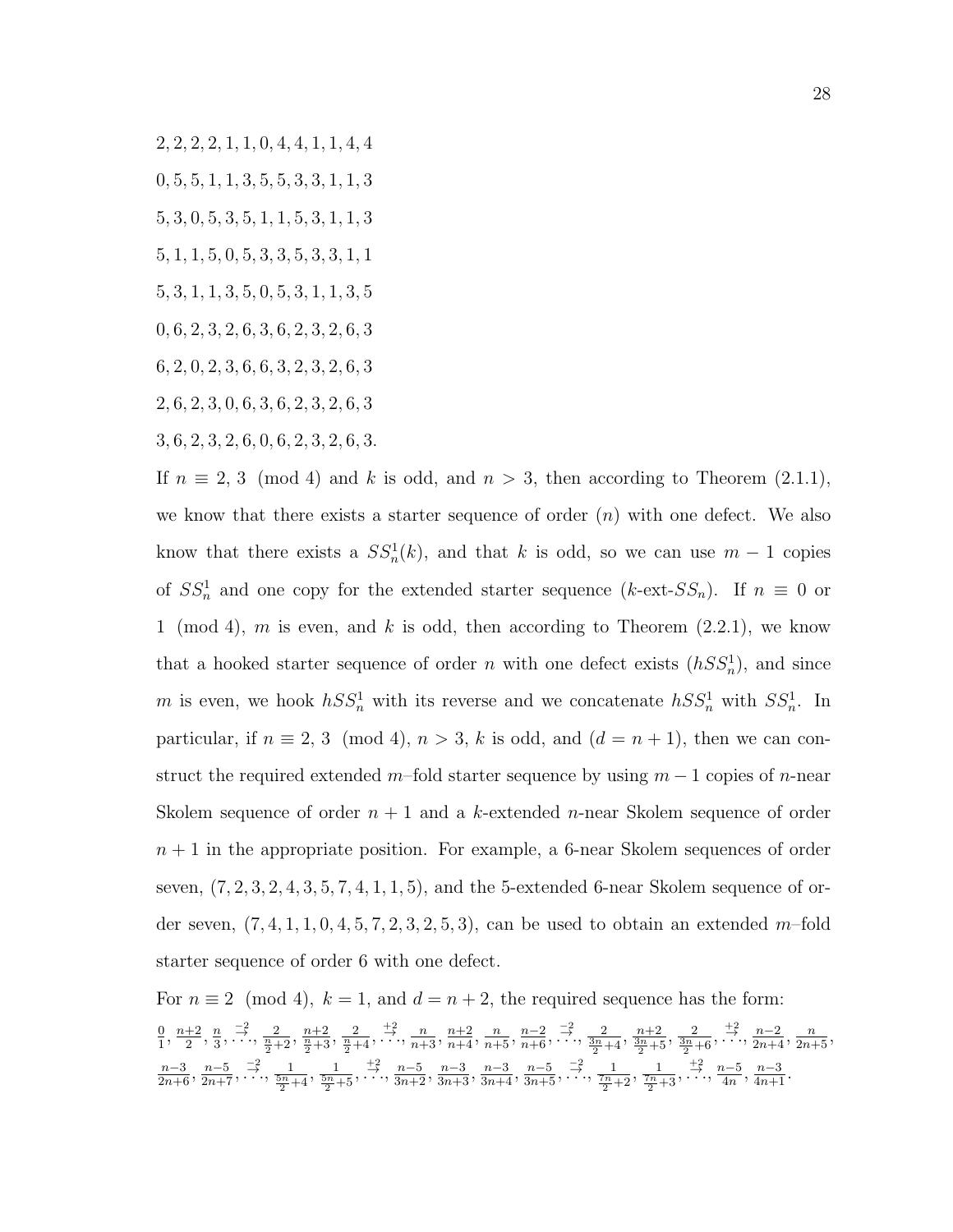For  $k = 3$  and  $n > 6$ , we can construct the required sequence using the following formula:

$$
\frac{4}{1}, \frac{2}{2}, \frac{0}{3}, \frac{2}{4}, \frac{4}{5}, \frac{n+2}{6}, \frac{n}{7}, \frac{-2}{\cdots}, \frac{2}{\frac{n}{2}+6}, \frac{n+2}{\frac{n}{2}+7}, \frac{2}{\frac{n}{2}+8}, \frac{+2}{\cdots}, \frac{n}{n+7}, \frac{n+2}{n+8}, \frac{n}{n+9}, \frac{n-2}{n+10}, \frac{-2}{\cdots}, \frac{6}{\frac{3n}{2}+6}, \frac{1}{\frac{3n}{2}+7}, \frac{1}{\frac{3n}{2}+8}, \frac{n+2}{\frac{3n}{2}+9}, \frac{n-5}{\frac{3n}{2}+11}, \frac{6}{\frac{3n}{2}+12}, \frac{+2}{\cdots}, \frac{n-2}{2n+8}, \frac{n-7}{2n+9}, \frac{n-9}{2n+10}, \frac{-2}{2n+11}, \dots, \frac{4}{5n+5}, \frac{n-5}{5n+6}, \frac{n-3}{5n+7}, \frac{3}{5n+8}, \dots, \frac{4}{3n+3}, \frac{n-5}{3n+4}, \frac{-2}{3n+5}, \dots, \frac{1}{\frac{n}{2}+2}, \frac{1}{\frac{n}{2}+3}, \frac{+2}{\cdots}, \frac{n-5}{4n}, \frac{n-3}{4n+1}.
$$

If  $n = 6$ , the required sequence is:  $(4, 2, 0, 2, 4, 8, 6, 4, 2, 8, 2, 4, 6, 8, 6, 1, 1, 8, 3, 3, 6, 3, 3,$ 1, 1). Where  $n \equiv 3 \pmod{4}$ ,  $k = 1$ , and  $d = n + 2$ , the required sequence has the form:

$$
\frac{0}{1}, \frac{n+2}{2}, \frac{n}{3}, \frac{-2}{3}, \frac{1}{\frac{n+1}{2}} + \frac{1}{2}, \frac{1}{\frac{n+1}{2}} + \frac{2}{3}, \frac{n}{\cdots}, \frac{n+2}{n+3}, \frac{n-2}{n+5}, \frac{n-5}{n+6}, \frac{-2}{\cdots}, \frac{2}{\frac{3n+5}{2}}, \frac{n-3}{\frac{3n+2}{2}}, \frac{2}{\frac{3n+5}{2}}, \frac{1}{\cdots}, \frac{n-5}{2n+1}, \frac{n-3}{2n+2},
$$
\n
$$
\frac{n-5}{2n+3}, \frac{n-7}{2n+4}, \frac{-2}{\cdots}, \frac{2}{\frac{5n-1}{2}}, \frac{n-3}{\frac{5n+1}{2}}, \frac{2}{\cdots}, \frac{2}{\cdots}, \frac{n-7}{3n-3}, \frac{n-5}{3n-2}, \frac{n+2}{3n-1}, \frac{n}{3n}, \cdots, \frac{-2}{7n-1}, \frac{1}{7n+1}, \cdots, \frac{12}{4n}, \frac{n+2}{4n+1}.
$$
\nIn the case that  $k = 1$  and  $d > n + 1$ , in order to construct a 1-extended starter sequence of order *n* and one defect, we put the zero at the first position of the required sequence. Then we use a *k* extended *q*-near Skolem sequence of order *n* and insert the inverse of the missing number at the front of the near-Skolem and the second  $q^{-1}$  to fill the hook of the sequence. For example, we use the sequence (5, 1, 1, 3, 6, 5, 3, 2, \*, 2, 6) which is an  $N_6^4(10)$ , to construct a 1-extended starter sequence of order 6 and one defect: (0, 9, 5, 1, 1, 3, 6, 5, 3, 2, 9, 2, 6).

Similarly, we can also determine the necessary conditions for the existence of extended  $m$ -fold starter sequences of order n with more than one defect.

**Theorem 2.4.8.** Let n, m, r, and  $d_r$  be positive integers, where  $2 \le r \le n-1$  and  $n + 1 \leq d_r \leq (2n - 1)$ , and  $(s_1, s_2, s_3, \ldots, s_{2mn+1})$  is a k-extended m-fold starter sequence of order n with r defects  $(d_1, d_2, \ldots, d_r)$ . Then one of the following must hold:

1.  $n \equiv 0, 1 \pmod{4}$ , where r is even and k is odd;

2.  $n \equiv 0, 1 \pmod{4}$ , where r and k are odd, and m is even;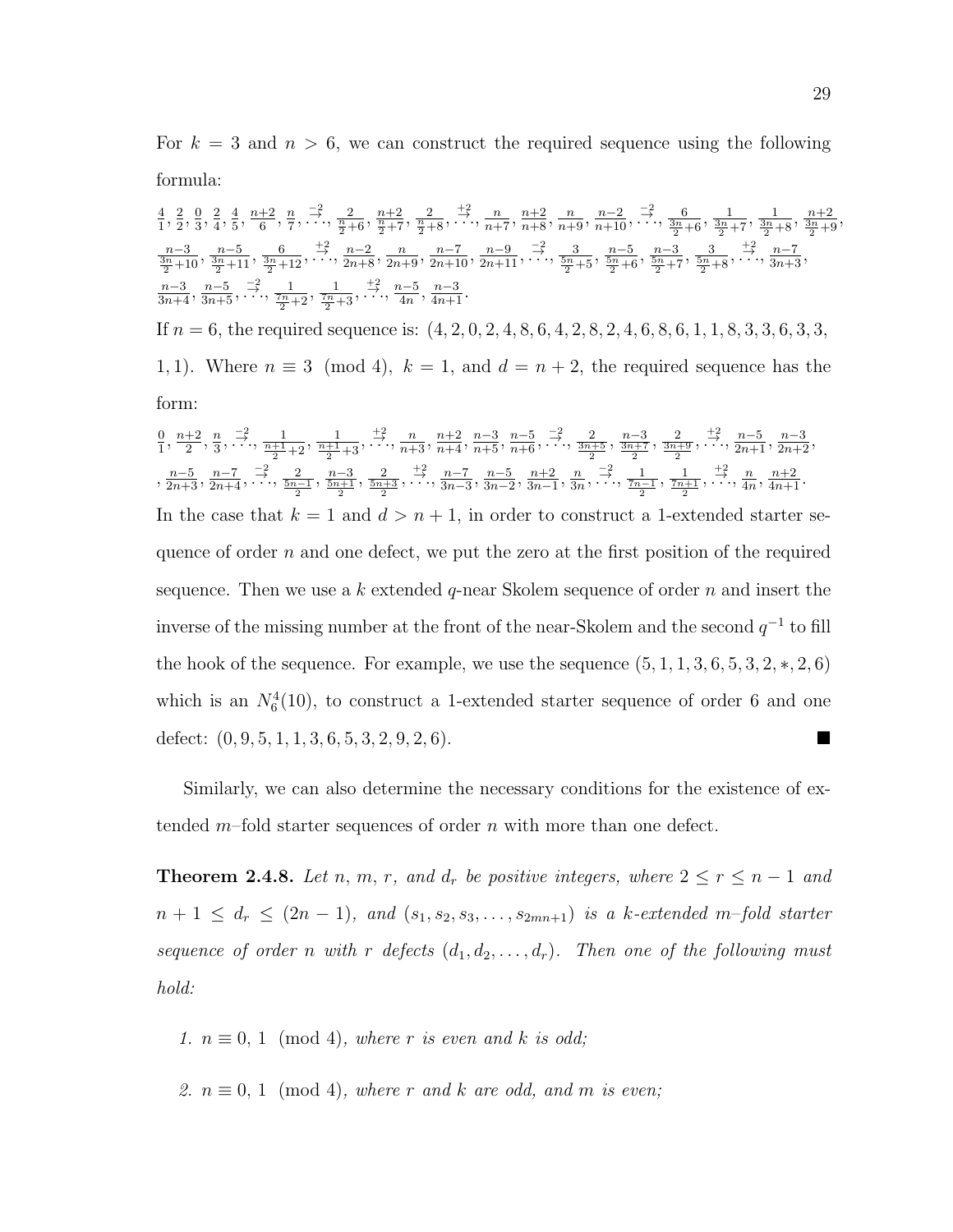3.  $n \equiv 0, 1 \pmod{4}$ , where r and m are odd, and k is even; or

4.  $n \equiv 2, 3 \pmod{4}$ , where r and k are odd.

## 2.5 Excess starter sequences

In this section, we introduce another new generalization of starter sequences in which one integer occurs in two sets. We begin this section by introducing the concept of excess starter sequences of order  $n$  and surplus  $p$ .

**Definition 2.5.1.** An excess starter sequence of order n and surplus  $p$  is a sequence  $\mathscr{X}_n^p = (s_1, s_2, \ldots, s_{2n+2})$  of  $2n+2$  integers satisfying:

1. for every  $j \in \{1(-1), 2(-2), \ldots, p-1(-(P-1)), p+1(-(P+1)), \ldots, n(-n)\}\$ there are exactly two elements  $s_u, s_v \in \mathcal{X}_n^p$  such that  $s_u = s_v = j$  and  $|v - u| = j$ ,

2. there are exactly four elements  $s_a = s_b = s_c = s_d = p$  and  $|b - a| = |d - c| = p$ .

For example,  $\mathcal{X}_4^4 = (6, 4, 1, 1, 4, 4, 6, 2, 4, 2)$  is an excess-starter sequence of order 4 with one defect and a surplus  $p = 4$ .

It is not difficult to determine the necessary conditions for the existence of such sequences. Moreover, the settling of the existence problem for the extended starter sequences with one defect will imply the sufficient conditions for existence of the excess starter sequences with one defect.

**Theorem 2.5.1.** An excess starter sequence of order n with one defect and surplus p exists only if either  $n \equiv 0, 1 \pmod{4}$  and p is even, or  $n \equiv 2, 3 \pmod{4}$  and p is odd.

*Proof.* Let  $(s_1, s_2, \ldots, s_{2n+2})$  be an excess starter sequence of order n with one defect and surplus p. Consider the sum of all sums, and the sum of all differences of the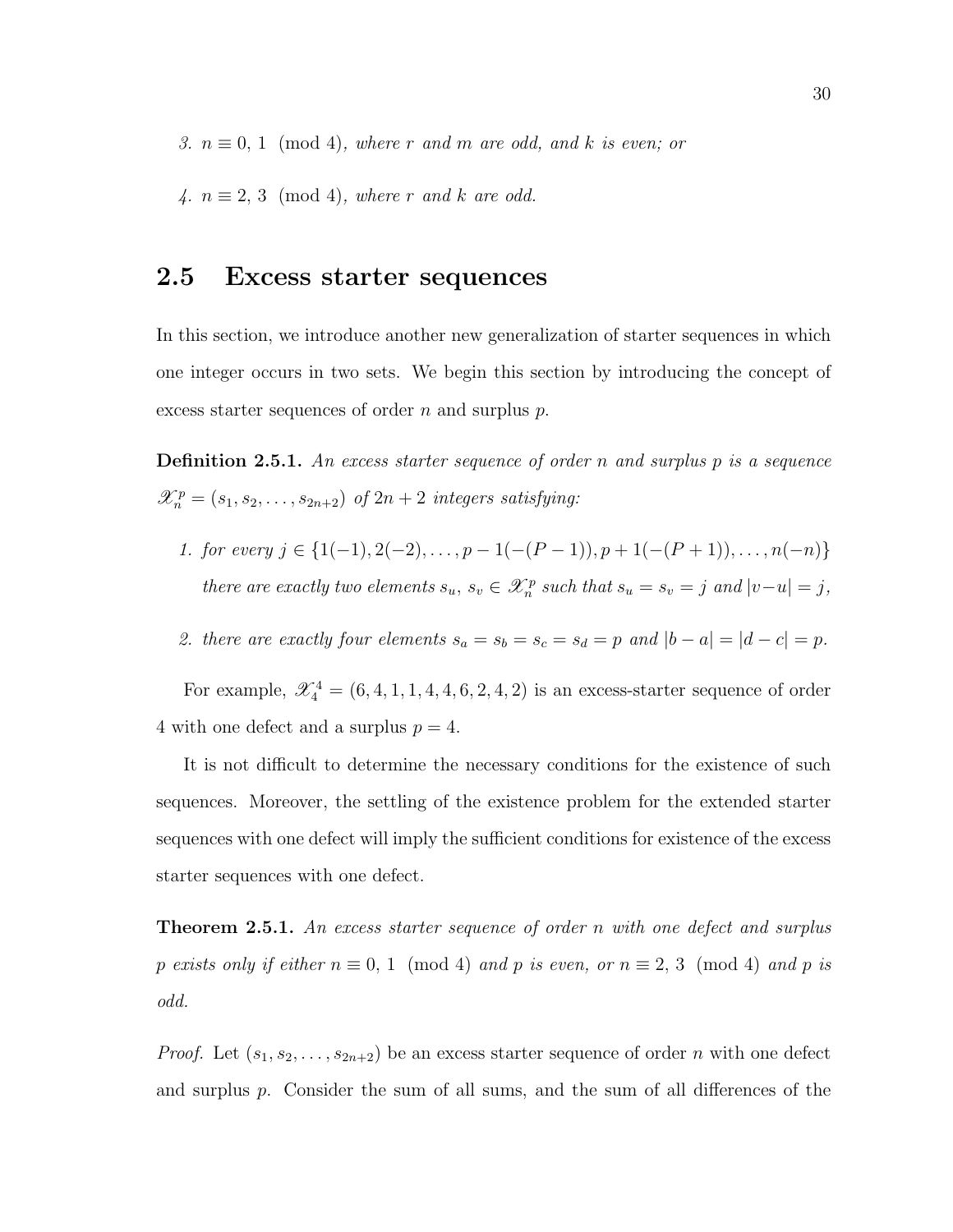subscripts  $a_r$  and  $b_r$ , such that  $b_r - a_r = k$ , and k appears at least twice in  $\mathcal{X}_n^p$ .

$$
\sum_{r} (b_r + a_r) = \sum_{r=1}^{2n+2} r = \frac{(2n+2)(2n+3)}{2};
$$
\n(2.5.1)

$$
\sum_{r} (b_r - a_r) = \sum_{r=1}^{n} r - d + p + (2n + 1 - d) = \frac{(n)(n+1)}{2} + 2n - 2d + p + 1.
$$
 (2.5.2)

where  $1 \le p \le 2n$  and  $1 \le d \le n$ .

By adding  $(2.5.1)$  and  $(2.5.2)$ , then dividing by 2, we obtain

$$
\sum_{r} b_r = \frac{n(5n+15) - 4d + 2p + 8}{4}.
$$
\n(2.5.3)

The left side of (2.5.3) is always an integer; hence,  $n \equiv 0, 1 \pmod{4}$  and p is even, or  $n \equiv 2, 3 \pmod{4}$  and p is odd.

Similarly, we determine the necessary conditions for the existence of excess starter sequences for all admissible numbers of defects.

**Theorem 2.5.2.** An excess starter sequence of order n with r defects  $(r > 1)$  and surplus p exists only if either

- 1.  $n \equiv 0, 1 \pmod{4}$ , and r and p have different parities; or
- 2.  $n \equiv 2, 3 \pmod{4}$ , and r and p have the same parity.

*Proof.* Let  $(s_1, s_2, \ldots, s_{2n+2})$  be an excess starter sequence of order n with r-defects and surplus p. Consider the sum of all sums, and the sum of all differences of the subscripts  $(a_r, b_r)$ . Hence,

$$
\sum_{r} b_r = \frac{n(5n+11) - 4(d_1 + d_2 + \dots + d_r) + r(4n+2) + 2p + 6}{4}.
$$
 (2.5.4)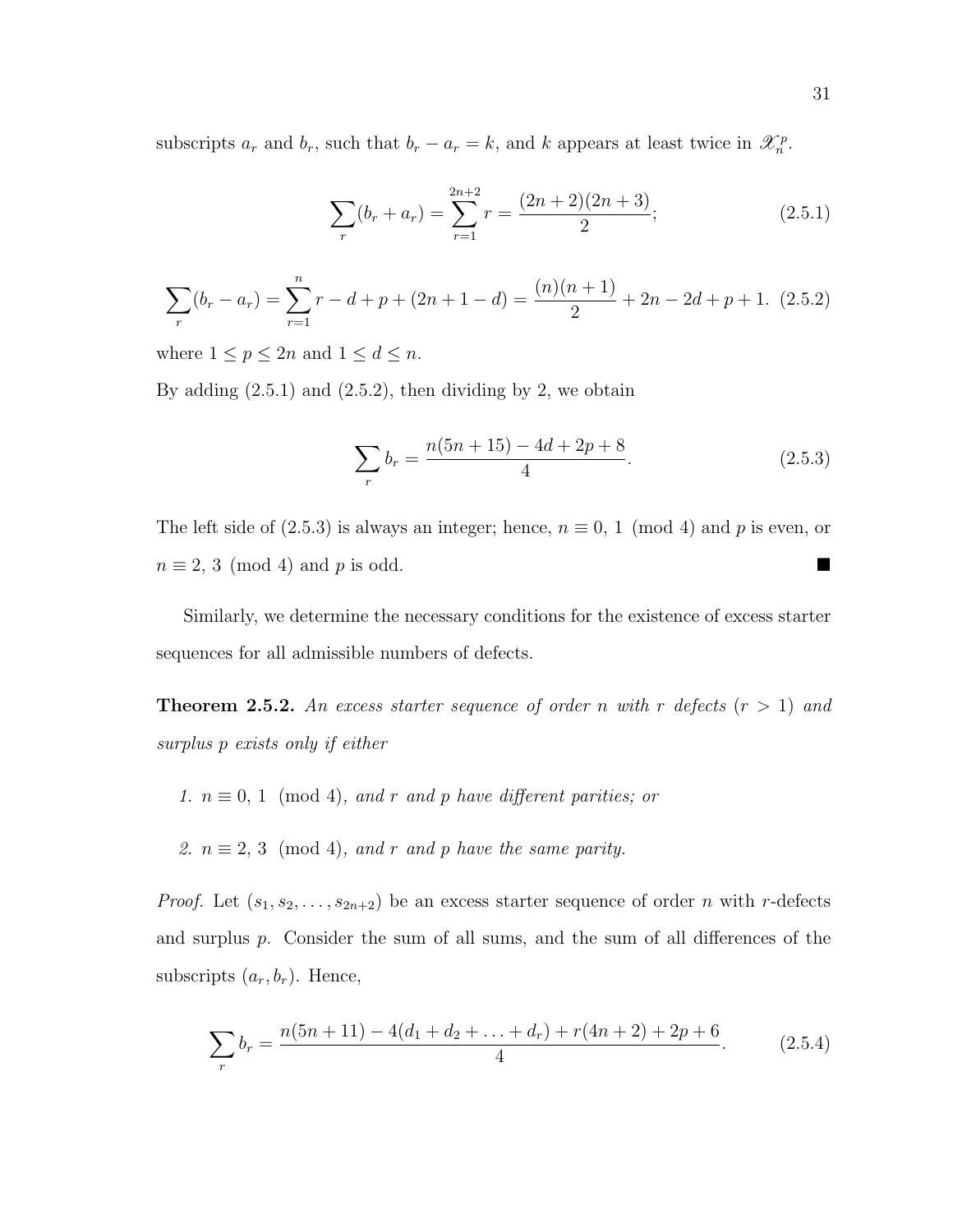The left side of (2.5.4) is always an integer; hence, either  $n \equiv 0, 1 \pmod{4}$ , and r and p have different parities, or  $n \equiv 2, 3 \pmod{4}$ , and r and p have the same parity.

For example,  $\mathcal{X}_6^2 = (12, 10, 8, 2, 4, 2, 7, 2, 4, 2, 8, 10, 12, 7)$  is an excess-starter sequence of order 6 with four defects and surplus  $p = 2$ . In addition, we can generalize the excess starter sequence to more than one surplus; for example,  $(\mathscr{X}_4^{2,5}$  =  $5, 5, 1, 1, 3, 5, 5, 3, 2, 2, 2, 2$  is a double excess starter sequence of order 4 with one defect and two surpluses 2 and 5.

**Theorem 2.5.3.** If  $1 \le u < v \le 2n$ , then a double excess starter sequence of order n with one defect, and with two surpluses u and  $v(\mathscr{X}_n^{u,v})$ , exists only if either:

- 1.  $n \equiv 2, 3 \pmod{4}$  and  $u \equiv v \pmod{2}$ ; or
- 2.  $n \equiv 0, 1 \pmod{4}$  and  $u \not\cong v \pmod{2}$ .

*Proof.* Let  $(s_1, s_2, \ldots, s_{2n+4})$  be a double excess starter sequence of order n with one defect and two surpluses u and v. Consider the sum of all sums, and the sum of all differences of the subscripts  $a_r$  and  $b_r$ :

$$
\sum_{r} (a_r + b_r) = \sum_{r=1}^{2n+4} r = \frac{(2n+4)(2n+5)}{2}
$$
 (2.5.5)

$$
\sum_{r} (b_r - a_r) = \frac{(n)(n+1)}{2} - 2d + 2n + u + v + 1 = \frac{n(n+5) - 4d + 2(u + v + 1)}{2} \tag{2.5.6}
$$

where  $1 \leq m \leq n$  and  $1 \leq u, v \leq 2n$ .

By subtracting  $(2.5.6)$  from  $(2.5.5)$  we obtain:

$$
\sum_{r} a_r = \frac{n(5n+23) - 4d + 2(u+v) + 18}{4} \tag{2.5.7}
$$

The left side of (2.5.7) is always an integer; hence,  $n \equiv 2, 3 \pmod{4}$  and  $u \equiv v$  $(\text{mod } 2)$  or,  $n \equiv 0, 1 \pmod{4}$  and  $u \not\cong v \pmod{2}$ .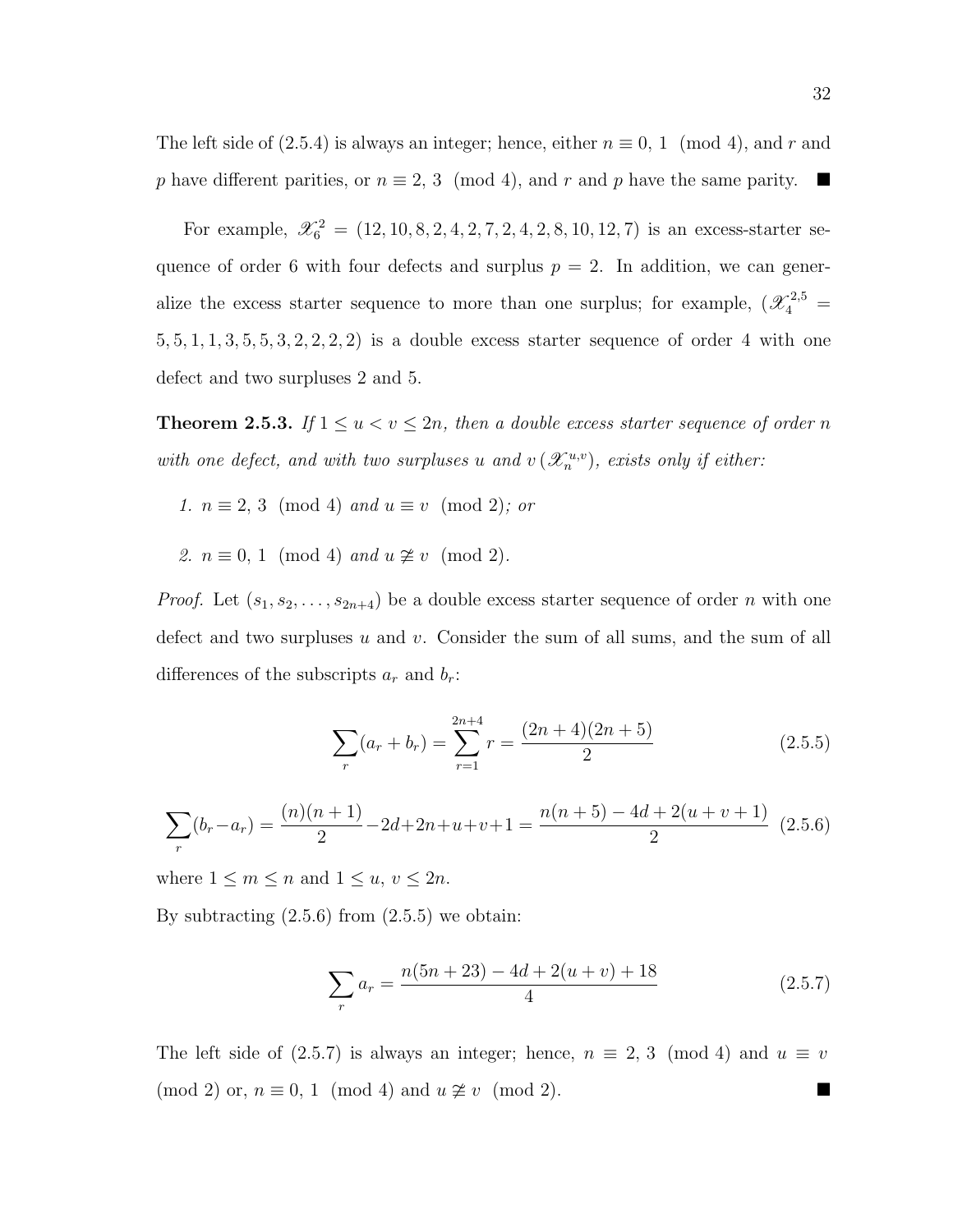It is interesting to realize that the settling of the existence question for the extended starter sequences will imply the sufficient conditions for the existence of the excess starter sequences.

**Example 2.5.1.**  $\mathscr{X}_5^{3,4} = (10, 3, 9, 3, 3, 4, 3, 6, 4, 4, 10, 9, 4, 6)$  is a double excess starter sequence of order 5 with three defects and two surpluses 3 and 4.

**Theorem 2.5.4.** An excess starter sequence of order n with r defects  $(r > 1)$  and two surpluses u and v exists only if either

- 1.  $n \equiv 0, 1 \pmod{4}$ , and r is even and  $u \equiv v \pmod{2}$ ;
- 2.  $n \equiv 0, 1 \pmod{4}$ , and r is odd and  $u \not\cong v \pmod{2}$ ;
- 3.  $n \equiv 2, 3 \pmod{4}$ , and r is even and  $u \not\cong v \pmod{2}$ ; or
- 4.  $n \equiv 2, 3 \pmod{4}$ , and r is odd and  $u \equiv v \pmod{2}$ ;

*Proof.* Let  $(s_1, s_2, \ldots, s_{2n+2})$  be an excess starter sequence of order n with r-defects and two surpluses  $u$  and  $v$ . Consider the sum of all sums, and the sum of all differences of the subscripts. Hence,

$$
\sum_{r} b_r = \frac{n(5n+19) - 4(d_1 + d_2 + \dots + d_r) + 4nr + 2r + 2u + 2v + 20}{4}
$$
 (2.5.8)

The left side of  $(2.5.8)$  is always an integer; this implies the items  $(1), (2), (3),$  and  $(4)$ in the statement of the theorem.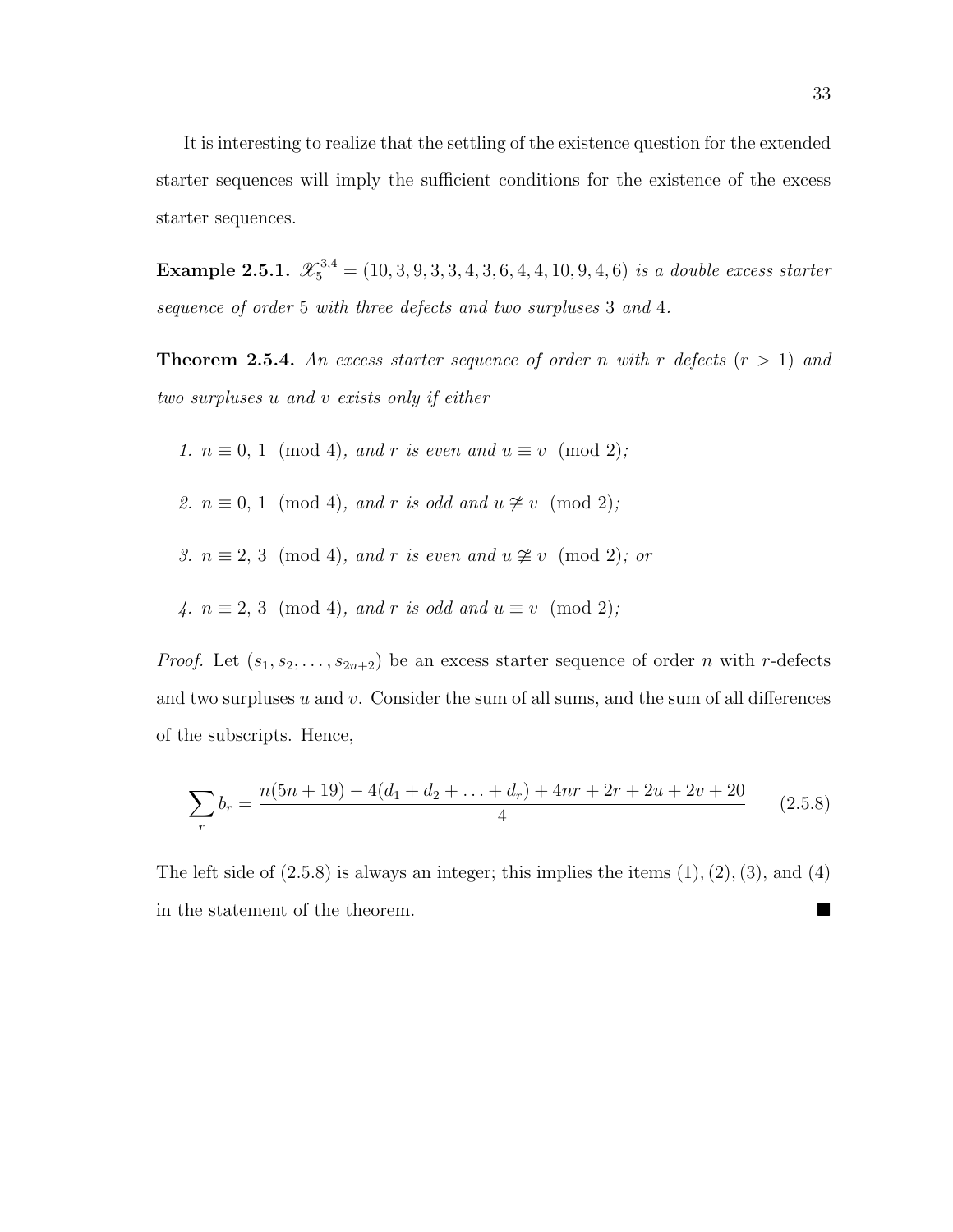# Chapter 3

# Starter Labelling of Paths, Cycles, and Windmills

In this chapter, we introduce the concept of starter-labelled graphs and we explore the necessary and sufficient conditions for the existence of starter and minimum hooked starter labelling of paths, cycles, and  $k$ -windmils. We begin this chapter by introducing starter-labelled graphs and hooked starter-labelled graphs. Throughout this chapter,  $G = (V, E)$  is an undirected graph and  $d_G(u, v)$  is the length of a shortest path in  $G$  connecting vertices  $u$  and  $v$ .

The results of starter-labelled k-windmills have appeared in [31].

**Definition 3.0.2.** A starter-labelled graph is a pair  $(G, L)$ , where:

- (a)  $G = (V, E)$  is a graph with  $2n$  vertices,
- (b)  $L: V \longrightarrow \{1(1^{-1}), 2(2)^{-1}, \ldots, n(n)^{-1}\}\$  is a surjection, and  $i^{-1}$  is the additive inverse in the group  $\mathbb{Z}_{2n+1}$ ,
- (c) for each  $k \in \{1,1^{-1}, 2(2)^{-1}, \ldots, n(n)^{-1}\},$  there exist exactly two vertices  $u, w \in$ V such that  $L(u) = L(w) = k$ , and  $d_G(u, v) = k$ , and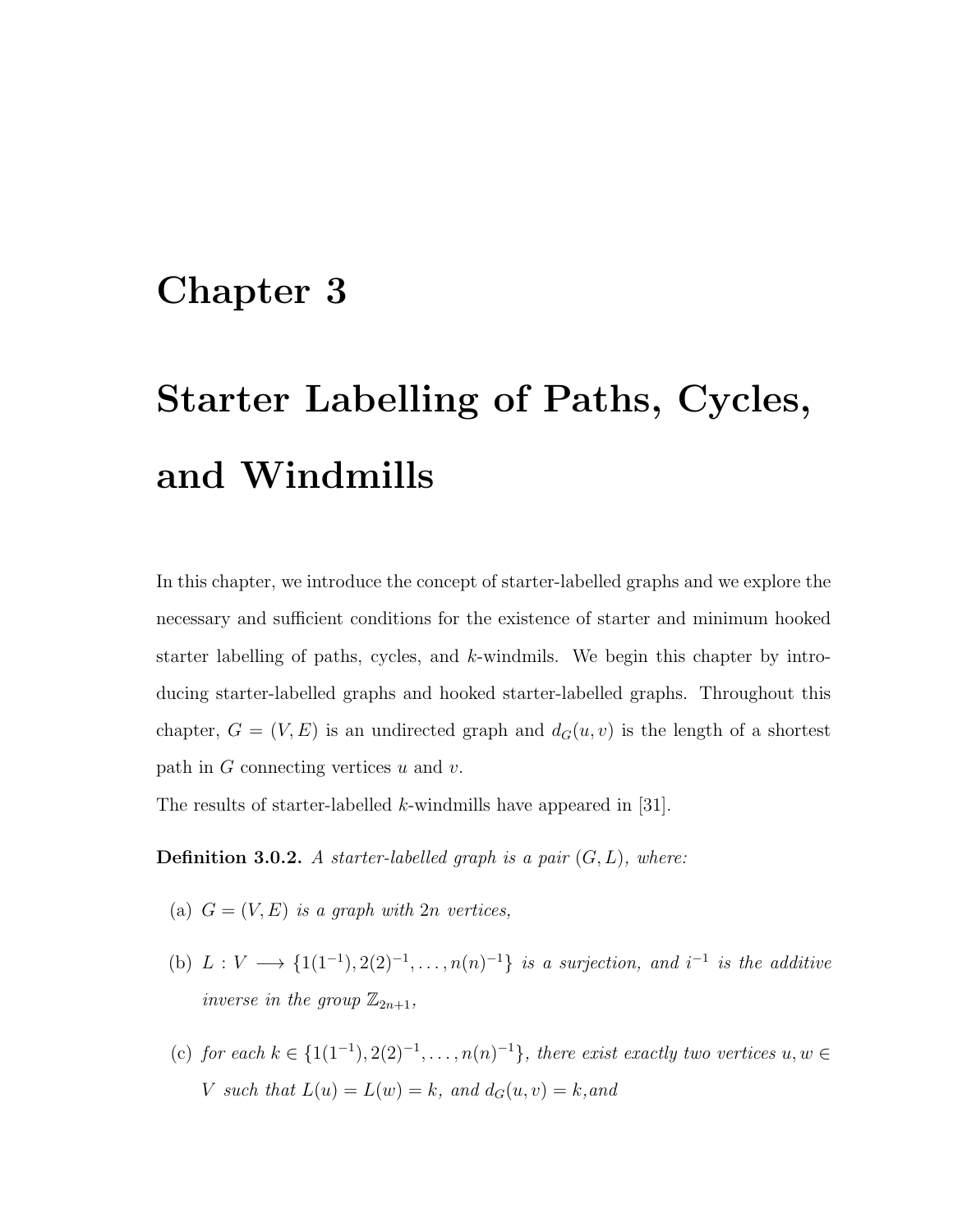(d) if  $\hat{G} = (V, \hat{E})$  and  $\hat{E} \subset E$  then  $(\hat{G}, L)$  violates (c).

**Definition 3.0.3.** A hooked starter-labelled graph is a pair  $(G, L)$  satisfying the conditions of Definition  $(1.1)$  with  $(b)$  instead of  $(b)$ :

(b)  $L: V \longrightarrow \{0\} \cup \{1(1^{-1}), 2(2)^{-1}, \ldots, n(n)^{-1}\}$  is a surjection.

## 3.1 Starter Labelling of Paths

In this section, we will exhibit the starter (hooked starter) labelling of paths with as few hooks as possible.

**Theorem 3.1.1.** Every path of length  $m$  can be:

- 1. Starter-labelled with an odd number of defects  $(\frac{m+1}{4})$  $\frac{+1}{4}$ ]) if  $m \equiv 3, 5 \pmod{8}$ .
- 2. Starter-labelled with an even number of defects  $(\frac{m+1}{4})$  $\left(\frac{+1}{4}\right)$  if  $m \equiv 1, 7 \pmod{8}$ .
- 3. Hooked starter-labelled if m is even.
- *Proof.* 1-(a) For paths of length  $m = 3+8s$ , we label the vertices  $1, 2, ..., 4+8s$ , and then use the construction:  $\{(r, 5+8s-r), 1 \leq r \leq \frac{m+1}{2}\}$  $\frac{+1}{2}$ .
	- (b) For paths of length  $m = 5 + 8s$ , the vertices are labeled  $1, 2, \ldots, 6 + 8s$ , and we use the construction:  $(r, 7+8s-r)$ ,  $1 \leq r \leq \frac{m+1}{2}$  $\frac{+1}{2}$ .
- 2-(a) For paths of length  $m = 7 + 8s$ , the vertices are labeled  $1, 2, ..., 8s + 8$ , and we can use the construction  $(r, 9+8s-r)$ ,  $1 \leq r \leq \frac{m+1}{2}$  $\frac{+1}{2}$ .
	- (b) For paths of length  $m = 1 + 8s$ , the vertices are labeled  $1, 2, \ldots, 2 + 8s$ , and we can use the construction  $(r, 3+8s-r)$ ,  $1 \leq r \leq \frac{m+1}{2}$  $\frac{+1}{2}$ . Moreover, we can use another construction: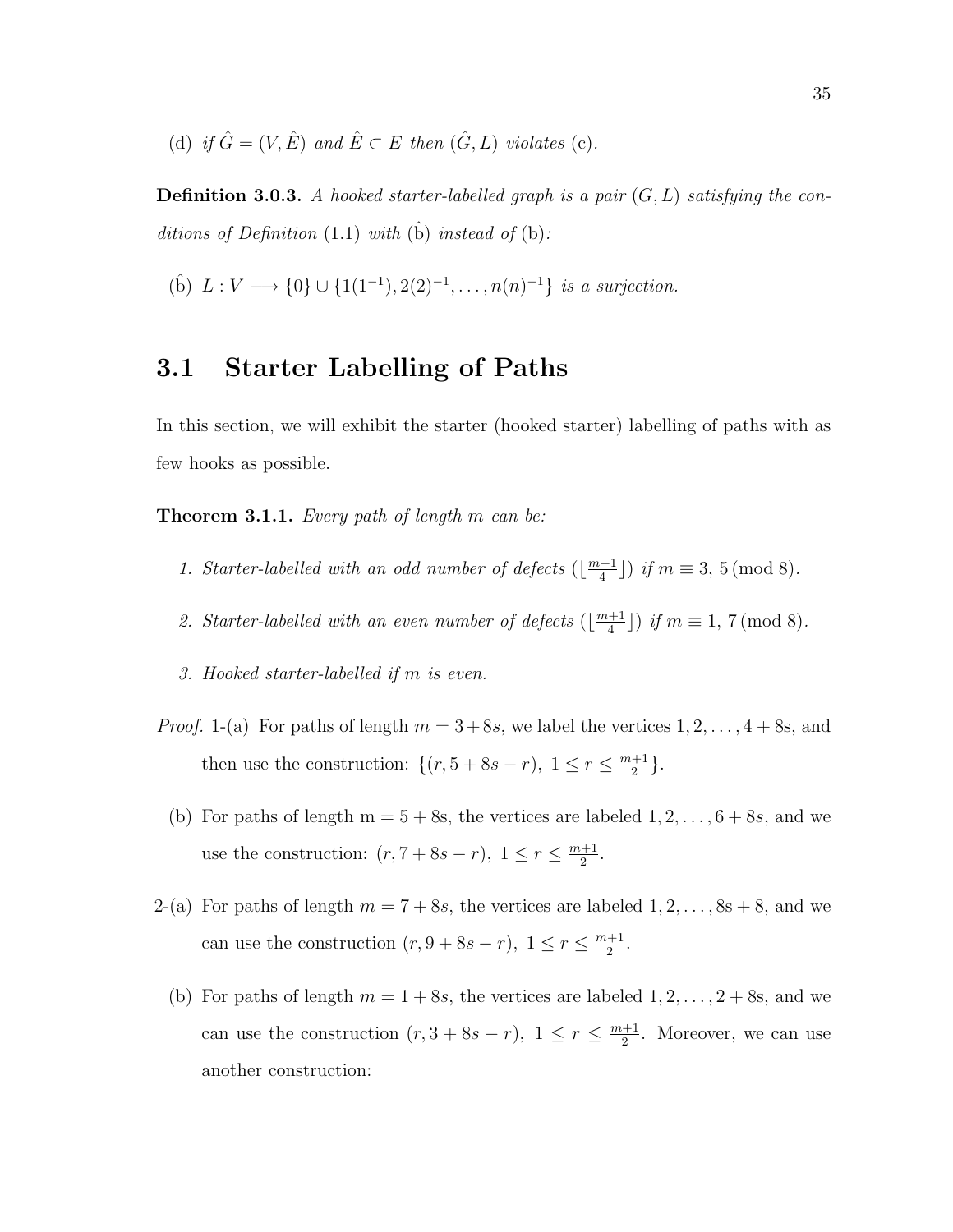$$
(r+1, 8s+3-r), r = 1, 2, ..., \lfloor \frac{m+1}{4} \rfloor
$$
  
\n $(4s+1-r, 4s+1+r), r = 1, 2, ..., \lfloor \frac{m+1}{4} \rfloor - 1$   
\n $(1, 4s+1), (6s+1, 6s+2).$ 

3- Since m is even, then  $m \equiv 0, 2, 4, 6 \pmod{8}$ . In the case that  $m \equiv 0 \pmod{8}$ , we label the vertices  $1, 2, 3, \ldots, 8s + 1$ , and we can use the construction:  $\{(r +$  $1, 8s + 1 - r$ ,  $0 \leq r \leq \frac{m}{2} - 1$  to obtain a hooked starter labelled with one hook in the middle. Similarly, we can prove the remaining cases ( $m \equiv$ 2, 4, 6 (mod 8), and  $m > 6$ ).

Theorem 3.1.2. Every path of length m can be starter-labelled with one defect if and only if  $m \equiv 3, 5 \pmod{8}$ .

*Proof.* Let  $P_m$  be a path of length m. Its vertices are labeled by a starter sequence of order *n* with one defect  $(d)$ ;  $(S_n^d = s_1, s_2, s_3, ..., s_{2n})$  such that  $D = \{\{1, 2, 3, ..., n\} \setminus \{q\}\}$  ${d}$ , where  $d = 2n + 1 - q$ . Consider the set of subscripts  ${(a_r, b_r) : b_r - a_r = r}$ , the sum of all sums, and the sum of all differences of the subscripts:

$$
\sum_{r=1}^{n} b_r + \sum_{r=1}^{n} a_r = \sum_{r=1}^{n} (a_r + b_r) = \sum_{j=1}^{2n} j = \frac{(2n)(2n+1)}{2} = 2n^2 + n \tag{3.1.1}
$$

$$
\sum_{r=1}^{n} b_r - \sum_{r=1}^{n} a_r = \sum_{r=1}^{n} r + 2n - 2q + 1 = \frac{n(n+1)}{2} + 2n - 2q + 1.
$$
 (3.1.2)

By subtracting (3.1.2) from (3.1.1), we obtain  $\sum_{r=1}^{n} a_r = \frac{3n^2 - 3n + 4q - 2}{4}$  $\frac{n+4q-2}{4}$ . Since the left hand side of the equation is an integer, this implies that  $3n^2 - 3n + 4q - 2$  must be divisible by 4, which occurs only when  $n \equiv 2,3 \pmod{4}$ . This implies that  $m \equiv 3,5$ (mod 8).

Now the following is the proof of the sufficiency. By Theorem (1.1.9), we know

 $\blacksquare$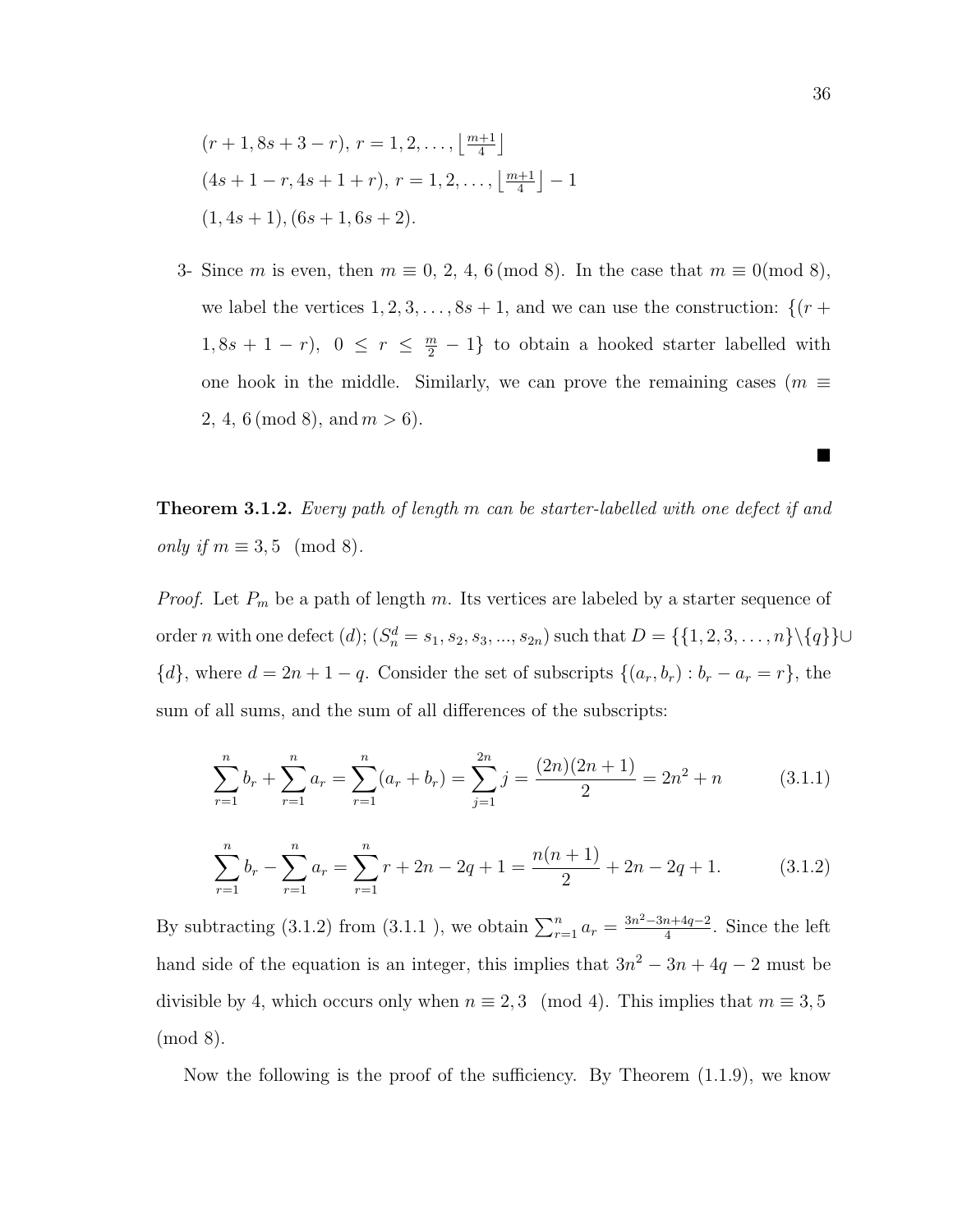that if  $n \equiv 2,3 \pmod{4}$ , and q and k have opposite parity, then there exists a kextended q-near-Skolem sequence  $\mathcal{N}_n^q(k)$  except  $(n, q, k) = (3, 2, 3)$ . Therefore, we can use  $\mathcal{N}_n^q(k)$  to construct the required labeling. Then we append the defect d at the end of  $\mathcal{N}_n^q(k)$ , and fill the hole of  $\mathcal{N}_n^q(k)$  by putting the defect at the position k. For instance, we can use  $\mathcal{N}_6^5(4)$ , which is a 4-extended 5-near-Skolem sequence with one defect to construct a starter-labelled sequence with one defect to label the path  $P_{12}$ . We begin with  $\mathcal{N}_6^5(4)$ ,  $(6, 4, 2, *, 2, 4, 6, 3, 1, 1, 3)$ , and then we insert the defect 8 at the positions (4, 12). Hence, we will obtain a starter labelling of order 6 with one defect of the path, as shown in Figure 3.1.

Figure 3.1: A starter labelling with one defect for  $P_{12}$ .

In the case that  $(n, q, k) = (3, 2, 3)$ , we can construct only two starter sequences of order 3 with one defect,  $S_3^5 = 5 - 3 - 1 - 1 - 3 - 5$ , and  $S_3^4 = 4 - 1 - 1 - 2 - 4 - 2$ . Clearly, the existence of starter and hooked starter sequences is equivalent to starter and hooked starter labelings of paths. Now we provide additional constructions to obtain starter-labelled paths with one defect, where  $d = n + 1, n + 2$ . In each case, the solution is given in the form of a table. The first column indicates the difference  $i = b_i - a_i$ , the second and third columns of the tables give the two subscripts of  $a_i$ and  $b_i$ , respectively. The difference i will be placed in the sequence at two positions:  $a_i$  and  $b_i$ .

**Case** 1: Paths of length  $m \equiv 3 \pmod{8}$  and  $d = n+1$ . Let the vertices be  $1, 2, ..., 4+$ 8s.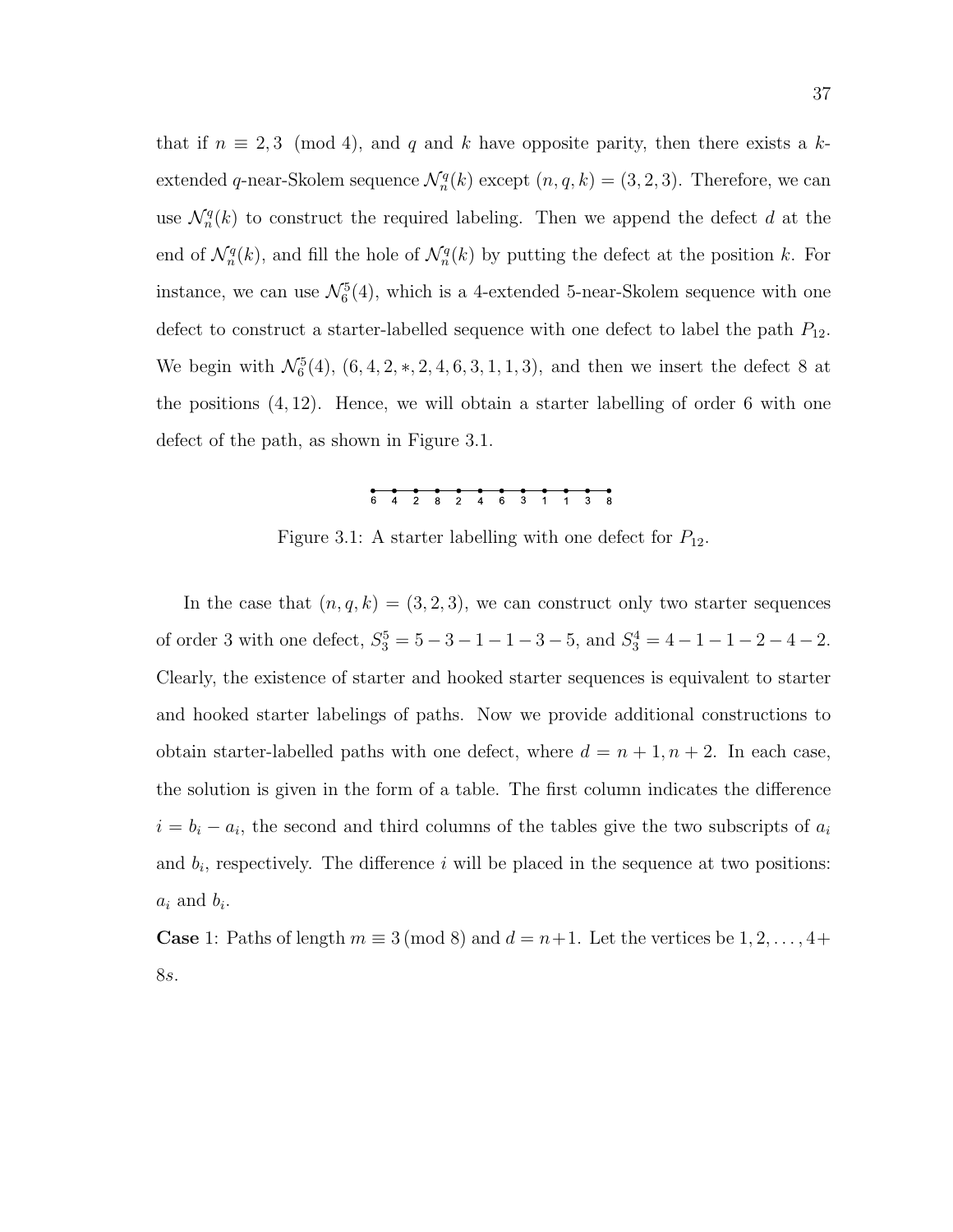| i             | $a_i$               | $b_i$                                    | $\mathcal{r}$                                           |
|---------------|---------------------|------------------------------------------|---------------------------------------------------------|
|               | $5s+2$              | $\mid 5s+3$                              |                                                         |
| 2r            |                     | $2s+1-r$   $2s+1+r$   $1 \leq r \leq 2s$ |                                                         |
| $4s+3$        | $\left 2s+1\right $ | $6s+4$                                   |                                                         |
| $2s + 1$      | $6s+3$              | $8s+4$                                   |                                                         |
| $4s + 3 - 2r$ |                     | $4s+1+r$   $8s+4-r$   $1 \leq r \leq s$  |                                                         |
|               |                     |                                          | $2s+1-2r$   $5s+3+r$   $7s+4-r$   $1 \leq r \leq (s-1)$ |

Table 3.1: The construction for  $m = 3 + 8s$  and  $d = n + 1$ .

Similarly, we can label the paths of length  $m \equiv 3 \pmod{8}$  when  $d = n + 2$ .

Table 3.2: The construction for  $m = 3 + 8s$  and  $d = n + 2$ .

| $\dot{i}$        | $a_i$               | $b_i$                                   | $\,r$                                                                                             |
|------------------|---------------------|-----------------------------------------|---------------------------------------------------------------------------------------------------|
|                  | $5s+4$              | $5s+5$                                  |                                                                                                   |
| 2r               |                     |                                         | $2s+2-r$   $2s+2+r$   $1 \leq r \leq 2s+1$                                                        |
| $4s+4$           | $2s+2$              | $6s+6$                                  |                                                                                                   |
| $\parallel 2r+1$ | $6s+5-r$   $6s+6+r$ |                                         |                                                                                                   |
| $4s + 3 - 2r$    |                     | $4s+1+r$   $8s+4-r$   $1 \leq r \leq s$ |                                                                                                   |
|                  |                     |                                         | $\parallel 2s + 2r + 1 \parallel 5s + 4 - r \parallel 7s + 5 + r \parallel 1 \leq r \leq (s - 1)$ |

**Case** 2: Paths of length  $m \equiv 5 \pmod{8}$  and  $d = n + 1$ . Let the vertices be  $1, 2, \ldots, 6+8s.$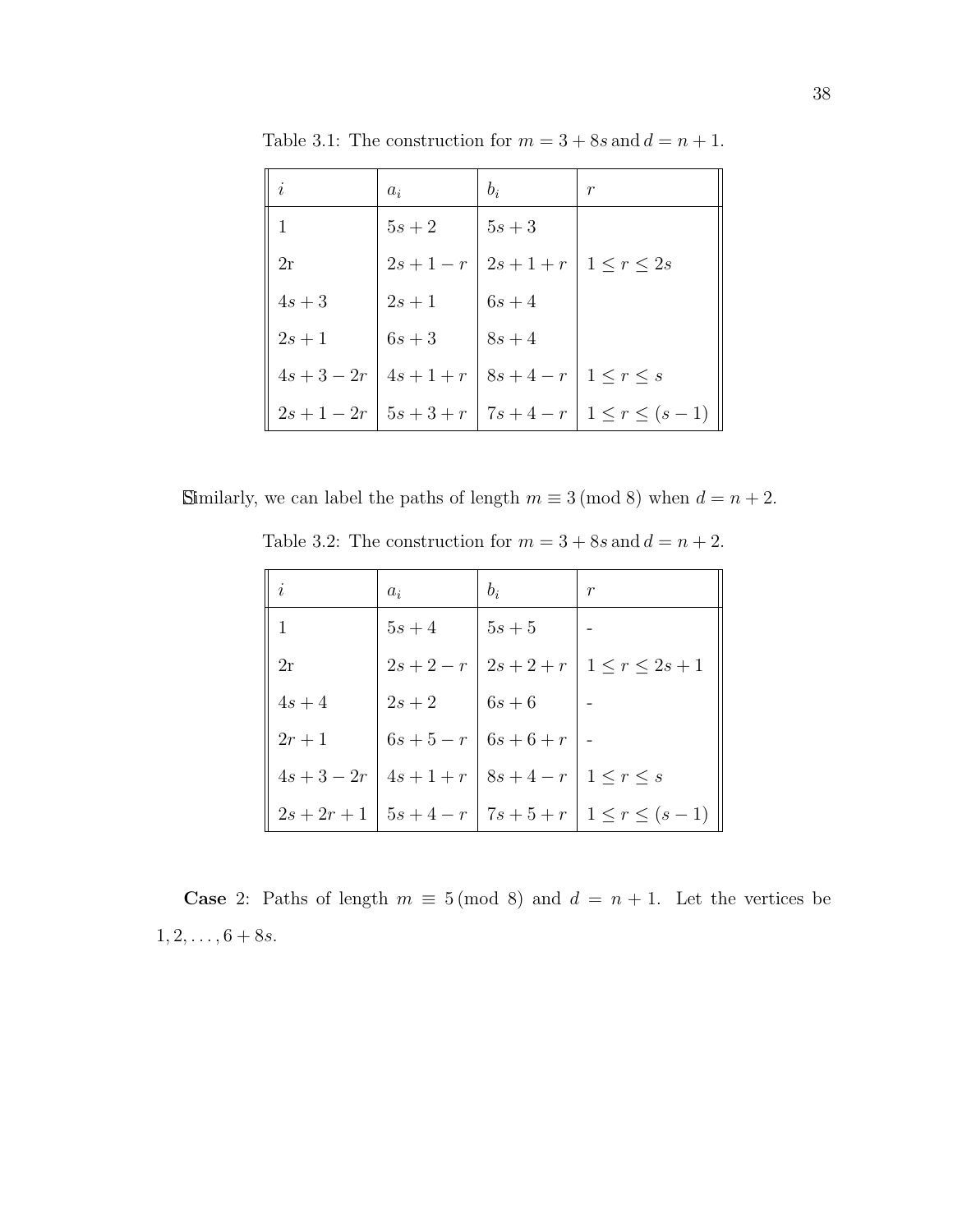| $\mathbf{i}$  | $a_i$               | $b_i$        | r                                          |
|---------------|---------------------|--------------|--------------------------------------------|
| 2r            |                     |              | $2s+3-r$   $2s+3+r$   $1 \leq r \leq 2m+2$ |
| $4s+1$        | $2s+3$              | $6s+4$       |                                            |
| $4s - 1 - 2r$ | $4s+6+r$   $8s+5-r$ |              | $0 \leq r \leq s-2$                        |
| $2s - 1 - 2r$ | $5s + 5 + r$        | $7s + 4 - r$ | $0 \leq r \leq s-2$                        |
|               | $7s+5$              | $7s+6$       |                                            |
| $2s+1$        | $6s+5$              | $8s+6$       |                                            |

Table 3.3: The construction for  $m = 5 + 8s$  and  $d = n + 1$ .

If the defect is  $n + 2$ , then we can produce a starter-labeling with one defect for a path of length  $m \equiv 5 \pmod{8}$ . Let the vertices be  $1, 2, 3, \ldots, 6 + 8s$ , where  $s \in \mathbb{N}$ . The following construction is valid for all  $s \geq 1$ .

Table 3.4: The construction for  $m = 5 + 8s$  and  $d = n + 2$ .

| $\mathbf{1}$  | $a_i$        | $b_i$        | r                   |
|---------------|--------------|--------------|---------------------|
| $4s - 2r + 5$ | $r_{\rm}$    | $4s - r + 5$ | $1\leq r\leq 2s+1$  |
| $4s+5$        | $2s+2$       | $6s+7$       |                     |
|               | $5s+5$       | $5s+6$       |                     |
| $2s + 2r + 4$ | $5s - r + 4$ | $7s + r + 8$ | $0 \leq r \leq s-2$ |
| $2s+2$        | $2s+3$       | $4s+5$       |                     |
| 2r            | $6s + 7 - r$ | $6s + 7 + r$ | $0 \leq r \leq s$   |

Theorem 3.1.3. Every path of length m can be starter-labelled with two defects only if  $m \equiv 1, 7 \pmod{8}$ .

Proof. Similar to Theorem 2.1.2.

■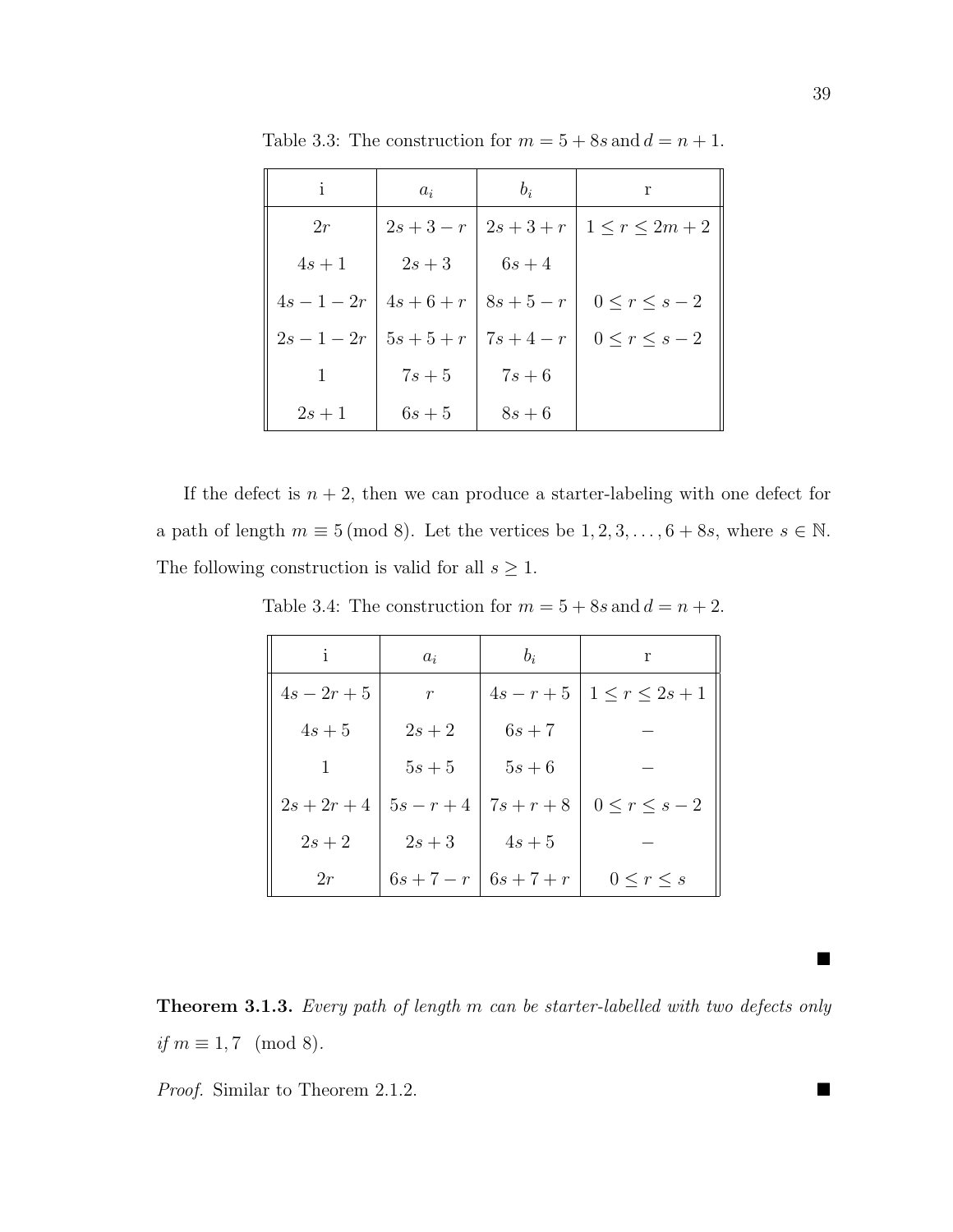In a similar vein, we determine the necessary conditions for the existence of starter sequences with  $n$  defects.

**Theorem 3.1.4.** Every path of length m can be starter-labelled with n defects only if n is even and  $m \equiv 1, 7 \pmod{8}$ , or n is odd and  $m \equiv 3, 5 \pmod{8}$ .

# 3.2 Starter Labelling of Cycles

In this section, we investigate a starter (hooked starter) labelling of cycles with as few hooks as possible. Although cycles cannot be starter-labelled, they can be hooked starter-labelled.

**Theorem 3.2.1.** Every cycle of length  $m \geq 5$  can be:

- 1. Starter-labelled with two hooks and one defect when m is even.
- 2. Starter-labelled with three hooks and one defect when m is odd.

*Proof.* We divide the proof into four subcases as shown in Table(5):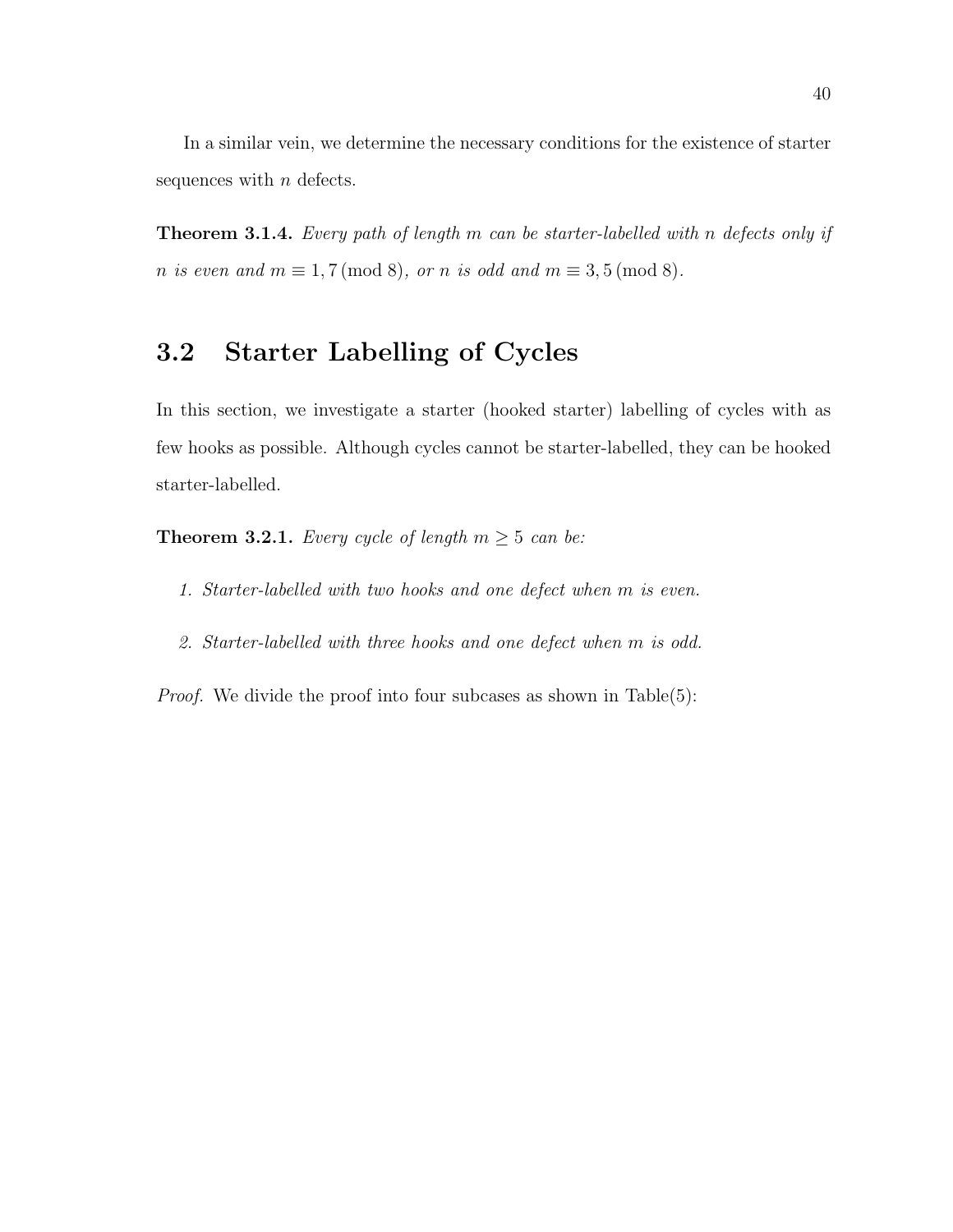| The length | Label  | $a_i$        | $b_i$        | r                   |
|------------|--------|--------------|--------------|---------------------|
| 4s         | 2r     | $s-r+1$      | $s+r+1$      | $1 \leq r \leq s$   |
|            | $2r+1$ | $3s-r$       | $3s + r + 1$ | $0 \leq r \leq s-2$ |
| $2+4s$     | 2r     | $s+2-r$      | $s+r+2$      | $1\leq r\leq s-1$   |
|            | $2r+1$ | $3s + 2 - r$ | $3s + 3 + r$ | $0 \leq r \leq s-1$ |
| $1+4s$     | 2r     | $s+1-r$      | $s+r+1$      | $1\leq r\leq s$     |
|            | $2r+1$ | $3s + 2 - r$ | $3s + 1 + r$ | $0 \leq r \leq s-1$ |
| $3+4s$     | 2r     | $s+2-r$      | $s + 2 + 1$  | $1\leq r\leq s-1$   |
|            | $2r+1$ | $3s + 3 - r$ | $3s + 4 - r$ | $0 \leq r \leq s-1$ |

Table 3.5: The construction for  $C_m$ ,  $m \geq 5$ .

# 3.3 Starter-Labelling of Windmills

In this section, we investigate starter-labelled k-windmills. The results of this section have been published in [31].

**Definition 3.3.1.** A k-windmill is a tree containing k paths of equal positive lengths, called vanes, which share a center vertex called the pivot or the center.

Example 3.3.1. Figure 3.2 illustrates a hooked starter-labelled 4-windmill.

According to definition (3.0.2), a hooked starter-labeled graph can have some vertices labelled zero, but every edge is still essential. This leads us to the definition of the strong (weak) starter-labelled graph.

**Definition 3.3.2.** A graph on 2n vertices can be strongly starter-labelled if the removal of any edge destroys the starter-labelled.

 $\blacksquare$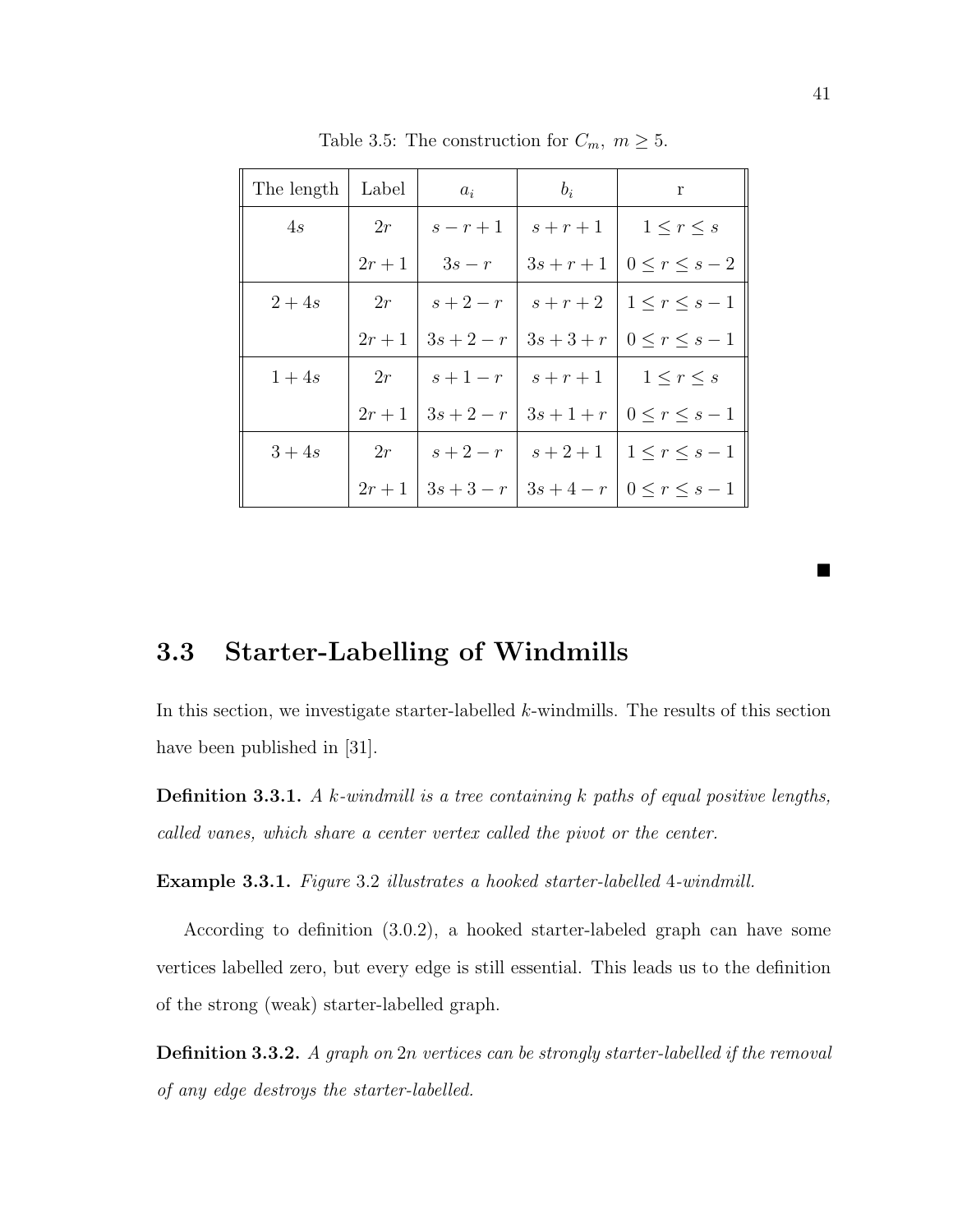

Figure 3.2: A hooked starter-labelled 4-windmills.  $\mathcal{S}_{\mathcal{A}}$ 



Figure 3.3: A weak starter-labelled 3-windmill

**Definition 3.3.3.** A graph on 2n vertices can be weakly starter-labelled if there exists is a graph such that the removal of that edge does not destroy the  $\sim$   $\sim$   $\sim$ where  $\mathcal{L}_{\text{max}}$  $\cos$  not acsitog the According to Definition 2, a hooked starter-labelled at least one edge in the graph such that the removal of that edge does not destroy the  $\mathcal{L}_{\mathbf{z}}$  ,  $\mathcal{L}_{\mathbf{z}}$  ,  $\mathcal{L}_{\mathbf{z}}$  ,  $\mathcal{L}_{\mathbf{z}}$  ,  $\mathcal{L}_{\mathbf{z}}$  ,  $\mathcal{L}_{\mathbf{z}}$  ,  $\mathcal{L}_{\mathbf{z}}$  ,  $\mathcal{L}_{\mathbf{z}}$  ,  $\mathcal{L}_{\mathbf{z}}$  ,  $\mathcal{L}_{\mathbf{z}}$  ,  $\mathcal{L}_{\mathbf{z}}$  ,  $\mathcal{L}_{\mathbf{z}}$  ,  $\mathcal{L}_{\mathbf{z}}$  , obvious degeneracy condition for a starter-label (a hooked a hooked (a hooked a hooked a hooked a hooked a hooked a hooked a hooked a hooked a hooked a hooked a hooked a hooked a hooked a hooked a hooked a hooked a hooked starter-labelled graph.

 $\Omega$  even d mill reconcatively *strong starter-labelled* 3-windmill, respectively.  $\emph{uses 3.3 and 3.4 show a weak starter-labelled 3-windmill and a}$ **Example 3.3.2.** Figures 3.3 and 3.4 show a weak starter-labelled 3-windmill and a  $\mathcal{L}$  at least one edge in the graph such that  $\mathcal{L}$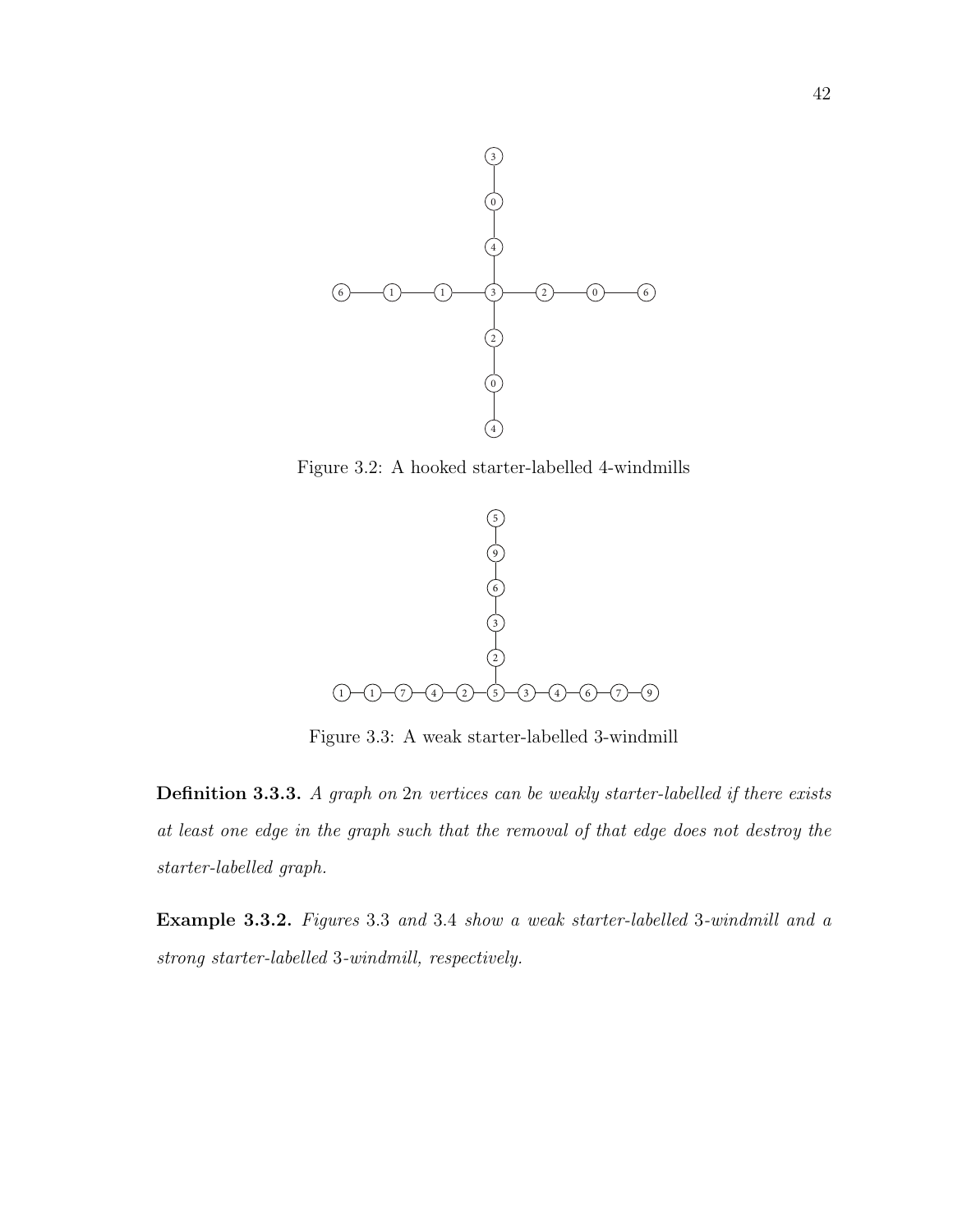

Figure 3.4: A strong starter-labelled 3-windmill

#### $\overline{L}$ 3.3.1 Necessity

We notice that a tree  $T = (V, E)$  can only be a starter-labelled graph if the number Table 2 of vertices is even  $(|V| = 2n)$ . This implies that the length of the vane must be odd and that all k-windmills where k is even cannot be starter-labelled. In addition, an  $\mathcal{O}(\mathcal{O}_\mathcal{A})$  and  $\mathcal{O}(\mathcal{O}_\mathcal{A})$  and  $\mathcal{O}(\mathcal{O}_\mathcal{A})$  and  $\mathcal{O}(\mathcal{O}_\mathcal{A})$ obvious degeneracy condition for a starter-labeling (a hooked starter-labeling) of a tree T is that the tree must have a path of a length of at least  $(n + 1)$ . Thus, only  $\overline{\mathcal{D}}$ 3-windmills can be starter-labelled.

# **3.3.2** Starter Parity

 $A = \frac{1}{2}$ sary for the existence of any Skolem-labelled tree. Similarly, w  $\mathcal{L} = \mathcal{L} \mathcal{L}$  that a tree only be starter-labelled if  $\mathcal{L} = \mathcal{L} \mathcal{L}$ Shalaby and Mendelsohn [27] defined Skolem parity and proved that it was necessary for the existence of any Skolem-labelled tree. Similarly, we establish the parity starter-label) of a tree is that the tree must have a path of conditions for starter-labelled k-windmills.

 $\mathbf{R} \cdot \mathbf{C}$  if any edge destroys the starter of any edge destroys the starter of any edge destroys the starter of any edge destroy of any edge destroy of any edge destroy of any edge destroys the starter of any edge *Definition 5.* A general behavior of 1  $\mathcal{L}$  is at least one edge in the graph such that  $\mathcal{L}$  $\sum_{v\in V} d(u, v) \pmod{2}.$ **Definition 3.3.4.** The starter parity of a vertex u of a tree  $T = (V, E)$  is the sum paths from u to all the verices of the  $tr$ of the lengths of the paths from u to all the verices of the tree (T). Thus,  $P_u =$ *Definition 8.* The starter particle particle starter particle started by  $\frac{1}{2}$ 

> $\overline{v}$ **Lemma 9** (Mendelsohn and Shalaby [13]). *If is a tree with* **Lemma 3.3.1.** [27] If T is a tree with 2n vertices, then the starter parity of T is independent of  $u \in V$ .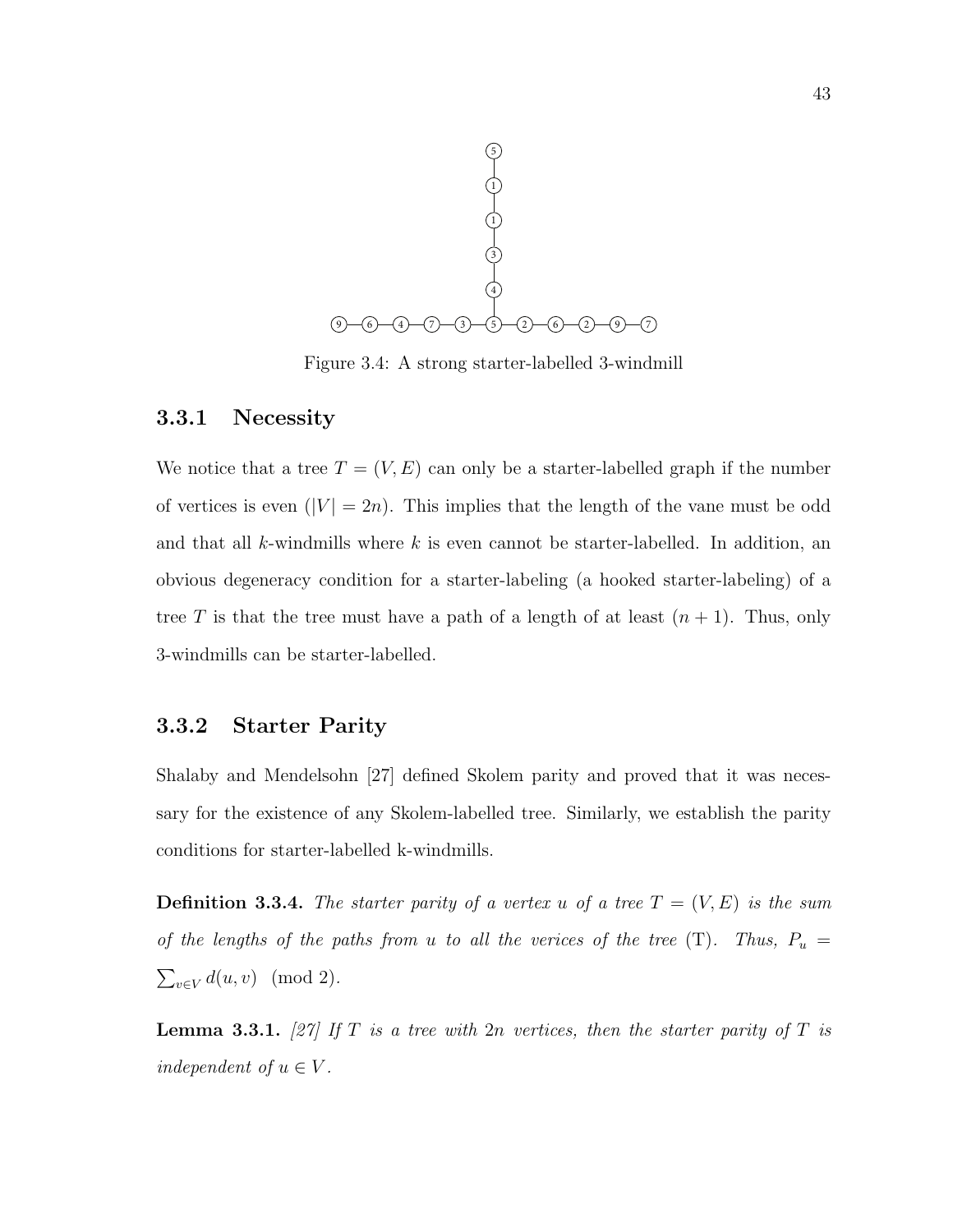**Lemma 3.3.2.** If G is a starter-labelled k-windmill with  $2n$  vertices and k vanes, then either:

- (1)  $n \equiv 0, 2 \pmod{4}$ , and the starter parity of G is odd, or
- (2)  $n \equiv 1, 3 \pmod{4}$ , and the starter parity of G is even.

*Proof.* Assume that G is starter-labelled k-windmill with  $2n$  vertices and k vanes of length  $m$ . Using the center point  $c$  to calculate the starter parity, we obtain:

$$
P_c = \sum_{v \in V} d(c, v) = \sum_{i=1}^{k} m(m+1)/2
$$

$$
= \frac{km^2 - 1}{2} + n.
$$

Since G is starter-labelled graph,  $k = 3$  and m must be odd  $(m \equiv 1, 3 \pmod{4})$ . We notice that if  $m \equiv 1 \pmod{4} \Rightarrow 3m^2 \equiv 3 \pmod{4} \Rightarrow 3m^2 - 1 \equiv 2 \pmod{4}$ . Similarly, if  $m \equiv 3 \pmod{4} \Rightarrow 3m^2 \equiv 27 \pmod{4}$  and since  $27 \equiv 3 \pmod{4}$ , then  $3m^2 - 1 \equiv 2 \pmod{4}$  (by the transitivity). Now we consider all the cases of n:

- (1) If  $n \equiv 0 \pmod{4}$ , then  $P_c = (1 + 2j) + (4r) \Rightarrow$  the starter parity is odd;
- (2) If  $n \equiv 1 \pmod{4}$ , then  $P_c = (1 + 2j) + (1 + 4r) \Rightarrow$  the starter parity is even;

(3) If 
$$
n \equiv 2 \pmod{4}
$$
, then  $P_c = (1 + 2j) + (2 + 4r) \Rightarrow$  the starter parity is odd;

(4) If  $n \equiv 3 \pmod{4}$ , then  $P_c = (1 + 2j) + (3 + 4r) \Rightarrow$  the starter parity is even.

#### 3.3.3 The Degeneracy Condition

We saw that a graph with  $2n$  vertices must have at least a path of length  $(n + 1)$  in order to be starter-labelled. Therefore, all windmills with more than 3 vanes cannot

■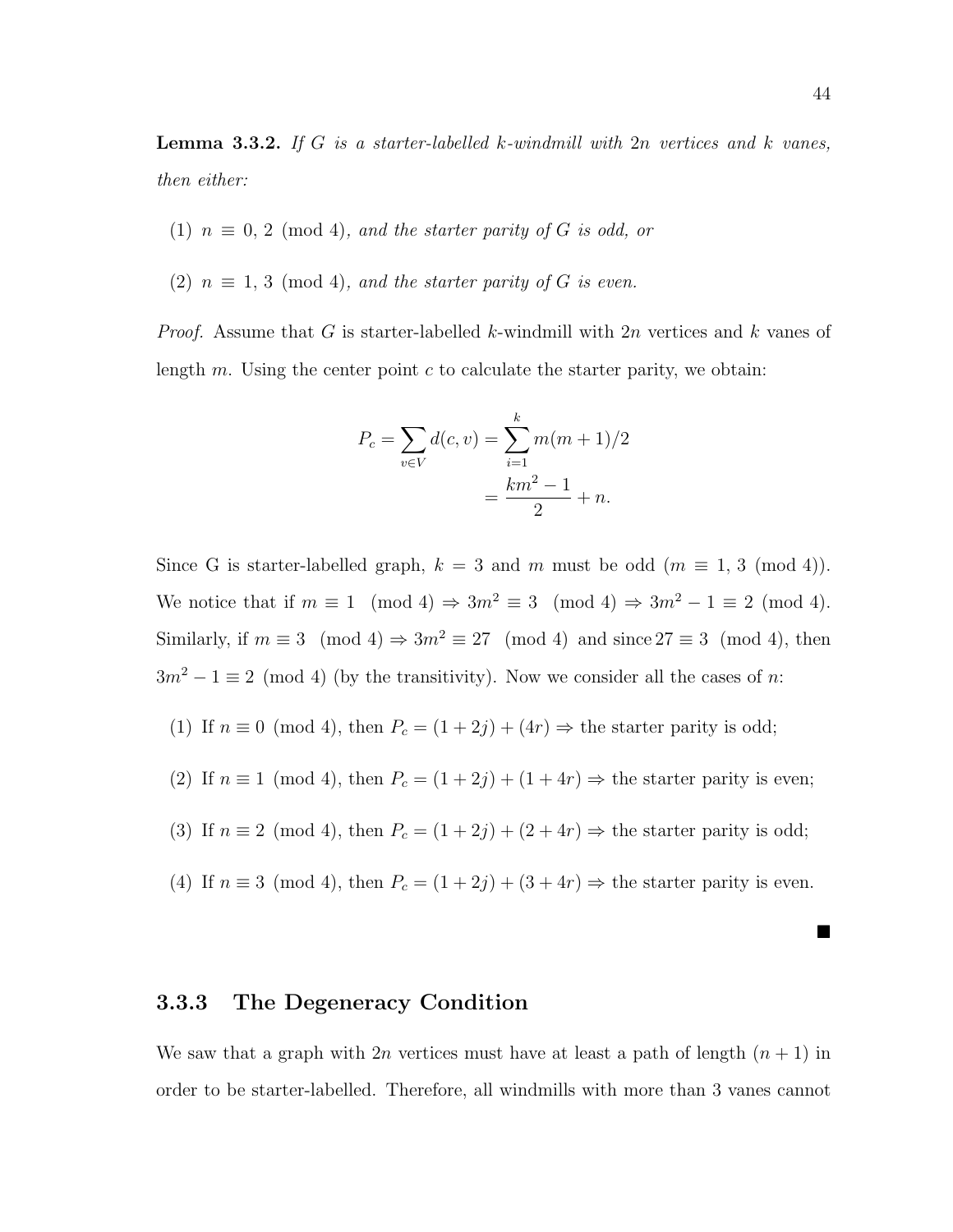be labelled by a starter-sequence. For a (possibly hooked) starter-labelled k-windmill with equal vanes of length m, the largest label is  $2m$ , the maximum number of edges in the corresponding path not used in any other path is  $2m$ , and covering all edges of 2 vanes. Also, labels that are bigger than  $m$  must cover parts of 2 vanes. The label m may cover the complete vane. Thus, for all labels  $m_i$  with  $m \le m_i \le 2m$ , the maximum number of edges covered is no more than:

$$
2m + (2m - 1) + \dots + m = \frac{3(m^2 + m)}{2}.
$$
\n(3.3.1)

Moreover, the labels  $n_i < m$  must cover at least one edge covered by another label, so the total number of edges for these labels is at most

$$
1 + 2 + \ldots + (m - 1) = \frac{m^2 - m}{2}.
$$
 (3.3.2)

Therefore, the maximum number of edges is  $\leq (3.3.1) + (3.3.2) = 2m^2 + m$ . Since the total number of edges in a k-windmill is  $km$ , hence  $k \leq 2m + 1$ .

#### 3.3.4 Sufficiency

In this section, we provide and prove the sufficient conditions for obtaining the starterlabel (minimum hooked starter label) for all  $k$ -windmills, where  $k$  is the number of the vanes; we count them arbitrarily (say counter clockwise) from 1 to  $k$ . Let m indicate the length of the vane of the windmill; then each vertex  $v$  can be represented by a pair  $(i, j)$  where i is the number of the vane and j is its distance from the center, and the center point is denoted by  $(0, 0)$ .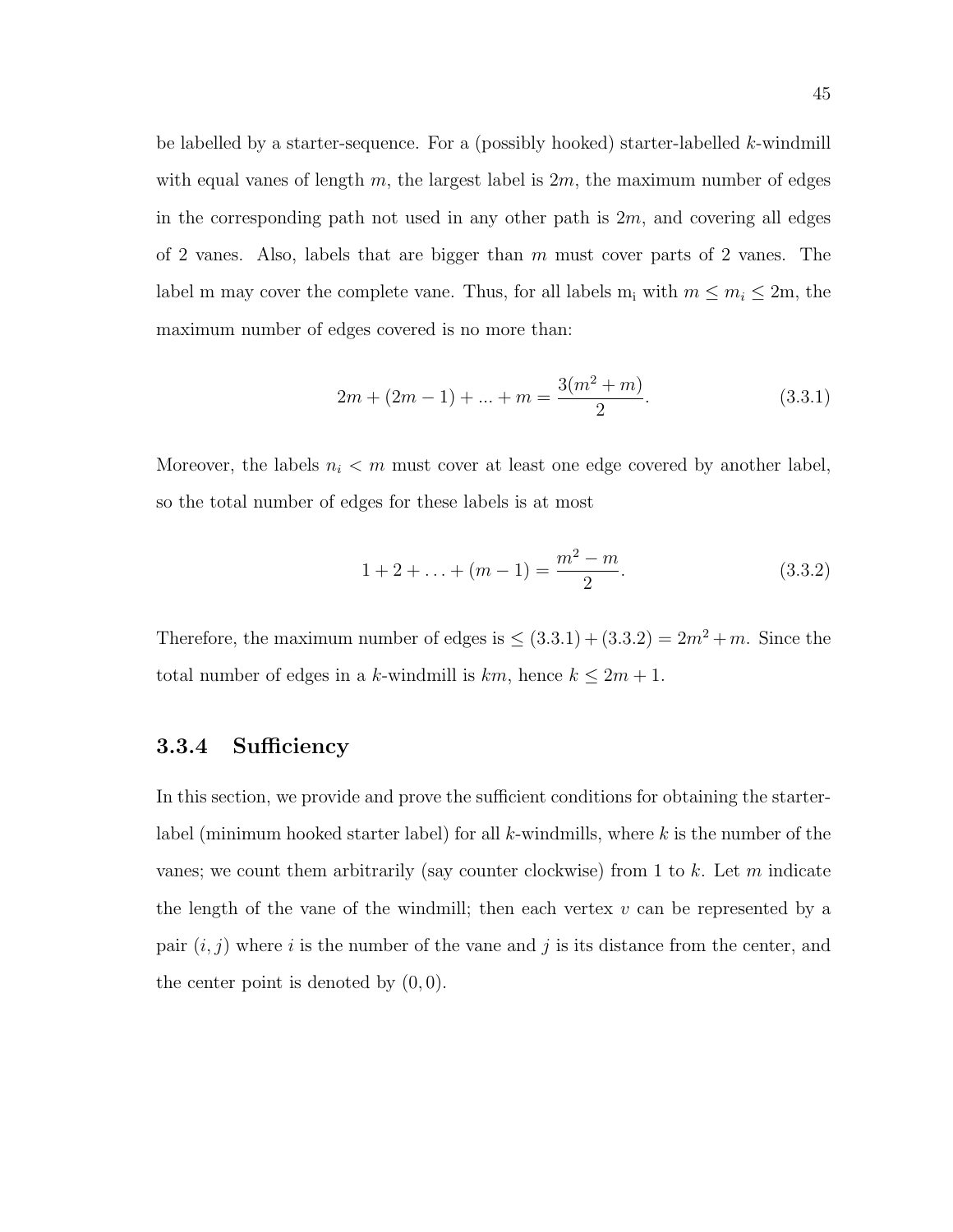#### 3.3.5 3–Windmills

**Lemma 3.3.3.** All 3–windmills with  $m \equiv 1, 3, 5, 7 \pmod{8}$  can be starter-labelled, except for the case  $m = 1$ .

*Proof.* The following construction gives us the pairs  $a_{i,j}$  and  $b_{i,j}$ , where the number of defects is  $\left| \frac{m}{4} \right|$  $\frac{m}{4}$  in the case  $m \equiv 1, 5 \pmod{8}$ , and  $\lceil \frac{m}{4} \rceil$  $\frac{m}{4}$  in the the case  $m \equiv 3, 7$ (mod 8).

| $v_{i,i}$                                                                            | $a_{i,i}$ | $\leq r \leq$     | label |
|--------------------------------------------------------------------------------------|-----------|-------------------|-------|
| $(2, \frac{m-1}{2}+r+1)$ $(2, \frac{m-1}{2}-r)$ $0 \leq r \leq \frac{m-1}{2}$ $2r+1$ |           |                   |       |
| (3,r)                                                                                | (1,r)     | $1 \leq r \leq m$ | 2r    |

**Lemma 3.3.4.** All 3–windmills with vane length  $m \equiv 0, 2, 4, 6 \pmod{8}$  can be minimum hooked starter-labelled with exactly one-hook.

Proof. The solution is given by the following table, where the number of the defects is  $\left| \frac{m}{4} \right|$  $\frac{m}{4}$ ].

| $a_{i,i}$ | $b_{i,j}$                                         | $\leq r \leq$                        | label  |
|-----------|---------------------------------------------------|--------------------------------------|--------|
|           | $(2, \frac{m}{2} - r)$ $(2, \frac{m}{2} + r + 1)$ | $0\leq r\leq \frac{m}{2}-1$          | $2r+1$ |
| (3,m)     | (0, 0)                                            |                                      | m      |
| (3,r)     | (1,r)                                             | $1\leq r\leq \frac{m}{2}-1$          | 2r     |
| (3,r)     | $(1, r + 1)$                                      | $\frac{m}{2} \leq r \leq m-1$   2r+1 |        |

## 3.3.6 4−Windmills

All 4-windmills have an odd number of vertices, so there is no starter labelling. The minimum hooked starter labelling in this case has at least three hooks.

 $\blacksquare$ 

 $\blacksquare$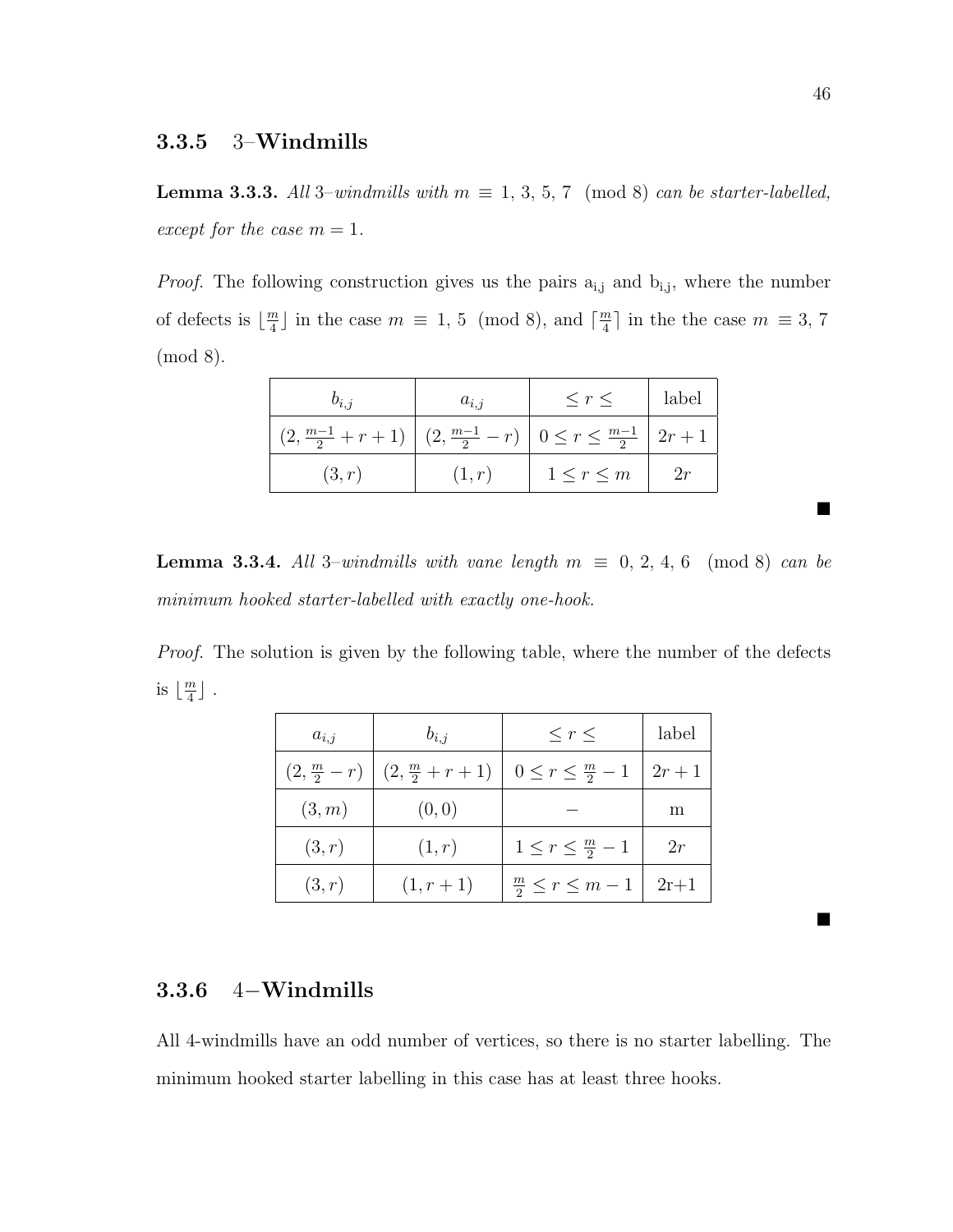| $a_{i,j}$    | $b_{i,j}$                                                 | $\leq r \leq$                                  | label  |
|--------------|-----------------------------------------------------------|------------------------------------------------|--------|
| (3,r)        | (1,r)                                                     | $1 \leq r \leq m$                              | 2r     |
| (2,m)        | (0, 0)                                                    |                                                | m      |
| $(4, r + 1)$ | (2,r)                                                     | $1 \leq r < m - \left(\frac{m+1}{2}\right)$    | $2r+1$ |
|              | $(4, m - \frac{m+1}{2} + 1)$ $(4, m - \frac{m+1}{2} + 2)$ |                                                |        |
| $(4, r + 2)$ | $(2, r - 1)$                                              | $m - \frac{m+1}{2} < r \leq m - 2 \mid 2r + 1$ |        |

*Proof.* Case  $1 : m$  is odd. The solution is given by the following table.

Case  $2: m$  is even. The solution is given by the following table.

| $a_{i,i}$              | $b_{i,j}$              | $\leq r \leq$                                | label  |
|------------------------|------------------------|----------------------------------------------|--------|
| (3,r)                  | (1,r)                  | $1 \leq r \leq m$                            | 2r     |
| (4,1)                  | (2,m)                  |                                              | $m+1$  |
| $(4, r + 1)$           | (2,r)                  | $1\leq r<\frac{m}{2}$                        | $2r+1$ |
| $(4, \frac{m}{2} + 2)$ | $(4, \frac{m}{2} + 1)$ |                                              |        |
| $(4, r + 2)$           |                        | $(2, r-1)$ $\frac{m}{2} < r \leq m-2$ $2r+1$ |        |

The following table provides the construction of the pairs  $a_{i,j}$  and  $b_{i,j}$  for a weak starter-labelling of 4–windmills.

| $a_{i,j}$ | $b_{i,j}$          | $\langle r \rangle$                                | label |
|-----------|--------------------|----------------------------------------------------|-------|
| (3,r)     | $\mid$ $(1,r)\mid$ | $1 \leq r \leq m$                                  | 2r    |
|           |                    | $(4, r + 1)   (2, r)   0 \le r \le m - 2   2r + 1$ |       |

Remark: We can construct a hooked starter-labelling with zero defects (skolem labelling) and one hook for all 4–windmills; the following tables provide such a required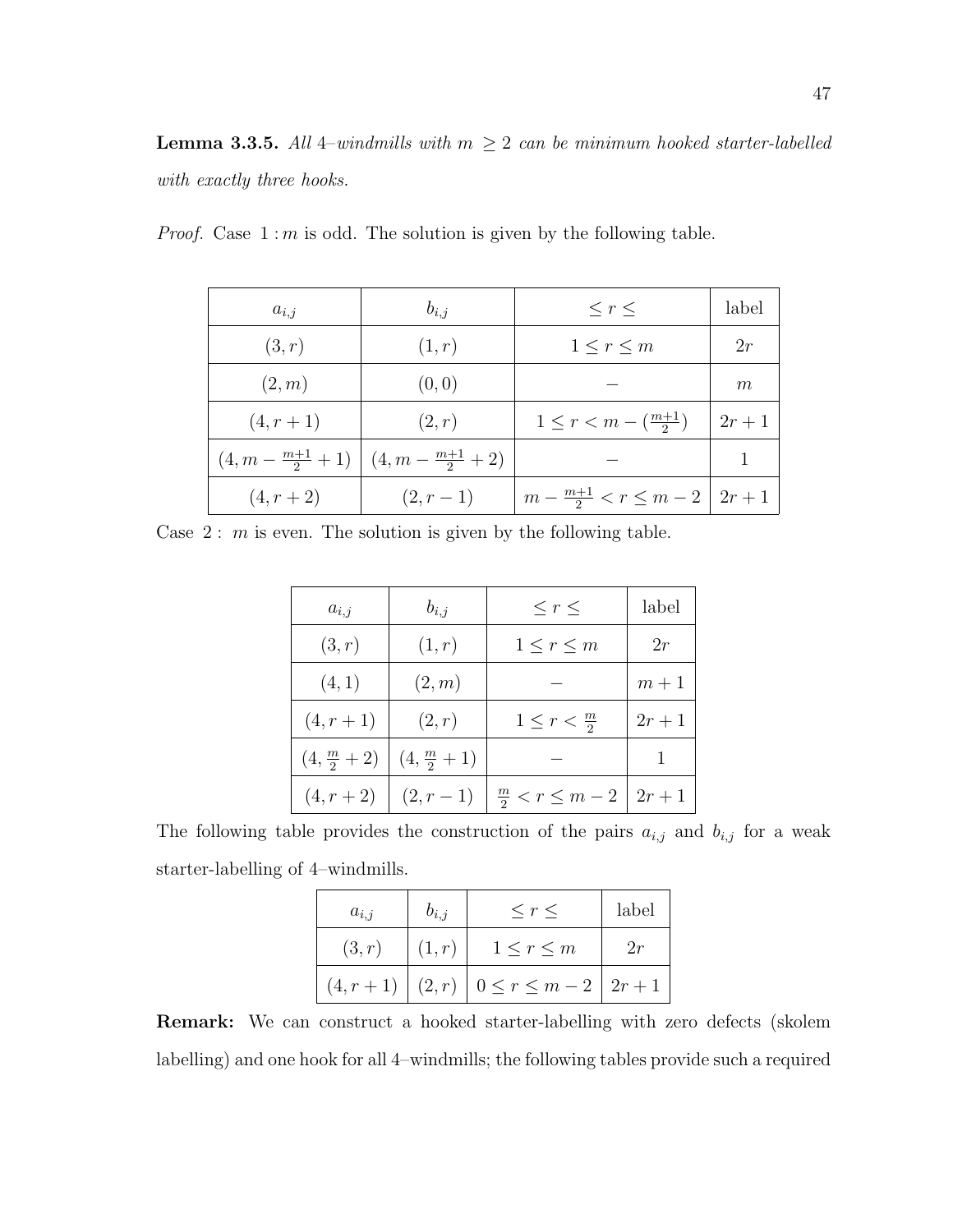construction:

Case 1 :  $m \equiv 0 \pmod{2}$ 

| $a_{i,j}$                    | $b_{i,j}$              | $\leq r \leq$                 | label  |
|------------------------------|------------------------|-------------------------------|--------|
| (2,r)                        | (1,r)                  | $1\leq r\leq m$               | 2r     |
| (3,1)                        | (3,m)                  |                               | $m-1$  |
| $\left(4,\frac{m}{2}\right)$ | $(4, \frac{m}{2} - 1)$ |                               |        |
| (3,r)                        | $(4, r + 1)$           | $\frac{m}{2} \leq r \leq m-1$ | $2r+1$ |
| $(3, r + 1)$                 | (4,r)                  | $1\leq r\leq \frac{m}{2}-2$   | $2r+1$ |

Case 2 :  $m \equiv 1 \pmod{2}$ 

| $a_{i,j}$            | $b_{i,j}$                | $\leq r \leq$                   | label  |
|----------------------|--------------------------|---------------------------------|--------|
| (2,r)                | (1,r)                    | $1 \leq r \leq m$               | 2r     |
| (0,0)                | (3,m)                    |                                 | m      |
| (3,r)                | $(4, r + 1)$             | $\frac{m+1}{2} \leq r \leq m-1$ | $2r+1$ |
| $(3, r + 1)$         | (4,r)                    | $1 \leq r \leq \frac{m-1}{2}-1$ | $2r+1$ |
| $(4, \frac{m-1}{2})$ | $(4, \frac{m-1}{2} + 1)$ |                                 |        |

## 3.3.7 k–Windmills,  $k > 4$

In this case there is no starter-labelling. Thus, the only possibility is minimum hooked starter labelling.

**Lemma 3.3.6.** For any k–windmill, the condition  $k + 1 < 2m$  is sufficient for minimum hooked starter labelling.

Proof. Fix m and consider separate cases for k.

Case (1) The number of vanes is even  $(k = 2t)$ . Label the vanes  $L_1, L_k, L_2, L_{k-1}, \ldots, L_t, L_{t+1}$ , and the solution is given in Table 3.3.7.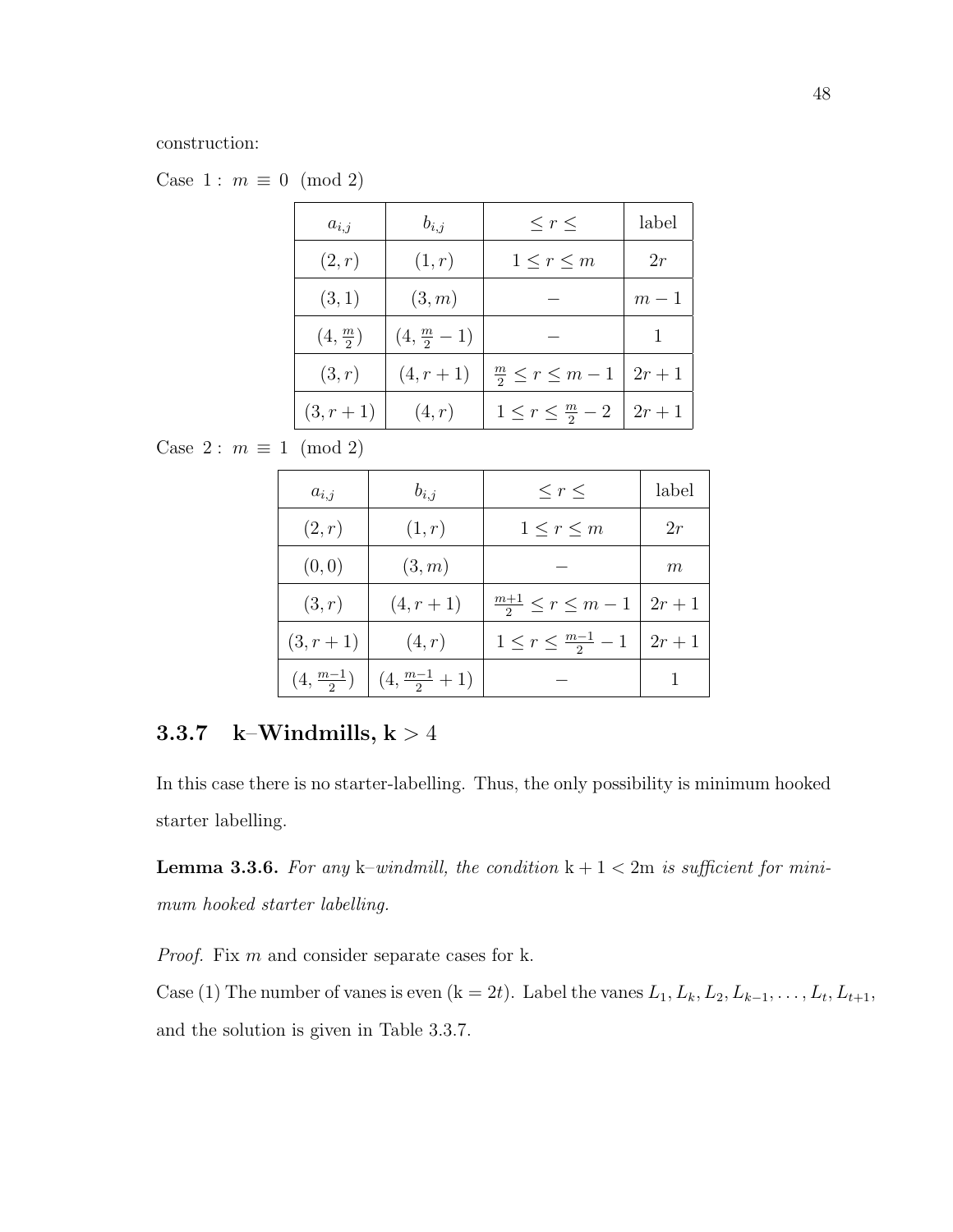| $a_{i,j}$            | $b_{i,j}$        | $\leq r \leq$               | label          |
|----------------------|------------------|-----------------------------|----------------|
| (k,m)                | (1,m)            |                             | 2m             |
| $(k - r + 1, m - r)$ | (r, m)           | $2 \leq r \leq t$           | $2m-r$         |
| $(k - r + 2, m - r)$ | $(k - r + 2, m)$ | $3 < r < t + 1$             | $\mathcal{r}$  |
| $(k, r - 1)$         | $(1, r + 1)$     | $t+2 \leq 2r \leq 2m-t-1$   | 2r             |
| $(k-1, r-1)$         | $(2, r + 2)$     | $t+2 \leq 2r+1 \leq 2m-t-1$ | $2r+1$         |
| (3,2)                | (3,1)            |                             | 1              |
| (4, 2)               | (4,0)            |                             | $\overline{2}$ |

Case (2) k = 2t + 1, t > 2. Label the vanes  $L_1, L_k, L_2, L_{k-1}, \ldots, L_t, L_{k+1-t}, L_{k-t}$ .

| $a_{i,j}$            | $b_{i,j}$        | $\leq r \leq$               | label         |
|----------------------|------------------|-----------------------------|---------------|
| (k,m)                | (1,m)            |                             | 2m            |
| $(k - r + 1, m - r)$ | (r, m)           | $2 \leq r \leq t$           | $2m-r$        |
| $(3, m - t - 1)$     | $(k-t, m)$       |                             | $2m - t - 1$  |
| $(k - r + 2, m - r)$ | $(k - r + 2, m)$ | $3 < r < t + 1$             | $\mathcal{r}$ |
| $(k, r - 1)$         | $(1, r + 1)$     | $t+2 \leq 2r < 2m-t-1$      | 2r            |
| $(k-1, r-1)$         | $(2, r + 2)$     | $t+2 \leq 2r+1 \leq 2m-t-1$ | $2r+1$        |
| (4,1)                | (0, 0)           |                             | 1             |
| (4,4)                | (4, 2)           |                             | 2             |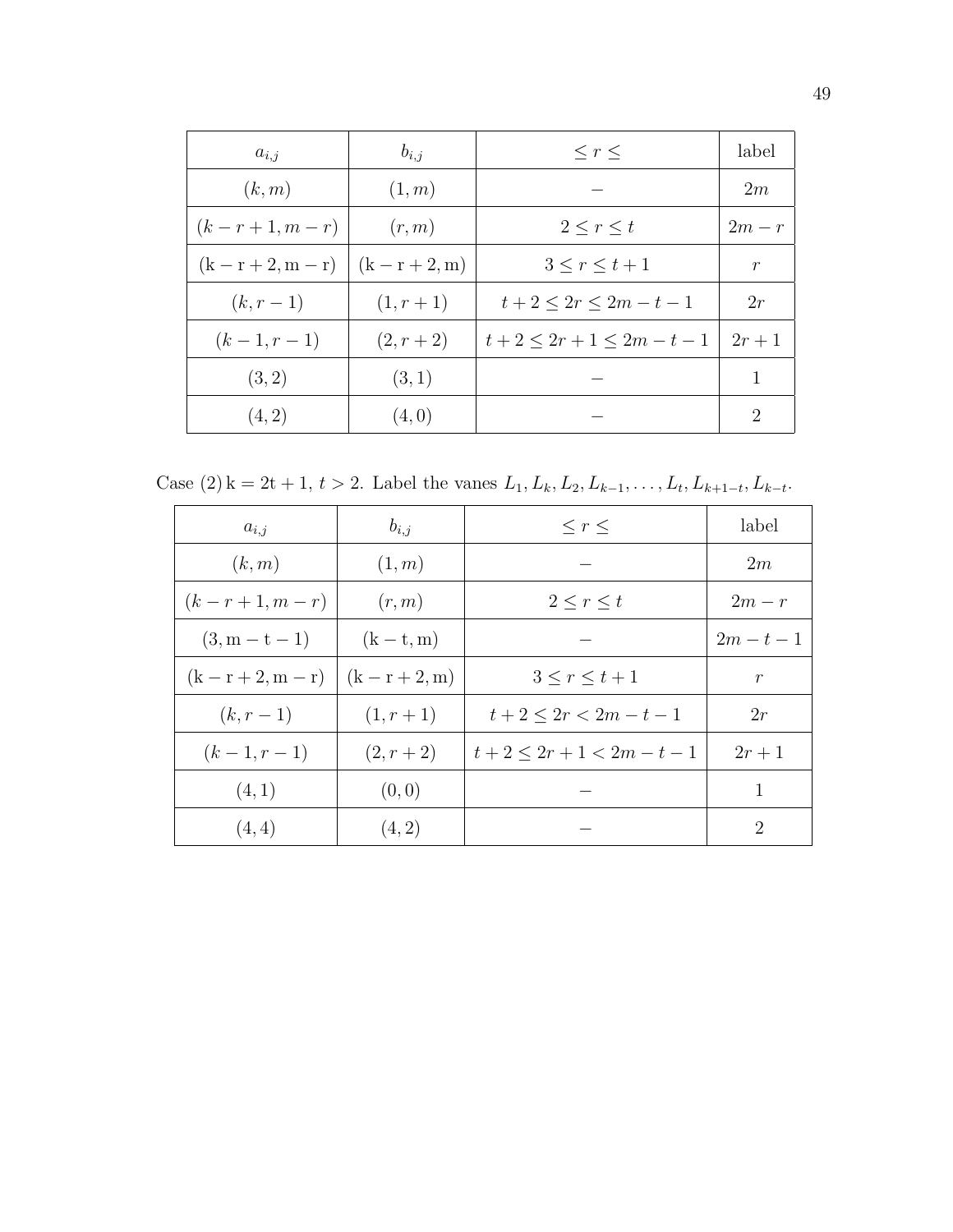| $a_{i,j}$    | $b_{i,j}$    | $\leq r \leq$           | label          |
|--------------|--------------|-------------------------|----------------|
| (5, m)       | (1,m)        |                         | 2m             |
| $(4, m - 2)$ | (2,m)        |                         | $2m-2$         |
| $(1, m - 2)$ | $(3, m - 1)$ |                         | $2m-3$         |
| $(4, m - 3)$ | (4,m)        |                         | 3              |
| (5,r)        | (1,r)        | $4 \leq 2r < 2m-4$      | 2r             |
| $(4, r - 1)$ | $(2, r + 2)$ | $4 \leq 2r+1 \leq 2m-4$ | $2r+1$         |
| $(3, m - 3)$ | $(1, m - 1)$ |                         | $2m-4$         |
| $(5, m - 2)$ | $(5, m - 1)$ |                         | 1              |
| $(3, m - 2)$ | (3,m)        |                         | $\overline{2}$ |

Case (3) k = 5, . Label the vanes  $L_1, L_2, \ldots, L_5$ .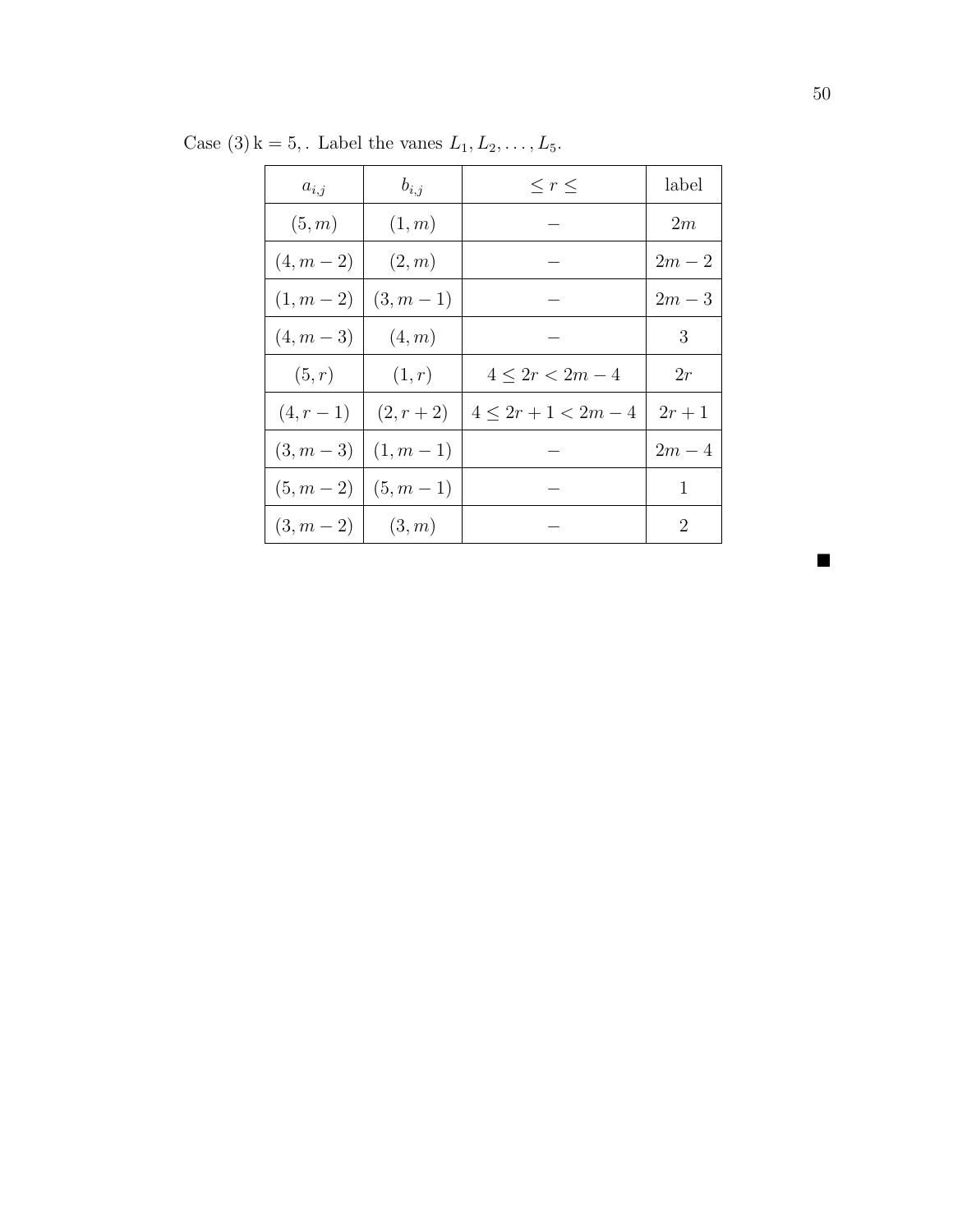# Chapter 4

# Pseudo-Starter Sequences

In this chapter, we introduce new sequences called pseudo-starter sequences, present several types of pseudo-starter sequences, and determine some of the conditions for their existence. In a starter sequence, every term (position) is occupied by only one number. If we allow some of the terms to be occupied by more than one number, then we construct a pseudo-starter sequence. In fact, pseudo-starter sequences are a generalization of pseudo-Skolem sequences. The results of this chapter are to appear in [33].

**Definition 4.0.5.** Suppose that k and n are positive integers, such that  $n \geq 3$  and  $1 \leq k \leq 2n-1$ . A k-pseudo starter sequence of order n (k-pseudo-starter- $S_n$ ) is a sequence  $(s_1, s_2, \ldots, s_{k-1}, s_k, s_{k+1}, \ldots, s_{2n-1})$  with the property that, for each  $i \in$  $\{1(1^{-1}), 2(2^{-1}), \ldots, n(n^{-1})\}$ , either i or i<sup>-1</sup> occurs in the sequence twice; they are separated by either  $i-1$  elements or  $i^{-1} - 1$  elements, respectively, where  $i^{-1}$  is the additive inverse of i in the group  $\mathbb{Z}_{2n+1}$ .

**Example 4.0.3.** The sequence  $\begin{pmatrix} 6 \ 4, 1, 1, 2, 4, 2, 6 \end{pmatrix}$  or  $\{(1,5), (1,7), (2,3), (4,6)\}$  is a 1-pseudo starter sequence- $S_4$  with one defect, where the pocket is located in the first term of the sequence as shown in Figure 4.1. For  $n = 5$ , the sequence  $(2, \overset{7}{6}, 2, 3, 1, 1, ...)$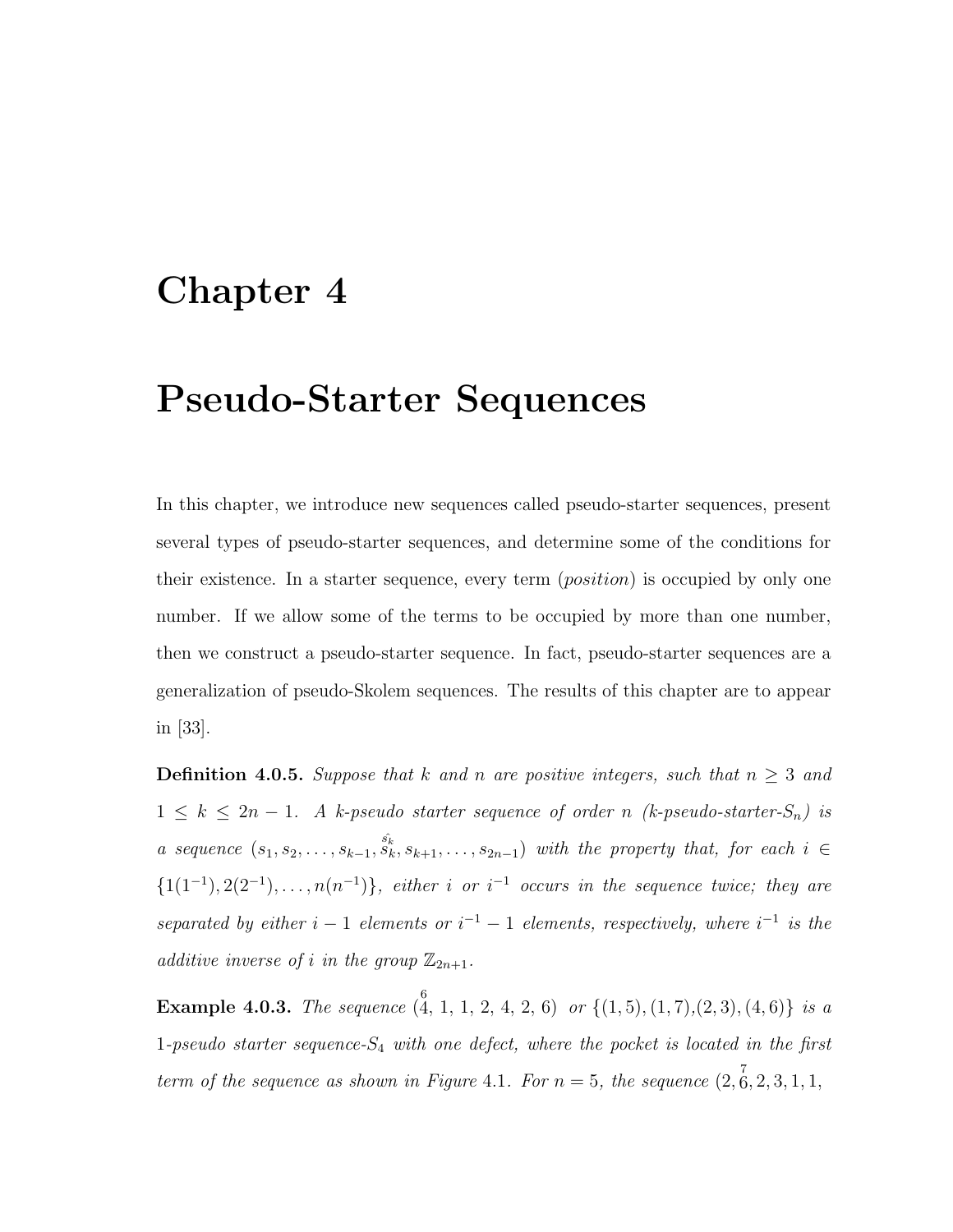$(1, 3, 6, 7)$  or  $\{(5, 6), (1, 3), (4, 7), (2, 8), (2, 9)\}$  is a 2-pseudo starter sequence- $S_5$  with one defect, and the pocket is located in the second term of the sequence, as shown in Figure 4.2. Similarly,  $(7, 3, 2, 5, \frac{3}{2}, 1, 1, 7, 5)$  or  $\{(6, 7), (3, 5), (2, 5), (4, 9),\}$ 

 $(1, 8)$  is a 5-pseudo starter- $S_5$  with one defect and is shown in Figure 4.3.



Figure 4.1: A starter-labelled graph corresponding to  $\begin{pmatrix} 6 \\ 4 \end{pmatrix}$ , 1, 1, 2, 4, 2, 6).



Figure 4.2: A starter-labelled graph corresponding to  $(2, \tilde{6}, 2, 3, 1, 1, 3, 6, 7)$ .



Figure 4.3: A starter-labelled graph corresponding to  $(7, 3, 2, 5, \frac{3}{2}, 1, 1, 7, 5)$ .

According to Definition (4.0.5), a k-pseudo-starter- $S_n$  has exactly one pocket, which is in position  $k$ . Similarly, we can also define pseudo-starter sequences with more than one pocket.

**Definition 4.0.6.** Suppose that  $k_1, k_2, \ldots, k_m$  and n are positive integers, such that  $n \geq 2$  and  $1 \leq k_j \leq 2n - m$ , for each  $1 \leq j \leq m$ . A  $\{k_1, k_2, \ldots, k_m\}$ -pseudo starter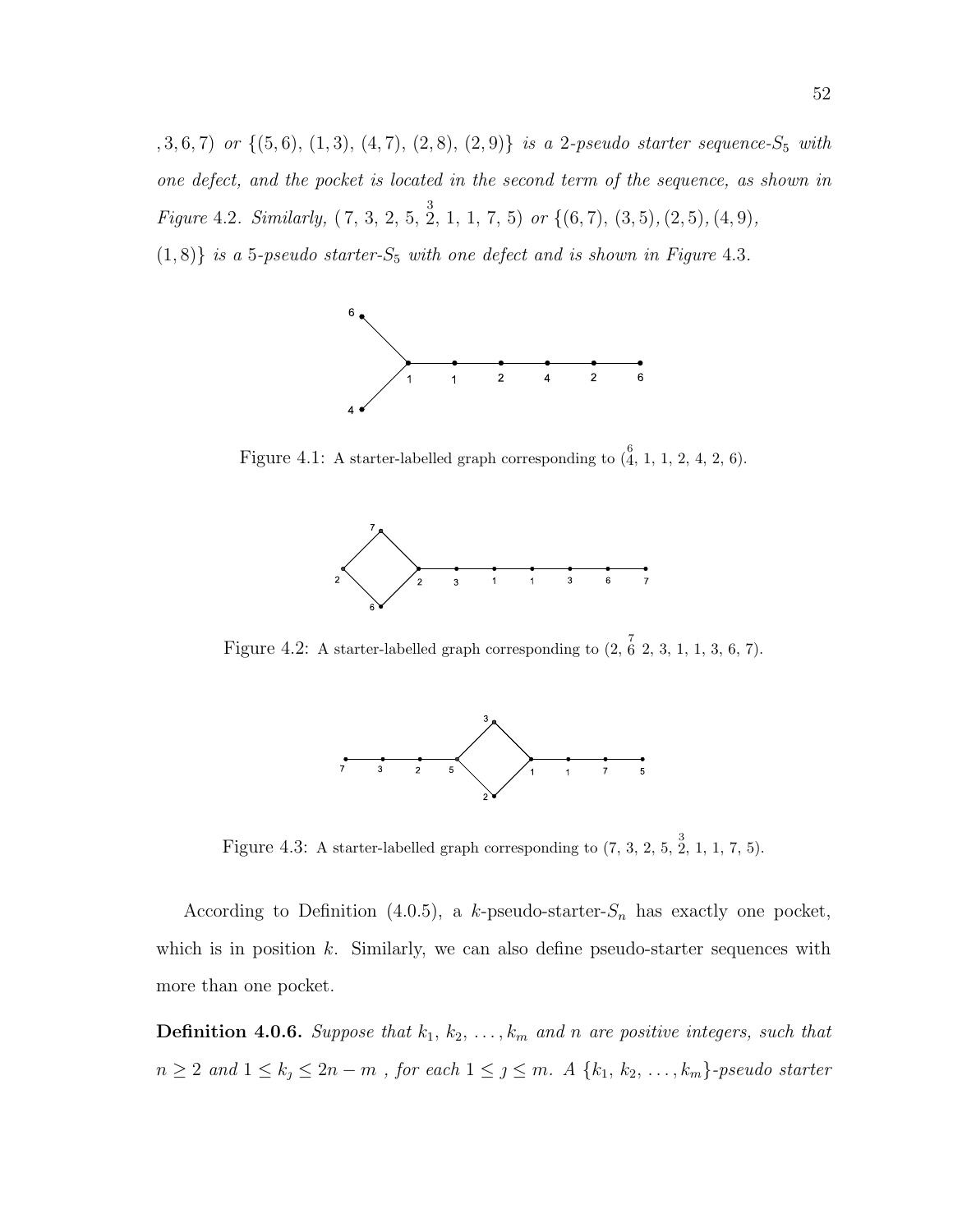sequence of order n, denoted by  ${k_1, k_2, \ldots, k_m}$ -pseudo starter- $S_n$ , is a sequence  $(s_1, s_2, \ldots, s_{k_1}, s_{k_1+1}, \ldots, s_{k_2}, s_{k_2+1}, \ldots, s_{k_m}, s_{k_m+1}, \ldots, s_{2n-m})$  of positive integers such that, for each  $i \in \{1(1^{-1}), 2(2^{-1}), \ldots, n(n^{-1})\}$ , either i or i<sup>-1</sup> occurs in the sequence twice; they are separated by either  $i-1$  or  $i^{-1}-1$  elements, respectively.

**Example 4.0.4.** The sequence  $\begin{pmatrix} 9 \\ 4 \end{pmatrix}$ , 10, 3, 5, 4, 3, 6, 2, 5, 2, 1, 1, 6) is a  $\{1, 10, 12\}$  $pseudo\ starter-S_8\ with\ two\ defects;\ the\ pockets\ are\ located\ at\ the\ first,\ tenth,\ and$ twelfth positions with 1, 10, and 12 being the pockets of the sequence as shown in Figure 4.4.



Figure 4.4: A starter-labelled graph corresponding to  $\begin{pmatrix} 9 \\ 4 \end{pmatrix}$  10, 3, 5, 4, 3, 6, 2, 5, 2, 1, 1, 6).

In this chapter, we are interested in pseudo-starter sequences with two elements in each pocket. However, the definitions above can be easily generalized to pseudo-starter sequences with more than two elements in each pocket. We can also define sequences such that some of the positions are filled by null elements. By using known Skolemtype sequences, we can obtain pseudo-starter sequences, and consequently starter label classes of hexagonal chains or rail-siding graphs. For example, using the 6-near Skolem sequence of order seven  $S_7$   $(7, 2, 3, 2, 4, 3, 5, 7, 4, 1, 1, 5)$ , we can build pseudo-starter sequences with one defect:  $(9, 7, 2, 3, 2, 4, 3, 5, 7, \stackrel{9}{4}$ , 1, 1, 5),  $(\stackrel{9}{7}, 2, 3, 2, 4, 3, 5, 7, 4, \stackrel{9}{1}$  $1, 5), (7, \overset{9}{2}, 3, 2, 4, 3, 5, 7, 4, 1, \overset{9}{1}, 5), (7, 2, \overset{9}{3}, 2, 4, 3, 5, 7, 4, 1, 1, \overset{9}{5}), \text{ and } (7, 2, 3, \overset{9}{2}, 4, 3, 5, 7,$ 4, 1, 1, 5, 9). Hence, we obtain starter-labellings for the graphs. Similarly, we can obtain infinite families of pseudo-starter sequences by using known Skolem-type sequences. For example, using the Skolem sequence  $S_5$   $(2, 4, 2, 3, 5, 4, 3, 1, 1, 5)$ , and assigning labels 6 and 8 to suitable positions of  $S_5$ , we can build  $(8, 2, \stackrel{6}{4}, 2, 3, 5, 4, 3, ...)$  $\begin{smallmatrix} 8\ 6\ 1\ \end{smallmatrix}$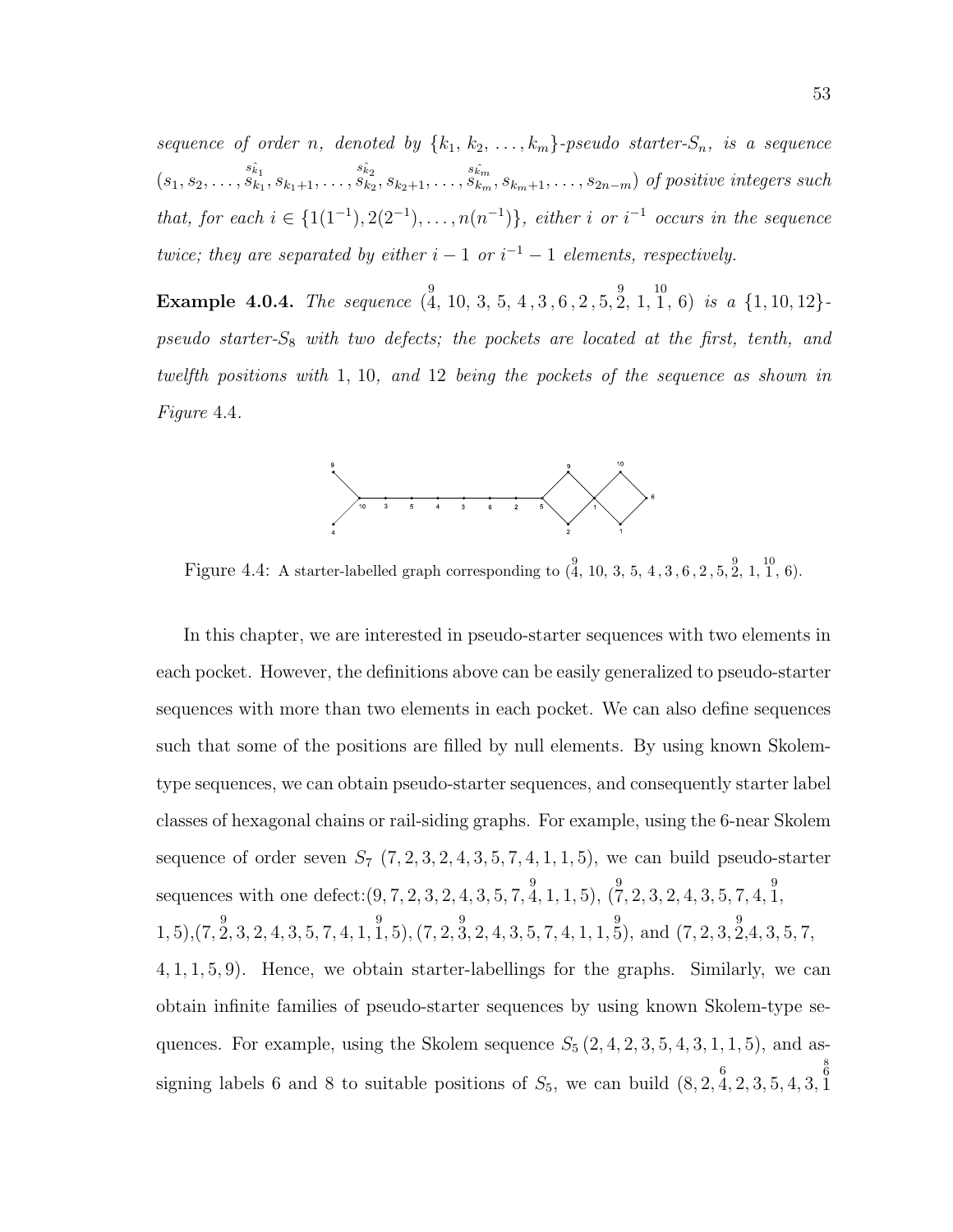, 1, 5),  $(8, \stackrel{6}{2}, 4, 2, 3, 5, 4, \stackrel{6}{3}, \stackrel{8}{1}, 1, 5)$ , and  $(\stackrel{8}{2}, 4, 2, \stackrel{6}{3}, 5, 4, 3, 1, \stackrel{8}{1}, \stackrel{6}{5})$ , as shown in Figures 4.5, 4.6, and 4.7, respectively.



Figure 4.5: A starter-labelled graph corresponding to  $(8, 2, \stackrel{6}{4}, 2, 3, 5, 4, 3, ...)$  $\stackrel{8}{1}$ , 1, 5).



Figure 4.6: A starter-labelled graph corresponding to  $(8, 2, 4, 2, 3, 5, 4, 3, 1, 1, 5)$ .



Figure 4.7: A starter-labelled graph corresponding to  $(\overset{8}{2},4,2,\overset{6}{3},5,4,3,1,\overset{8}{1},\overset{6}{5})$ .

#### 4.0.8 Pseudo-Starter Sequences with One Pocket

In this section, we obtain the necessary and sufficient conditions for the existence of a k-pseudo starter sequence- $S_n$ .

**Theorem 4.0.1.** Let  $\{k, n\}$  ⊂  $\mathbb N$  such that  $n \geq 2$  and  $1 \leq k \leq 2n - 1$ . If a k-pseudo starter sequence- $S_n$  of order n with one defect exists, then either k is odd and  $n \equiv 0, 1$ (mod 4), or k is even and  $n \equiv 2, 3 \pmod{4}$ .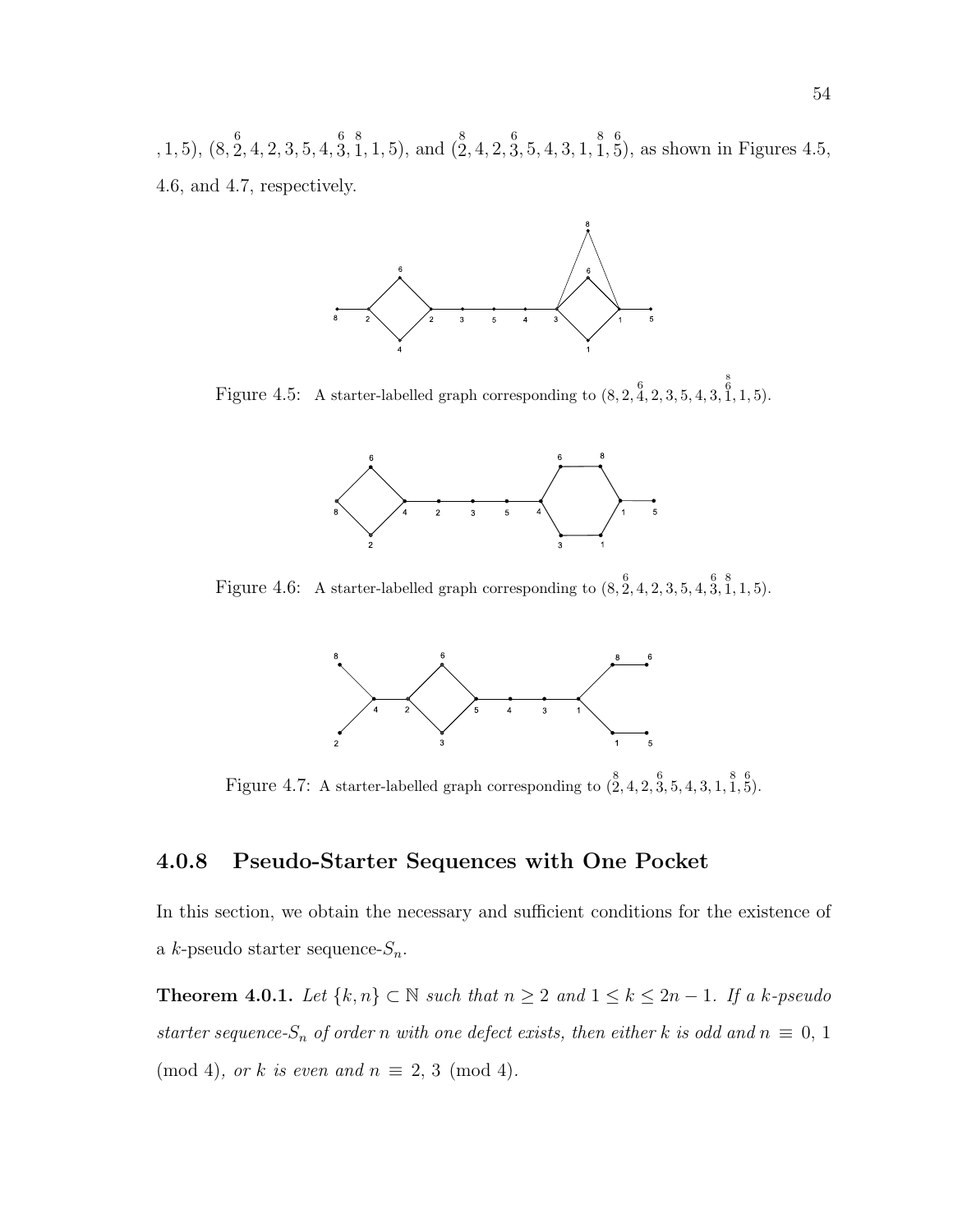*Proof.* Suppose that  $\{k, n\} \subset \mathbb{N}$  and there exists a k-pseudo starter- $S_n$  with one defect. We will first find the necessary conditions for such sequences:

$$
\sum_{i=1}^{n} (a_i + b_i) = \sum_{i=1}^{2n-1} i + k
$$
  
=  $n(2n - 1) + k$ , (4.0.1)

$$
\sum_{i=1}^{n} (b_i - a_i) = \sum_{i=1}^{n} i - r + (2n + 1 - r), \qquad 1 \le r \le n
$$

$$
= \frac{n(n+5)}{2} - 2r + 1.
$$
(4.0.2)

By adding (4.0.1) to (4.0.2), we obtain  $\sum_{i=1}^{n} b_i = \frac{n(5n+3)}{4} + \frac{k}{2} + \frac{1}{2} - r$ . Since  $\sum_{i=1}^{n} b_i \in \mathbb{N}$ , we can conclude that either k is odd and  $n \equiv 0, 1 \pmod{4}$ , or k is even and  $n \equiv 2, 3$ (mod 4).

Now we can prove that the necessary conditions for having a  $k$ -pseudo-starter sequence  $S_n$  are also sufficient by building such sequences for any suitable pair of k and  $n$ . In order to explain the idea of the construction, we can give constructions for  $k \in \{1, 2\}$  before presenting the theorem and its proof.

**Case 1:** When  $k = 1$ , we know that if  $n \equiv 0, 1 \pmod{4}$ , then a 3-near Skolem sequence of order  $n$  exists, which implies the existence of 1-pseudo starter sequence of order *n* with one defect. We obtain such a sequence by putting  $2n - 2$  in both the first and the  $2n - 1$  positions; thus, we obtain a 1-pseudo starter sequence with one pocket and one defect. For example, the sequence  $(4, 5, 1, 1, 4, 2, 5, 2)$  is a 3-near Skolem sequence of order 5. By putting label 8 in the first and ninth positions, we obtain a 1-pseudo starter sequence of order 5 with one defect and one pocket:  $\begin{pmatrix} 8 \\ 4 \end{pmatrix}$ , 5, 1,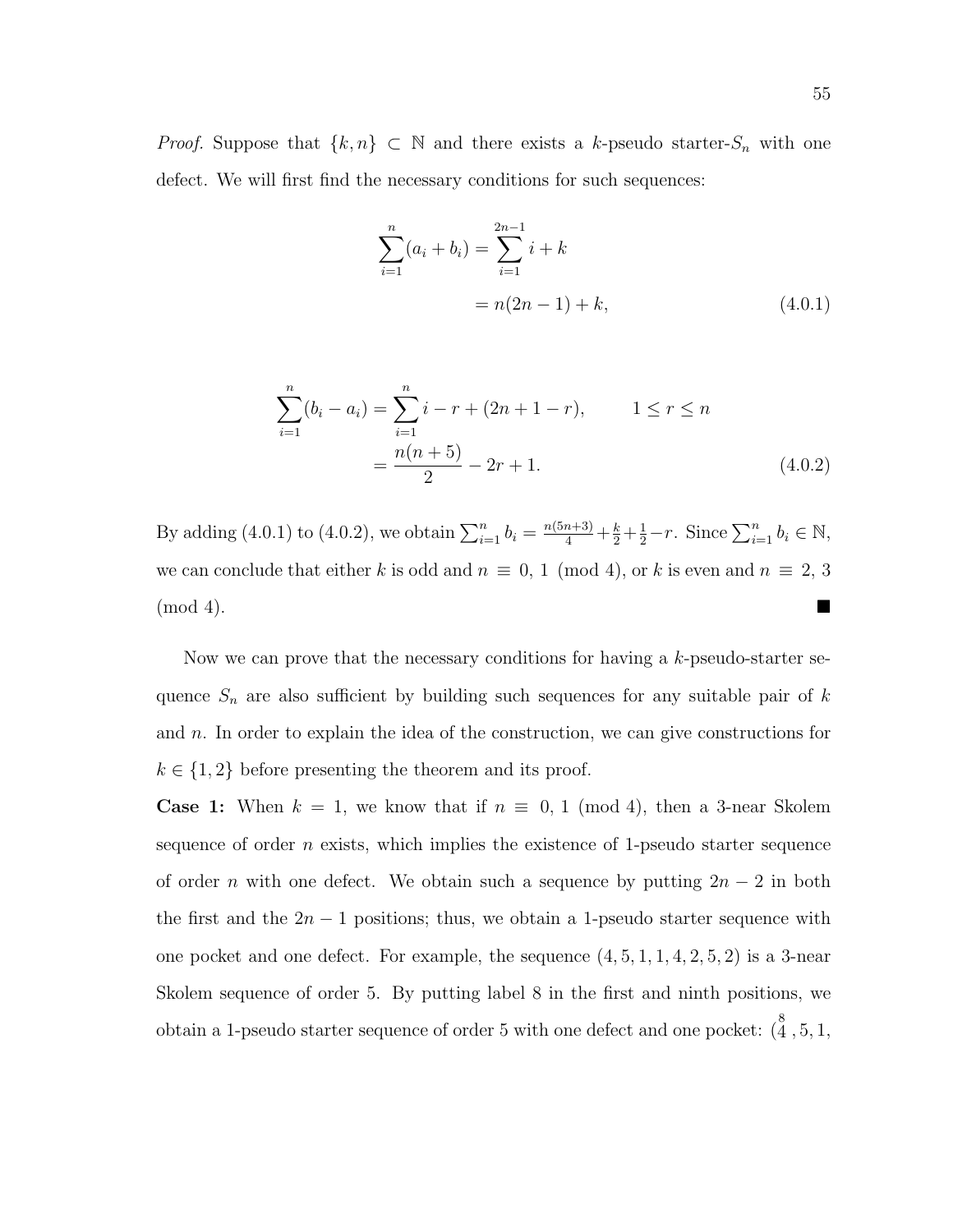$1, 4, 2, 5, 2, 8$ . Similarly, the sequence  $(4, 1, 1, 2, 4, 2)$  is a 3-near Skolem sequence of order 4. By putting 6 in the first and the seventh positions, we obtain a 1-pseudo starter sequence of order 4 with one defect:  $(4, 1, 1, 2, 4, 2, 6)$ . We notice that we can find a 1-pseudo starter sequence of order n with one defect by using a  $(2n-3)$ -extended near-Skolem sequence or a hooked near-Skolem sequence. If we use a (2n−3)-extended near-Skolem sequence, then we can acquire a 1-pseudo starter sequence of order n with one defect by filling the hook with  $(2n-4)$  and by placing the pocket at the first position. For example, given  $(7, 3, 6, 2, 3, 2, 8, 7, 6, 4, 1, 1, 0, 4, 8)$ , which is a 13-extended 5-near-Skolem sequence of order 8, we can obtain  $(\frac{12}{7}, 3, 6, 2, 3, 2, 8, 7, 6, 4, 1, 1, 12, 4, 8)$ , which is a 1-pseudo starter sequence of order 8 with one defect.

Similarly, we can obtain a 1-pseudo starter sequence of order  $n$  from a hooked near-Skolem sequence by filling the hook with  $(2n-3)$  and placing the pocket at the first position. For example, (7, 5, 3, 9, 6, 3, 5, 7, 8, 2, 6, 2, 9, 1, 1, 0, 8) is a hooked 4-near Skolem sequence of order 9. By putting label 15 into the hook and by having the pocket at the first position, we can obtain a 1-pseudo starter sequence of order 9 with one defect:  $\binom{15}{7}$ , 5, 3, 9, 6, 3, 5, 7, 8, 2, 6, 2, 9, 1, 1, 15, 8).

**Case 2:** When  $k = 2$ , if a 2-pseudo starter- $S_n$  with one defect exists, then  $n \equiv$ 2, 3 (mod 4) and  $n > 3$ . If we have a 4-near Skolem sequence of order n, then we will have a 2-pseudo starter sequence of order n with one defect by assigning the label  $(2n-3)$  to the second and  $(2n-1)$  positions. For example, given the 4-near Skolem  $S_{10}$   $(3, 9, 2, 3, 2, 7, 5, 10, 8, 6, 9, 5, 7, 1, 1, 6, 8, 10)$ , we can obtain  $(3, \frac{17}{9})$ , 2, 3, 2, 7, 5, 10, 8, 6, 9, 5, 7, 1, 1, 6, 8, 10, 17), which is a 2-pseudo starter sequence of order 10 with one defect.

**Theorem 4.0.2.** A k-pseudo starter sequence- $S_n$  of order n with one defect exists when k is odd and  $n \equiv 0, 1 \pmod{4}$ , or when k is even and  $n \equiv 2, 3 \pmod{4}$ .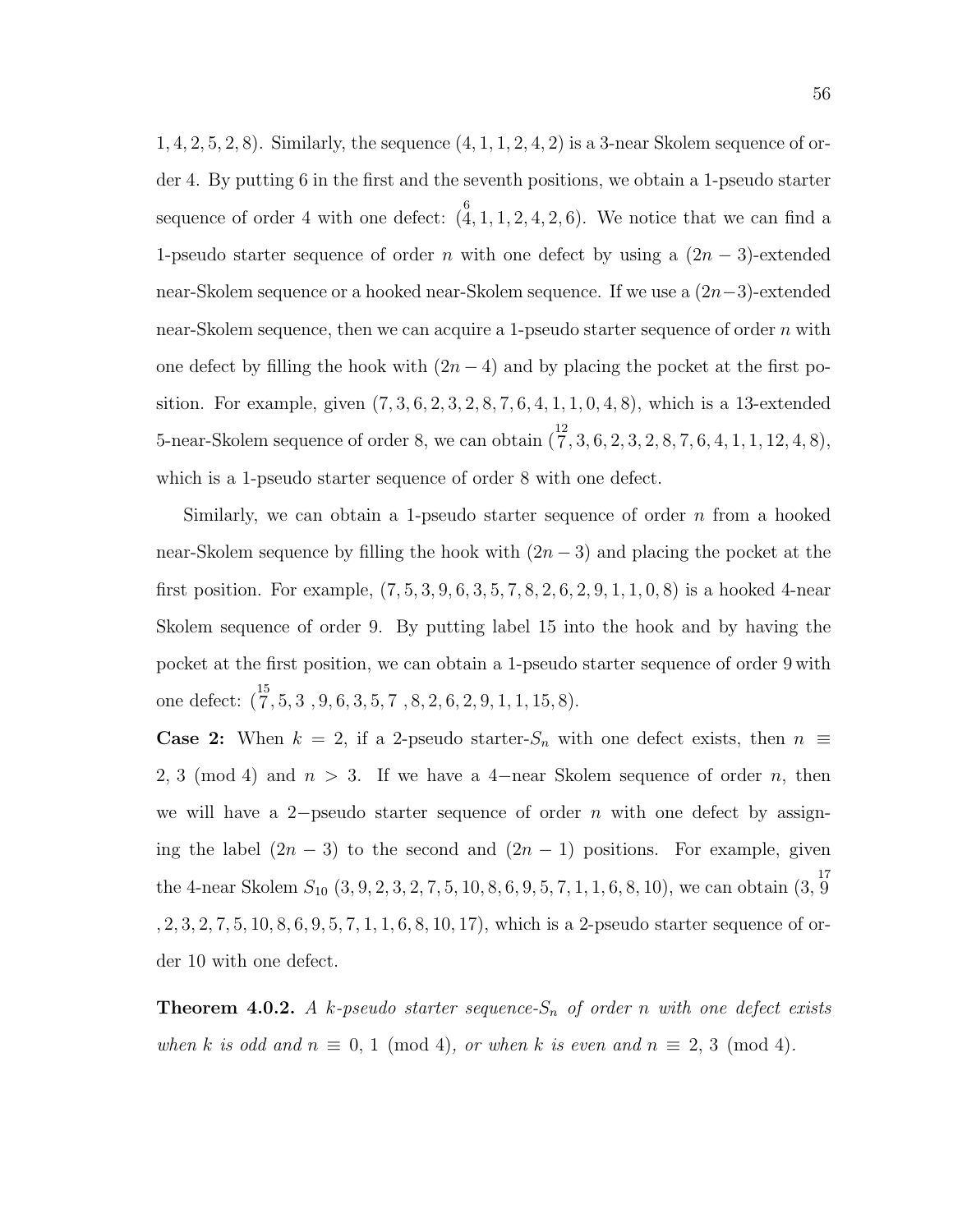*Proof.* The cases  $k = 1, 2$  have already been established. By symmetry, the cases  $k = 2n - 1, 2n - 2$  are also established. We discuss the rest of the cases in two parts:  $3 \leq k < (n-1)$  and  $k = n-1, n$ . For  $3 \leq k < (n-1)$ , we prove that there exists a k-pseudo starter sequence. Assuming that k is odd and  $n \equiv 0, 1 \pmod{4}$ , we notice that  $k+2$  is odd; hence, a  $(k+2)$ -near Skolem sequence of order n exists when  $n \equiv 0, 1 \pmod{4}$  by Theorem (1.1.8). Therefore, we can obtain a pseudo-starter sequence of order  $n$  with one defect from the near-Skolem sequence by assigning the label  $(2n - k - 1)$  to the positions k and  $(2n - 1)$ . Assuming that k is even, and  $n \equiv 2, 3 \pmod{4}$ , then a  $(k+2)$ -near Skolem sequence of order n exists by Theorem  $(1.1.8)$ . Hence, we can obtain a pseudo-starter sequence of order n with one defect from the near-Skolem sequence by assigning the label  $(2n+1-(k+2))$  to the positions  $k$  and  $(2n − 1)$ .

If  $n \equiv 0 \pmod{4}$ ,  $n \ge 12$  and  $k = n - 1$ , then we can build a k-pseudo-starter sequence- $S_n$  with one defect as follows:

$$
\frac{n-2}{1}, \frac{n-4}{2}, \frac{-2}{1}, \frac{4}{1}, \frac{2}{1}, \frac{n+1}{2}, \frac{2}{1}, \frac{4}{1}, \frac{4}{1}, \frac{2}{1}, \dots, \frac{n-4}{n-2}, \frac{n-1}{n-1}, \frac{n-3}{n}, \frac{-2}{1}, \frac{n+3}{2}, \frac{1}{1}, \frac{1}{1}, \frac{5n}{4}, \frac{n-1}{2}, \dots, \frac{3}{1}, \frac{n+1}{2}, \frac{n+1}{3}, \frac{3}{1}, \frac{n+1}{2}, \dots, \frac{3}{1}, \frac{n+1}{2}, \frac{3}{1}, \frac{3}{1}, \frac{3}{2}, \frac{3}{1}, \frac{3}{2}, \frac{3}{2}, \frac{3}{2}, \frac{3}{2}, \frac{3}{2}, \frac{3}{2}, \frac{3}{2}, \frac{3}{2}, \frac{3}{2}, \frac{3}{2}, \frac{3}{2}, \frac{3}{2}, \frac{3}{2}, \frac{3}{2}, \frac{3}{2}, \frac{3}{2}, \frac{3}{2}, \frac{3}{2}, \frac{3}{2}, \frac{3}{2}, \frac{3}{2}, \frac{3}{2}, \frac{3}{2}, \frac{3}{2}, \frac{3}{2}, \frac{3}{2}, \frac{3}{2}, \frac{3}{2}, \frac{3}{2}, \frac{3}{2}, \frac{3}{2}, \frac{3}{2}, \frac{3}{2}, \frac{3}{2}, \frac{3}{2}, \frac{3}{2}, \frac{3}{2}, \frac{3}{2}, \frac{3}{2}, \frac{3}{2}, \frac{3}{2}, \frac{3}{2}, \frac{3}{2}, \frac{3}{2}, \frac{3}{2}, \frac{3}{2}, \frac{3}{2}, \frac{3}{2}, \frac{3}{2}, \frac{3}{2}, \frac{3}{2}, \frac{3}{2}, \frac{3}{2}, \frac{3}{2}, \frac{3}{2}, \frac{3}{2}, \frac{3}{2}, \frac{3}{2}, \frac{3}{2}, \frac{3}{2}, \frac{3}{2}, \frac{3}{2}, \frac{3}{2}, \frac{3}{2}, \frac{3}{2}, \frac{3}{2}, \frac{3}{2}, \frac{3}{2}, \frac{3}{2}, \frac{3}{2}, \frac{3}{2}, \frac{3}{2}, \frac{3}{2}, \frac{3}{2}, \frac{3}{2
$$

If  $n \equiv 1 \pmod{4}$  and  $k = n$ , then we can build a k-pseudo-starter sequence- $S_n$  with one defect  $(d = n + 1)$  as follows:

$$
\frac{n-1}{1}, \frac{n-3}{2}, \frac{-2}{1}, \frac{4}{\left(\frac{n-3}{2}\right)}, \frac{2}{\left(\frac{n+1}{2}\right)}, \frac{n+1}{\left(\frac{n+3}{2}\right)}, \frac{2}{\left(\frac{n+5}{2}\right)}, \frac{4}{\left(\frac{n+5}{2}\right)}, \frac{+2}{\left(\frac{n+5}{2}\right)}, \frac{n-3}{\left(\frac{n-1}{2}\right)}, \frac{n-1}{n}, \frac{n-2}{n+1}, \frac{n-4}{n+2}, \frac{-2}{\left(\frac{n+5}{2}\right)}, \frac{\left(\frac{n+5}{2}\right)}{\left(\frac{5(n-1)}{4}\right)}, \frac{1}{\left(\frac{5n-1}{4}\right)}, \frac{\left(\frac{n-3}{2}\right)}{\left(\frac{5n+7}{4}\right)}, \frac{-2}{\left(\frac{3n-1}{2}\right)}, \frac{3}{\left(\frac{3n-1}{2}\right)}, \frac{\left(\frac{n+1}{2}\right)}{\left(\frac{3n+1}{2}\right)}, \frac{n+1}{\left(\frac{3n+5}{2}\right)}, \frac{5}{\left(\frac{3n+7}{2}\right)}, \frac{+2}{\left(\frac{7n+1}{4}\right)}, \frac{\left(\frac{n+5}{4}\right)}{\left(\frac{7n+5}{4}\right)}, \frac{+2}{\left(\frac{7n+5}{4}\right)}, \frac{n-4}{\left(\frac{7n+5}{4}\right)}, \dots, \frac{n-4}{2n-2}, \frac{n-2}{2n-1}.
$$

If  $n \equiv 2 \pmod{4}$ , and  $k = n$ , then we can construct a k-pseudo-starter sequence- $S_n$ with one defect  $(d = n + 1)$  by the flowing construction:

$$
\frac{n-4}{1}, \frac{n-6}{2}, \frac{-2}{1}, \frac{2}{1}, \frac{n-2}{2}, \frac{n-2}{\frac{n}{2}-1}, \frac{2}{\frac{n}{2}}, \frac{+2}{1}, \frac{n-6}{n-4}, \frac{n-4}{n-3}, \frac{n+1}{n-2}, \frac{n-1}{n-1}, \frac{n-3}{n}, \frac{n-5}{n+1}, \frac{-2}{1}, \frac{\frac{n}{2}}{\frac{n}{2}+1}, \frac{\frac{n}{2}-4}{\frac{5n-2}{4}}, \frac{-2}{1}, \frac{3}{1}, \frac{3}{1}, \frac{3}{1}, \frac{3}{1}, \frac{3}{1}, \frac{3}{1}, \frac{3}{1}, \frac{3}{1}, \frac{3}{1}, \frac{3}{1}, \frac{3}{1}, \frac{3}{1}, \frac{3}{1}, \frac{3}{1}, \frac{3}{1}, \frac{3}{1}, \frac{3}{1}, \frac{3}{1}, \frac{3}{1}, \frac{3}{1}, \frac{3}{1}, \frac{3}{1}, \frac{3}{1}, \frac{3}{1}, \frac{3}{1}, \frac{3}{1}, \frac{3}{1}, \frac{3}{1}, \frac{3}{1}, \frac{3}{1}, \frac{3}{1}, \frac{3}{1}, \frac{3}{1}, \frac{3}{1}, \frac{3}{1}, \frac{3}{1}, \frac{3}{1}, \frac{3}{1}, \frac{3}{1}, \frac{3}{1}, \frac{3}{1}, \frac{3}{1}, \frac{3}{1}, \frac{3}{1}, \frac{3}{1}, \frac{3}{1}, \frac{3}{1}, \frac{3}{1}, \frac{3}{1}, \frac{3}{1}, \frac{3}{1}, \frac{3}{1}, \frac{3}{1}, \frac{3}{1}, \frac{3}{1}, \frac{3}{1}, \frac{3}{1}, \frac{3}{1}, \frac{3}{1}, \frac{3}{1}, \frac{3}{1}, \frac{3}{1}, \frac{3}{1}, \frac{3}{1}, \frac{3}{1}, \frac{3}{1}, \frac{3}{1}, \frac{3}{1}, \frac{3}{1}, \frac{3}{1}, \frac{3}{1}, \frac{3}{1}, \frac{3}{1}, \frac{3}{1}, \frac{3}{1}, \frac{3}{1}, \frac{3}{1}, \frac{3}{1}, \frac{3}{1}, \frac{3}{1}, \frac{3}{1}, \frac{3}{1}, \frac{3}{1
$$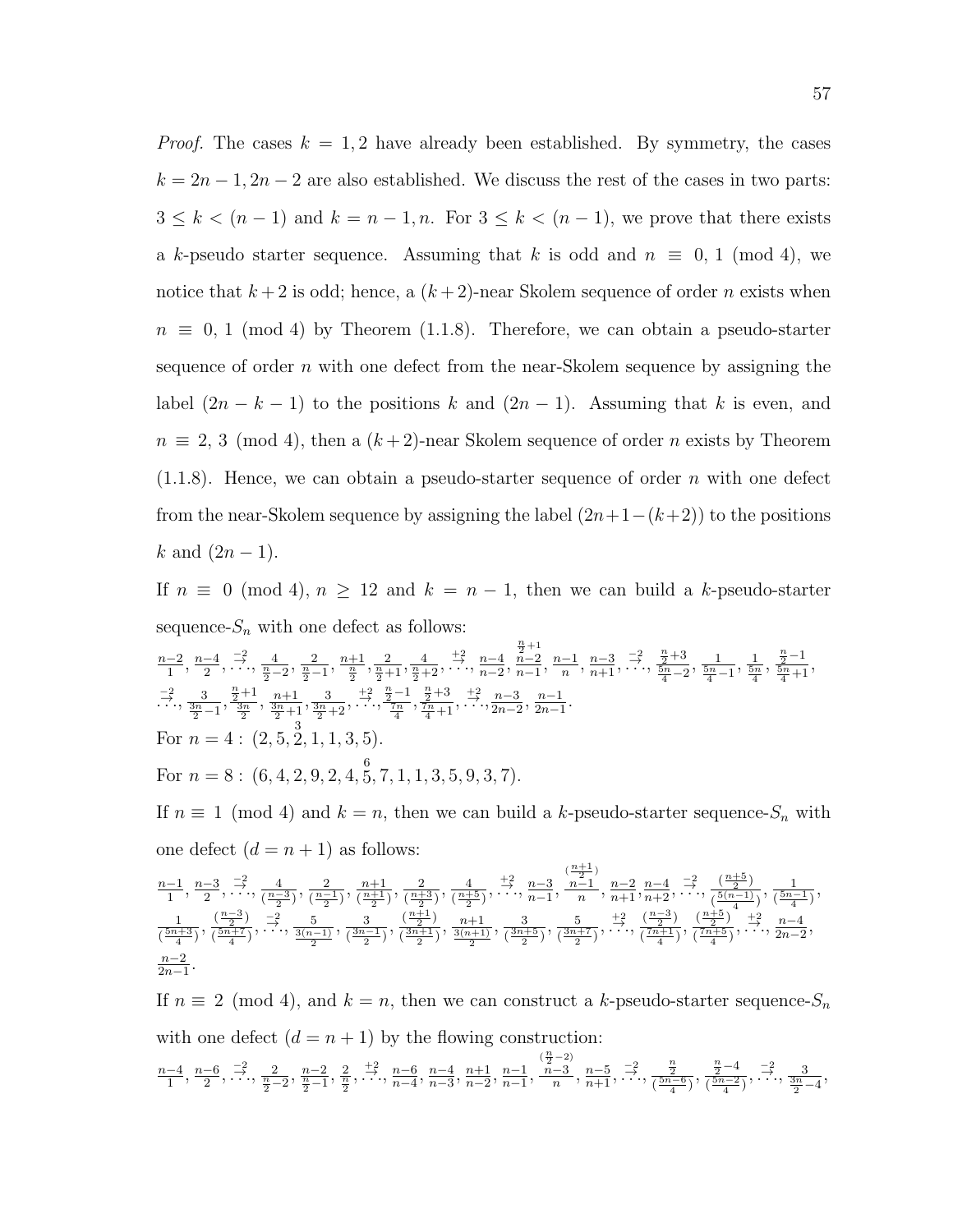$$
\frac{n-2}{\frac{3n}{2}-3}, \frac{\frac{n}{2}-2}{\frac{3n}{2}-2}, \frac{3}{\frac{3n}{2}-1}, \frac{+2}{\cdots}, \frac{1}{(\frac{7n-14}{4})}, \frac{1}{(\frac{7n-10}{4})}, \frac{\frac{n}{2}}{(\frac{7n-6}{4})}, \frac{+2}{\cdots}, \frac{n-1}{2n-2}, \frac{n+1}{2n-1}.
$$

**Theorem 4.0.3.** Let  $\{k,n\} \subset \mathbb{N}$  such that  $n > 4$  and  $1 \leq k \leq 2n - 1$ . A k-pseudo starter sequence- $S_n$  of order n with two defects exists if and only if either k is odd and  $n \equiv 2, 3 \pmod{4}$ , or k is even and  $n \equiv 0, 1 \pmod{4}$ .

*Proof.* Suppose that  $\{k, n\} \subset \mathbb{N}$  and there exists a k-pseudo starter- $S_n$  with two defects. We will first find the necessary conditions for such sequences as well.

$$
\sum_{i=1}^{n} (a_i + b_i) = \sum_{i=1}^{2n-1} i + k
$$
  
=  $n(2n - 1) + k$ , (4.0.3)

$$
\sum_{i=1}^{n} (b_i - a_i) = \sum_{i=1}^{n} i - r_1 - r_2 + (2n + 1 - r_1) + (2n + 1 - r_2)
$$

$$
= \frac{n(n+1)}{2} - 2r_1 - 2r_2 + 4n + 2.
$$
(4.0.4)

Thus,  $\sum_{i=1}^{n} b_i = \frac{n(5n+7)}{4} + \frac{k}{2} - r_1 - r_2 + 1$ , where  $r_1, r_2 \in \mathbb{N}, 1 \le r_1 < r_2 \le n$ . Since  $\sum_{i=1}^{n} b_i \in \mathbb{N}$ , we can conclude that either k is odd and  $n \equiv 2, 3 \pmod{4}$ , or k is even and  $n \equiv 0, 1 \pmod{4}$ . This completes the proof of the necessity. Now if  $n \equiv 0$ (mod 4), then we can construct a k-pseudo-starter sequence  $S_n$  with two defects for  $n = 4m$ , where  $m \geq 4$ :  $n+2$  $\frac{+2}{1}, \frac{n}{2}$  $\frac{n}{2}, \frac{n-2}{3}$  $\frac{-2}{3}, \frac{-2}{\cdot \cdot \cdot}, \frac{2}{\frac{n}{2}+1}, \frac{n+4}{\frac{n}{2}+2}, \frac{2}{\frac{n}{2}+3}, \frac{+\frac{2}{\cdot \cdot \cdot}}{\cdot \cdot \cdot}, \frac{n-2}{n+1}, \frac{n}{n+2}, \frac{n+2}{n+3}, \frac{n-5}{n+4}, \frac{n-7}{n+5}, \frac{-2}{\cdot \cdot \cdot}, \frac{13}{\frac{3n}{2}-5}, \frac{1}{\frac{3n}{2}-4}, \frac{-2}{\cdot \cdot \cdot}, \frac{3}{\frac{3n}{2}-1}, \frac{1}{\frac{3n}{2}},$ 

 $\frac{1}{3n+1}, \frac{3}{3n+2}, \frac{+2}{\cdot \cdot \cdot}, \frac{9}{3n+5}, \frac{n+4}{3n+6}, \frac{11}{3n+7}, \frac{+2}{\cdot \cdot \cdot}, \frac{n-5}{2n-1}.$ For  $n = 8: (12, 10, 8, 6, 4, 2, 3, 2, 4, \overset{3}{6}, 8, 10, 12, 1, 1).$ For  $n = 12$ :  $(16, 14, 12, 10, 8, 6, 4, 2, 7, 2, 4, 6, 8, 10, 12, \frac{14}{7}, 16, 5, 3, 1, 1, 3, 5)$ .

Now if  $n = 4m + 1$  where  $m \geq 3$ , then we can construct a k-pseudo-starter sequence  $S_n$  with two defects: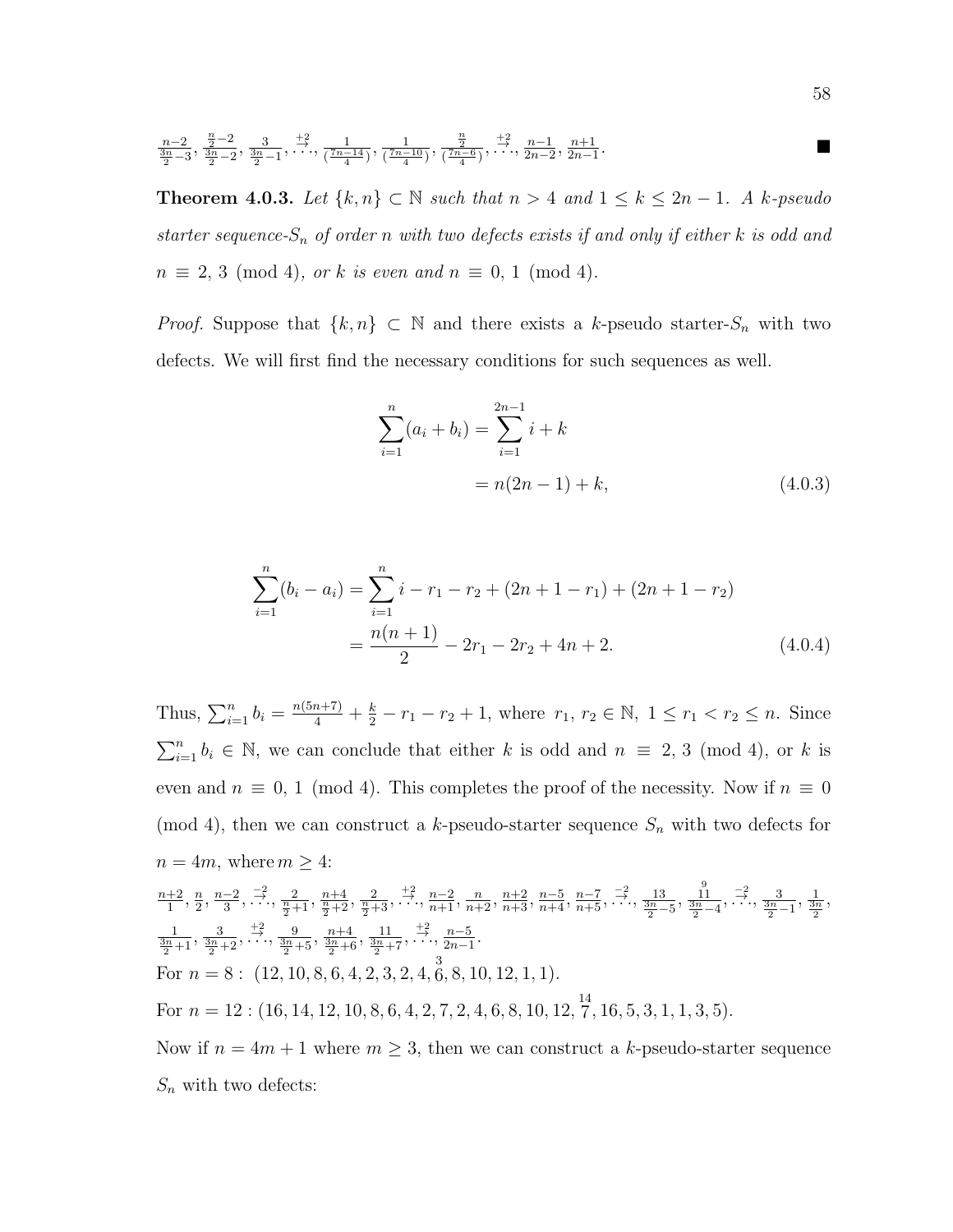$$
\begin{array}{l}\n\frac{n+3}{1}, \frac{n+1}{2}, \frac{n-1}{3}, \frac{-2}{\cdot}, \frac{2}{\cdot(\frac{n+3}{2})}, \frac{n-4}{(\frac{n+5}{2})}, \frac{2}{\cdot(\frac{n+7}{2})}, \dots, \frac{n+1}{n+2}, \frac{n+1}{n+3}, \frac{n+6}{n+4}, \frac{n-6}{n+5}, \frac{-2}{\cdot}, \frac{9}{\cdot(\frac{3n-5}{2})}, \frac{n-4}{(\frac{3n-3}{2})}, \frac{5}{(\frac{3n-1}{2})}, \\
\frac{-2}{\cdot}, \frac{1}{(\frac{3n+3}{2})}, \frac{1}{(\frac{3n+5}{2})}, \dots, \frac{n-8}{2n-2}, \frac{n-6}{2n-1}.\n\end{array}
$$
\nFor  $n = 5$ : (8, 6, 4, 2, 1, 2, 4, 6, 8).  
\nFor  $n = 9$ : (12, 10, 8, 6, 4, 2, 5, 2, 4, 6, 8, 10, 12, 3, 1, 1, 3).

**Theorem 4.0.4.** Let  $\{k, n, m\}$  ⊂ N, such that  $n \geq 2$ ,  $1 \leq k \leq 2n-1$  and  $1 \leq m < n$ . If a k-pseudo starter sequence- $S_n$  of order n with m defects exists, then either  $n \equiv 0, 1$ (mod 4) and k and m have the same parity, or  $n \equiv 2, 3 \pmod{4}$  and n and m have opposite parity.

*Proof.* Suppose that  $\{k, n\} \subset \mathbb{N}$  and there exists a k-pseudo starter- $S_n$  with m defects. We will first find the necessary conditions for such sequences:

$$
\sum_{i=1}^{n} (a_i + b_i) = \sum_{i=1}^{2n-1} i + k
$$
  
=  $n(2n - 1) + k$ , (4.0.5)

$$
\sum_{i=1}^{n} (b_i - a_i) = \sum_{i=1}^{n} i - 2(r_1 + r_2 + \dots + r_m) + 2nm + m
$$
  
= 
$$
\frac{n(n + 1 + 4m)}{2} - 2(r_1 + r_2 + \dots + r_m) + m.
$$
 (4.0.6)

So,  $\sum_{i=1}^{n} b_i = \frac{n(5n+4m-1)}{4} - (r_1+r_2+\ldots+r_m) + \frac{k}{2} + \frac{m}{2}$  $\frac{m}{2}$ , and  $1 \le r_1 < r_2 < \ldots < r_m \le n$ . Since  $\sum_{i=1}^{n} b_i \in \mathbb{N}$ , we can conclude that either  $n \equiv 0, 1 \pmod{4}$  and k and m have the same parity, or  $n \equiv 2, 3 \pmod{4}$  and k and m have opposite parity.

#### 4.0.9 Pseudo-Starter Sequences with Two Pockets

**Theorem 4.0.5.** Let  $\{k_1, k_2, n\}$  ⊂ N such that  $n \ge 2$  and  $1 \le k_1 < k_2 \le 2n - 2$ . A  ${k_1, k_2}$ -pseudo starter- $S_n$  of order n with one defect exists only if one of the following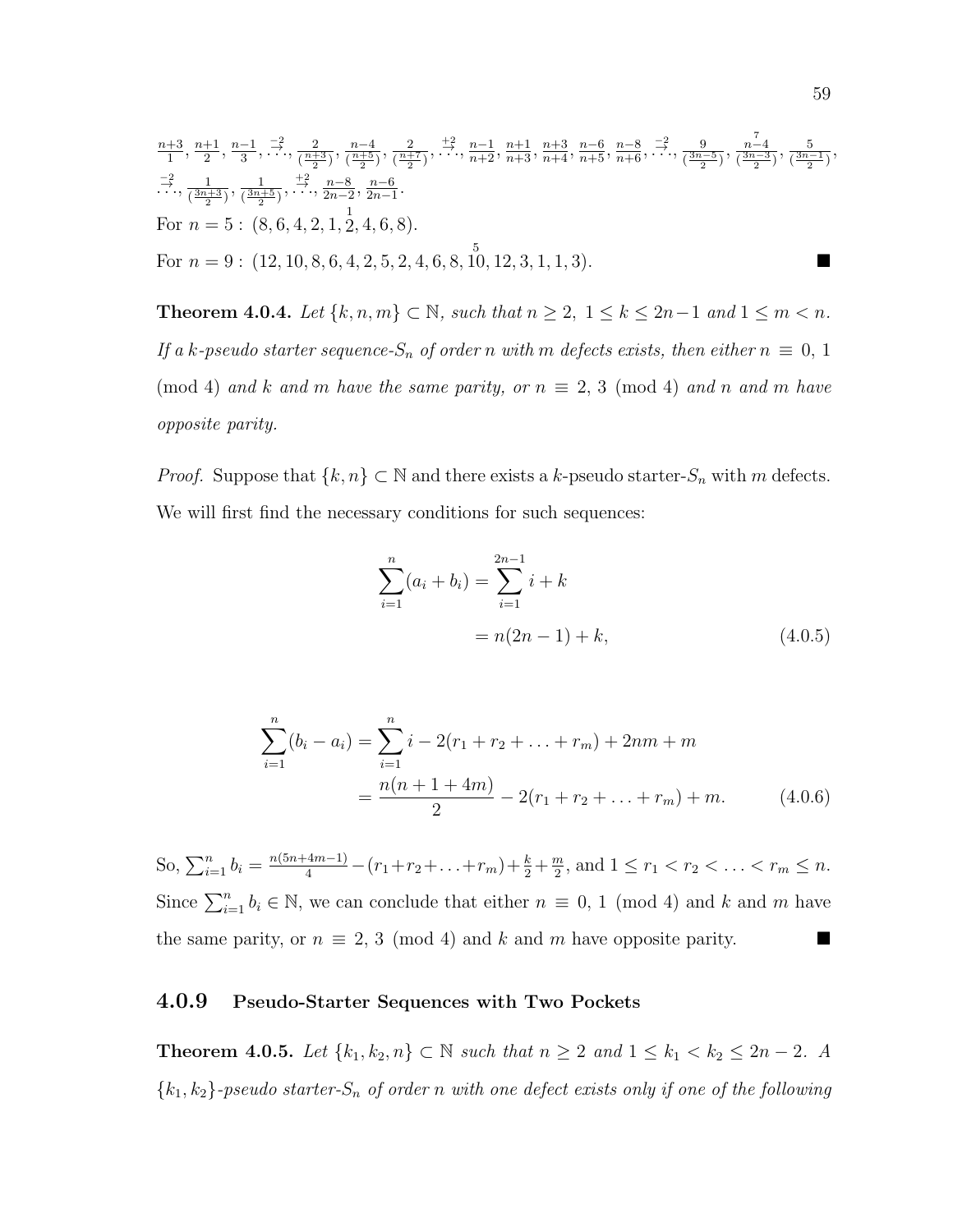two conditions holds:

- 1.  $n \equiv 0, 1 \pmod{4}$  and  $k_1$  and  $k_2$  have the same parity;
- 2.  $n \equiv 2, 3 \pmod{4}$  and  $k_1$  and  $k_2$  have opposite parity.

*Proof.* If there exists a  $\{k_1, k_2\}$ -pseudo starter sequence- $S_n$  with one defect, then:

$$
\sum_{i=1}^{n} (a_i + b_i) = \sum_{i=1}^{2n-2} i + k_1 + k_2
$$
  
=  $(n-1)(2n-1) + k_1 + k_2,$  (4.0.7)

$$
\sum_{i=1}^{n} (b_i - a_i) = \sum_{i=1}^{n} i - r + (2n + 1 - r)
$$

$$
= \frac{n(n+5)}{2} - 2r + 1.
$$
(4.0.8)

Thus,  $\sum_{i=1}^{n} b_i = \frac{n(5n-1)}{4} + \frac{k_1}{2} + \frac{k_2}{2} - r + 1$ . Since  $\sum_{i=1}^{n} b_i \in \mathbb{N}$ , we can conclude that, if a pseudo-starter sequence with two pockets and one defect exists, then  $n \equiv 0, 1$ (mod 4) and  $k_1$  and  $k_2$  have the same parity, or  $n \equiv 2, 3 \pmod{4}$  and  $k_1$  and  $k_2$  have different parities. This completes the proof of the necessity. We notice that these necessity conditions are sufficient when  $2n - 3 > k_2 - k_1 > n$ .

Now if  $n \equiv 2, 3 \pmod{4}$  and  $k_1$  and  $k_2$  have opposite parity, then  $k_2 - k_1$  is odd. Assuming that  $m = k_2 - k_1$ , then  $m^{-1}$  is even. As a result of this, we know that an  $m^{-1}$ -near-Skolem  $S_n$  exists. Hence, we can construct a  $\{k_1, k_2\}$ -pseudo starter  $S_n$  with one defect by putting the label  $m$  in positions  $k_1$  and  $k_2$  of the sequence. Similarly, if  $n \equiv 0, 1 \pmod{4}$  and  $k_1$  and  $k_2$  have the same parity, then  $m^{-1}$  is odd. Therefore, an  $m^{-1}$ -near-Skolem  $S_n$  exists according to Theorem (1.1.8). Thus, we can construct a  $\{k_1, k_2\}$ -pseudo starter  $S_n$  with one defect by assigning the label m to positions  $k_1$ and  $k_2$  of the sequence.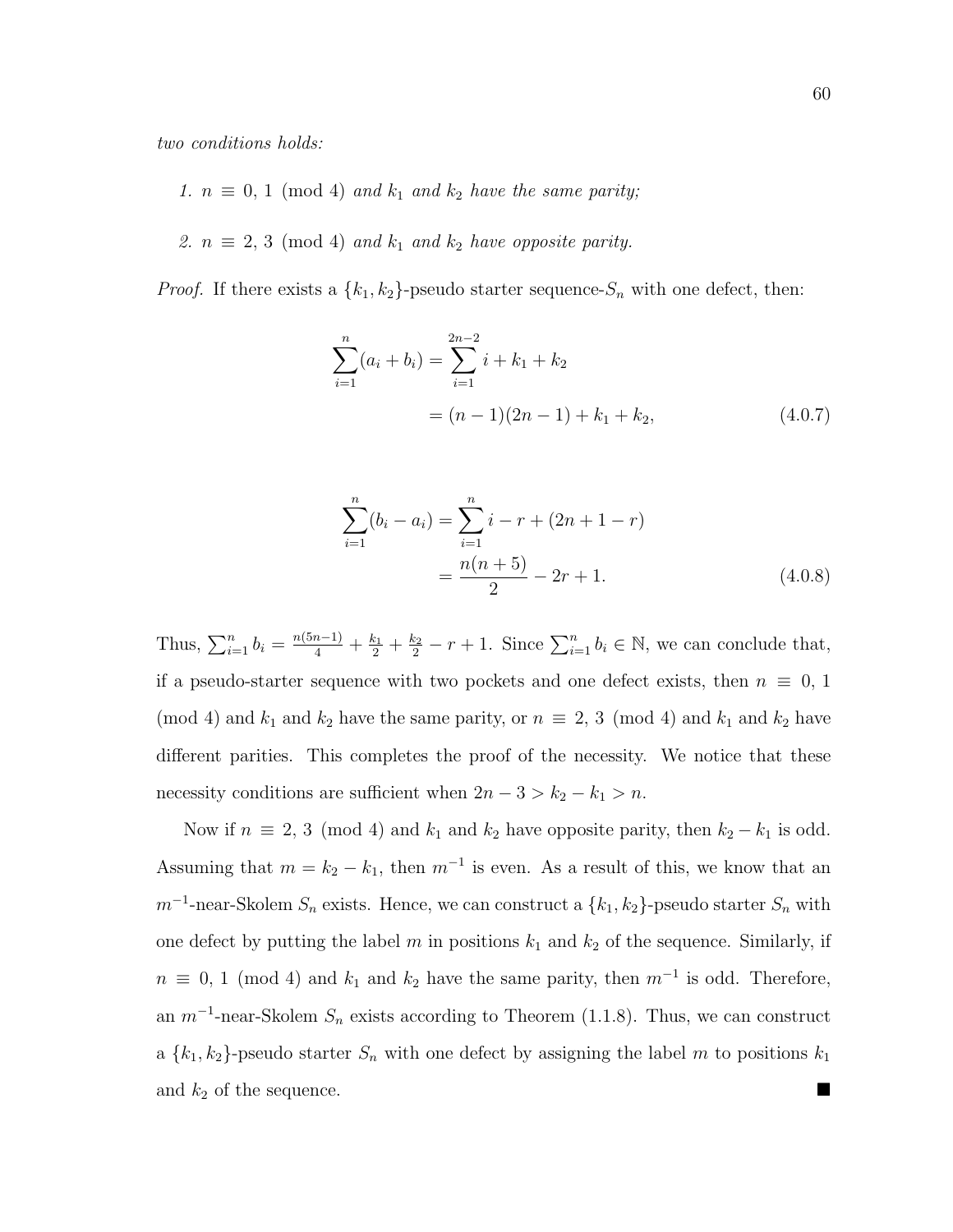**Theorem 4.0.6.** Let  $\{k_1, k_2, n, m\}$  ⊂ *N* such that  $n \ge 2$ ,  $1 \le k_1 < k_2 \le 2n - 2$  and  $1 \leq m < n$ . A  $\{k_1, k_2\}$ -pseudo starter- $S_n$  of order n with m defects exists only if one of the following two conditions hold:

- 1.  $n \equiv 0, 1 \pmod{4}$  and one of  $\{m, k_1, k_2\}$  is odd and the remaining of them have the same parity;
- 2.  $n \equiv 2, 3 \pmod{4}$  and one of  $\{m, k_1, k_2\}$  is even and the remaining of them have the same parity.

*Proof.* Assume that a  $\{k_1, k_2\}$ -pseudo starter- $S_n$  of order n with m defects exists. Hence,

$$
\sum_{i=1}^{n} b_i = \frac{n(5n+4m-5)+2}{4} - (r_1+r_2+\ldots+r_m) + \frac{k_1}{2} + \frac{k_2}{2} + \frac{m}{2}.
$$

Therefore, we conclude that if  $n \equiv 0, 1 \pmod{4}$ , then one of  $\{m, k_1, k_2\}$  is odd and the remaining of them have the same parity. If  $n \equiv 2, 3 \pmod{4}$ , then one of  ${m, k_1, k_2}$  is even and the remaining of them have the same parity.

#### 4.0.10 Pseudo-Starter Sequences with Three Pockets

**Theorem 4.0.7.** Let  $\{k_1, k_2, k_3, n\}$  ⊂ N such that  $n \geq 3$  and  $1 \leq k_1 < k_2 < k_3 \leq$ 2n − 3. A { $k_1, k_2, k_3$ }-pseudo starter sequence- $S_n$  of order n with one defect exists only if one of the following two conditions holds:

- 1.  $n \equiv 0, 1 \pmod{4}$  and either only one of  $\{k_1, k_2, k_3\}$  is even or all three of them are even;
- 2.  $n \equiv 2, 3 \pmod{4}$  and either only one of  $\{k_1, k_2, k_3\}$  is odd or all three of them are odd.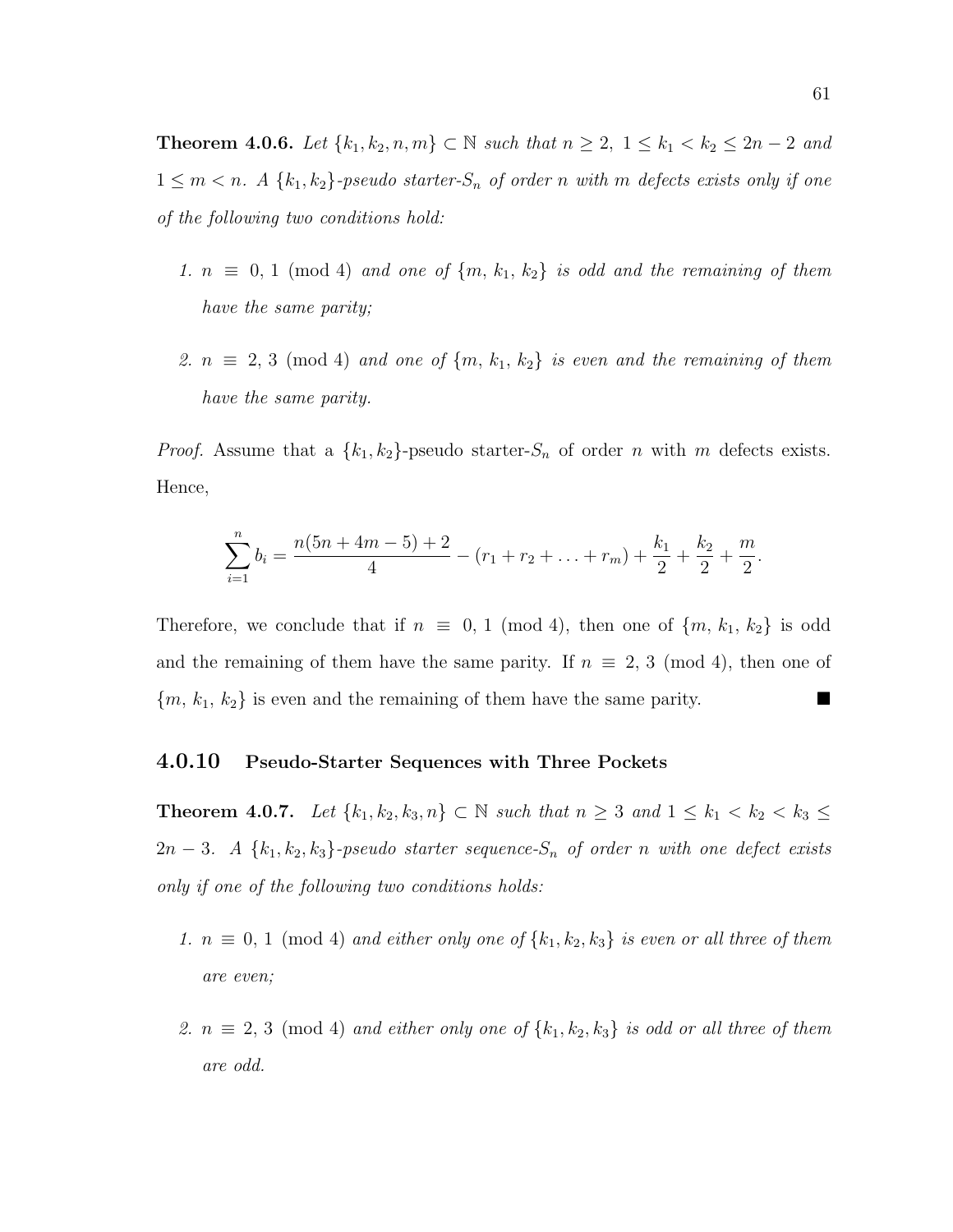*Proof.* Assuming that a  $\{k_1, k_2, k_3\}$ -pseudo starter sequence- $S_n$  of order n with one defect exists, then

$$
\sum_{i=1}^{n} (a_i + b_i) = \sum_{i=1}^{2n-3} i + k_1 + k_2 + k_3
$$
  
=  $(n-1)(2n-3) + k_1 + k_2 + k_3,$  (4.0.9)

$$
\sum_{i=1}^{n} (b_i - a_i) = \sum_{i=1}^{n} i - r + (2n + 1 - r)
$$

$$
= \frac{n(n+1)}{2} + 2n - 2r + 1.
$$
(4.0.10)

Thus,  $\sum_{i=1}^{n} b_i = \frac{5n(n-1)}{4} + \frac{k_1}{2} + \frac{k_2}{2} + \frac{k_3}{2} + 2 - r$ . Since  $\sum_{i=1}^{n} b_i \in \mathbb{N}$ , we conclude that  $n \equiv 0, 1 \pmod{4}$ , and either only one or each  $k_i$  is even for  $i \in \{1, 2, 3\}$ , or  $n \equiv 2, 3$ (mod 4) and either only one or each  $k_i$  is odd for  $i \in \{1, 2, 3\}$ . This completes the proof of the necessity.

Now we will present some constructions for prescribed pseudo-starter sequences with three pockets and one defect.

(i) Pockets in positions  $i, n-2$ , and  $n+1+i$ , where  $1 \le i \le n-4$ :

We are looking to find a  $\{i, n-2, n+1+i\}$ -pseudo-starter- $S_n$  with one defect. By theorem (4.0.7),  $\{i, n-2, n+1+i\}$ -pseudo-starter- $S_n$  with one defect exists only if  $n \equiv 2, 3 \pmod{4}$ . Theses conditions are sufficient. If we have a  $\{n-2\}$ pseudo-Skolem- $S_{n-1}$ , then we can construct a  $\{i, n-2, n+1+i\}$ -pseudo-starter sequence  $S_n$  with one defect. By assigning the label  $(n + 1)$  to positions i and  $n+1+i$ , by theorem (1.1.10) we know that a  ${n-2}$ -pseudo Skolem sequence- $S_{n-1}$  exists when  $n \equiv 2, 3 \pmod{4}$ .

**Example 4.0.5.** Consider  $(5, 3, 1, \frac{4}{1}, 3, 5, 2, 4, 2)$  as a 4-pseudo Skolem sequence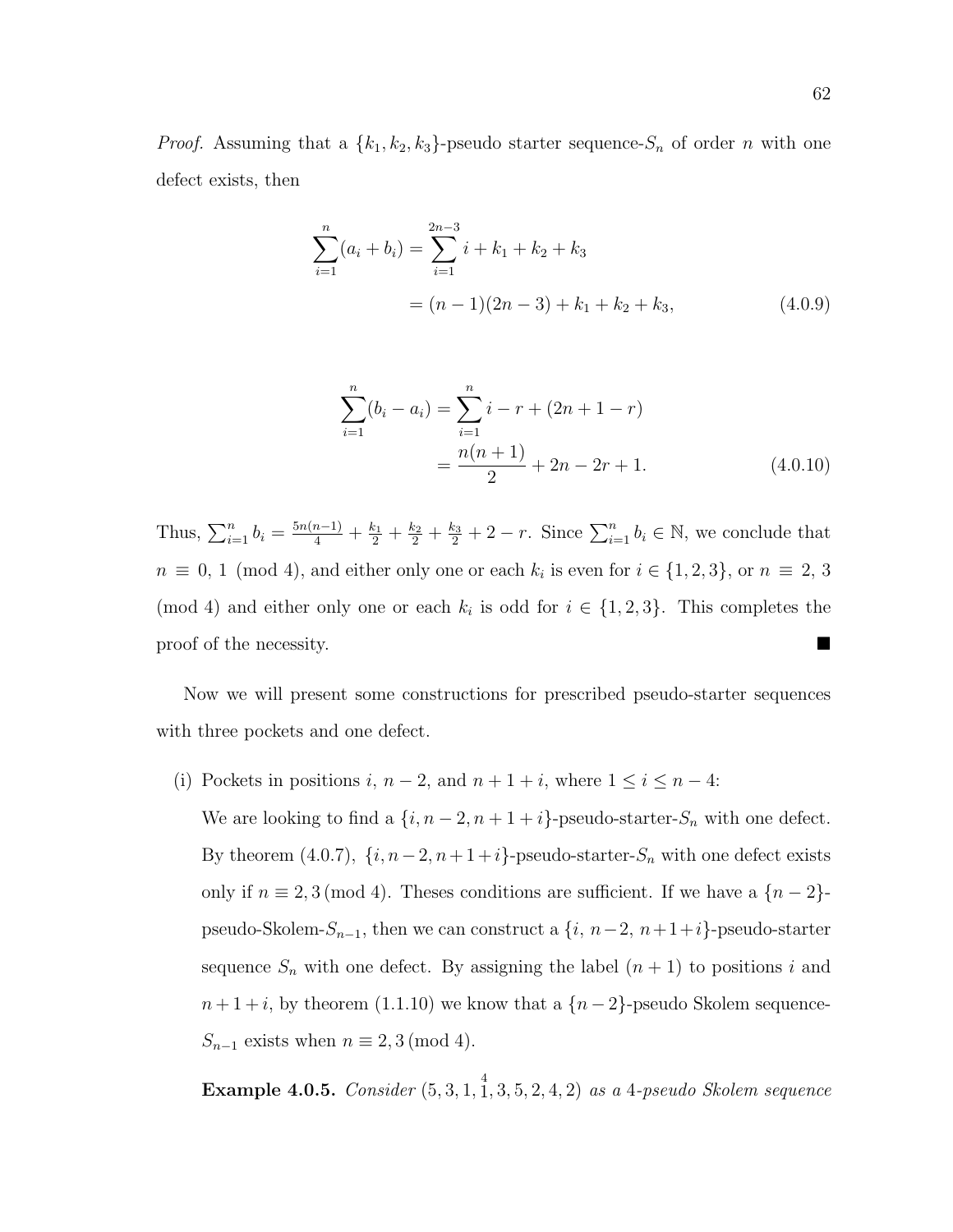of order five. We can obtain 
$$
(\bar{5}, 3, 1, \bar{1}, 3, 5, 2, \bar{4}, 2)
$$
 and  $(5, \bar{3}, 1, \bar{1}, 3, 5, 2, 4, \bar{2})$  as a  
\n $\{1, 4, 8\}$ -and a  $\{2, 4, 9\}$ -pseudo starter sequences of order six with one defect.

(ii) Pockets are in the first, middle, and last positions:

We are looking to construct a  $\{1, n-1, 2n-3\}$ -pseudo starter- $S_n$  with one defect. By theorem (4.0.7), such a sequence exists only if  $n \equiv 1$ , or 2 (mod 4) (which implies that only one of  $k_i$  is even or each  $k_i$  is odd).

For case  $n \equiv 1 \pmod{4}$ , let  $n = 1 + 4s$ . For  $s \geq 3$ , the solution is given by the following construction:

$$
\frac{\frac{n+1}{1}}{1}, \frac{n-3}{2}, \frac{n-5}{3}, \frac{-2}{\cdots}, \frac{4}{\left(\frac{n-3}{2}\right)}, \frac{n-2}{\left(\frac{n-1}{2}\right)}, \frac{n-2}{\left(\frac{n+5}{2}\right)}, \frac{2}{\left(\frac{n+5}{2}\right)}, \frac{4}{\left(\frac{n+5}{2}\right)}, \frac{+2}{\cdots}, \frac{n-5}{n-2}, \frac{n-3}{n-1}, \frac{n-1}{n}, \frac{n-4}{n+1}, \frac{n+1}{n+2}, \frac{n-6}{n+3}, \frac{n-8}{n+4}, \frac{-2}{\cdots}, \frac{\left(\frac{n+5}{2}\right)}{\left(\frac{n-5}{2}\right)}, \frac{\left(\frac{n-3}{2}\right)}{\left(\frac{n-3}{2}\right)}, \frac{-2}{\left(\frac{n-2}{2}\right)}, \frac{3}{\left(\frac{3n-1}{2}\right)}, \frac{1}{\left(\frac{3n+1}{2}\right)}, \frac{1}{\cdots}, \frac{\left(\frac{n-3}{2}\right)}{\left(\frac{n-7}{4}\right)}, \frac{1}{\left(\frac{n-3}{4}\right)}, \frac{\left(\frac{n+5}{2}\right)}{\left(\frac{n-5}{4}\right)}, \frac{-2}{\left(\frac{n-5}{4}\right)}, \frac{n-8}{\cdots}, \frac{n-8}{2n-4}, \frac{n-6}{2n-3}.
$$

To complete the proof, we list the sequences for  $n = 5$  and 9:

$$
n = 5 : (\stackrel{2}{6}, 4, 2, \stackrel{1}{3}, 1, 4, \stackrel{3}{6}).
$$
  

$$
n = 9 : (\stackrel{8}{10}, 6, 4, 2, 5, 2, 4, \stackrel{7}{6}, 8, 5, 10, 3, 1, 1, \stackrel{3}{7}).
$$

For  $n \equiv 2 \pmod{4}$ , the general construction for  $\{1, n-1, 2n-3\}$ -S<sub>n</sub> with one defect can be written as follows: n n  $\frac{n}{2}$ n

$$
\sum_{\substack{n=3 \ n-3}}^{n-1} \frac{n-5}{2}, \frac{n-7}{3}, \frac{-2}{\cdots}, \frac{\left(\frac{n}{2}+2\right)}{\left(\frac{n-6}{4}\right)}, \frac{\left(\frac{n}{2}-2\right)}{\left(\frac{n-2}{4}\right)}, \frac{-2}{\cdots}, \frac{3}{\left(\frac{n}{2}-2\right)}, \frac{n+1}{\left(\frac{n}{2}-1\right)}, \frac{\frac{n}{2}}{\left(\frac{n}{2}-1\right)}, \frac{3}{\left(\frac{n}{2}\right)}, \frac{+2}{\cdots}, \frac{\frac{n}{2}-2}{\left(\frac{3n-10}{4}\right)}, \frac{1}{\left(\frac{3n-6}{4}\right)}, \frac{\frac{n}{2}+2}{\left(\frac{3n+2}{4}\right)},
$$
  

$$
\sum_{\substack{n=3 \ n-4 \ n-3}}^{n-1} \frac{n-5}{n-3}, \frac{n-3}{n-2}, \frac{n-1}{n-1}, \frac{n-4}{n}, \frac{n-6}{n+1}, \frac{n-8}{n+3}, \frac{-2}{\cdots}, \frac{4}{\left(\frac{3n}{2}-3\right)}, \frac{2}{\left(\frac{3n}{2}-2\right)}, \frac{n+1}{3n-1}, \frac{2}{\left(\frac{3n}{2}\right)}, \frac{4}{3n+1}, \frac{+2}{\cdots}, \frac{n-8}{2n-5}, \frac{n-6}{2n-4},
$$
  

$$
\frac{n-4}{2n-3}.
$$

(iii) Pockets are in the second, middle, and penultimate positions: we are looking to construct  $\{2, n-1, 2n-4\}$ -pseudo starter- $S_n$  with one defect. By the necessary conditions obtained above, such sequences exists only if  $n \equiv 1, 2 \pmod{4}$ . The general construction for  $n \equiv 1 \pmod{4}$  for the case  $\{2, n-1, 2n-4\} - S_n$  with one defect  $(d = n + 1)$  can be written as follows: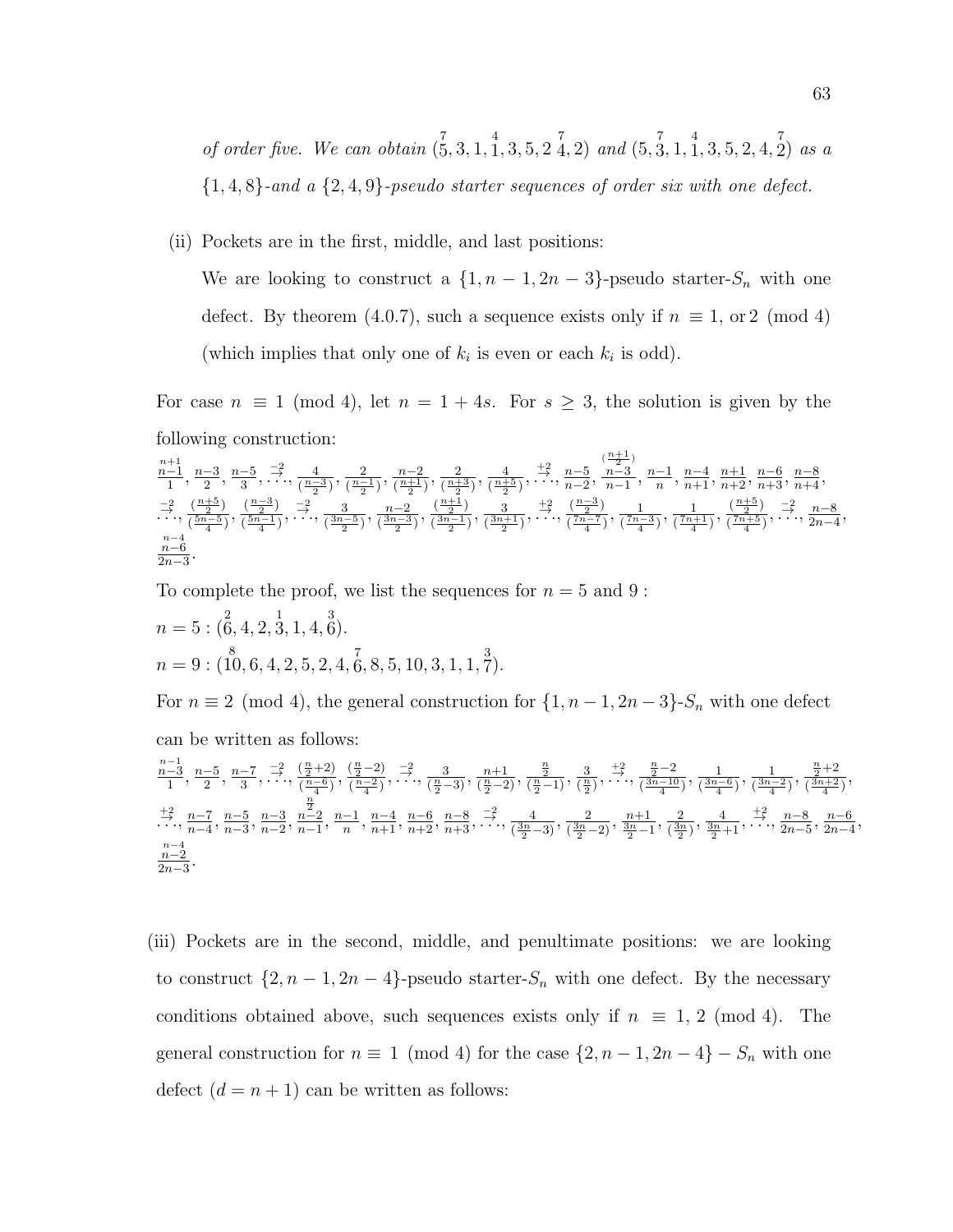$$
\frac{n-1}{1}, \frac{n-5}{2}, \frac{n-7}{3}, \frac{n-9}{4}, \frac{-2}{\cdots}, \frac{2}{\left(\frac{n-3}{2}\right)}, \frac{n+1}{\left(\frac{n-1}{2}\right)}, \frac{2}{\left(\frac{n+1}{2}\right)}, \frac{4}{\left(\frac{n+3}{2}\right)}, \frac{+2}{\cdots}, \frac{n-5}{n-3}, \frac{n-2}{n-2}, \frac{n-3}{n-1}, \frac{n-1}{n}, \frac{n-4}{n+1}, \frac{n-6}{n+2}, \frac{-2}{\cdots}, \frac{(n+5)}{\left(\frac{n-5}{4}\right)}, \frac{1}{\left(\frac{n-3}{4}\right)}, \frac{\left(\frac{n-3}{2}\right)}{\left(\frac{5n-9}{4}\right)}, \frac{-2}{\left(\frac{5n-5}{4}\right)}, \frac{3}{\left(\frac{3n-3}{2}\right)}, \frac{\left(\frac{n+1}{2}\right)}{\left(\frac{3n-1}{2}\right)}, \frac{n+1}{\left(\frac{3n+1}{2}\right)}, \frac{3}{\left(\frac{3n+3}{2}\right)}, \frac{5}{\left(\frac{3n+5}{2}\right)}, \frac{+2}{\left(\frac{7n-3}{4}\right)}, \frac{\left(\frac{n+5}{2}\right)}{\left(\frac{7n+1}{4}\right)}, \frac{1}{\left(\frac{7n+1}{4}\right)}, \frac{n-4}{\cdots}, \frac{n-6}{\cdots}, \frac{n-4}{2n-3}.
$$

The construction for  $n \equiv 1 \pmod{4}$  for the case  $\{2, n-1, 2n-4\}$ -S<sub>n</sub> with one defect  $(d = n + 2)$  can be written as follows:  $n-9$  $n-4$ 

$$
\frac{n-5}{1}, \frac{n-7}{2}, \frac{n-11}{3}, \frac{-2}{\cdot 2}, \frac{2}{\frac{n-7}{2}}, \frac{n-3}{\frac{n-5}{2}}, \frac{2}{\frac{n-3}{2}}, \frac{1}{\cdot 2}, \frac{n-9}{n-7}, \frac{n+2}{n-6}, \frac{n-7}{n-5}, \frac{n-5}{n-4}, \frac{n}{n-3}, \frac{n-2}{n-2}, \frac{n-6}{n-1}, \frac{n-8}{n}, \frac{-2}{\cdot 2}, \frac{-2}{\cdot 2}, \frac{2}{\cdot 2}, \frac{2}{\cdot 2}, \frac{2}{\cdot 2}, \frac{2}{\cdot 2}, \frac{2}{\cdot 2}, \frac{2}{\cdot 2}, \frac{2}{\cdot 2}, \frac{2}{\cdot 2}, \frac{2}{\cdot 2}, \frac{2}{\cdot 2}, \frac{2}{\cdot 2}, \frac{n-7}{\cdot 2}, \frac{n-7}{n-6}, \frac{n-5}{n-5}, \frac{n}{n-2}, \frac{n-2}{n-1}, \frac{n-8}{n}, \frac{-2}{\cdot 2}, \frac{2}{\cdot 2}, \frac{2}{\cdot 2}, \frac{2}{\cdot 2}, \frac{2}{\cdot 2}, \frac{2}{\cdot 2}, \frac{2}{\cdot 2}, \frac{2}{\cdot 2}, \frac{2}{\cdot 2}, \frac{2}{\cdot 2}, \frac{2}{\cdot 2}, \frac{2}{\cdot 2}, \frac{2}{\cdot 2}, \frac{2}{\cdot 2}, \frac{2}{\cdot 2}, \frac{2}{\cdot 2}, \frac{2}{\cdot 2}, \frac{2}{\cdot 2}, \frac{2}{\cdot 2}, \frac{2}{\cdot 2}, \frac{2}{\cdot 2}, \frac{2}{\cdot 2}, \frac{2}{\cdot 2}, \frac{2}{\cdot 2}, \frac{2}{\cdot 2}, \frac{2}{\cdot 2}, \frac{2}{\cdot 2}, \frac{2}{\cdot 2}, \frac{2}{\cdot 2}, \frac{2}{\cdot 2}, \frac{2}{\cdot 2}, \frac{2}{\cdot 2}, \frac{2}{\cdot 2}, \frac{2}{\cdot 2}, \frac{2}{\cdot 2}, \frac{2}{\cdot 2}, \frac{2}{\cdot 2}, \frac{2}{\cdot 2}, \frac{2}{\cdot 2}, \frac{2}{\cdot 2}, \frac{2}{\cdot 2}, \frac
$$

The general construction for  $n \equiv 2 \pmod{4}$  for the case  $\{2, n-1, 2n-4\} - S_n$  with one defect  $(d = n + 1)$  as follows: n−3

$$
\frac{n-1}{1}, \frac{n+3}{2}, \frac{n-5}{3}, \frac{n-7}{4}, \dots, \frac{-2}{\left(\frac{n+2}{4}\right)}, \frac{1}{\left(\frac{n+10}{4}\right)}, \frac{\left(\frac{n}{2}-4\right)}{\left(\frac{n+14}{4}\right)}, \dots, \frac{\left(\frac{n}{2}-2\right)}{\left(\frac{n}{2}-2\right)}, \frac{n-2}{\left(\frac{n}{2}+2\right)}, \frac{3}{\left(\frac{n+2}{2}\right)}, \dots, \frac{\left(\frac{n}{2}-4\right)}{\left(\frac{n}{2}+3\right)}, \dots, \frac{\left(\frac{n}{2}-4\right)}{\left(\frac{n}{2}+3\right)}, \dots, \frac{\left(\frac{n}{2}-4\right)}{\left(\frac{n}{2}-2\right)}, \frac{\left(\frac{n}{2}-4\right)}{\left(\frac{n}{2}+2\right)}, \frac{\left(\frac{n}{2}-4\right)}{\left(\frac{n}{2}+3\right)}, \dots, \frac{\left(\frac{n}{2}-4\right)}{\left(\frac{n}{2}-2\right)}, \frac{\left(\frac{n}{2}-2\right)}{\left(\frac{n}{2}+2\right)}, \frac{\left(\frac{n}{2}-2\right)}{\left(\frac{n}{2}+2\right)}, \dots, \frac{\left(\frac{n}{2}-2\right)}{\left(\frac{n}{2}+2\right)}, \dots, \frac{\left(\frac{n}{2}-2\right)}{\left(\frac{n}{2}+2\right)}, \dots, \frac{\left(\frac{n}{2}-2\right)}{\left(\frac{n}{2}+2\right)}, \dots, \frac{\left(\frac{n}{2}-2\right)}{\left(\frac{n}{2}+2\right)}, \dots, \frac{\left(\frac{n}{2}-3\right)}{\left(\frac{n}{2}+3\right)}, \dots, \frac{\left(\frac{n}{2}-4\right)}{\left(\frac{n}{2}+2\right)}, \dots, \frac{\left(\frac{n}{2}-4\right)}{\left(\frac{n}{2}+2\right)}, \dots, \frac{\left(\frac{n}{2}-4\right)}{\left(\frac{n}{2}+2\right)}, \dots, \frac{\left(\frac{n}{2}-4\right)}{\left(\frac{n}{2}+2\right)}, \dots, \frac{\left(\frac{n}{2}-4\right)}{\left(\frac{n}{2}+2\right)}, \dots, \frac{\left(\frac{n}{2}-4\right)}{\left(\frac{n}{2}+2\right)}, \dots, \frac{\left(\frac{n}{2}-4\right)}{\left(\frac{n}{2}+2\right)}, \dots, \frac{\left(\frac{n}{2
$$

We can also obtain another construction for  $n \equiv 2 \pmod{4}$  such that  $n \ge 18$ : n−3  $\frac{-3}{1}, \frac{n-1}{2}$  $\frac{-5}{2}, \frac{n-7}{3}$  $\frac{-7}{3}, \frac{n-9}{4}$  $\frac{-9}{4}, \frac{-2}{\cdots}, \frac{\left(\frac{n}{2}+2\right)}{\left(\frac{n-6}{4}\right)}$  $\frac{\left(\frac{n}{2}+2\right)}{\left(\frac{n-6}{4}\right)}, \frac{\left(\frac{n}{2}-2\right)}{\left(\frac{n-2}{4}\right)}$  $\frac{\left(\frac{n}{2}-2\right)}{\left(\frac{n-2}{4}\right)}, \frac{-2}{\cdots}, \frac{3}{\left(\frac{n}{2}-3\right)}, \frac{n+1}{\left(\frac{n}{2}-2\right)}$  $\frac{n+1}{\left(\frac{n}{2}-2\right)}, \frac{\frac{n}{2}}{\left(\frac{n}{2}-1\right)}, \frac{3}{\frac{n}{2}}, \frac{+2}{\cdots}, \frac{\frac{n}{2}-2}{\left(\frac{3n-10}{4}\right)}$  $\frac{\frac{n}{2}-2}{\frac{3n-10}{4}}, \frac{1}{\frac{3n}{4}}$  $\frac{1}{\left(\frac{3n-6}{4}\right)}, \frac{1}{\left(\frac{3n-6}{4}\right)}$  $\frac{1}{(\frac{3n-2}{4})},$  $\frac{n}{2}+2$  $\frac{\frac{n}{2}+2}{\left(\frac{3n+2}{4}\right)}, \frac{+2}{\cdots}, \frac{n-3}{n-2},$  $\frac{\frac{n}{2}}{n-2}$  $\frac{n-2}{n-1}, \frac{n-4}{n}$  $\frac{-4}{n}, \frac{n-1}{n+1}, \frac{n-6}{n+2}, \frac{n-8}{n+3}, \frac{n-10}{n+4}, \frac{-2}{\cdots}, \frac{4}{(\frac{3n}{2}-3)}, \frac{2}{(\frac{3n}{2}-3)}$  $\frac{2}{\left(\frac{3n}{2}-2\right)}, \frac{n+1}{\frac{3n}{2}-1}, \frac{2}{\frac{3n}{2}}, \frac{4}{\frac{3n}{2}+1}, \frac{+2}{\cdots}$ n−10  $\frac{n-10}{2n-6}, \frac{n-8}{2n-5}$  $\frac{n-8}{2n-5}, \frac{n-6}{2n-4}$  $\frac{n-4}{2n-4}, \frac{n-2}{2n-3}$  $\frac{n-2}{2n-3}$ .

Theorem 4.0.8. Let  $\{k_1, k_2, k_3, n, m\} \subset \mathbb{N}$  such that  $n \geq 3$ ,  $1 \leq k_1 < k_2 < k_3 \leq$  $2n-3$  and  $1 \leq m < n$ . A  $\{k_1, k_2, k_3\}$ -pseudo starter- $S_n$  of order n with m defects exists only if one of the following two conditions holds:

- 1.  $n \equiv 0, 1 \pmod{4}$  and either only one of  $\{m, k_1, k_2, k_3\}$  is even or only one of them is odd;
- 2.  $n \equiv 2, 3 \pmod{4}$  and either all four of  $\{m, k_1, k_2, k_3\}$  have the same parity or precisely two of them are even.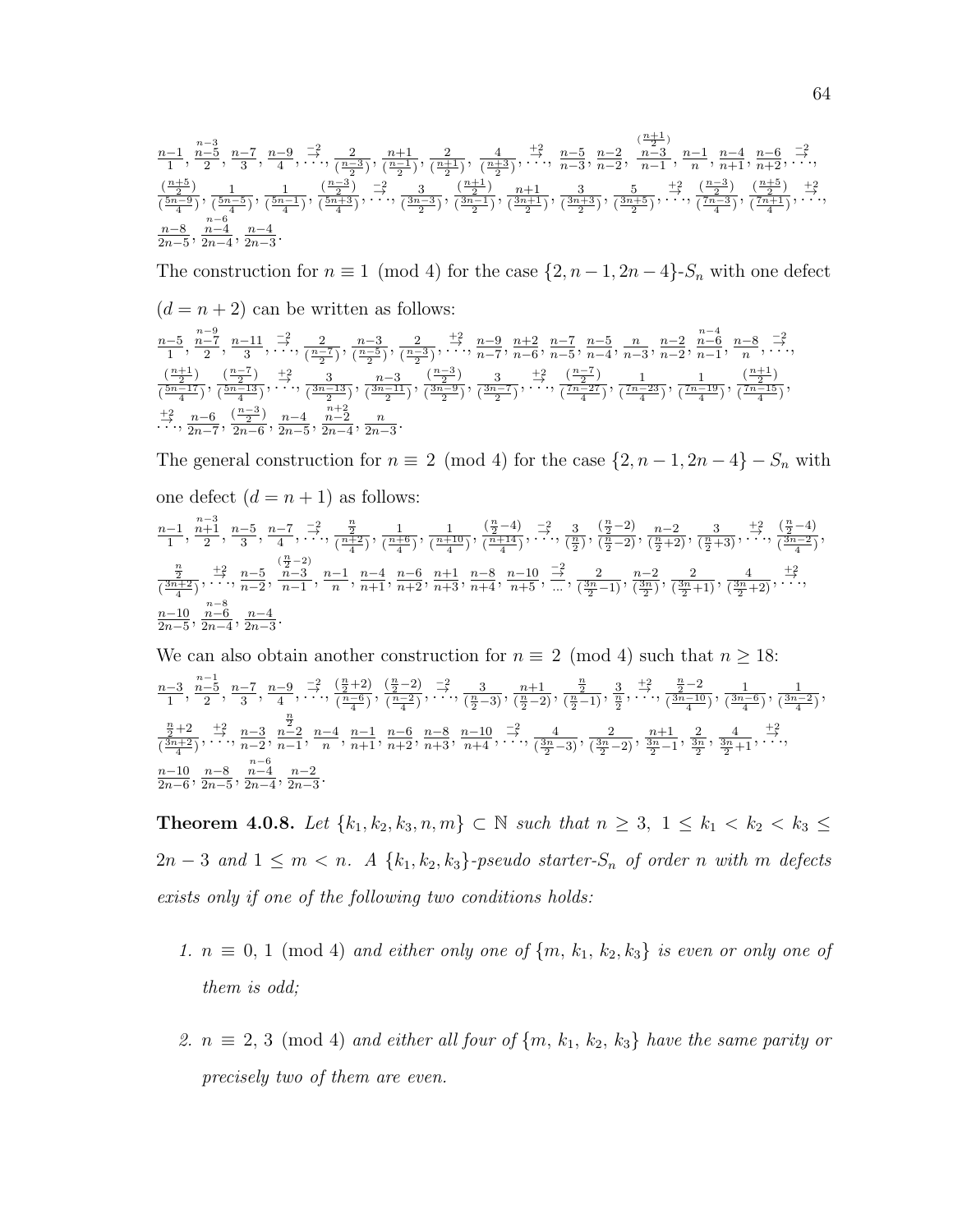*Proof.* Assume that a  $\{k_1, k_2, k_3\}$ -pseudo starter- $S_n$  of order n with m defects exists. Hence,

$$
\sum_{i=1}^{n} b_i = \frac{n(5n+4m-9)+6}{4} - (r_1+r_2+\ldots+r_m) + \frac{k_1}{2} + \frac{k_2}{2} + \frac{k_3}{2} + \frac{m}{2}.
$$

Since  $\sum_{i=1}^{n} b_i$  is an integer, then  $\frac{n(5n+4m-9)+6}{4} + \frac{k_1}{2} + \frac{k_2}{2} + \frac{k_3}{2} + \frac{m}{2}$  must be an integer. Therefore, we conclude that if  $n \equiv 0, 1 \pmod{4}$ , then either one of  $\{m, k_1, k_2, k_3\}$ is even or one of them is odd, and if  $n \equiv 2, 3 \pmod{4}$  then, either all the elements of  $\{m, k_1, k_2, k_3\}$  have the same parity or only two of them are even.

### 4.1 Starter Labelling of Classes of Hexagonal Chains

In this section, we determine the necessary conditions for labelling classes of hexagonal chains by using (hooked) starter sequences with one defect. We use  $h$  to denote the number of hexagonal subgraphs of a hexagonal chain.

#### 4.1.1 Type (I) Hexagonal Chains

A type (I) hexagonal chain  $H_h^1$  is a graph with  $P_{4h+2}$  being its main path, the maximum degree of the graph is 3 ( $\Delta(H_h^1) = 3$ ),  $V(H_h^1) = 6h + 2$ , and the end vertices are not inflated. The general form of such graphs is shown in Figure 4.8.



Figure 4.8: Type (I) Hexagonal Chains.

**Theorem 4.1.1.** The graph  $H_h^1$  can be starter-labelled with one defect only if  $h \equiv 2, 3$ (mod 4).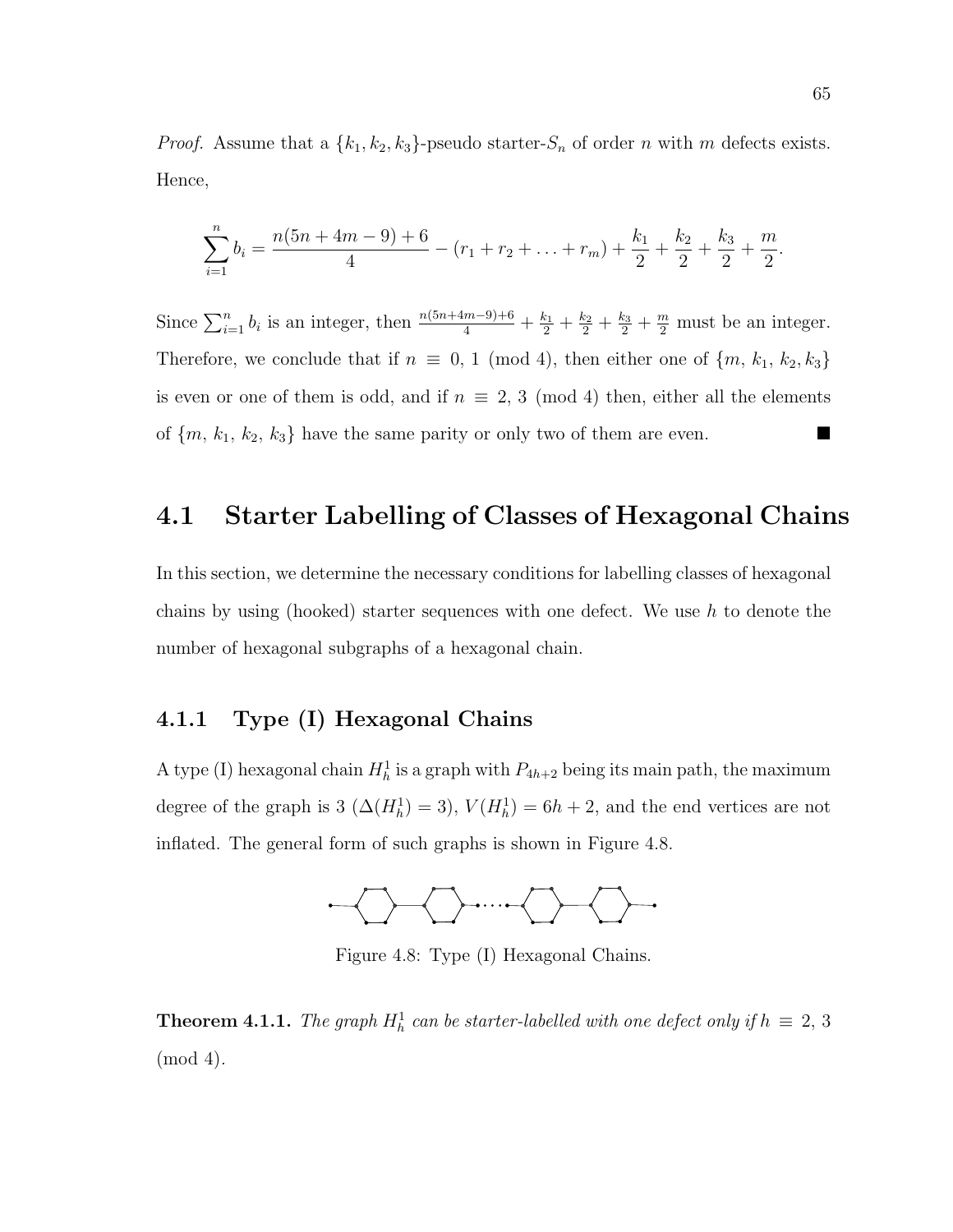*Proof.* If  $a_i$  and  $b_i$  are the smallest and largest positions respectively of the label i in the sequence, then

$$
\sum_{i=1}^{3h+1} (a_i + b_i) = \sum_{i=1}^{4h+2} i + \sum_{i=0}^{h-1} (4i + 3) + \sum_{i=0}^{h-1} (4i + 4)
$$
  
=  $(2h + 1)(4h + 3) + 4 \sum_{i=0}^{h-1} i + 3h + 4 \sum_{i=0}^{h-1} i + 4h$   
=  $(2h + 1)(4h + 3) + 8 \sum_{i=1}^{h-1} i + 7h$   
=  $12h^2 + 13h + 3$ , (4.1.1)

$$
\sum_{i=1}^{3h+1} (b_i - a_i) = \sum_{i=1}^{3h+1} i - r + (6h + 3 - r)
$$

$$
= \frac{(3h+1)(3h+2)}{2} - 2r + 6h + 3.
$$
(4.1.2)

By adding (4.1.1) and (4.1.2), we obtain  $\sum_{i=1}^{3h+1} b_i = \frac{33h^2 + 47h + 14}{4} - r$ . Since  $\sum_{i=1}^{3h+1} b_i +$  $r \in \mathbb{N}$ , we conclude that  $h \equiv 2, 3 \pmod{4}$ .

Similarly, we can prove Theorems (4.1.2) and (4.1.3).

**Example 4.1.1.** Figure 4.9 illustrates a starter-labelled with one defect of  $H_2^1$ .



Figure 4.9: A starter-labelled  $H_2^1$  with one defect.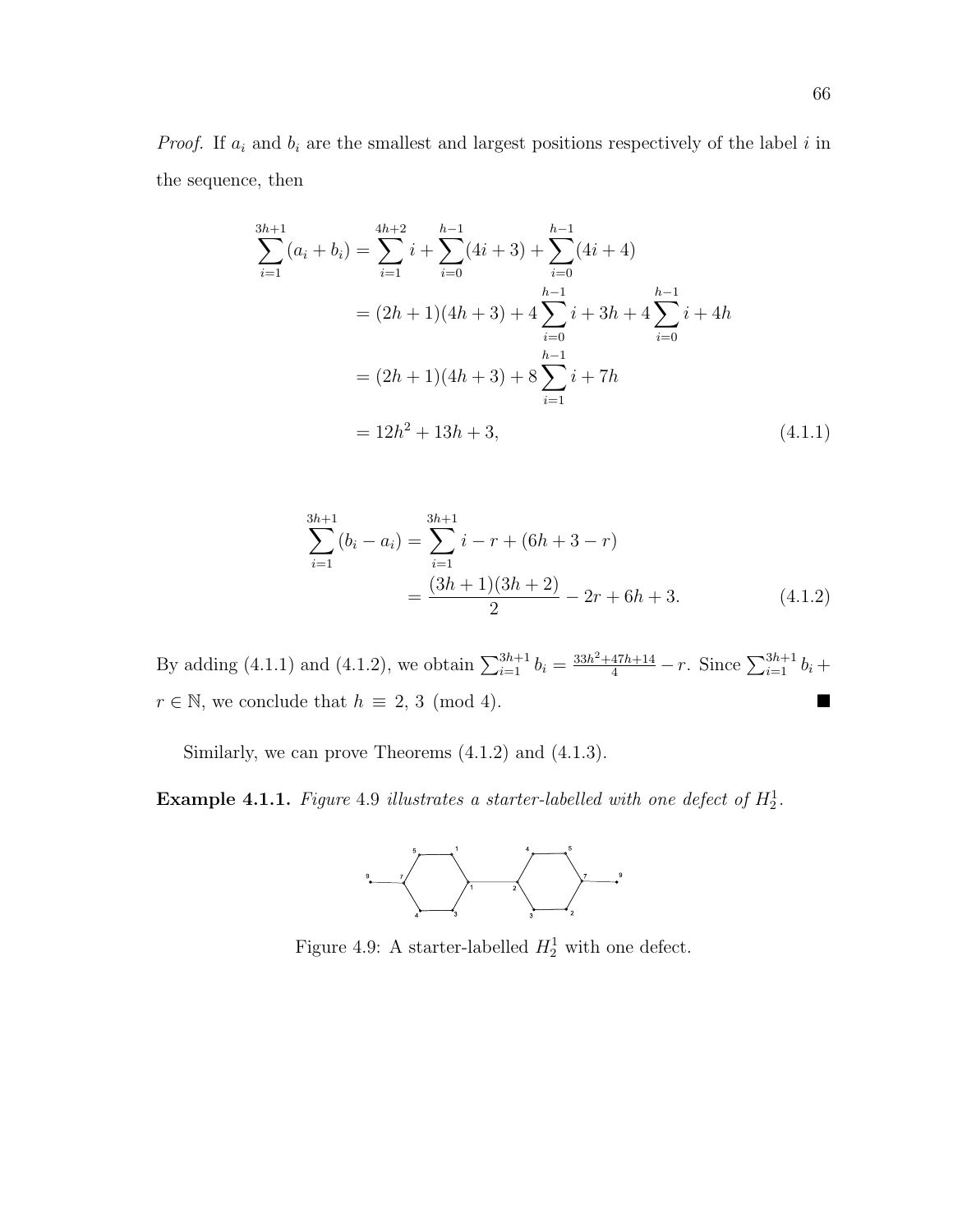#### 4.1.2 Type (II) Hexagonal Chains

A type (II) hexagonal chain  $H_h^2$  is a graph with  $P_{4h+1}$  being its main path,  $\Delta(H_h^2)$  = 3,  $V(H_h^2) = 6h + 1$ , and non-inflated end vertices. The general form of such graphs is shown in Figure (4.10).



Figure 4.10: Type (II) Hexagonal Chains.

**Theorem 4.1.2.** The graph  $H_h^2$  can be starter-labelled with one defect only if  $h \equiv 1, 2$ (mod 4).

#### 4.1.3 Type (III) Hexagonal Chains

A type (III) hexagonal chain  $H_h^3$  is a graph with  $P_{4h-1}$  being its main path,  $\Delta =$  $3, V(H_h^3) = 6h$ , and non-inflated end vertices. The general form of such graphs is shown in Figure 4.11.



Figure 4.11: Type (III) Hexagonal Chains.

**Example 4.1.2.** Figure 4.12 shows a starter-labelled with one defect of  $H_2^3$ .



Figure 4.12: A starter labelled with one defect  $H_2^3$ .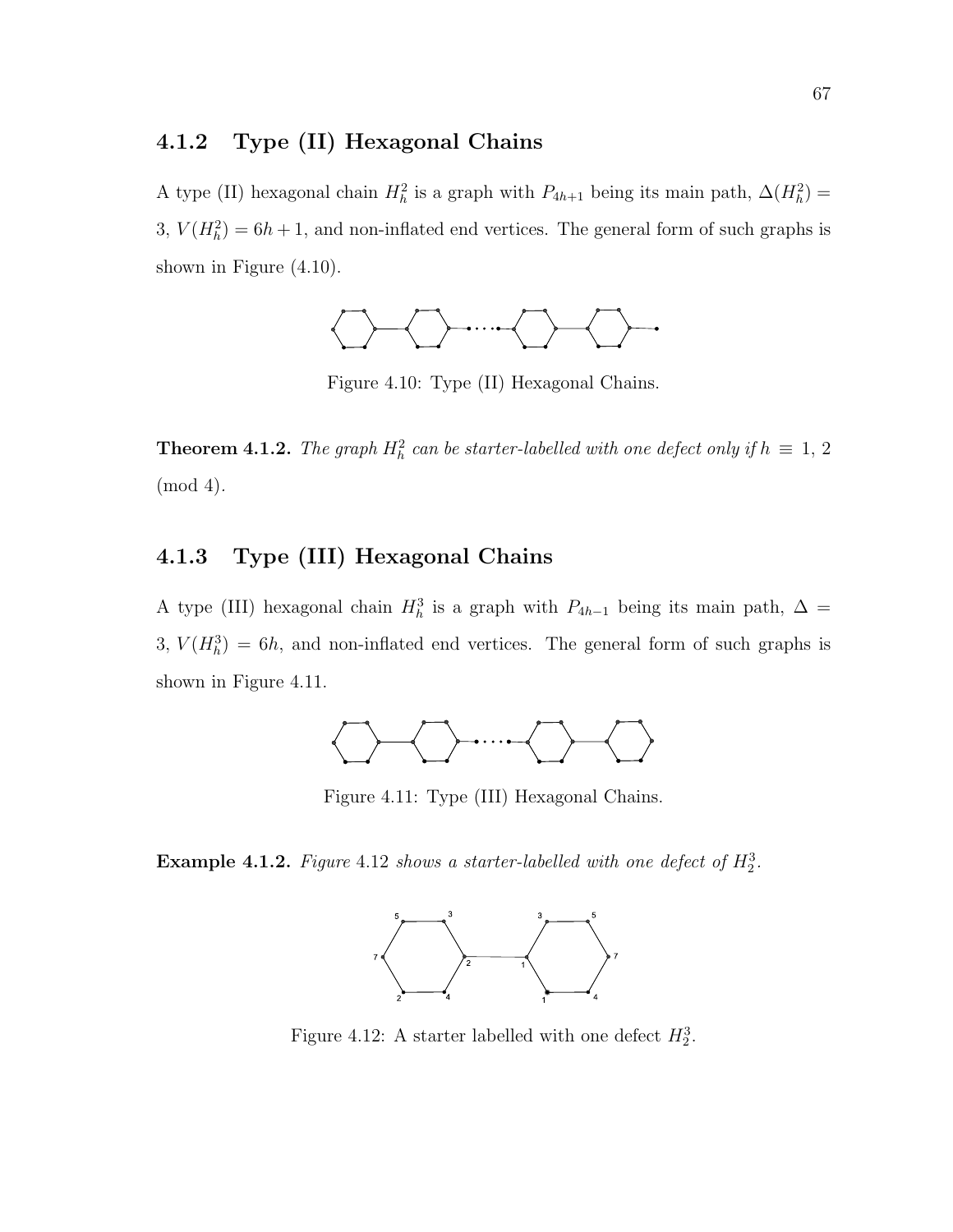**Theorem 4.1.3.** The graph  $H_h^3$  can be starter-labelled with one defect only if  $h \equiv 1, 2$ (mod 4).

#### 4.1.4 Type (IV) Hexagonal Chains

A type IV hexagonal chain  $H_h^4$  is a graph with  $P_{3h+1}$  being its main rail,  $\Delta =$  $4, V(H_h^4) = 5h + 1$ , and the end vertices are not inflated. The general form of such graphs is shown in Figure 4.13.



Figure 4.13: Type (IV) Hexagonal Chains.

**Theorem 4.1.4.** The graph  $H_h^4$  can be starter-labelled with one defect only if  $h \equiv$ 1, 3, 5 (mod 8).

*Proof.* If  $a_i$  and  $b_i$  are the smallest and largest positions respectively of the label i in the sequence, then

$$
\sum_{i=1}^{\frac{5h+1}{2}} (a_i + b_i) = \sum_{i=1}^{3h+1} i + \sum_{i=0}^{h-1} (3i + 2) + \sum_{i=0}^{h-1} (3i + 3)
$$

$$
= \frac{(3h+1)(3h+2)}{2} + 6 \sum_{i=1}^{h-1} i + 5h
$$

$$
= \frac{15h^2 + 13h + 2}{2}, \tag{4.1.3}
$$

$$
\sum_{i=1}^{\frac{5h+1}{2}} (b_i - a_i) = \sum_{i=1}^{\frac{5h+1}{2}} i - r + (5h + 2 - r)
$$

$$
= \frac{25h^2 + 60h + 19}{8} - 2r.
$$
(4.1.4)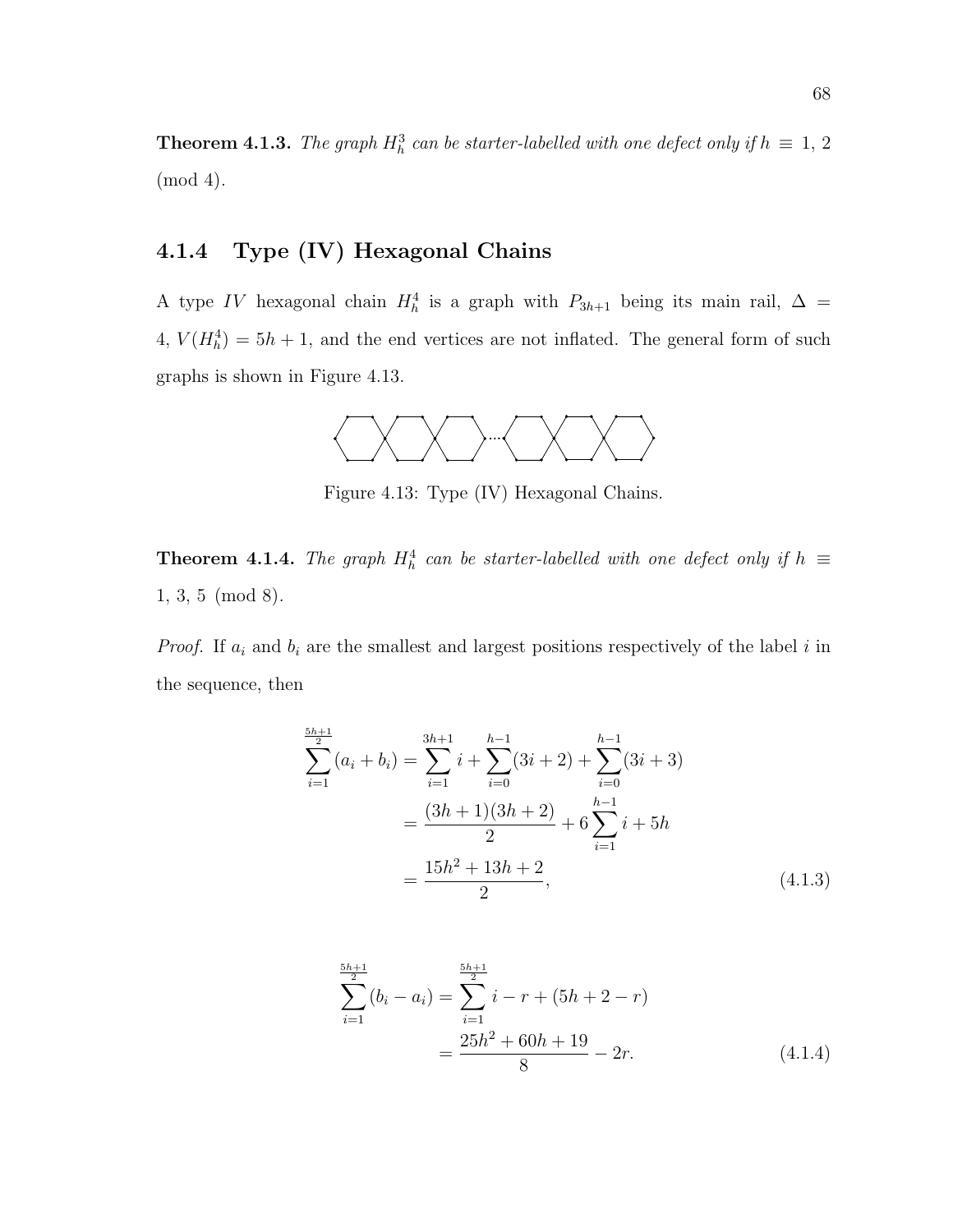By adding (4.1.3) and (4.1.4), we obtain  $2\sum_{i=1}^{\frac{5h+1}{2}}b_i = \frac{85h^2+112h+27}{8} - 2r$ . This implies that  $h \equiv 1, 3, 5 \pmod{8}$ . ■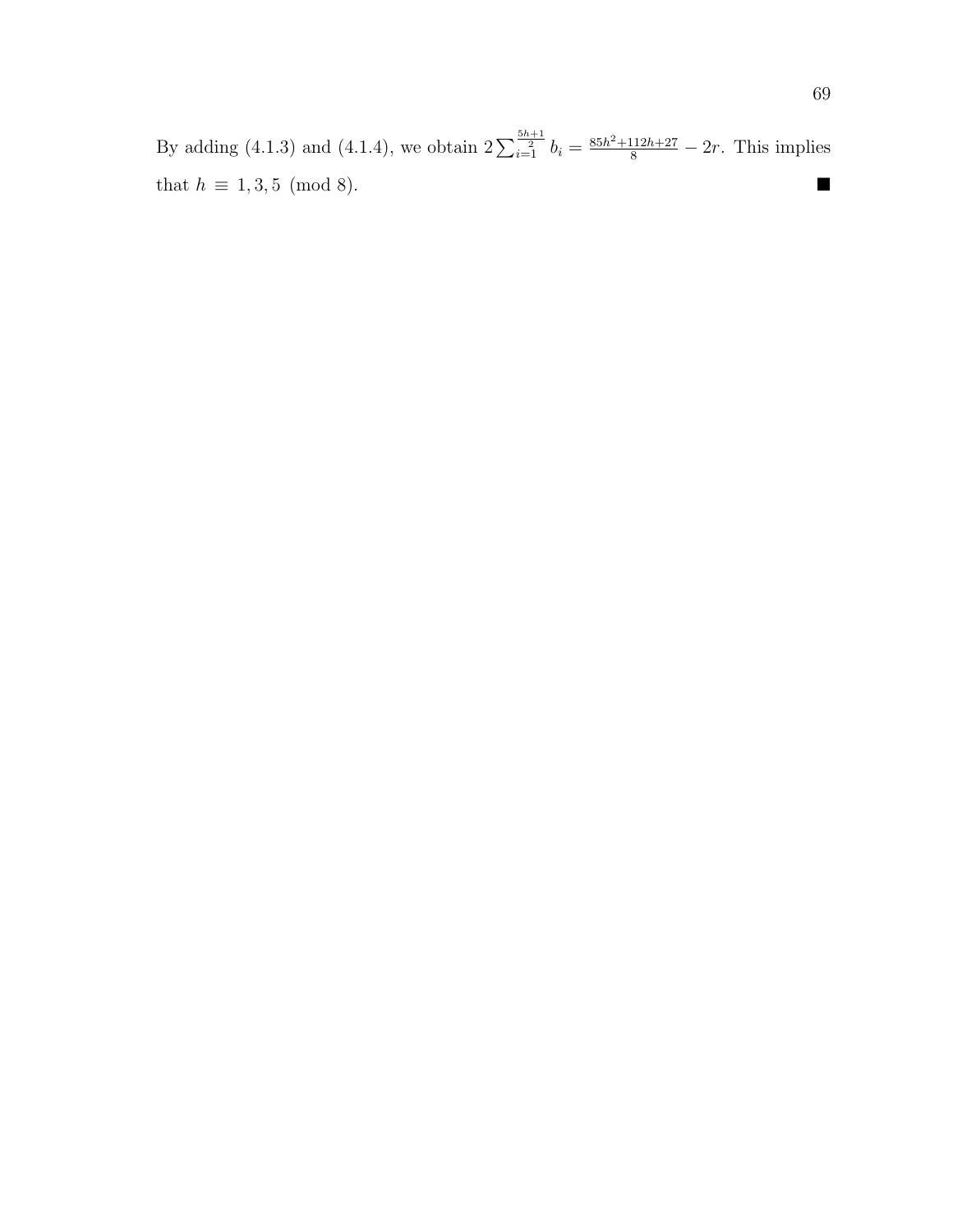# Chapter 5

# Generalized Starter Sequences

In this chapter, we introduce generalized (extended) starter sequences and provide some of the conditions for the existence of generalized (extended) starter sequences. The results of this chapter have been accepted for the publication in Journal of Information and Optimization Sciences [32].

**Definition 5.0.1.** A generalized starter sequence of order n and multiplicity  $\lambda$  is a sequence  $(s_1, s_2, ..., s_{\lambda n})$  of  $\lambda n$  integers satisfying the following conditions:

- 1. for every  $i \in \{1, 2, \ldots, n\}$ , either i or  $-i$  appears exactly in  $\lambda$  positions in the sequence,  $j_1, j_2 = j_1 + i, \ldots, j_\lambda = j_1 + (\lambda - 1)i$  or  $j_1, j_2 = j_1 + (-i), \ldots, j_\lambda =$  $j_1 + (\lambda - 1)(-i);$
- 2.  $s_{j_1} = s_{j_2} = \ldots = s_{j_\lambda} = i$  or  $-i$ , respectively. Where  $-i$  is the additive inverse of i in  $\mathbb{Z}_{2n+1}$ , and  $-i$  is referred to as a defect of the sequence.

We shall use the notation  $(\lambda, n)$ -starter sequence to label a starter sequence of order *n* with multiplicity  $\lambda$ . For example, the sequence  $(2, 13, 2, 5, 2, 7, 9, 11, 5, 1, 1, 1, 7, 5, 13,$  $9, 6, 4, 11, 7, 3, 4, 6, 3, 9, 4, 3, 13, 6, 11$  is a  $(3, 10)$ -starter sequence with two defects.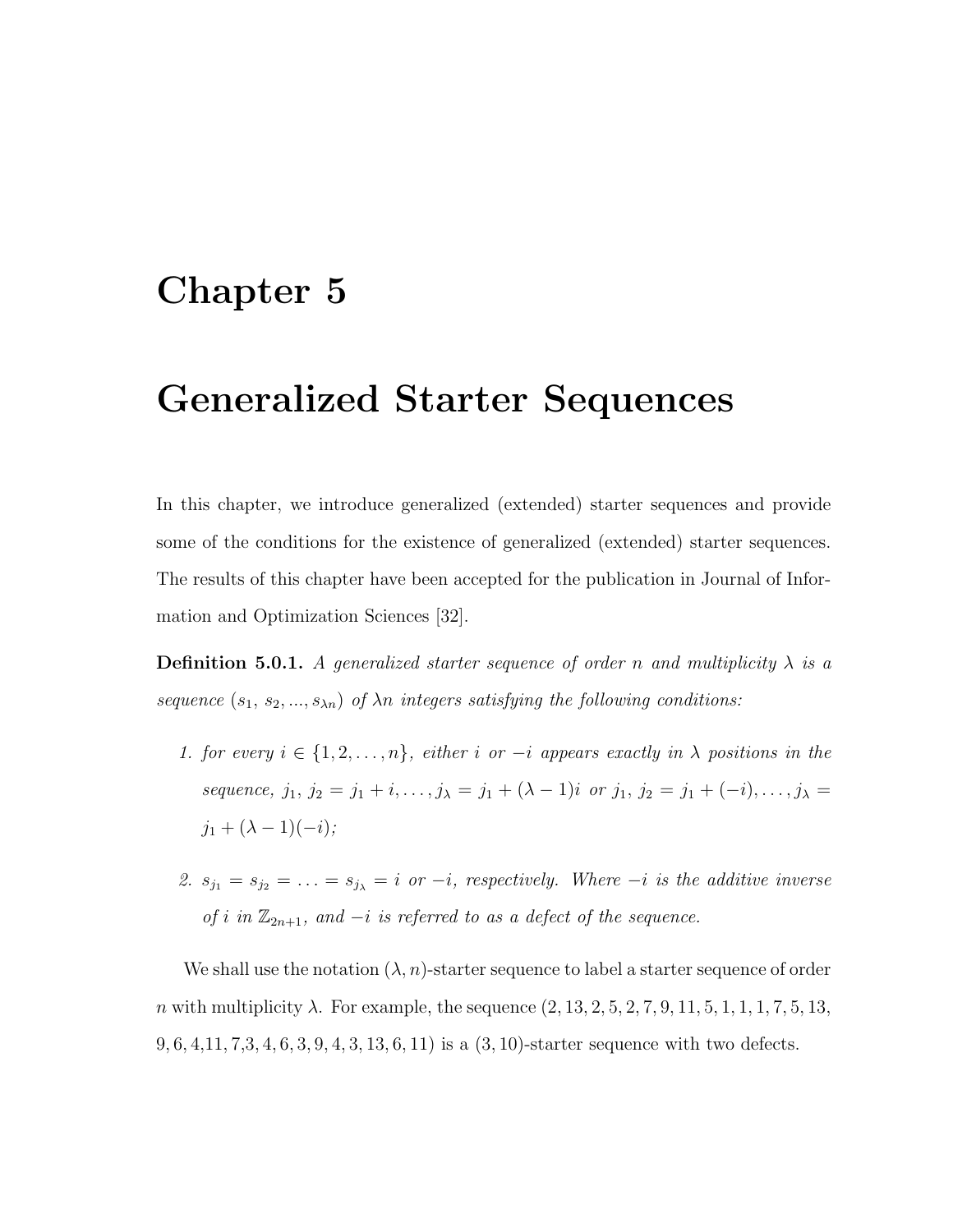Definition 5.0.2. A generalized extended starter sequence of order n and multiplicity  $\lambda$  is a sequence  $GESS_n = (s_1, s_2, s_3, ..., s_{\lambda n+h})$  of  $\lambda n + h$  integers satisfying the conditions of generalized starter sequences, and in addition there are exactly h zeros in the sequence, where h is the minimum number of zeros such that the sequence exists.

For example, the sequence  $(3, 7, 0, 3, 6, 0, 3, 2, 7, 2, 6, 2, 1, 1, 1, 7, 6)$  is a generalized extended starter sequence of order 5 where the multiplicity is  $\lambda = 3$ , with two defects, and a minimum number of hooks  $(h = 2)$ . The following proposition gives a partial result in the case  $\lambda = 3$ .

**Proposition 5.0.1.** There are no generalized starter sequences for orders  $n = 2, 3, 4, 5, 6$ , or 7 with multiplicity  $\lambda = 3$ .

*Proof.* The case  $n = 2$  is straightforward.

Consider the case  $n = 3$ . Assume that there is a generalized starter sequence of order  $n = 3$  and multiplicity  $\lambda = 3$ . Hence, the sequence must be of the form:  $(s_1, s_2, s_3, s_4, s_5, s_6, s_7, s_8, s_9)$ . Neither 5 nor 6 appear in the sequence. So, only one defect  $(d = 4)$  must be in the desired sequence. Therefore, the entire sequence must be of the form:  $(4, s_2, s_3, s_4, 4, s_6, s_7, s_8, 4)$ . Clearly, the first occurrence of 2 in the sequence is at  $s_2$  or  $s_4$ ; hence, either  $s_2 = s_4 = s_6 = 2$  or  $s_4 = s_6 = s_8 = 2$ . Since the spaces are already occupied by the  $2's$  and  $4's$ , it is not possible to put the  $1's$  in this sequence. Therefore, there is no generalized starter sequence of order  $n = 3$  and multiplicity  $\lambda = 3$ .

In the case  $n = 4$ , if the desired sequence is possible, then the sequence must be of the form:  $(s_1, s_2, s_3, s_4, s_5, s_6, s_7, s_8, s_9, s_{10}, s_{11}, s_{12})$ . Therefore, the defects 6, 7, and 8 cannot occur in the sequence. Hence, the defect  $(d = 5)$  must be in the sequence. Therefore, the sequence either begins or ends with a 5. Consider the case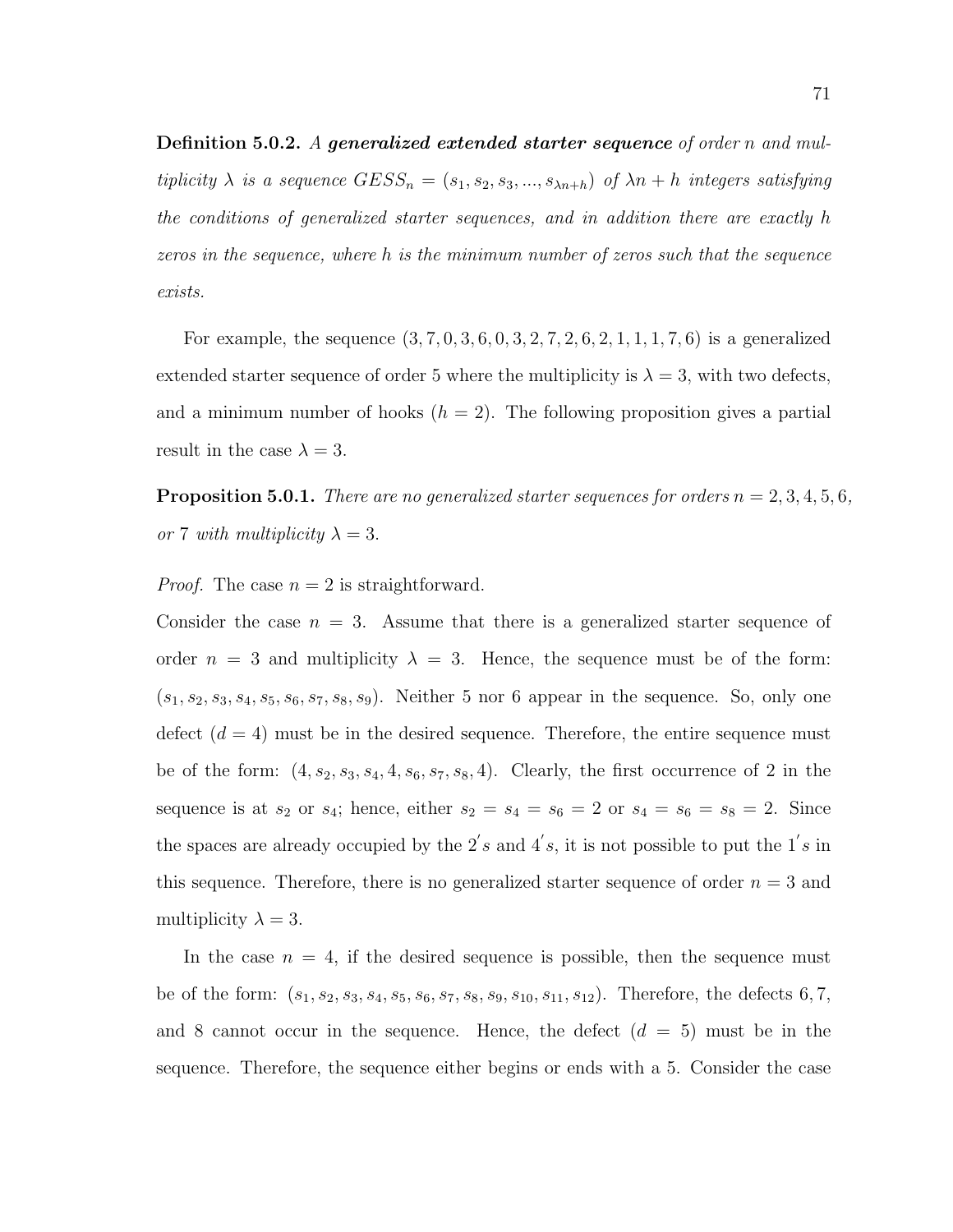$(5, s_2, s_3, s_4, s_5, 5, s_7, s_8, s_9, s_{10}, 5, s_{12})$ ; here  $s_2 = s_5 = s_8 = 3$  or  $s_4 = s_7 = s_{10} = 3$ , but in both cases it is not possible to put the  $2's$  in the sequence. A similar argument can be made when the sequence ends with a 5. Therefore, there is no generalized starter sequence of order  $n = 4$  and multiplicity  $\lambda = 3$ .

Now, suppose that the order is  $n = 5$ . Clearly the defects 8, 9, and 10 cannot occur as elements in the sequence. Hence, either 6 or 7 appears in the sequence as a defect. If  $(d = 7)$ , then the entire sequence must be of the form:  $(7, s_2, s_3, s_4, s_5, s_6, s_7, 7, s_9, s_{10}, s_{11}, s_{12}, s_{13}, s_{14}, 7)$ . So, the first occurrence of 5 in the sequence must be at  $s_2$  or  $s_4$ . Thus, either  $s_2 = s_7 = s_{12} = 5$ , or  $s_4 = s_9 = s_{14} = 5$ . When we consider the case  $s_2 = s_7 = s_{12} = 5$ , there is only one way to insert the 3's in the sequence:  $s_3 = s_6 = s_9 = 3$ . Since the spaces are already occupied by the  $7's, 5's,$  and  $3's$ , we cannot put the  $2's$  in the sequence. A similar argument can be applied when  $s_4 = s_9 = s_{14} = 5$ . Therefore, there is no generalized starter sequence of order  $n = 5$ ,  $\lambda = 3$ , and  $d = 7$ .

In the alternate case  $(d = 6)$ , we must have the subsequence  $(6, s_2, s_3, s_4, s_5, s_6, 6, s_8,$  $s_9, s_{10}, s_{11}, s_{12}, 6$  in the proposed sequence. Hence, without loss of generality, the entire sequence must be of the form:  $(6, s_2, s_3, s_4, s_5, s_6, 6, s_8, s_9, s_{10}, s_{11}, s_{12}, 6, s_{14}, s_{15}),$ or  $(s_1, 6, s_3, s_4, s_5, s_6, s_7, 6, s_9, s_{10}, s_{11}, s_{12}, s_{13}, 6, s_{15})$ . But it is not possible to insert all the  $4's$ ,  $3's$ ,  $2's$ , and  $1's$  in the desired sequence. Therefore, there is no starter sequence of order  $n = 5$  and multiplicity  $\lambda = 3$ . Similar arguments can be made to prove the remaining cases  $(n = 6, \text{ and } 7)$ . Hence, there are no starter sequences of orders  $n = 2, 3, 4, 5, 6$ , or 7 with multiplicity  $\lambda = 3$ .

Remark: We have shown by computer search that there are no generalized starter sequences of orders  $n = 13$  or  $n = 16$  with multiplicity  $\lambda = 3$ .

Propositions 5.0.2 and 5.0.3 provide some of the necessary conditions for the existence of  $(\lambda, n)$ -generalized starter sequences.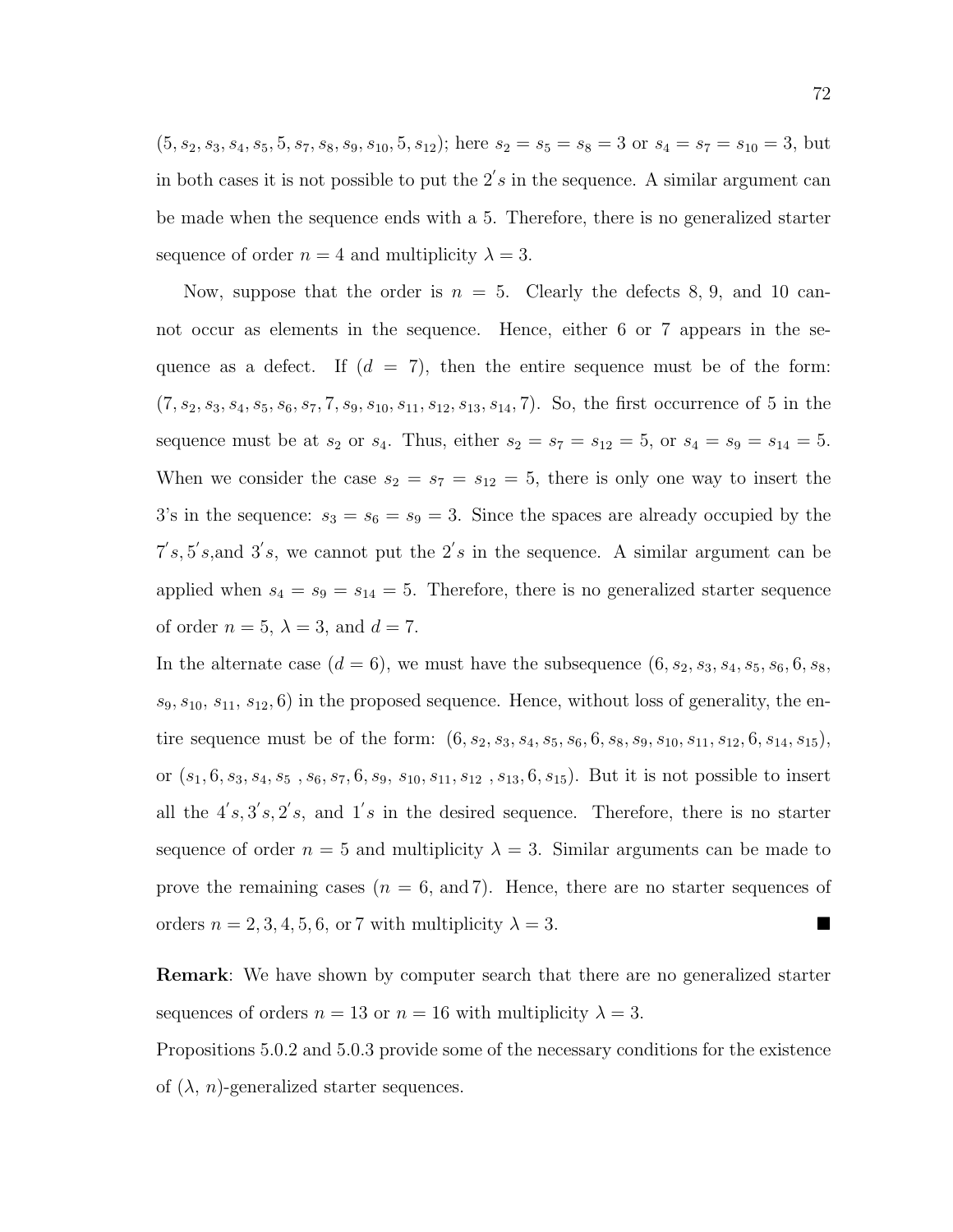Proposition 5.0.2. There exists a generalized starter sequence of order n and multiplicity  $\lambda$  only if  $\lambda \leq n$ .

*Proof.* Assume that there exists a generalized starter sequence of order  $n$  and multiplicity  $\lambda$  such that  $\lambda > n$ . Hence, the sequence will be of length  $\lambda n$ , and will have at least one defect  $(d \geq n+1)$ . Consider the minimum value of d. Then, the integer  $n+1$ appears  $\lambda$  times in the sequence. By the definition of generalized starter sequences, we know that between any two consecutive occurrences of the integer  $n + 1$  there are exactly  $n$  entries; so the total length of the subsequence containing all the integers  $n+1$  will be  $\lambda + n(\lambda - 1)$ . This implies that the length of the subsequence is greater than  $\lambda n$  which leads to a contradiction. This completes the proof.

By using the same technique as in the proof of proposition 5.0.2, we can obtain another necessary condition for the existence of a generalized starter sequence of order n, multiplicity  $\lambda$ , and in which the largest defect appears in the sequence d, as shown in the following proposition.

**Proposition 5.0.3.** There exists a generalized starter sequence of order n and multiplicity  $\lambda$  only if  $(\lambda - 1)d + 1 \leq \lambda n$ , where d is the largest defect which appears in the sequence.

### 5.1 More Results

In this section we extend the results of generalized Langford sequences ([39], [25]) and generalized Skolem sequences [41].

**Theorem 5.1.1.** Let  $\lambda = p^e t$ , where p is the smallest prime factor of  $\lambda$  and e, t are positive integers. If a generalized starter sequence of order n, one defect d, and multiplicity  $\lambda$  exists, then n must satisfy one of the following congruences: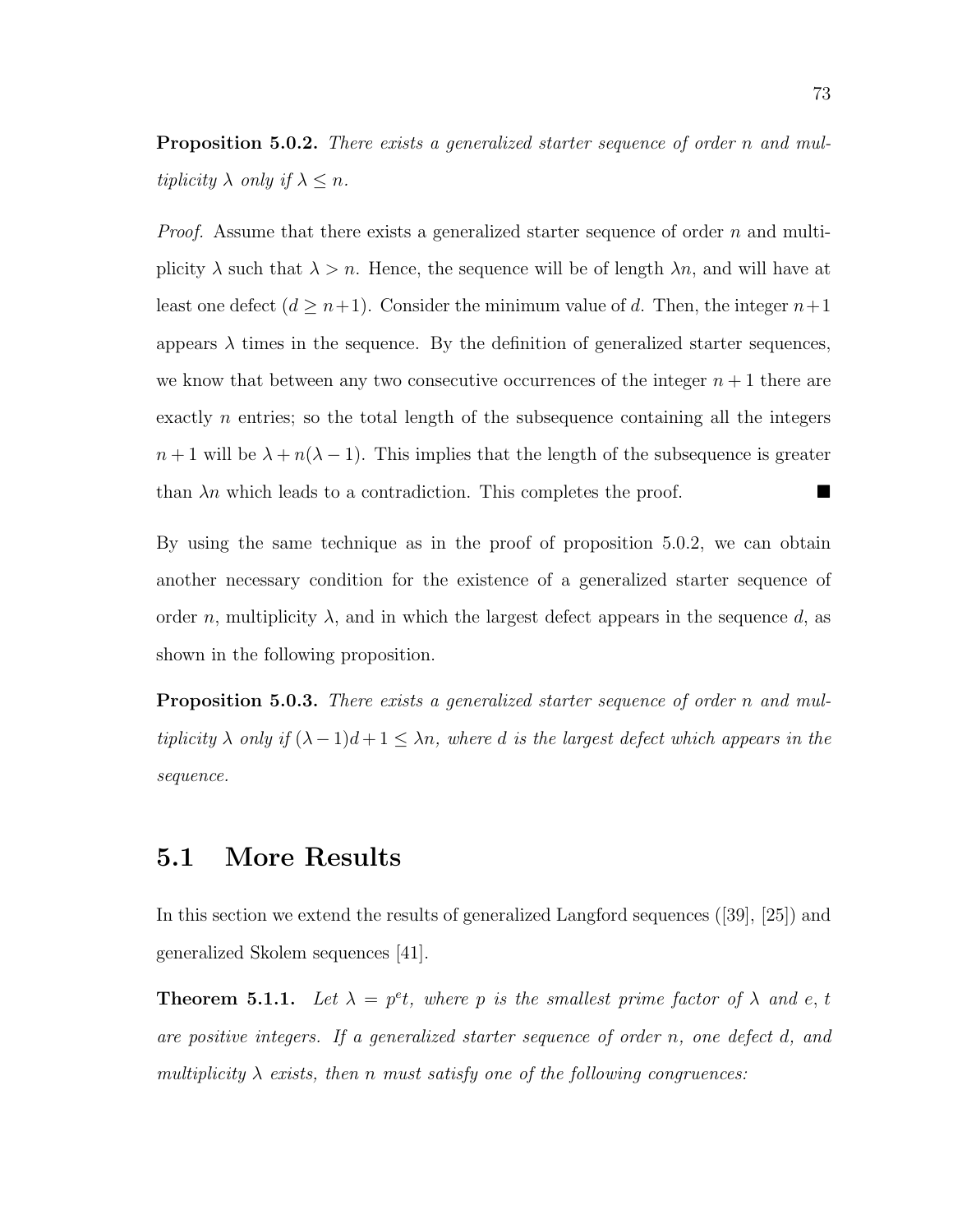$$
n \equiv \begin{cases}\n-p, 1-p, 2-p, \dots, -1 \pmod{p^{e+1}}, & \text{if } d \equiv 0 \text{ and } -d \not\equiv 0 \pmod{p}; \\
0, 1, 2, \dots, p-1 \pmod{p^{e+1}}, & \text{if both } d, -d \equiv 0, \text{ or both } d, -d \not\equiv 0 \pmod{p}; \\
p, 1+p, 2+p, \dots, 2p-1 \pmod{p^{e+1}}, & \text{if } d \not\equiv 0 \text{ and } -d \equiv 0 \pmod{p}. \\
Such that  $d = -r$ , where  $-r$  is the additive inverse of  $r$  in the group  $\mathbb{Z}_{2n+1}$ .\n\end{cases}
$$

*Proof.* Let  $GSS_{n,1} = (s_1, s_2, ..., s_{\lambda n})$  be a generalized starter sequence of order n, one defect (d), and multiplicity  $\lambda = tp^e$ . Arrange the terms of the sequence  $GSS_{n,1}$  into the  $ntp^{e-1} \times p$  matrix  $B = (b_{ij})$  according to the definition:  $b_{ij} = s_{(i-1)p+j}$   $(1 \le i \le j)$  $ntp^{e-1}; 1 \leq j \leq p$ :

$$
B = \begin{pmatrix} b_{1,1} & b_{1,2} & \cdots & b_{1,p} \\ b_{2,1} & b_{2,2} & \cdots & b_{2,n} \\ \vdots & \vdots & \cdots & \vdots \\ b_{ntp^{e-1},1} & b_{ntp^{e-1},2} & \cdots & b_{ntp^{e-1},p} \end{pmatrix}
$$

.

Consider the set  $E = \{\{1, 2, ..., n\} \setminus \{r\}\} \cup \{d\}$ , where  $1 \le r \le n$ ,  $d = -r$ , and  $-r$  is the additive inverse of r in  $\mathbb{Z}_{2n+1}$ . Now, let  $M = |\{b \in E : b \equiv 0 \pmod{p}\}|$ . Hence,

$$
M = \begin{cases} \lfloor \frac{n}{p} \rfloor, & \text{if both } d, \ -d \equiv 0, \text{ or both } d, \ -d \not\equiv 0 \text{ (mod } p); \\ \lfloor \frac{n}{p} \rfloor + 1, & \text{if } d \equiv 0 \text{ and } -d \not\equiv 0 \text{ (mod } p); \\ \lfloor \frac{n}{p} \rfloor - 1, & \text{if } d \not\equiv 0 \text{ and } -d \equiv 0 \text{ (mod } p). \end{cases}
$$

Notice that for every  $b$  in the set  $E$ , two observations are made:

- 1. if  $b \equiv 0 \pmod{p}$ , then b will always appear  $\lambda = tp^e$  times in a single column of the matrix  $B$ ;
- 2. if  $b \not\equiv 0 \pmod{p}$ , then b appears exactly  $tp^{e-1}$  times in every column of the matrix B.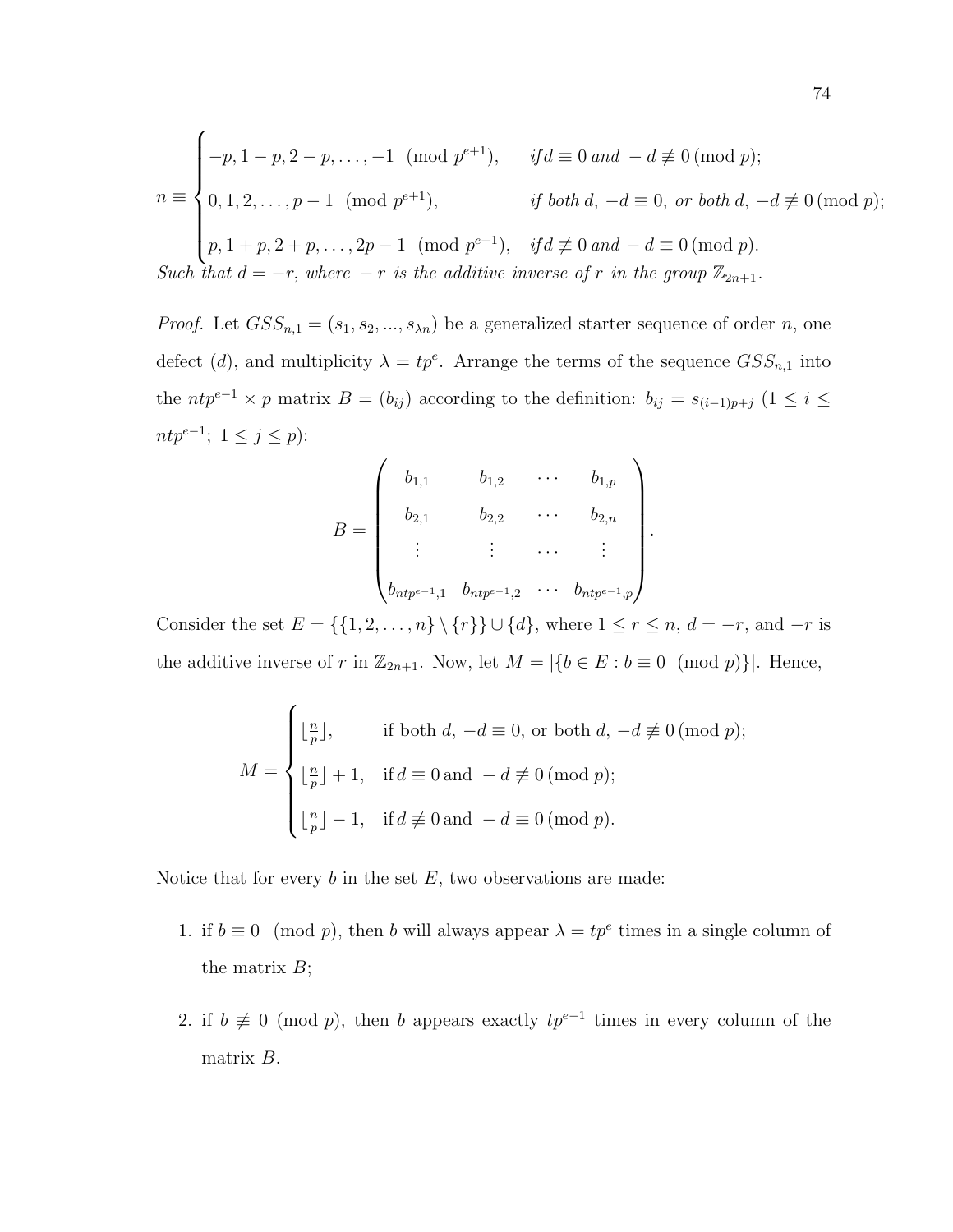The first condition implies that, in order to have a perfect starter sequence, M must be a multiple of p. Hence,  $\frac{M}{tp^{e-1}} \equiv 0 \pmod{p} \Rightarrow M = cs$  for some integer c. Now we will consider all the possible values of  $M$ .

Case (1): If 
$$
M = \lfloor \frac{n}{p} \rfloor
$$
, then  $\lfloor \frac{n}{p} \rfloor \equiv 0 \pmod{s}$ . But if  $n \equiv i \pmod{p}$ , then  $n = n_0 p + i$   
\n $\implies n_0 = \frac{n-i}{p}, 0 \le i \le p-1$ ; thus  $\lfloor \frac{n_0 p + i}{p} \rfloor \equiv 0 \pmod{s} \implies n_0 \equiv 0 \pmod{s}$   
\n $\implies \frac{n-i}{p} = c_0 s$ , for some integer  $c_0 \implies n - i = c_0 t p^{e+1} \implies n \equiv i \pmod{p^{e+1}}$ .

Therefore, in the case of generalized starter sequence of order n, multiplicity  $s = tp^e$ , and one defect, where the defect and its inverse are both multiples of  $p$  or neither of them is a multiple of  $p$ , in order for a such sequence to exist,  $n$  must satisfy one of the following congruency classes:  $n \equiv 0, 1, 2, \ldots, p-1 \pmod{p^{e+1}}$ .

Case (2): If 
$$
M = \lfloor \frac{n}{p} \rfloor + 1
$$
, then  $\lfloor \frac{n}{p} \rfloor + 1 \equiv 0 \pmod{s}$ . But if  $n \equiv i \pmod{p}$   
\n $\implies n_0 = \frac{n-i}{p}, 0 \le i \le p-1$ , then  $\lfloor \frac{n_0p+i}{p} \rfloor + 1 \equiv 0 \pmod{s} \Rightarrow n_0 + 1 \equiv 0 \pmod{s}$   
\n $\implies \frac{n-i}{p} + 1 = c_0s$ , for some integer  $c_0 \implies n - i = -p + c_0tp^{e+1} \implies n \equiv i - p$   
\n(mod  $p^{e+1}$ ).

Therefore, if a generalized starter sequence of order *n* exists with multiplicity  $s = tp^e$ , and with one defect, where the defect is a multiple of  $p$  but its inverse is not a multiple of p, then n must satisfy one of the following congruency classes:  $n \equiv$  $-p, 1-p, 2-p, \ldots, -1 \pmod{p^{e+1}}.$ 

Case (3): If  $M = \lfloor \frac{n}{n} \rfloor$  $\lfloor \frac{n}{p} \rfloor - 1$ , then  $\lfloor \frac{n}{p} \rfloor$  $\binom{n}{p} - 1 \equiv 0 \pmod{s}$ . But if  $n \equiv i \pmod{p} \Rightarrow n_0 = 0$  $n-i$  $\frac{-i}{p},$ 

 $0 \leq i \leq p-1$ , then  $\lfloor \frac{n_0p+i}{n} \rfloor$  $\binom{p+i}{p} - 1 \equiv 0 \pmod{s} \Rightarrow n_0 - 1 \equiv 0 \pmod{s} \Rightarrow \frac{n-i}{p} - 1 = c_0 s,$ for some integer  $c_0$ . Hence,  $n - i = p + c_0 t p^{e+1} \implies n \equiv i + p \pmod{p^{e+1}}$ . Therefore, *n* must satisfy one of the congruences:  $n \equiv p, 1+p, 2+p, ..., 2p-1 \pmod{p^{e+1}}$ . ■

**Theorem 5.1.2.** Let  $\lambda = p^e t$ ,  $A_2 = \{r_1, r_2\}$ , and  $D_2 = \{d_1, d_2\}$ , where p is the smallest prime factor of  $\lambda$ , and e, t, r<sub>1</sub>, r<sub>2</sub>, d<sub>1</sub>, and d<sub>2</sub> are positive integers,  $A_2^* =$  ${x \in A_2 : x \equiv 0 \pmod{p}}$ , and  $D_2^* = {d \in D_2 : d \equiv 0 \pmod{p}}$ . If a generalized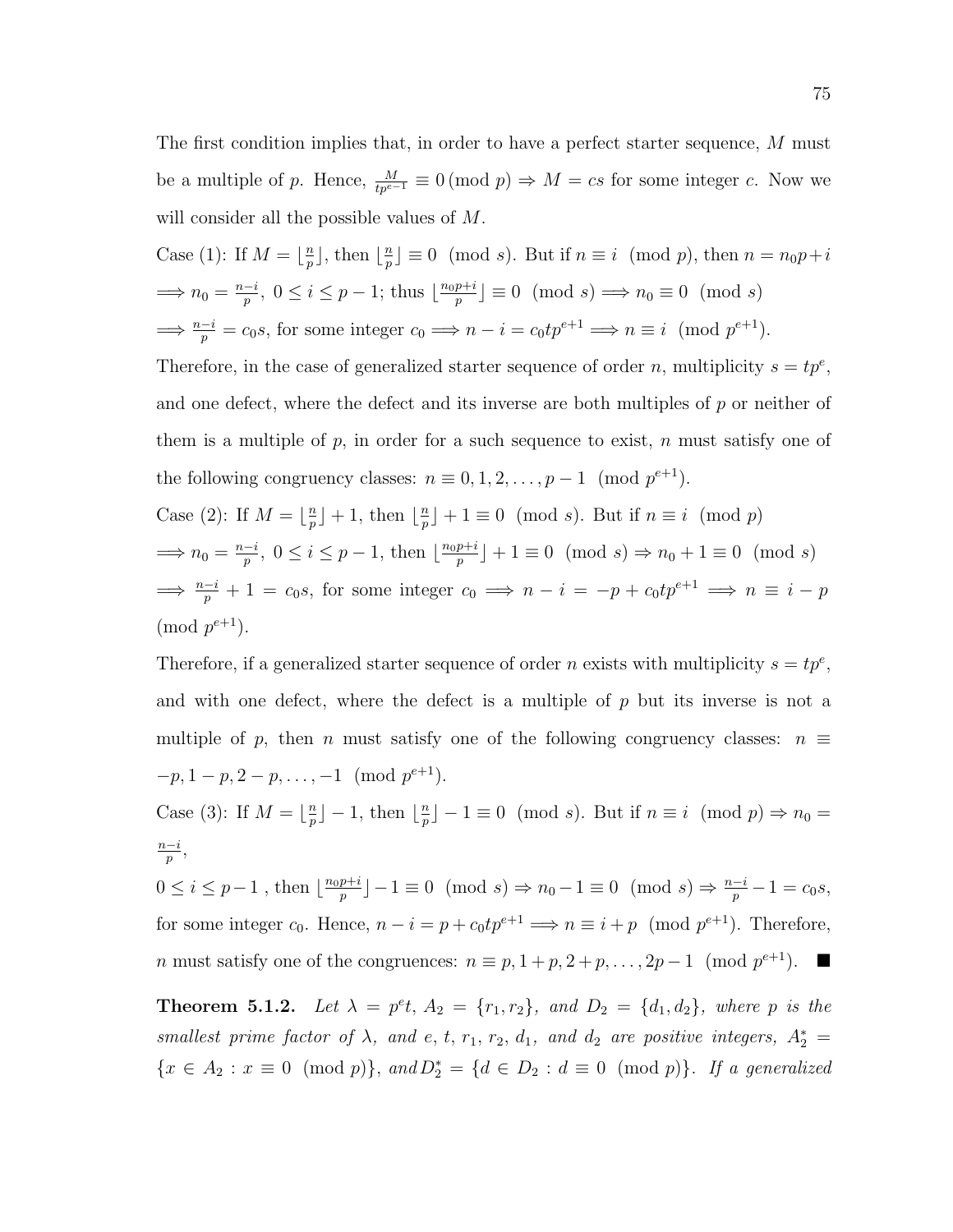starter sequence of order n, two defects  $d_1$  and  $d_2$ , and multiplicity  $\lambda$  exists, then n must satisfy one of the following congruences:

$$
n \equiv \begin{cases}\n-2p, 1-2p, 2-2p, \dots, -1-p \pmod{p^{e+1}}, & if |D_2^*| = 2 \text{ and } |A_2^*| = 0; \\
0, 1, 2, \dots, p-1 \pmod{p^{e+1}}, & if |D_2^*| = |A_2^*| = i, \text{ where } i \in \{0, 1, 2\}; \\
-p, 1-p, 2-p, \dots, -1 \pmod{p^{e+1}}, & if |D_2^*| = 1 \text{ and } |A_2^*| = 0, \text{ or } |D_2^*| = 2 \text{ and } |A_2^*| = 1; \\
p, 1+p, 2+p, \dots, 2p-1 \pmod{p^{e+1}}, & if |D_2^*| = 0 \text{ and } |A_2^*| = 1, \text{ or } |D_2^*| = 1 \text{ and } |A_2^*| = 2; \\
2p, 1+2p, 2+2p, \dots, 3p-1 \pmod{p^{e+1}}, & if |D_2^*| = 0, \text{ and } |A_2^*| = 2.\n\end{cases}
$$

Where  $d_1 = -r_1$ ,  $d_2 = -r_2$ , and the inverse is the additive inverse in the group  $\mathbb{Z}_{2n+1}$ .

*Proof.* Let  $GSS_{n,2} = (s_1, s_2, ..., s_{\lambda n})$  be a generalized starter sequence of order  $(n)$ , multiplicity  $\lambda = tp^e$ , and two defects:  $d_1 = -r_1$ , and  $d_2 = -r_2$ . Arrange the terms of the sequence  $GSS_{n,2}$  into the  $ntp^{e-1} \times p$  matrix  $B = (b_{ij})$  according to the definition:  $b_{ij} = s_{(i-1)p+j} \ (1 \leq i \leq ntp^{e-1}; \ 1 \leq j \leq p)$ :

$$
B = \begin{pmatrix} b_{1,1} & b_{1,2} & \cdots & b_{1,p} \\ b_{2,1} & b_{2,2} & \cdots & b_{2,n} \\ \vdots & \vdots & \cdots & \vdots \\ b_{ntp^{e-1},1} & b_{ntp^{e-1},2} & \cdots & b_{ntp^{e-1},p} \end{pmatrix}.
$$

Consider the set  $E = \{\{1, 2, ..., n\} \setminus \{r_1, r_2\}\} \cup \{-r_1, -r_2\}$ , where  $1 \le r_1 < r_2 \le n$ and  $-r$  is the additive inverse of r in  $\mathbb{Z}_{2n+1}$ . Now, let  $M = |\{b \in E : b \equiv 0 \pmod{p}\}|$ ,  $A_2 = \{r_1, r_2\}, D_2 = \{d_1, d_2\}, A_2^* = \{x \in A_2 : x \equiv 0 \pmod{p}\}, \text{and } D_2^* = \{d \in D_2 : x \equiv 0 \pmod{p}\}$  $d \equiv 0 \pmod{p}$ . Hence,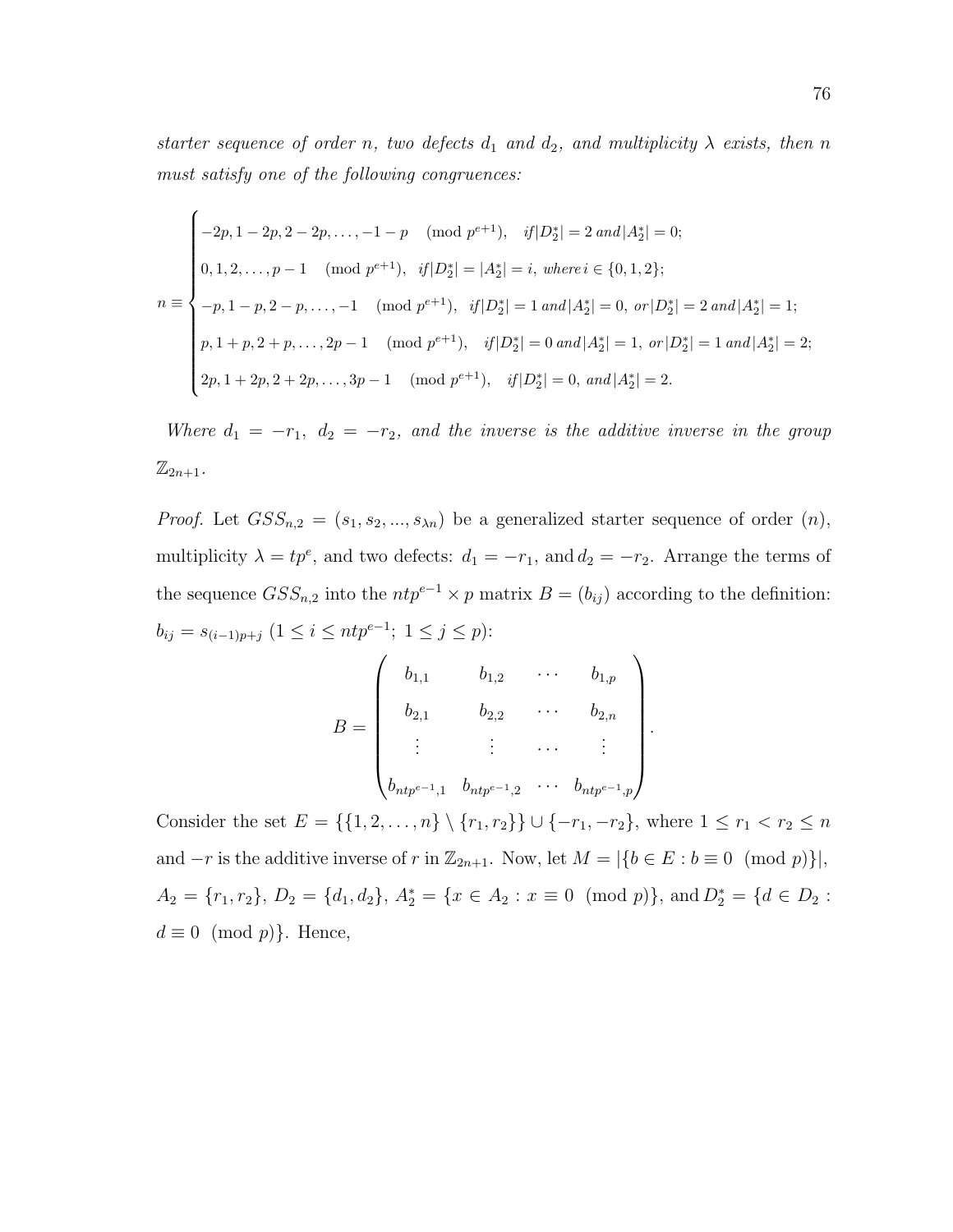$$
M = \begin{cases} \lfloor \frac{n}{p} \rfloor + 2, & \text{if } |D_2^*| = 2 \text{ and } |A_2^*| = 0; \\ \lfloor \frac{n}{p} \rfloor + 1, & \text{if } |D_2^*| = 1 \text{ and } |A_2^*| = 0, \text{ or } |D_2^*| = 2 \text{ and } |A_2^*| = 1; \\ \lfloor \frac{n}{p} \rfloor, & \text{if } |D_2^*| = |A_2^*| = i, \text{ where } i \in \{0, 1, 2\}; \\ \lfloor \frac{n}{p} \rfloor - 1, & \text{if } |D_2^*| = 0 \text{ and } |A_2^*| = 1, \text{ or } |D_2^*| = 1 \text{ and } |A_2^*| = 2; \\ \lfloor \frac{n}{p} \rfloor - 2, & \text{if } |D_2^*| = 0, \text{ and } |A_2^*| = 2. \end{cases}
$$

Notice that for every  $b$  in the set  $E$ , two observations are made:

- 1. if  $b \equiv 0 \pmod{p}$ , then b appears all  $\lambda = tp^e$  times in a single column of the matrix  $B$ ;
- 2. if  $b \not\equiv 0 \pmod{p}$ , then b appears exactly  $tp^{e-1}$  times in every column of the matrix B.

The first condition implies that, to have a perfect starter sequence, M must be a multiple of p. Hence,  $\frac{M}{tp^{e-1}} \equiv 0 \pmod{p} \Rightarrow M = cs$  for some integer c. Now we consider all the possible values of M:

Case (1): If  $M = \frac{n}{n}$  $\frac{n}{p}$  | + 2, then  $\lfloor \frac{n}{p} \rfloor$  $\frac{n}{p}$  | + 2  $\equiv$  0 (mod s). But if  $n \equiv i \pmod{p} \Longrightarrow n_0 = \frac{n-i}{n}$  $\frac{-i}{p}, 0 \leq i \leq p-1$ , then  $\lfloor \frac{n_0 p + i}{n} \rfloor$  $\frac{p+i}{p}$  + 2 = 0 (mod s)  $\implies n_0 + 2 \equiv 0 \pmod{s} \implies \frac{n-i}{p} + 2 = c_0 s$ , for some integer  $c_0$ 

 $\implies n - i = -2p + c_0 t p^{e+1} \implies n \equiv i - 2p \pmod{p^{e+1}}$ . Therefore, for a generalized starter sequence of order n, multiplicity  $s = tp^e$ , and two defects, where the defects are both multiples of  $p$  but none of their inverses is multiple of  $p$ , to exist,  $n$  must satisfy one of the following congruency classes:  $n \equiv -2p, 1 - 2p, 2 - 2p, \ldots, -1 - p$  $\pmod{p^{e+1}}$ .

By the proof of Theorem (5.1.1), we obtain the results of the following three cases: Case (2): If  $M = \frac{n}{n}$  $\binom{n}{p} + 1$ , then  $n \equiv -p, 1-p, 2-p, \ldots, -1 \pmod{p^{e+1}};$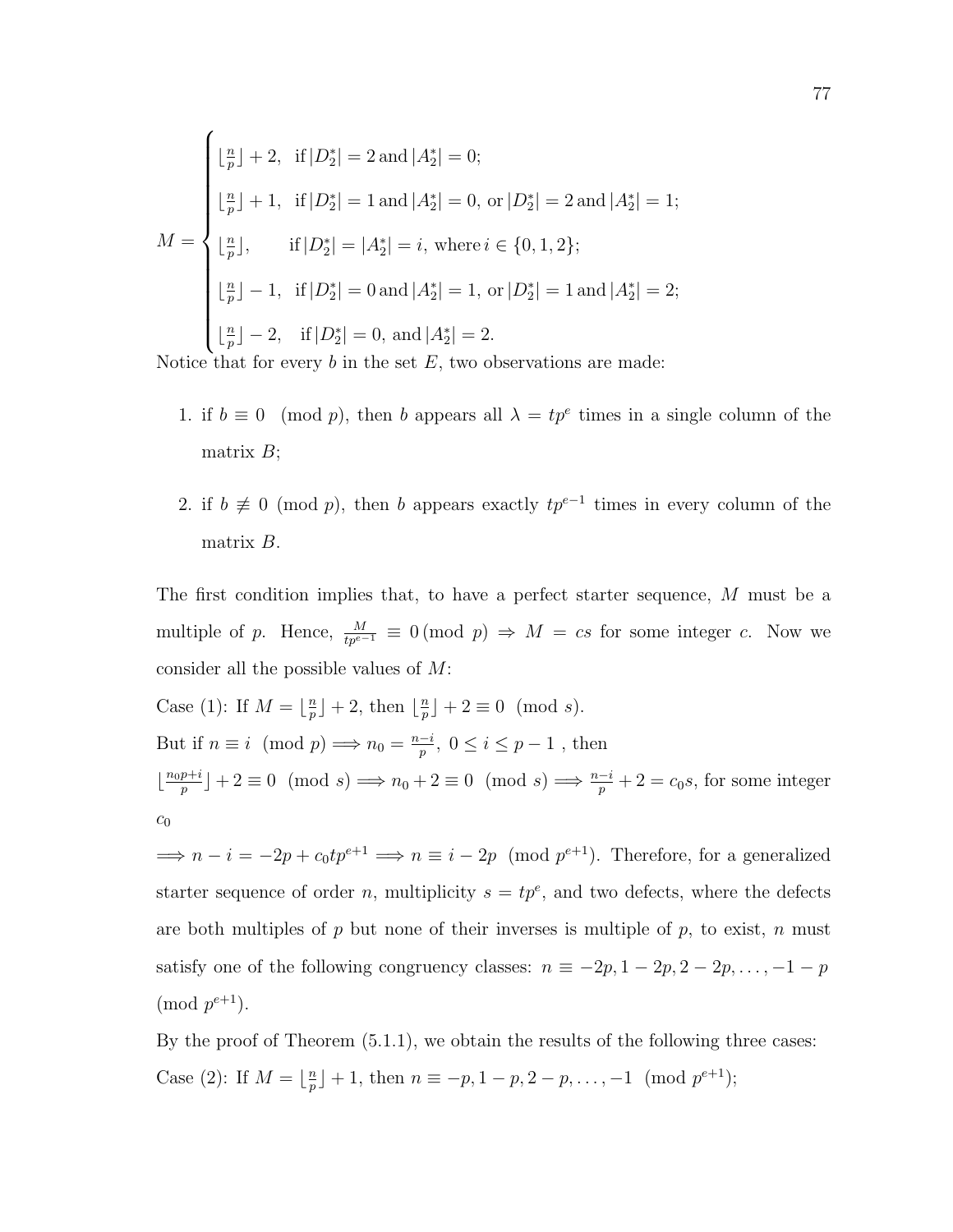Case (3): If 
$$
M = \lfloor \frac{n}{p} \rfloor
$$
, then  $n \equiv 0, 1, 2, ..., p - 1 \pmod{p^{e+1}}$ ;  
\nCase (4): If  $M = \lfloor \frac{n}{p} \rfloor - 1$ , then  $n \equiv p, 1 + p, 2 + p, ..., 2p - 1 \pmod{p^{e+1}}$ .  
\nCase (5): If  $M = \lfloor \frac{n}{p} \rfloor - 2$ , then  $\lfloor \frac{n}{p} \rfloor - 2 \equiv 0 \pmod{s}$ . But if  $n \equiv i \pmod{p}$   
\n $\implies n_0 = \frac{n-i}{p}, 0 \le i \le p - 1$ . Therefore,  
\n $\lfloor \frac{n_0 p + i}{p} \rfloor - 2 \equiv 0 \pmod{s} \implies n_0 - 2 \equiv 0 \pmod{s} \implies \frac{n-i}{p} - 2 = c_0 s$ , for some integer  
\n $c_0$ 

$$
\implies n - i = 2p + c_0 t p^{e+1} \implies n \equiv i + 2p \pmod{p^{e+1}}.
$$

Therefore, for a generalized starter sequence of order n, multiplicity  $s = tp^e$ , and two defects, where neither of the them is a multiple of  $p$  but their inverses are both multiples of p, to exist, n must satisfy one of the following congruency classes:  $n \equiv$  $2p, 1 + 2p, \ldots, 3p - 1 \pmod{p^{e+1}}$ .  $e+1$ ).

**Theorem 5.1.3.** Let  $\lambda = p^e t$ ,  $A_3 = \{r_1, r_2, r_3\}$ , and  $D_3 = \{d_1, d_2, d_3\}$ , where p is the smallest prime factor of  $\lambda$ , the elements {e, t, d<sub>1</sub>, d<sub>2</sub>, d<sub>3</sub>, r<sub>1</sub>, r<sub>2</sub>, r<sub>3</sub>} are positive integers,  $A_3^* = \{x \in A_3 : x \equiv 0 \pmod{p}\}$ , and  $D_3^* = \{d \in D_2 : d \equiv 0 \pmod{p}\}$ . If a generalized starter sequence of order n, three defects  $(d_1 = -r_1, d_2 = -r_2,$  and  $d_3 =$  $-r_3$ ), and multiplicity  $\lambda$  exists, then n must satisfy one of the following congruences:

$$
n \equiv \begin{cases}\n-3p, 1-3p, 2-3p, \dots, -1-2p \pmod{p^{e+1}}, & \text{if } |A_3^*| = 0 \text{ and } |D_3^*| = 3; \\
-2p, 1-2p, 2-2p, \dots, -1-p \pmod{p^{e+1}}, & \text{if } |A_3^*| = 0 \text{ and } |D_3^*| = 2, \text{ or } |A_3^*| = 1 \text{ and } |D_3^*| = 3; \\
0, 1, 2, \dots, p-1 \pmod{p^{e+1}}, & \text{if } |A_3^*| = |D_3^*| = i, \text{ where } i \in \{0, 1, 2, 3\}; \\
-p, 1-p, \dots, -1 \pmod{p^{e+1}}, & \text{if } |A_3^*| = 0, |D_3^*| = 1, \text{ or } |A_3^*| = 1, |D_3^*| = 2, \text{ or } |A_3^*| = 3, |D_3^*| = 2; \\
p, 1+p, \dots, 2p-1 \pmod{p^{e+1}}, & \text{if } |A_3^*| = 1, |D_3^*| = 0, \text{ or } |A_3^*| = 2, |D_3^*| = 1, \text{ or } |A_3^*| = 3, |D_3^*| = 2; \\
2p, 1+2p, 2+2p, \dots, 3p-1 \pmod{p^{e+1}}, & \text{if } |A_3^*| = 2 \text{ and } |D_3^*| = 0, \text{ or } |A_3^*| = 3 \text{ and } |D_3^*| = 1; \\
3p, 1+3p, 2+3p, \dots, 4p-1 \pmod{p^{e+1}}, & \text{if } |A_3^*| = 3 \text{ and } |D_3^*| = 0.\n\end{cases}
$$

*Proof.* Let  $GSS_{n,3} = (s_1, s_2, ..., s_{\lambda n})$  be a generalized starter sequence of order  $(n)$ , multiplicity  $\lambda = tp^e$ , and three defects  $d_1, d_2$ , and  $d_3$ . Arrange the terms of the sequence  $GSS_{n,3}$  into the  $ntp^{e-1} \times p$  matrix,  $B = (b_{ij})$  according to the following rule:  $b_{ij} = s_{(i-1)p+j} \ (1 \leq i \leq ntp^{e-1}; \ 1 \leq j \leq p)$ :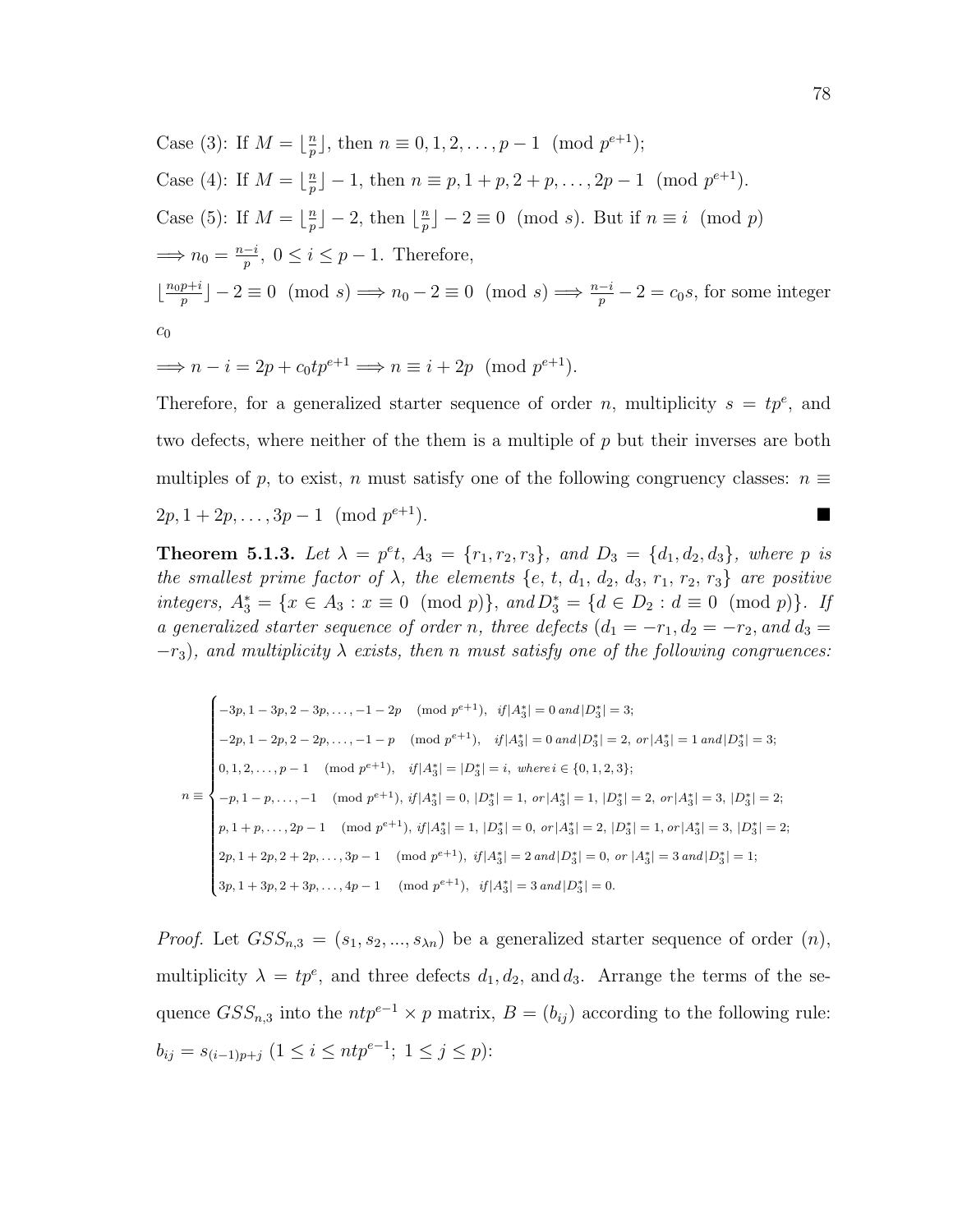$$
B = \begin{pmatrix} b_{1,1} & b_{1,2} & \cdots & b_{1,p} \\ b_{2,1} & b_{2,2} & \cdots & b_{2,n} \\ \vdots & \vdots & \cdots & \vdots \\ b_{ntp^{e-1},1} & b_{ntp^{e-1},2} & \cdots & b_{ntp^{e-1},p} \end{pmatrix}.
$$

Consider the set  $E = \{\{1, 2, ..., n\} \setminus \{r_1, r_2, r_3\}\} \cup \{-r_1, -r_2, -r_3\}$ , where  $1 \le r_1 <$  $r_2 < r_3 \le n$  and  $-r$  is the additive inverse of r in  $\mathbb{Z}_{2n+1}$ . Now, let  $M = |\{b \in E : b \equiv 0\}|$  $\pmod{p}$ ,

$$
A_3 = \{r_1, r_2, r_3\}, D_3 = \{d_1, d_2, d_3\}, A_3^* = \{x \in A_3 : x \equiv 0 \pmod{p}\}, \text{ and } D_3^* = \{d \in D_3 : d \equiv 0 \pmod{p}\}.
$$
 Hence,  
\n
$$
\begin{cases}\n\lfloor \frac{n}{p} \rfloor + 3, & \text{if } |A_3^*| = 0 \text{ and } |D_3^*| = 3; \\
\lfloor \frac{n}{p} \rfloor + 2, & \text{if } |A_3^*| = 0 \text{ and } |D_3^*| = 2, \text{ or } |A_3^*| = 1 \text{ and } |D_3^*| = 3;\n\end{cases}
$$
\n
$$
M = \begin{cases}\n\lfloor \frac{n}{p} \rfloor + 1, & \text{if } |A_3^*| = 0 \text{ and } |D_3^*| = 1, \text{ or } |A_3^*| = 1 \text{ and } |D_3^*| = 2, \text{ or } |A_3^*| = 3 \text{ and } |D_3^*| = 2; \\
\lfloor \frac{n}{p} \rfloor, & \text{if } |A_3^*| = |D_3^*| = i, \text{ where } i \in \{0, 1, 2, 3\}; \\
\lfloor \frac{n}{p} \rfloor - 1, & \text{if } |A_3^*| = 1 \text{ and } |D_3^*| = 0, \text{ or } |A_3^*| = 2 \text{ and } |D_3^*| = 1, \text{ or } |A_3^*| = 3 \text{ and } |D_3^*| = 2; \\
\lfloor \frac{n}{p} \rfloor - 2, & \text{if } |A_3^*| = 2 \text{ and } |D_3^*| = 0, \text{ or } |A_3^*| = 3 \text{ and } |D_3^*| = 1; \\
\lfloor \frac{n}{p} \rfloor - 3, & |A_3^*| = 3 \text{ and } |D_3^*| = 0.\n\end{cases}
$$

Notice that, for every  $b$  in the set  $E$ , two observations are made:

- 1. if  $b \equiv 0 \pmod{p}$ , then b appears all  $\lambda = tp^e$  times in a single column of the array  $B$ ;
- 2. if  $b \not\equiv 0 \pmod{p}$ , then b appears exactly  $tp^{e-1}$  times in every column of the array B.

The first condition implies that, to have a perfect starter sequence, M must be a multiple of p. Hence,  $\frac{M}{tp^{e-1}} \equiv 0 \pmod{p} \Rightarrow M = cs$  for some integer c. Now we will consider all the possible values of M.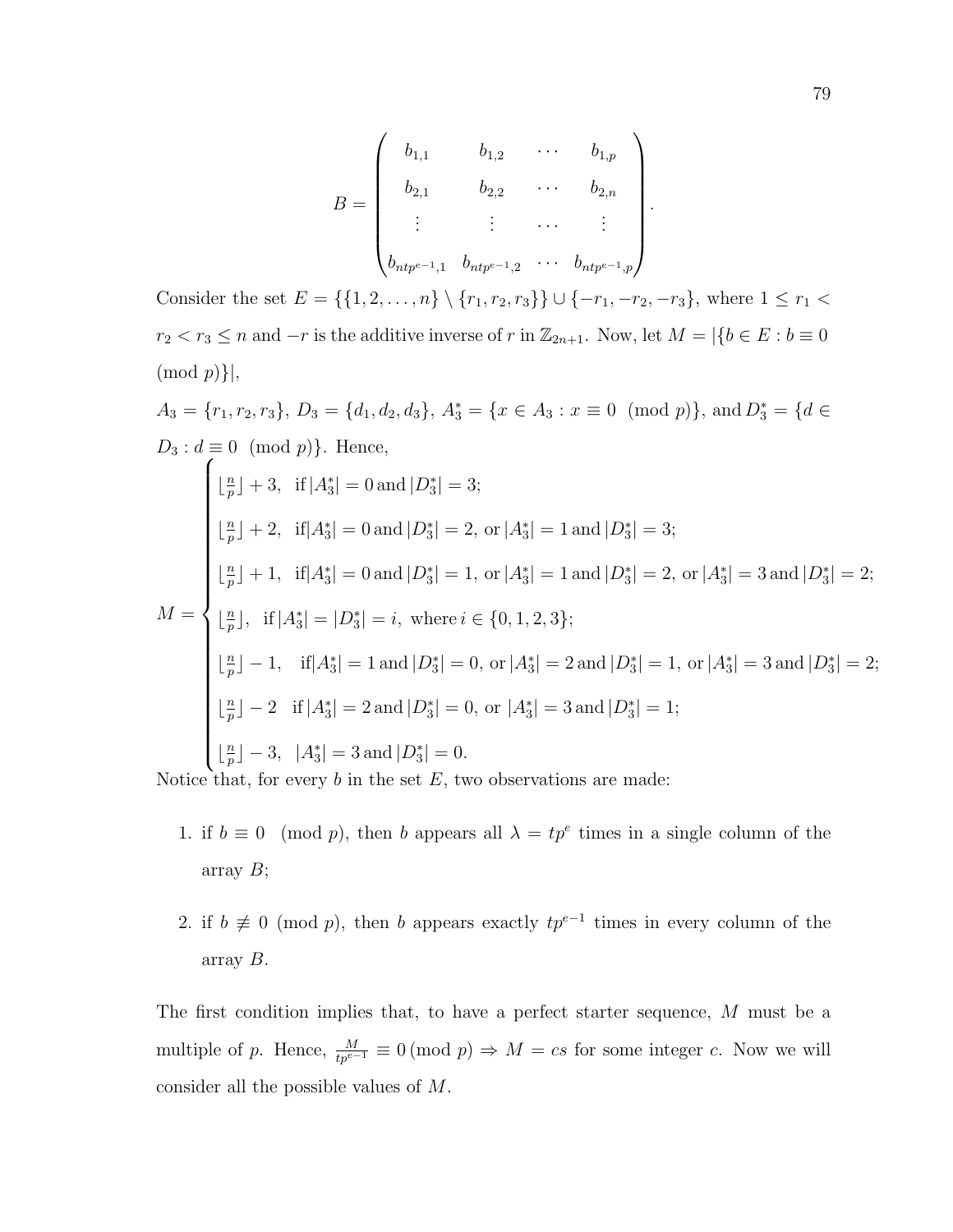Case (1): If  $M = \frac{n}{n}$  $\frac{n}{p}$  | + 3, then  $\lfloor \frac{n}{p} \rfloor$  $\frac{n}{p}$  | + 3  $\equiv$  0 (mod s). But if  $n \equiv i \pmod{p} \Longrightarrow n_0 = \frac{n-i}{n}$  $\frac{-i}{p}, 0 \leq i \leq p-1$ , then  $\frac{n_0 p + i}{n}$  $\frac{p+i}{p}$  + 3 = 0 (mod s)  $\implies n_0 + 3 \equiv 0 \pmod{s} \implies \frac{n-i}{p} + 3 = c_0 s$ , for some integer  $c_0$ 

 $\implies n - i = -3p + c_0 t p^{e+1} \implies n \equiv i - 3p \pmod{p^{e+1}}$ . Therefore, if a generalized starter sequence of order *n* exists, with multiplicity  $s = tp^e$  and three defects, where the defects are multiple of p but none of their inverses is a multiple of p, then n must satisfy one of the following congruency classes:  $n \equiv -3p, 1 - 3p, 2 - 3p, \ldots, -1 - 2p$  $\pmod{p^{e+1}}$ .

By the proof of Theorem (5.1.2), we obtain the result of the following case: Case (2): If  $M = \lfloor \frac{n}{n} \rfloor$  $\frac{p}{p}$  + 2, then  $n \equiv -2p, 1-2p, 2-2p, \ldots, -1-p \pmod{p^{e+1}}$ . Now by the proof of Theorem (5.1.1), we obtain the results of the following three cases:

Case (3): If  $M = \frac{n}{n}$  $\binom{n}{p} + 1$ , then  $n \equiv -p, 1-p, 2-p, \ldots, -1 \pmod{p^{e+1}}$ . Case (4): If  $M = \lfloor \frac{n}{n} \rfloor$  $\frac{p}{p}$ , then  $n \equiv 0, 1, 2, \ldots, p-1 \pmod{p^{e+1}}$ . Case (5): If  $M = \lfloor \frac{n}{n} \rfloor$  $\binom{n}{p} - 1$ , then  $n \equiv p, 1 + p, 2 + p, \ldots, 2p - 1 \pmod{p^{e+1}}$ . By the proof of Theorem (5.1.2) we obtain the results of the following cases: Case (6): If  $M = \frac{n}{n}$  $\frac{p}{p}$ ] – 2, then  $n \equiv 2p, 1 + 2p, 2 + 2p, \ldots, 3p - 1 \pmod{p^{e+1}}$ . Case (7): If  $M = \lfloor \frac{n}{n} \rfloor$  $\lfloor \frac{n}{p} \rfloor - 3$ , then  $\lfloor \frac{n}{p} \rfloor$  $\lfloor \frac{n}{p} \rfloor - 3 \equiv 0 \pmod{s}.$ But if  $n \equiv i \pmod{p} \Longrightarrow n_0 = \frac{n-i}{n}$  $\frac{-i}{p}, 0 \leq i \leq p-1$ , then  $\frac{n_0 p + i}{n}$  $\frac{p+i}{p}$  $-3 \equiv 0 \pmod{s} \implies n_0 - 3 \equiv 0 \pmod{s} \implies \frac{n-i}{p} - 3 = c_0 s$ , for some integer  $c_0$ 

$$
\implies n - i = 3p + c_0 t p^{e+1} \implies n \equiv i + 3p \pmod{p^{e+1}}.
$$

Therefore, for a generalized starter sequence of order n exists, with multiplicity  $s =$  $tp^e$ , and three defects, where none of them is a multiple of  $p$ , but their inverses are multiples of p, then n must satisfy one of the following congruency classes:  $n \equiv$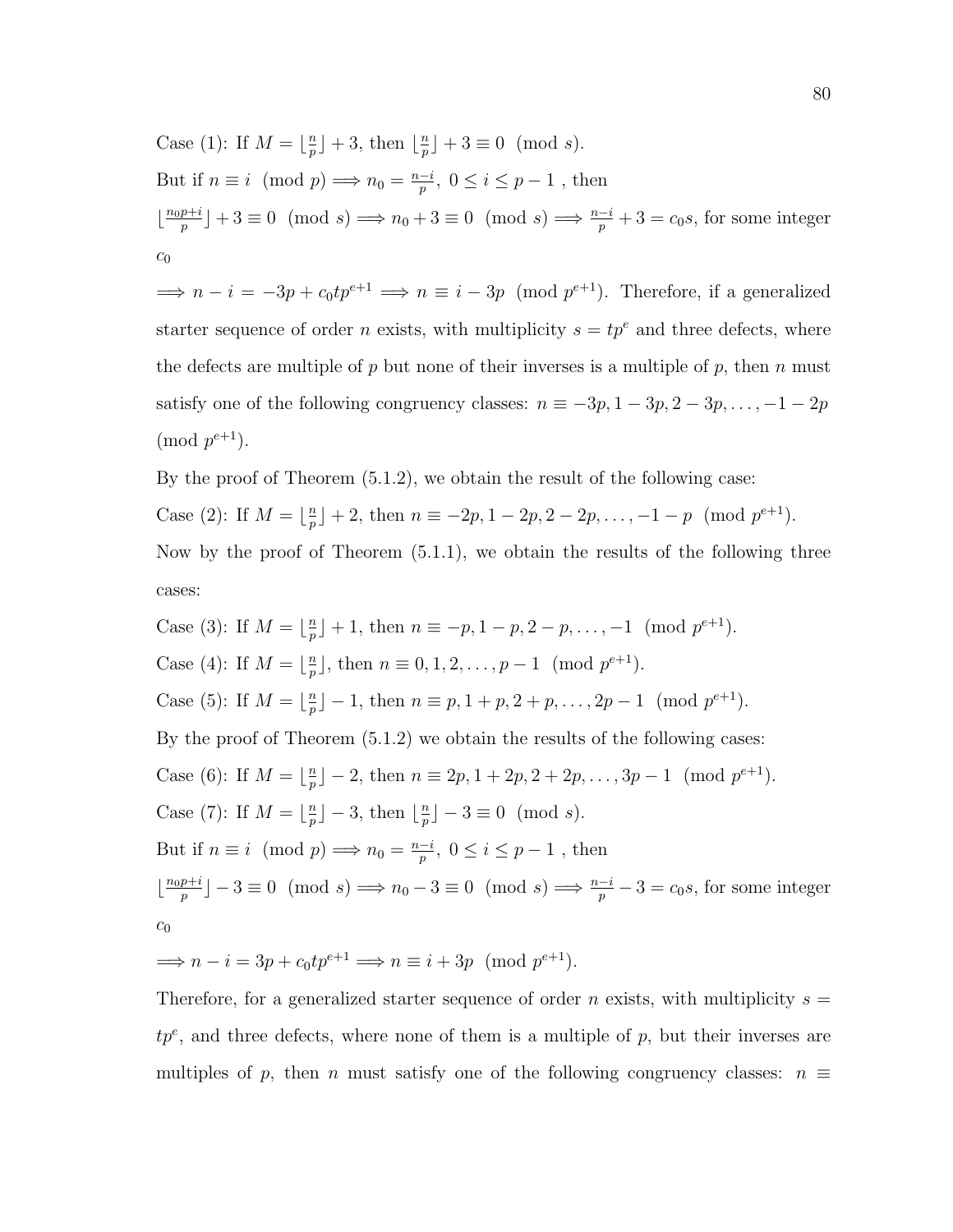$3p, 1+3p, \ldots, 4p-1 \pmod{p^{e+1}}.$ 

**Theorem 5.1.4.** Let  $\lambda = p^e t$ , where p is the smallest prime factor of  $\lambda$ , and e and t are positive integers. If a generalized extended starter sequence of order n, one defect d, and multiplicity  $\lambda$  exists, then n must satisfy one of the following congruences:

$$
n \equiv \begin{cases} kp, kp + 1, ..., kp + p - 1 \pmod{p^{e+1}}, & \text{if both } d, -d \equiv 0, \text{ or } d, -d \not\equiv 0 \pmod{p}; \\ kp - p, kp + (1 - p), ..., kp - 1 \pmod{p^{e+1}}, & \text{if } d \not\equiv 0, \text{ and } -d \equiv 0 \pmod{p}; \\ (k + 1)p, (k + 1)p + 1, ..., p(k + 1) + (p - 1) \pmod{p^{e+1}}, & \text{if } d \equiv 0, \text{ and } -d \not\equiv 0 \pmod{p}. \end{cases}
$$

Such that  $d = -r$ , where  $-r$  is the additive inverse of r in the group  $\mathbb{Z}_{2n+1}$ 

*Proof.* Let  $GES_{n,1} = (s_1, s_2, ..., s_{\lambda n+h})$  be a generalized extended starter sequence of order *n*, one defect *d*, multiplicity  $\lambda = tp^e$ , and *h* zeros. Arrange the terms of the sequence  $GESS_{n,1}$  into the  $(ntp^{e-1} + \lceil \frac{h}{n} \rceil$  $\binom{h}{p}$   $\times$  p matrix,  $B = (b_{ij})$  according to the following rule:  $b_{ij} = s_{(i-1)p+j} \ (1 \leq i \leq ntp^{e-1} + \lceil \frac{h}{p} \rceil)$  $\frac{h}{p}$ ];  $1 \leq j \leq p$ ):

$$
B = \begin{pmatrix} b_{1,1} & b_{1,2} & \cdots & b_{1,k} & 0 & \cdots & b_{1,p} \\ b_{2,1} & b_{2,2} & \cdots & b_{2,k} & b_{2,k+1} & \cdots & b_{2,n} \\ \cdots & \cdots & \cdots & \cdots & 0 & \cdots & 0 \\ \cdots & \cdots & \cdots & \cdots & \cdots & \cdots & \cdots \\ \cdots & \cdots & \cdots & \cdots & \cdots & \cdots & 0 \\ \vdots & \vdots & \vdots & \ddots & \vdots & \ddots & \vdots \\ b_{ntp^{e-1} + \lceil \frac{h}{p} \rceil,1} & b_{ntp^{e-1} + \lceil \frac{h}{p} \rceil,2} & \cdots & b_{ntp^{e-1} + \lceil \frac{h}{p} \rceil,k} & * & * & * \end{pmatrix}.
$$

Consider the set  $E = \{\{1, 2, ..., n\} \setminus \{r\}\} \cup \{-r\}$ , where  $1 \leq r \leq n$  and  $-r$  is the additive inverse of r in the group  $\mathbb{Z}_{2n+1}$ . Now, let  $M = |\{b \in E : b \equiv 0 \pmod{p}\}|$ .

■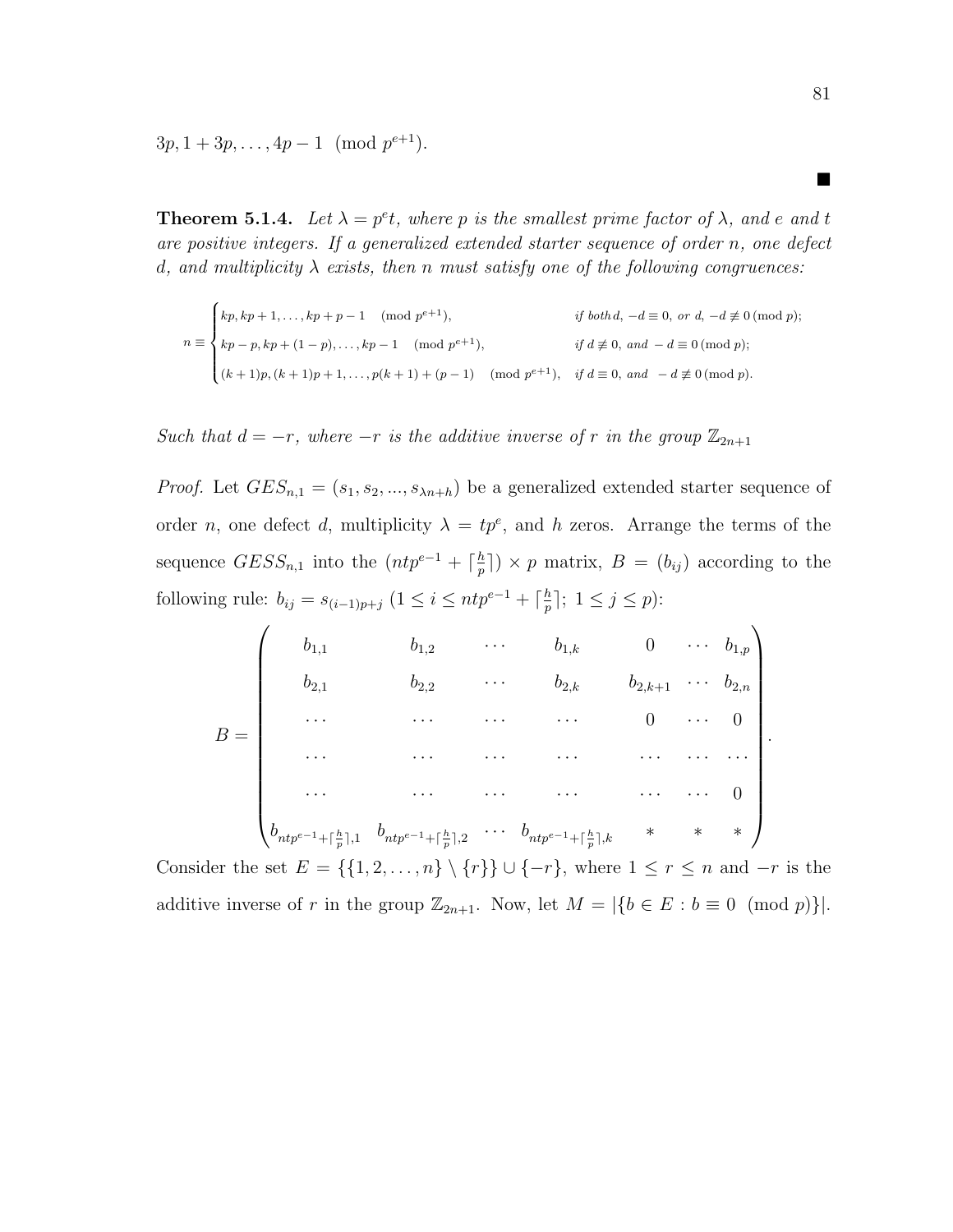Hence,

$$
M = \begin{cases} \lfloor \frac{n}{p} \rfloor, & \text{if both } d, \ -d \equiv 0, \text{ or } d \text{ and } -d \not\equiv 0 \text{ (mod } p); \\ \lfloor \frac{n}{p} \rfloor + 1, & \text{if } d \equiv 0, \text{ and } -d \not\equiv 0 \text{ (mod } p); \\ \lfloor \frac{n}{p} \rfloor - 1, & \text{if } -d \equiv 0, \text{ and } d \not\equiv 0 \text{ (mod } p). \end{cases}
$$

Notice that, for every  $b$  in the set  $E$ , two observations are made:

- 1. if  $b \equiv 0 \pmod{p}$ , then b appears all  $\lambda = tp^e$  times in a single column of the matrix  $B$ ;
- 2. if  $b \not\equiv 0 \pmod{p}$ , then b appears exactly  $tp^{e-1}$  times in every column of the matrix B.

The first condition implies that, to have a perfect starter sequence, M must be a multiple of p. Now, if M is not a multiple of p, then we say that

 $M \equiv k \pmod{p} \Rightarrow \frac{M}{tp^{e-1}} \equiv \frac{k}{tp^{e-1}} \pmod{p}$ . Hence,  $M = k + c\lambda$  for some integer c. Therefore,  $M \equiv k \pmod{\lambda}$ . Now, we will consider all the possible values of M.

Case (1): If 
$$
M = \lfloor \frac{n}{p} \rfloor
$$
, then  $\lfloor \frac{n}{p} \rfloor \equiv k \pmod{\lambda}$ .

But if  $n \equiv i \pmod{p}$ , then  $n_0 = \frac{n-i}{n}$  $\frac{-i}{p},\ 0\leq i\leq p-1$ ; thus  $\lfloor \frac{n_0 p + i}{n} \rfloor$  $\frac{p+i}{p} \equiv k \pmod{\lambda} \Longrightarrow n_0 \equiv k \pmod{\lambda} \Longrightarrow \frac{n-i}{p} = k + c_0 \lambda$ , for some integer  $c_0$  $\implies n - i = kp + c_0 t p^{e+1} \implies n \equiv kp + i \pmod{p^{e+1}}.$ 

Therefore, if a generalized extended starter sequence of order  $n$  exists, with multiplicity  $\lambda = tp^e$  and one defect, where the defect and its inverse are both multiples of p or neither of them is a multiple of  $p$ , then  $n$  must satisfy one of the congruences:

$$
n \equiv kp, kp + 1, \dots, kp + p - 1 \pmod{p^{e+1}}.
$$
  
Case (2): If  $M = \lfloor \frac{n}{p} \rfloor + 1$ , then  $\lfloor \frac{n}{p} \rfloor + 1 \equiv k \pmod{\lambda}$ .  
But if  $n \equiv i \pmod{p} \Longrightarrow n_0 = \frac{n-i}{p}, 0 \le i \le p - 1$ , then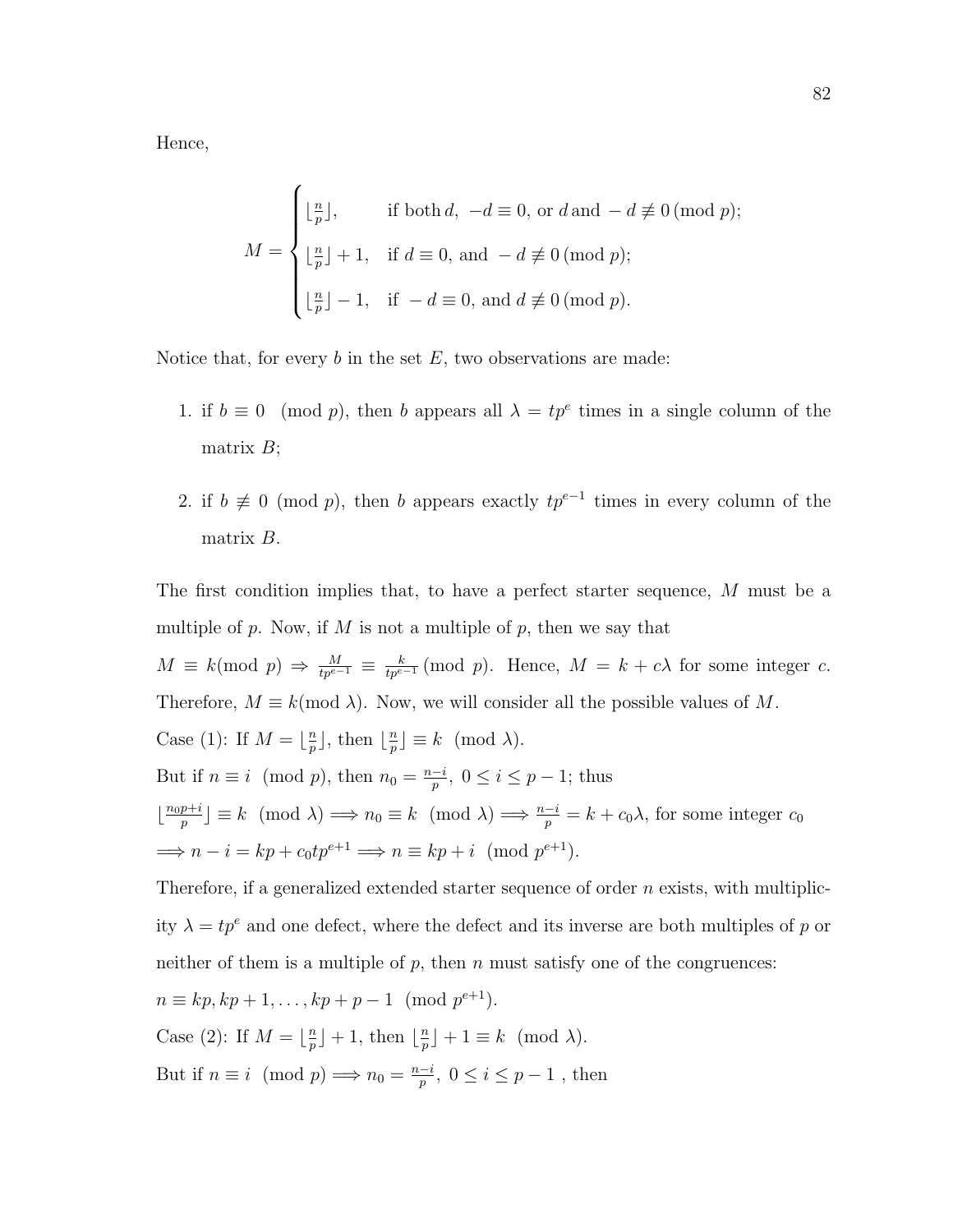$\frac{n_0 p + i}{n}$  $\binom{p+i}{p}+1 \equiv k \pmod{\lambda} \Longrightarrow n_0+1 \equiv k \pmod{\lambda} \Longrightarrow \frac{n-i}{p}+1 = k+c_0\lambda$ , for some integer  $c_0$ 

$$
\implies n - i = kp - p + c_0 t p^{e+1} \implies n \equiv kp + (i - p) \pmod{p^{e+1}}.
$$

Therefore, if a generalized extended starter sequence of order  $n$  exists, with multiplicity  $\lambda = tp^e$  and one defect, where the defect is a multiple of p but its inverse is not a multiple of  $p$ , then  $n$  must satisfy one of the congruences:

$$
n \equiv kp - p, kp + (1 - p), kp + (2 - p), \dots, kp - 1 \pmod{p^{e+1}}.
$$
  
Case (3): If  $M = \lfloor \frac{n}{p} \rfloor - 1$ , then  $\lfloor \frac{n}{p} \rfloor - 1 \equiv k \pmod{\lambda}$ .  
But if  $n \equiv i \pmod{p} \Longrightarrow n_0 = \frac{n-i}{p}, 0 \le i \le p - 1$ , then  
 $\lfloor \frac{n_0 p + i}{p} \rfloor - 1 \equiv k \pmod{\lambda} \Longrightarrow n_0 - 1 \equiv k \pmod{\lambda} \Longrightarrow \frac{n-i}{p} - 1 = k + 1$ 

integer  $c_0$ 

$$
\implies n - i = kp + p + c_0 t p^{e+1} \implies n \equiv i + (k+1)p \pmod{p^{e+1}}.
$$

Therefore, *n* must satisfy one of the congruences:

$$
n \equiv (k+1)p, 1 + (k+1)p, \dots, (p-1) + (k+1)p \pmod{p^{e+1}}.
$$

**Theorem 5.1.5.** Let  $\lambda = p^e t$ ,  $A_2 = \{r_1, r_2\}$ ,  $D_2 = \{d_1, d_2\}$ ,  $A_2^* = \{x \in A_2 : x \equiv 0\}$  $(\text{mod } p)$ , and  $D_2^* = \{d \in D_2 : d \equiv 0 \pmod{p}\}$ , where  $d_i = -r_i, 1 \le i \le 2$ , and p is the smallest prime factor of  $\lambda$  and e, t,  $r_1$ ,  $r_2$  are positive integers, and  $-r_i$  is the additive inverse of  $r_i$  in the group  $\mathbb{Z}_{2n+1}$ . If a generalized extended starter sequence of order n, two defects  $d_1, d_2,$  and multiplicity  $\lambda$  exists, then n must satisfy one of the following congruences:

$$
n \equiv \begin{cases} (k-2)p, 1 + (k-2)p, \dots, (k-1)p - 1 \pmod{p^{e+1}}, & if |D_2^*| = 2 \text{ and } |A_2^*| = 0; \\ kp, kp+1, \dots, kp+p-1 \pmod{p^{e+1}}, & if |D_2^*| = |A_2^*| = i, \text{ where } i \in \{0,1,2\}; \\ kp-p, kp+(1-p), \dots, kp-1 \pmod{p^{e+1}}, & if |D_2^*| = 1 \text{ and } |A_2^*| = 0, \text{ or } |D_2^*| = 2 \text{ and } |A_2^*| = 1; \\ (k+1)p, 1 + (k+1)p, \dots, (2+k)p - 1 \pmod{p^{e+1}}, & if |D_2^*| = 0 \text{ and } |A_2^*| = 1, \text{ or } |D_2^*| = 1 \text{ and } |A_2^*| = 2; \\ (2+k)p, 1 + (2+k)p, \dots, (3+k)p - 1 \pmod{p^{e+1}}, & if |D_2^*| = 0, \text{ and } |A_2^*| = 2. \end{cases}
$$

*Proof.* Let  $GES_{n,2} = (s_1, s_2, ..., s_{\lambda n+h})$  be a generalized extended starter sequence of order  $(n)$ , two defects  $d_1$  and  $d_2$ , multiplicity  $\lambda = tp^e$ , and h zeros. Arrange the terms of the sequence  $GESS_{n,2}$  into the  $(ntp^{e-1} + \lceil \frac{h}{n} \rceil$  $\binom{h}{p}$   $\times$  p matrix,  $B = (b_{ij})$ , according to

 $c_0\lambda$ , for some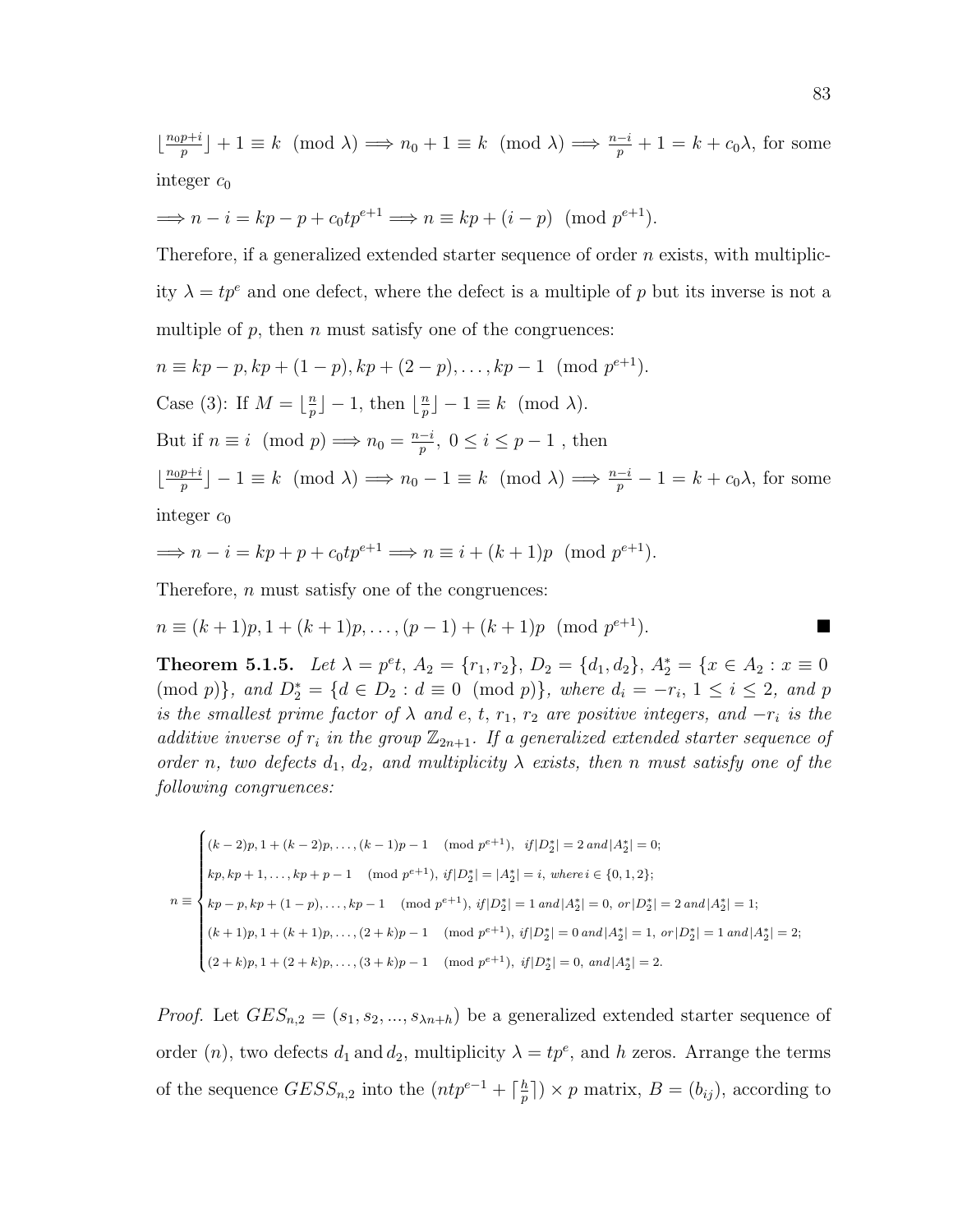the following rule:  $b_{ij} = s_{(i-1)p+j} \ (1 \leq i \leq ntp^{e-1} + \lceil \frac{h}{n} \rceil$  $\frac{h}{p}$ ];  $1 \leq j \leq p$ ).

$$
B = \begin{pmatrix} b_{1,1} & b_{1,2} & \cdots & b_{1,k} & 0 & \cdots & b_{1,p} \\ b_{2,1} & b_{2,2} & \cdots & b_{2,k} & b_{2,k+1} & \cdots & b_{2,n} \\ \cdots & \cdots & \cdots & \cdots & 0 & \cdots & 0 \\ \cdots & \cdots & \cdots & \cdots & \cdots & \cdots & 0 \\ \cdots & \cdots & \cdots & \cdots & \cdots & \cdots & 0 \\ \vdots & \vdots & \vdots & \ddots & \vdots & \ddots & \vdots \\ b_{ntp^{e-1} + \lceil \frac{h}{p} \rceil,1} & b_{ntp^{e-1} + \lceil \frac{h}{p} \rceil,2} & \cdots & b_{ntp^{e-1} + \lceil \frac{h}{p} \rceil,k} & * & * & * \end{pmatrix}.
$$

Consider the set  $E = \{\{1, 2, ..., n\} \setminus \{r_1, r_2\}\} \cup \{d_1, d_2\}$ , where  $1 \le r_1 < r_2 \le n$ ,  $d_1 =$  $-r_1, d_2 = -r_2$ , and  $-r$  is the additive inverse of r in the group  $\mathbb{Z}_{2n+1}$ . Now, let  $M = |\{b \in E : b \equiv 0 \pmod{p}\}|, A_2 = \{r_1, r_2\}, D_2 = \{d_1, d_2\}, A_2^* = \{x \in A_2 : x \equiv 0\}$  $(\text{mod } p)$ , and  $D_2^* = \{d \in D_2 : d \equiv 0 \pmod{p}\}.$  Hence,

$$
M = \begin{cases} \lfloor \frac{n}{p} \rfloor + 2, & \text{if } |D_2^*| = 2 \text{ and } |A_2^*| = 0; \\ \lfloor \frac{n}{p} \rfloor + 1, & \text{if } |D_2^*| = 1 \text{ and } |A_2^*| = 0, \text{ or } |D_2^*| = 2 \text{ and } |A_2^*| = 1; \\ \lfloor \frac{n}{p} \rfloor, & \text{if } |D_2^*| = |A_2^*| = i, \text{ where } i \in \{0, 1, 2\}; \\ \lfloor \frac{n}{p} \rfloor - 1, & \text{if } |D_2^*| = 0 \text{ and } |A_2^*| = 1, \text{ or } |D_2^*| = 1 \text{ and } |A_2^*| = 2; \\ \lfloor \frac{n}{p} \rfloor - 2, & \text{if } |D_2^*| = 0, \text{ and } |A_2^*| = 2. \end{cases}
$$

Notice that, for every  $b$  in the set  $E$ , two observations are made:

- 1. if  $b \equiv 0 \pmod{p}$ , then b appears  $\lambda = tp^e$  times in a single column of the matrix  $B$ ;
- 2. if  $b \not\equiv 0 \pmod{p}$ , then b appears exactly  $tp^{e-1}$  times in every column of the matrix  $B$ .

The first condition implies that, to have a perfect starter sequence, M must be a multiple of p. Now, if  $M$  is not a multiple of p, then we say that

 $M \equiv k \pmod{p} \Rightarrow \frac{M}{tp^{e-1}} \equiv \frac{k}{tp^{e-1}} \pmod{p}$ . Hence,  $M = k + c\lambda$  for some integer c.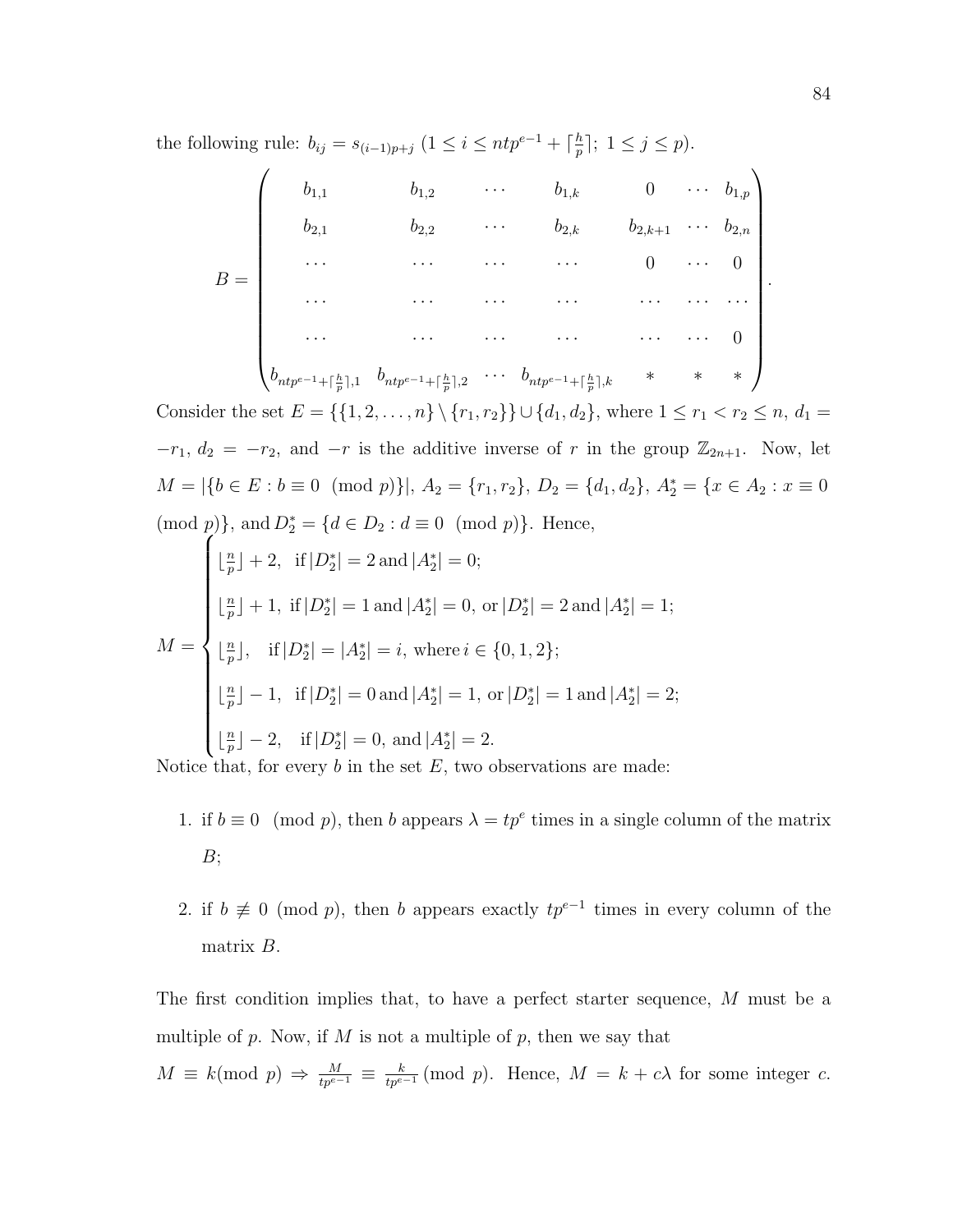Therefore,  $M \equiv k \pmod{\lambda}$ . Now, we consider all the possible values of M. We only need to investigate the first case and the last case; the remaining cases are already considered in Theorem (5.1.4).

Case (1): If 
$$
M = \lfloor \frac{n}{p} \rfloor + 2
$$
, then  $\lfloor \frac{n}{p} \rfloor + 2 \equiv k \pmod{\lambda}$ .  
But if  $n \equiv i \pmod{p} \implies n_0 = \frac{n-i}{p}$ ,  $0 \le i \le p-1$ , then  
 $\lfloor \frac{n_0 p + i}{p} \rfloor + 2 \equiv k \pmod{s} \implies n_0 + 2 \equiv k \pmod{\lambda} \implies \frac{n-i}{p} + 2 = k + c_0 \lambda$ , for some integer  $c_0$ 

$$
\implies n - i = (k - 2)p + c_0 t p^{e+1} \implies n \equiv i + (k - 2)p \pmod{p^{e+1}}.
$$

Therefore, *n* must satisfy one of the following congruency classes:

$$
n \equiv (k-2)p, 1 + (k-2)p, 2 + (k-2)p, \dots, (k-1)p - 1 \pmod{p^{e+1}}.
$$
  
Case (2): If  $M = \lfloor \frac{n}{p} \rfloor$ , then  $n \equiv kp, kp + 1, kp + 2, \dots, kp + p - 1 \pmod{p^{e+1}}$ .  
Case (3): If  $M = \lfloor \frac{n}{p} \rfloor + 1$ , then  $n \equiv kp - p, kp + (1 - p), kp + (2 - p), \dots, kp - 1 \pmod{p^{e+1}}$ .

Case (4): If  $M = \frac{n}{n}$  $\binom{n}{p}$  – 1, then  $n \equiv (k+1)p, 1 + (k+1)p, \ldots, (p-1) + (k+1)p$  $\pmod{p^{e+1}}$ .

Case (5): If  $M = \lfloor \frac{n}{n} \rfloor$  $\lfloor \frac{n}{p} \rfloor - 2$ , then  $\lfloor \frac{n}{p} \rfloor$  $\lfloor \frac{n}{p} \rfloor - 2 \equiv k \pmod{\lambda}.$ But if  $n \equiv i \pmod{p} \Longrightarrow n_0 = \frac{n-i}{n}$  $\frac{-i}{p}, 0 \leq i \leq p-1$ , then  $\frac{n_0 p + i}{n}$  $\binom{p+i}{p} - 2 \equiv k \pmod{\lambda} \Longrightarrow n_0 - 2 \equiv k \pmod{\lambda} \Longrightarrow \frac{n-i}{p} - 2 = k + c_0 \lambda$ , for some integer  $c_0$ 

$$
\implies n - i = (2 + k)p + c_0 t p^{e+1} \implies n \equiv i + (2 + k)p \pmod{p^{e+1}}.
$$

Therefore, *n* must satisfy one of the following congruences:

$$
n \equiv (2+k)p, 1 + (2+k)p, 2 + (2+k)p, \dots, (3+k)p - 1 \pmod{p^{e+1}}.
$$

**Theorem 5.1.6.** Let  $\lambda = p^e t$ ,  $A_3 = \{r_1, r_2, r_3\}$ , and  $D_3 = \{d_1, d_2, d_3\}$ , where p is the smallest prime factor of  $\lambda$ , the elements {e, t, d<sub>1</sub>, d<sub>2</sub>, d<sub>3</sub>, r<sub>1</sub>, r<sub>2</sub>, r<sub>3</sub>} are positive integers,  $A_3 = \{r_1, r_2, r_3\}, D_3 = \{d_1, d_2, d_3\}, A_3^* = \{x \in A_3 : x \equiv 0 \pmod{p}\}, and$  $D_3^* = \{d \in D_3 : d \equiv 0 \pmod{p}\}.$  If a generalized extended starter sequence of order n, with three defects  $(d_i = -r_i, i \in \{1, 2, 3\})$ , and multiplicity  $\lambda$  exists, then n must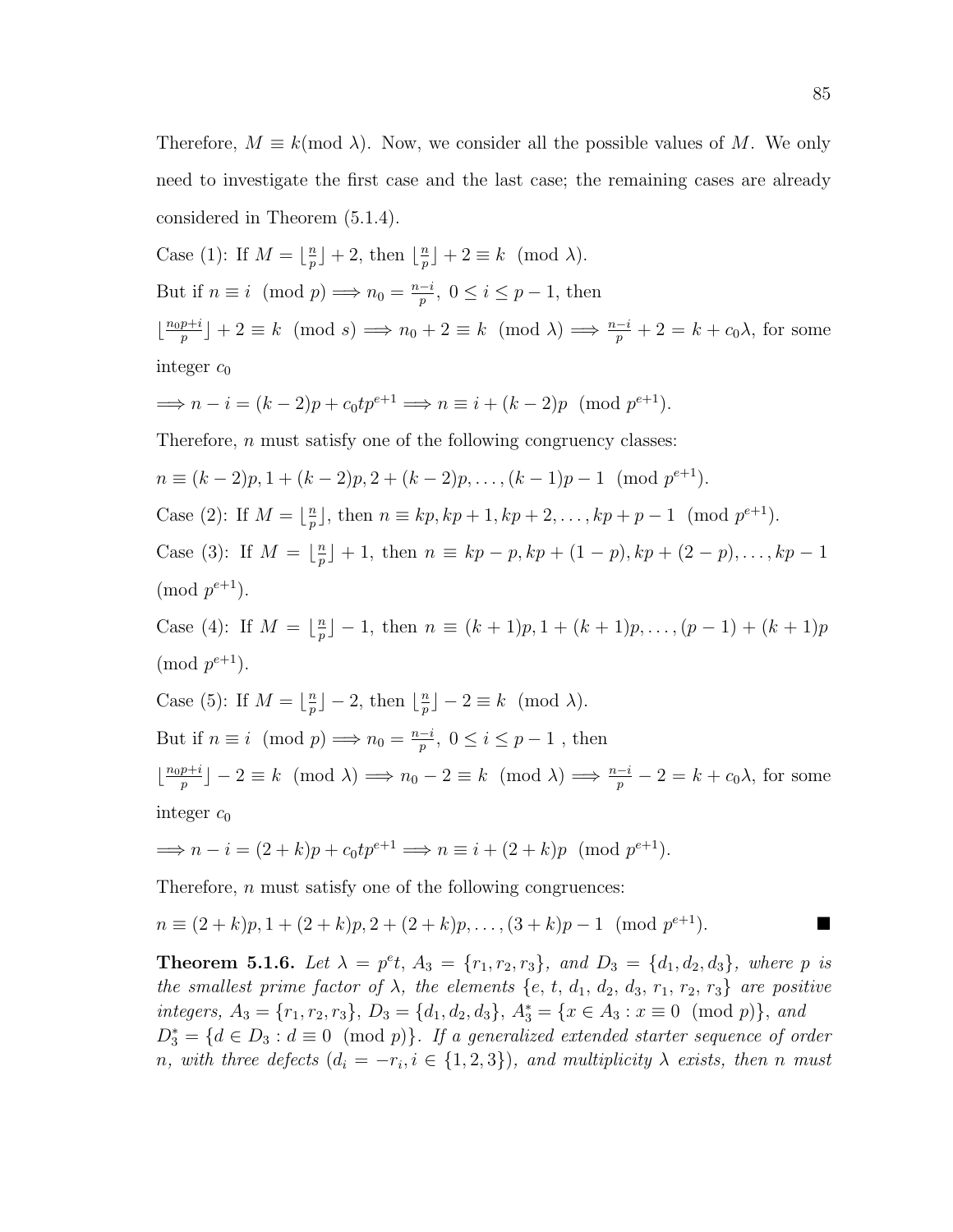satisfy one of the following congruences modulo  $p^{e+1}$ :

$$
n \equiv \begin{cases} (k-3)p, 1+(k-3)p, \dots, (k-2)p-1, & if |A_3^*| = 0 \text{ and } |D_3^*| = 3; \\ (k-2)p, 1+(k-2)p, \dots, (k-1)p-1, & if |A_3^*| = 0 \text{ and } |D_3^*| = 2, \text{ or } |A_3^*| = 1 \text{ and } |D_3^*| = 3; \\ kp, kp+1, \dots, kp+p-1, & if |A_3^*| = |D_3^*| = i, \text{ where } i \in \{0, 1, 2, 3\}; \\ kp-p, kp+(1-p), \dots, kp-1, & if |A_3^*| = 0, |D_3^*| = 1, \text{ or } |A_3^*| = 1, |D_3^*| = 2, \text{ or } |A_3^*| = 3, |D_3^*| = 2; \\ (k+1)p, 1+(k+1)p, \dots, (p-1)+(k+1)p, & if |A_3^*| = 1, |D_3^*| = 0, \text{ or } |A_3^*| = 2, |D_3^*| = 1, \text{ or } |A_3^*| = 3, |D_3^*| = 2; \\ (2+k)p, 1+(2+k)p, \dots, (3+k)p-1, & if |A_3^*| = 2 \text{ and } |D_3^*| = 0, \text{ or } |A_3^*| = 3 \text{ and } |D_3^*| = 1; \\ (k+3)p, 1+(k+3)p, \dots, (k+4)p-1, & if |A_3^*| = 3 \text{ and } |D_3^*| = 0. \end{cases}
$$

*Proof.* Let  $GES_{n,3} = (s_1, s_2, ..., s_{\lambda n+h})$  be a generalized extended starter sequence of order *n*, multiplicity  $\lambda = tp^e$ , three defects  $d_1, d_2$ , and  $d_3$ , and *h* zeros. Arrange the terms of the sequence  $GESS_{n,3}$  into the  $(ntp^{e-1} + \lceil \frac{h}{n} \rceil$  $\frac{h}{p}$ ]  $\times p$  matrix,  $B = (b_{ij})$ , according to the following rule:  $b_{ij} = s_{(i-1)p+j} \ (1 \leq i \leq ntp^{e-1} + \lceil \frac{h}{n} \rceil)$  $\frac{h}{p}$ ];  $1 \leq j \leq p$ ).

$$
B = \begin{pmatrix} b_{1,1} & b_{1,2} & \cdots & b_{1,k} & 0 & \cdots & b_{1,p} \\ b_{2,1} & b_{2,2} & \cdots & b_{2,k} & b_{2,k+1} & \cdots & b_{2,n} \\ \cdots & \cdots & \cdots & \cdots & 0 & \cdots & 0 \\ \vdots & \vdots & \ddots & \vdots & \ddots & \vdots & \vdots \\ b_{ntp^{e-1}+\lceil\frac{h}{p}\rceil,1} & b_{ntp^{e-1}+\lceil\frac{h}{p}\rceil,2} & \cdots & b_{ntp^{e-1}+\lceil\frac{h}{p}\rceil,k} & * & * & * \end{pmatrix}.
$$

Consider the set  $E = \{\{1, 2, ..., n\} \setminus \{r_1, r_2, r_3\}\} \cup \{-r_1, -r_2, -r_3\}$ , where  $1 \le r_1 <$  $r_2 < r_3 \le n$  and  $-r$  is the additive inverse of r in  $\mathbb{Z}_{2n+1}$ . Now, let  $M = |\{b \in E : b \equiv 0\}|$  $\pmod{p}$ ,

 $A_3 = \{r_1, r_2, r_3\}, D_3 = \{d_1, d_2, d_3\}, A_3^* = \{x \in A_3 : x \equiv 0 \pmod{p}\}, \text{ and } D_3^* = \{d \in A_3 : x \equiv 0 \pmod{p}\}\$  $D_3: d \equiv 0 \pmod{p}$ . Hence,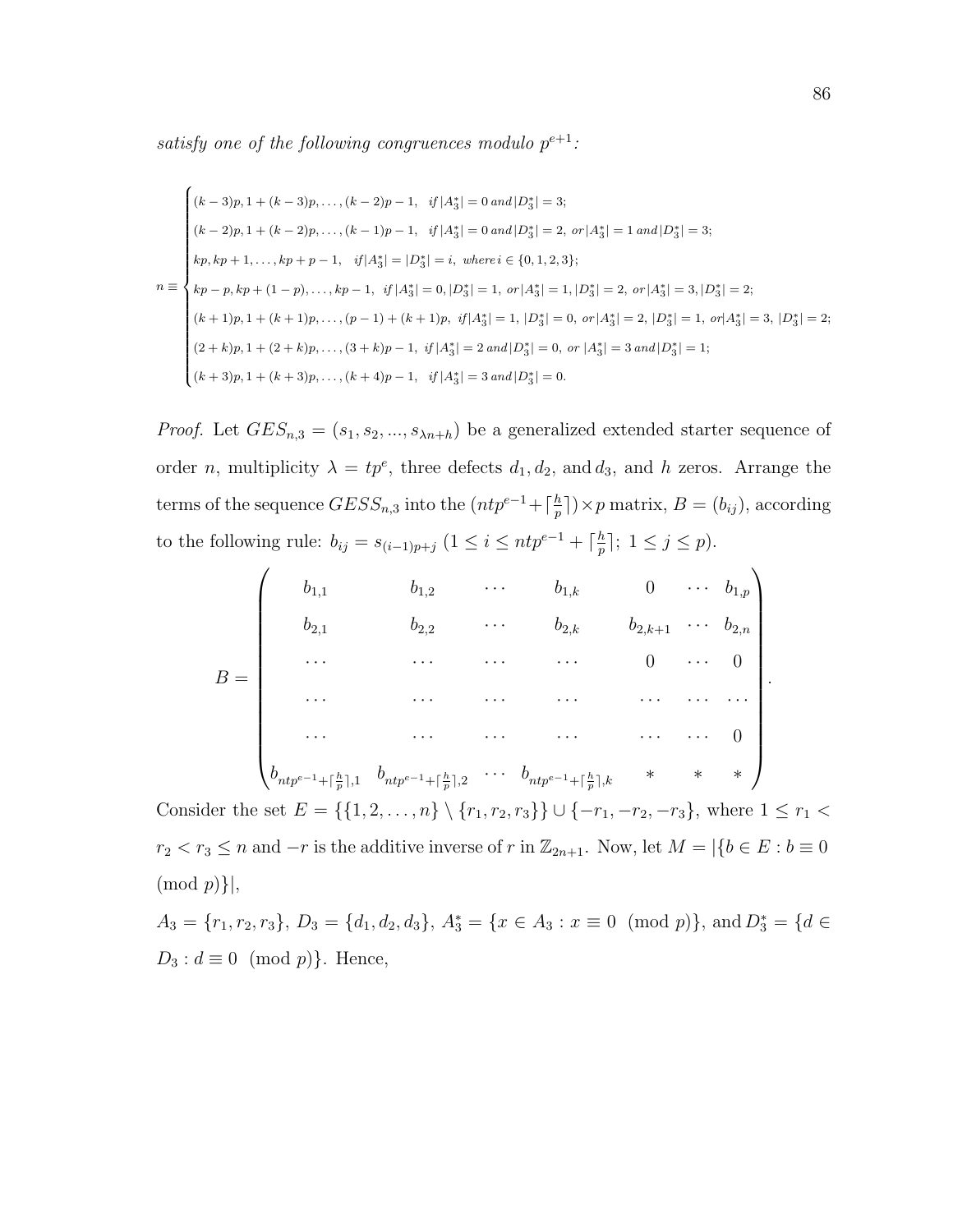$$
\begin{cases}\n\lfloor \frac{n}{p} \rfloor + 3, & \text{if } |A_3^*| = 0 \text{ and } |D_3^*| = 3; \\
\lfloor \frac{n}{p} \rfloor + 2, & \text{if } |A_3^*| = 0 \text{ and } |D_3^*| = 2, \text{ or } |A_3^*| = 1 \text{ and } |D_3^*| = 3; \\
\lfloor \frac{n}{p} \rfloor + 1, & \text{if } |A_3^*| = 0 \text{ and } |D_3^*| = 1, \text{ or } |A_3^*| = 1 \text{ and } |D_3^*| = 2, \text{ or } |A_3^*| = 3 \text{ and } |D_3^*| = 2; \\
M = \begin{cases}\n\lfloor \frac{n}{p} \rfloor, & \text{if } |A_3^*| = |D_3^*| = i, \text{ where } i \in \{0, 1, 2, 3\}; \\
\lfloor \frac{n}{p} \rfloor - 1, & \text{if } |A_3^*| = 1 \text{ and } |D_3^*| = 0, \text{ or } |A_3^*| = 2 \text{ and } |D_3^*| = 1, \text{ or } |A_3^*| = 3 \text{ and } |D_3^*| = 2; \\
\lfloor \frac{n}{p} \rfloor - 2, & \text{if } |A_3^*| = 2 \text{ and } |D_3^*| = 0, \text{ or } |A_3^*| = 3 \text{ and } |D_3^*| = 1; \\
\lfloor \frac{n}{p} \rfloor - 3, & |A_3^*| = 3 \text{ and } |D_3^*| = 0.\n\end{cases}
$$

Notice that, for every  $b$  in the set  $E$ , two observations are made:

- 1. if  $b \equiv 0 \pmod{p}$ , then b appears  $\lambda = tp^e$  times in a single column of the array B.
- 2. if  $b \not\equiv 0 \pmod{p}$ , then b appears exactly  $tp^{e-1}$  times in every column of the array B.

The first condition implies that, to have a perfect starter sequence, M must be a multiple of p. Hence,  $\frac{M}{tp^{e-1}} \equiv k \pmod{p} \Rightarrow M = c\lambda$  for some integer c. Now we consider all the possible values of M.

Case (1): If  $M = \lfloor \frac{n}{n} \rfloor$  $\frac{n}{p}$  | + 3, then  $\lfloor \frac{n}{p} \rfloor$  $\frac{n}{p}$  | + 3  $\equiv k \pmod{\lambda}$ . But if  $n \equiv i \pmod{p} \Longrightarrow n_0 = \frac{n-i}{n}$  $\frac{-i}{p}, 0 \leq i \leq p-1$ , then  $\frac{n_0 p + i}{n}$  $\binom{p+i}{p}$  + 3  $\equiv k \pmod{\lambda} \Longrightarrow n_0 + 3 \equiv k \pmod{\lambda} \Longrightarrow \frac{n-i}{p} + 3 = k + c_0 \lambda$ , for some integer  $c_0$ 

$$
\implies n - i = (k - 3)p + c_0 t p^{e+1} \implies n \equiv i + (k - 3)p \pmod{p^{e+1}}.
$$

Therefore, n must satisfy one of the following congruency classes:  $n \equiv (k-3)p, 1 +$  $(k-3)p, 2+(k-3)p, \ldots, (k-2)p-1 \pmod{p^{e+1}}.$ 

The following cases are already considered in Theorem 5.1.5

Case (2): If  $M = \lfloor \frac{n}{n} \rfloor$  $\frac{n}{p}$  + 2, then  $n \equiv (k-2)p, 1 + (k-2)p, \ldots, (k-1)p-1 \pmod{p^{e+1}}$ .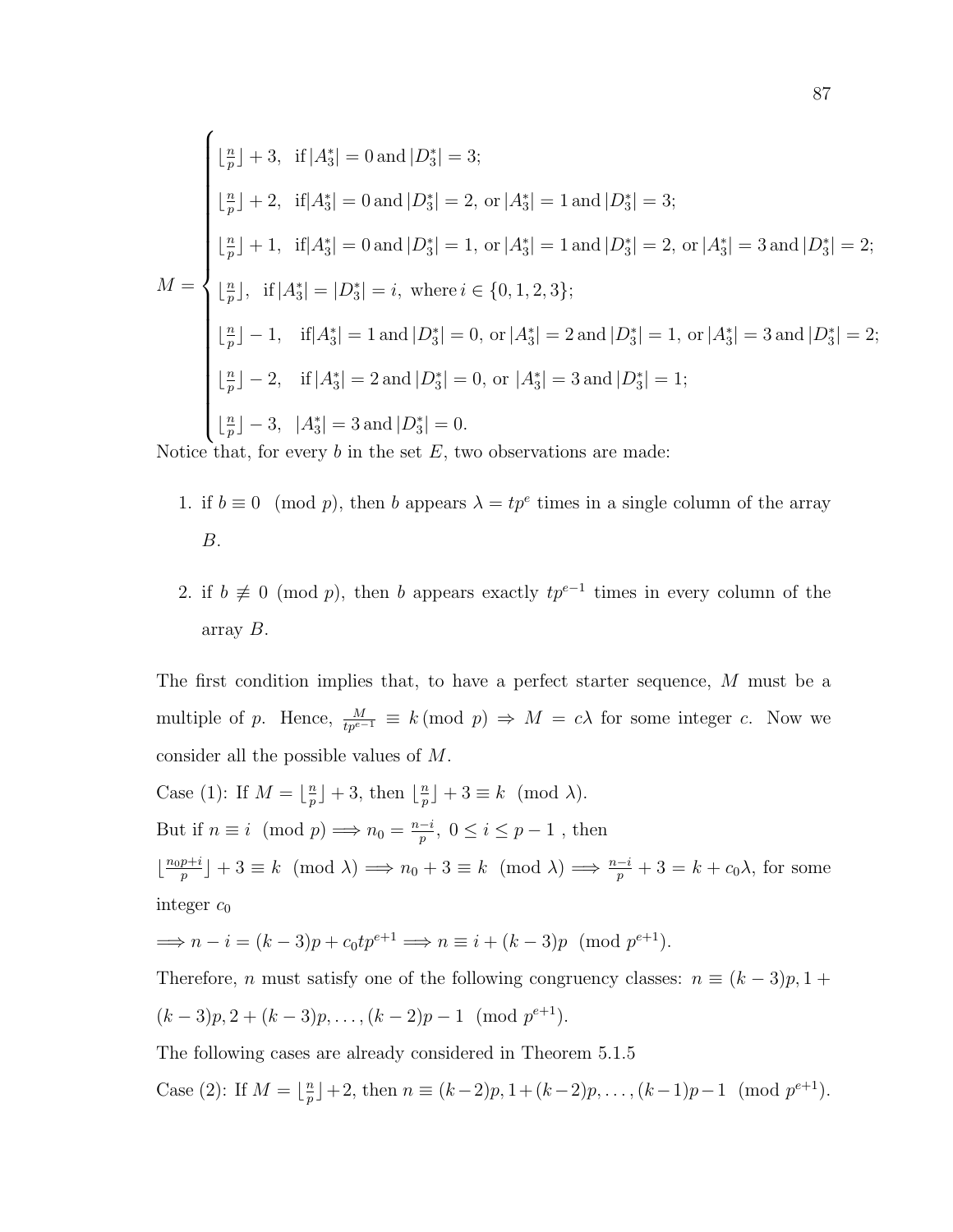Case (3): If  $M = \frac{n}{n}$  $p_{p}^{n}$ , then  $n \equiv kp, kp + 1, kp + 2, ..., kp + p - 1 \pmod{p^{e+1}}$ . Case (4): If  $M = \frac{n}{n}$  $\binom{n}{p}$  + 1, then  $n \equiv kp - p$ ,  $kp + (1 - p)$ ,  $kp + (2 - p)$ , ...,  $kp - 1$  $\pmod{p^{e+1}}$ . Case (5): If  $M = \frac{n}{n}$  $\binom{n}{p}$  – 1, then  $n \equiv (k+1)p, 1 + (k+1)p, \ldots, (p-1) + (k+1)p$  $\pmod{p^{e+1}}$ . Case (6): If  $M = \frac{n}{n}$  $\frac{n}{p}$ ] - 2, then  $n \equiv (2+k)p, 1+(2+k)p, \ldots, (3+k)p-1 \pmod{p^{e+1}}.$ Case (7): If  $M = \lfloor \frac{n}{n} \rfloor$  $\lfloor \frac{n}{p} \rfloor - 3$ , then  $\lfloor \frac{n}{p} \rfloor$  $\lfloor \frac{n}{p} \rfloor - 3 \equiv k \pmod{\lambda}.$ But if  $n \equiv i \pmod{p} \Longrightarrow n_0 = \frac{n-i}{n}$  $\frac{-i}{p}, 0 \leq i \leq p-1$ , then  $\frac{n_0 p + i}{n}$  $\binom{p+i}{p} - 3 \equiv k \pmod{\lambda} \Longrightarrow n_0 - 3 \equiv k \pmod{\lambda} \Longrightarrow \frac{n-i}{p} - 3 = k + c_0 \lambda$ , for some integer  $c_0$  $\implies n - i = (k+3)p + c_0 t p^{e+1} \implies n \equiv i + (k+3)p \pmod{p^{e+1}}.$ 

Therefore, n must satisfy one of the congruences:

 $n \equiv (k+3)p, 1 + (k+3)p, 2 + (k+3)p, \ldots, (k+4)p-1 \pmod{p^{e+1}}.$ 

**Corollary 5.1.1.** If a generalized extended starter sequence  $S = (s_1, s_2, \ldots, s_{\lambda n+h})$  of order n, and multiplicity  $\lambda = tp^e$  exists, then the expected minimum number of zeros is given by:

 $h = (p - k)(\lambda - 1)$ . The permissible locations of these zeros are calculated as  $s_i$ such that  $i \equiv k + 1, ..., p - 1, 0 \pmod{p}$ . Provided that  $k \not\equiv 0 \pmod{p}$ , where  $M = |\{b \in E : b \equiv 0 \pmod{p}\}| \equiv k \pmod{p}.$ 

*Proof.* In case  $|\{b \in E : b \equiv 0 \pmod{p}\}|$  is not a multiple of p, then the array B must have  $(p - k)$  columns each containing  $\lambda$  zeros. Hence, the lower bound is attained when the entries  $b_{ntp^{e-1},k+1}, b_{ntp^{e-1},k+2}, \ldots, b_{ntp^{e-1},p}$  are all 0 or  $*$ , but all these will lie outside the sequence; thus, we attain the lower bound of zeros, which is  $(p-k)(s-1)$ . Since  $b_{ij} = s_{(i-1)p+j}$ ,  $(1 \leq i \leq ntp^{e-1}; 1 \leq j \leq p)$ , the permissible locations for the

 $\blacksquare$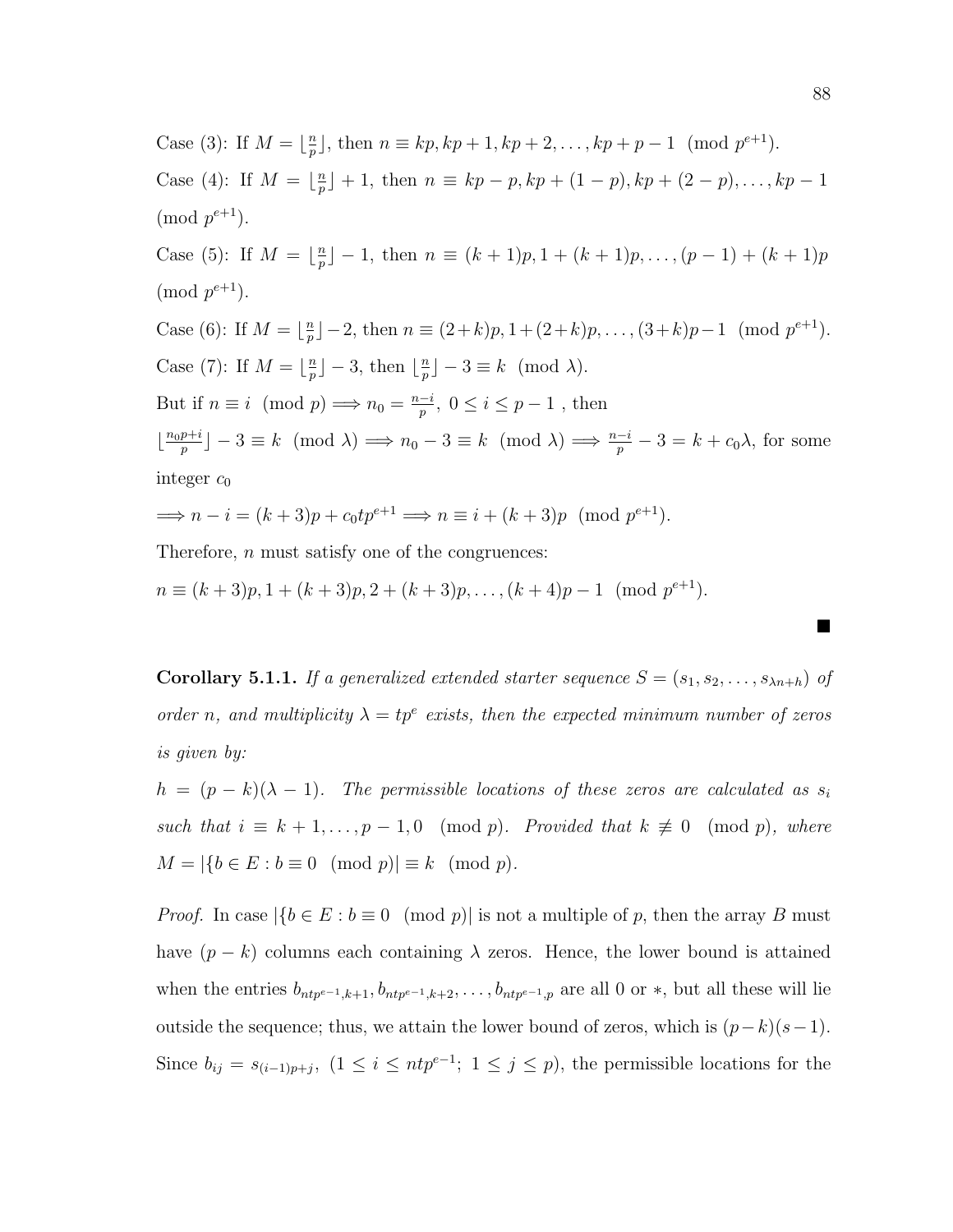zeros are given by  $s_i$ , such that  $i \equiv k+1, \ldots, p-1, 0 \pmod{p}$ .

### 5.2 Examples

The following example shows the minimum possible value of  $n$  for a perfect starter sequence with multiplicity  $\lambda = 3$ .

Example 5.2.1. Consider the perfect starter sequence with two defects for the case  $(n, \lambda, h) = (8, 3, 0)$  given below in matrix form:

| 9              | 6              | 10             |  |
|----------------|----------------|----------------|--|
| $\mathbf 1$    | 1              | 1              |  |
| $\overline{2}$ | 6              | $\overline{2}$ |  |
| 9              | $\overline{2}$ | 5              |  |
| 10             | 6              | 3              |  |
| $\overline{4}$ | 5              | 3              |  |
| 9              | $\overline{4}$ | 3              |  |
| $\overline{5}$ | 10             | 4              |  |

.

Note  $\lambda = p^e t \Longrightarrow p = 3, t = e = 1.$   $A = \{7, 8\}, D = \{9, 10\}, A^* = \phi, and D^* = \{9\}.$ Since  $\frac{n}{n}$  $\binom{n}{p} + 1 \equiv k \pmod{p} \Longrightarrow 0 \equiv k \pmod{3}$ , then

$$
n \equiv -p, 1-p, 2-p, \dots, -1 \pmod{p^{e+1}} \Leftrightarrow 8 \equiv -1 \pmod{9}
$$

$$
\Leftrightarrow 8 \equiv 8 \pmod{9}.
$$

Example 5.2.2. Consider the perfect starter sequence with three defects for the case  $(n, \lambda, h) = (18, 4, 0)$ , given below in (transpose) array form. In fact, this example shows the smallest order for the perfect starter sequences with multiplicity  $(\lambda = 4)$ .

|  |  |  |  |  |  | 7 1 1 21 10 13 14 7 3 10 19 3 11 14 10 15 5 9 3 10 14 5 6 11 21 |  |  |  |  |  |  |
|--|--|--|--|--|--|-----------------------------------------------------------------|--|--|--|--|--|--|
|  |  |  |  |  |  |                                                                 |  |  |  |  |  |  |

89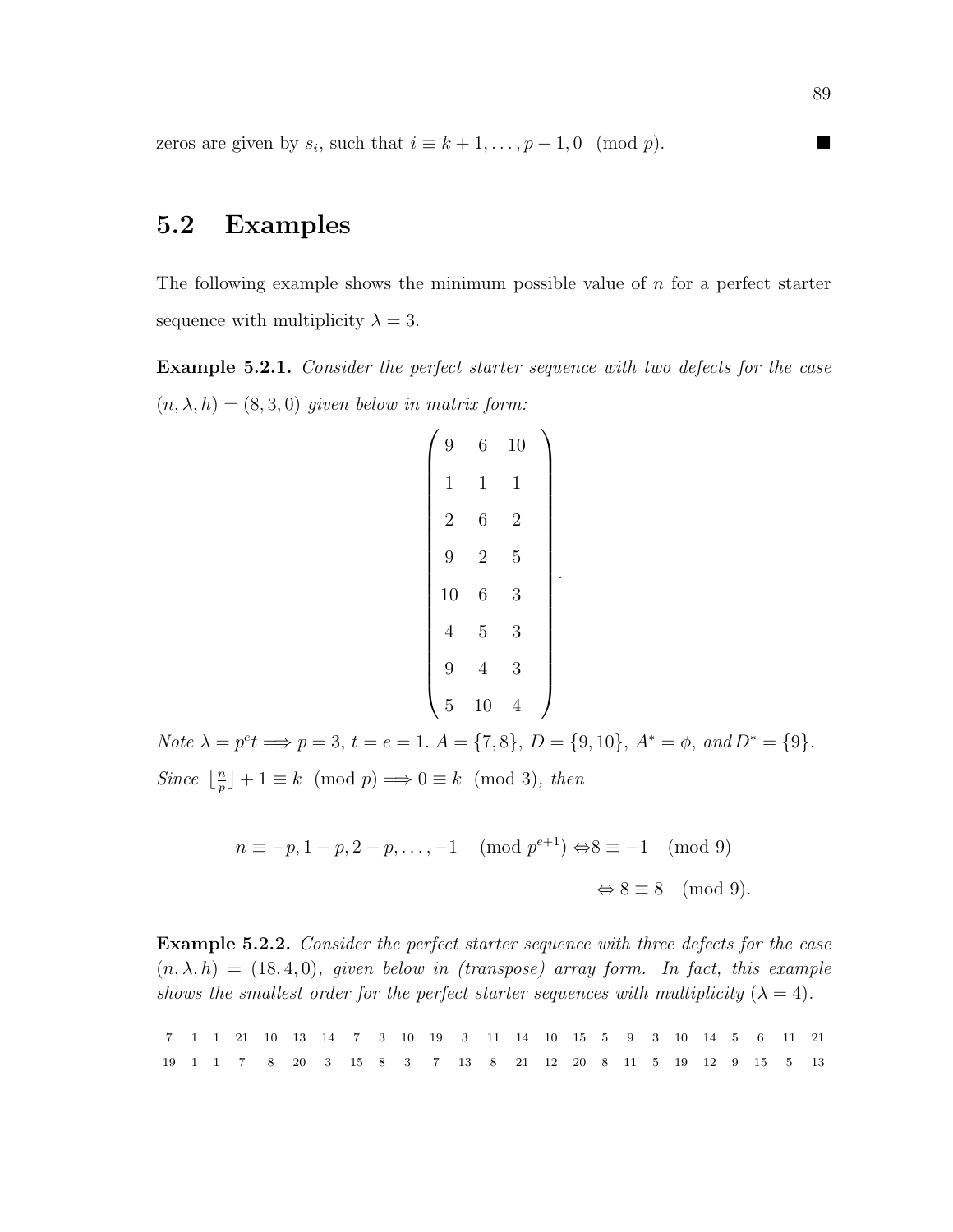6 9 14 6 19 15 6 2 2 2 2 20 12 4 11 4 9 4 12 4 21 20

Note  $\lambda = p^e t \implies p = 2 = e, t = 1$ .  $A = \{16, 17, 18\}, D = \{19, 20, 21\}, |A^*|$ 2, and  $|D^*| = 1$ .

Since  $\frac{n}{n}$  $\binom{n}{p} - 1 \equiv k \pmod{p} \Longrightarrow 0 \equiv k \pmod{8}$ , then

$$
n \equiv p, 1 + p, 2 + p, \dots, 2p - 1 \pmod{p^{e+1}} \Leftrightarrow 18 \equiv 2 \pmod{8}
$$

$$
\Leftrightarrow 2 \equiv 2 \pmod{8}.
$$

Example 5.2.3. Consider a hooked starter sequence with one defect for the case  $(n, \lambda, h) = (6, 3, 2)$ , given below in array form.

$$
\begin{pmatrix} 2 & 6 & 2 \\ 8 & 2 & 0 \\ 4 & 6 & 0 \\ 3 & 4 & 8 \\ 3 & 6 & 4 \\ 3 & 1 & 1 \\ 1 & 8 & \star \end{pmatrix}.
$$

since  $\lfloor \frac{n}{n} \rfloor$  $\binom{n}{p} \equiv k \pmod{p} \Longrightarrow 2 \equiv k \pmod{3}$ , then

$$
n \equiv kp, kp + 1, kp + 2, \dots, kp + p - 1 \pmod{p^{e+1}} \Leftrightarrow 6 \equiv 2(3) \pmod{3}
$$

$$
\Leftrightarrow 0 \equiv 0 \pmod{3}.
$$

Now, the expected minimum number of zeros is calculated as  $h = (p - k)(s - 1) \Rightarrow$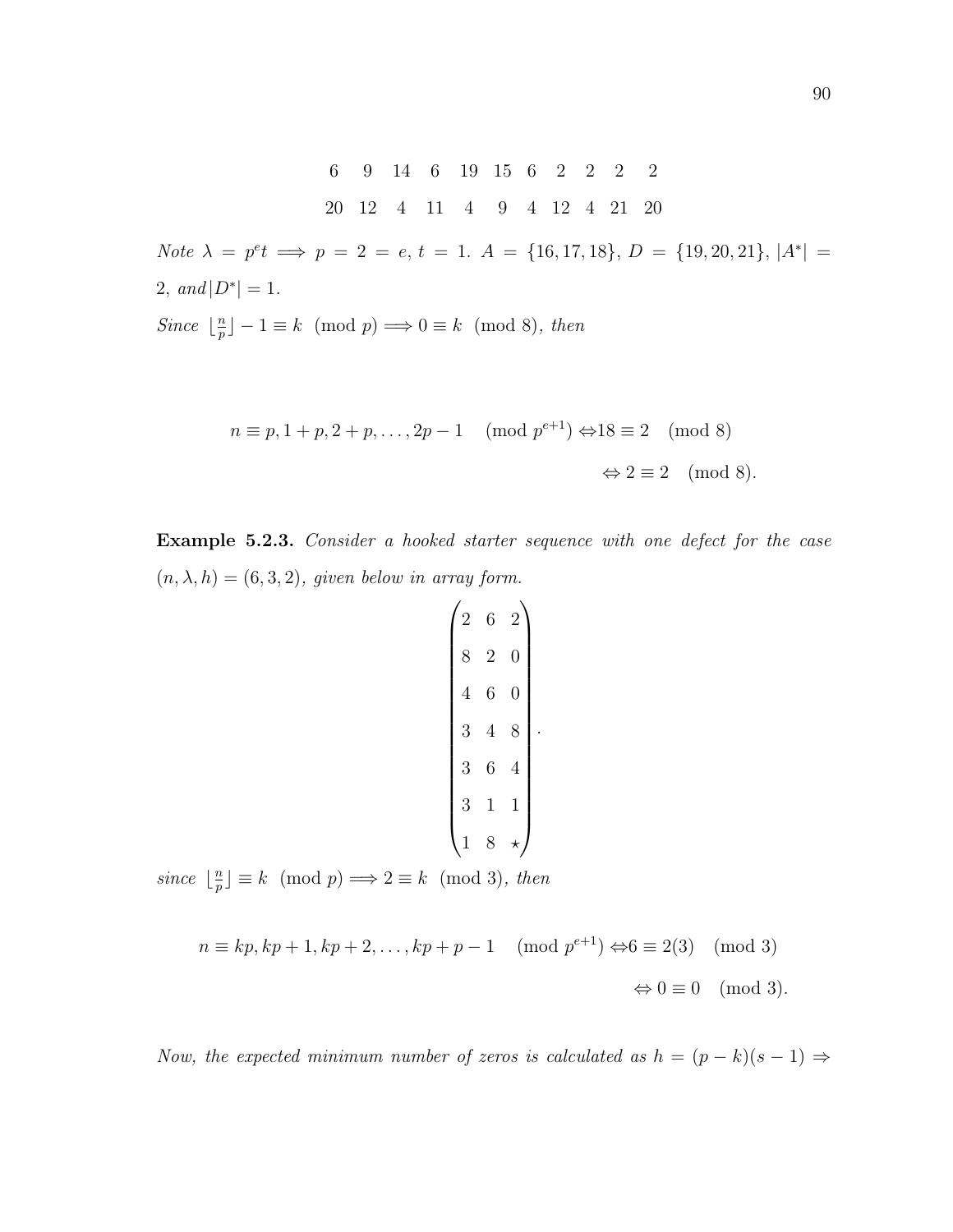$h = 2$ . This is in fact the case for the given sequence, where we have two zeros in the third column of the array. However, the last zero in the array lies outside the sequence represented by a star. The permissible locations of the zeros are given by  $s_i$ , such that  $i \equiv k + 1, \ldots, p - 1, 0 \pmod{p} \Rightarrow i \equiv 0 \pmod{3}$ . This is in fact the case for the qiven sequence, where  $6, 9 \equiv 0 \pmod{3}$ .

Example 5.2.4. Consider a hooked starter sequence with three defects for the case  $(n, \lambda, h) = (9, 4, 3)$ , given below in (transpose) array form:

12 4 11 4 10 4 12 4 3 10 5 3 12 11 10 5 1 1 12 10 0 2 2 2 2 6 3 11 6 3 0 6 5 0 6 1 1 5 11  $\star$ Note  $\lambda = p^e t \implies p = 2 = e, t = 1, A = \{7, 8, 9\}, D = \{10, 11, 12\}, |A^*| =$ 1, and  $|D^*|=2$ . since,  $\lfloor \frac{n}{n} \rfloor$  $\binom{n}{p} + 1 \equiv k \pmod{p} \Longrightarrow 1 \equiv k \pmod{2}$  then

$$
n \equiv kp - p, kp + (1 - p), \dots, kp - 1 \pmod{p^{e+1}} \Leftrightarrow 9 \equiv 1 \pmod{8}
$$

$$
\Leftrightarrow 1 \equiv 1 \pmod{8}.
$$

Now, the expected minimum number of zeros is calculated as  $h = (p - k)(s - 1) \Rightarrow$  $h = 3$ . This is in fact the case for the given sequence. The permissible locations of the zeros are given by  $s_i$  such that  $i \equiv k + 1, \ldots, p - 1, 0 \pmod{p} \Rightarrow i \equiv 0 \pmod{2}$ . This is in fact the case for the given sequence, where  $2, 22, 28 \equiv 0 \pmod{2}$ .

### 5.3 Computational Results

In this section, we present some computational results for generalized (extended) starter sequences with the minimum number of zeros (hooks) and with multiplicity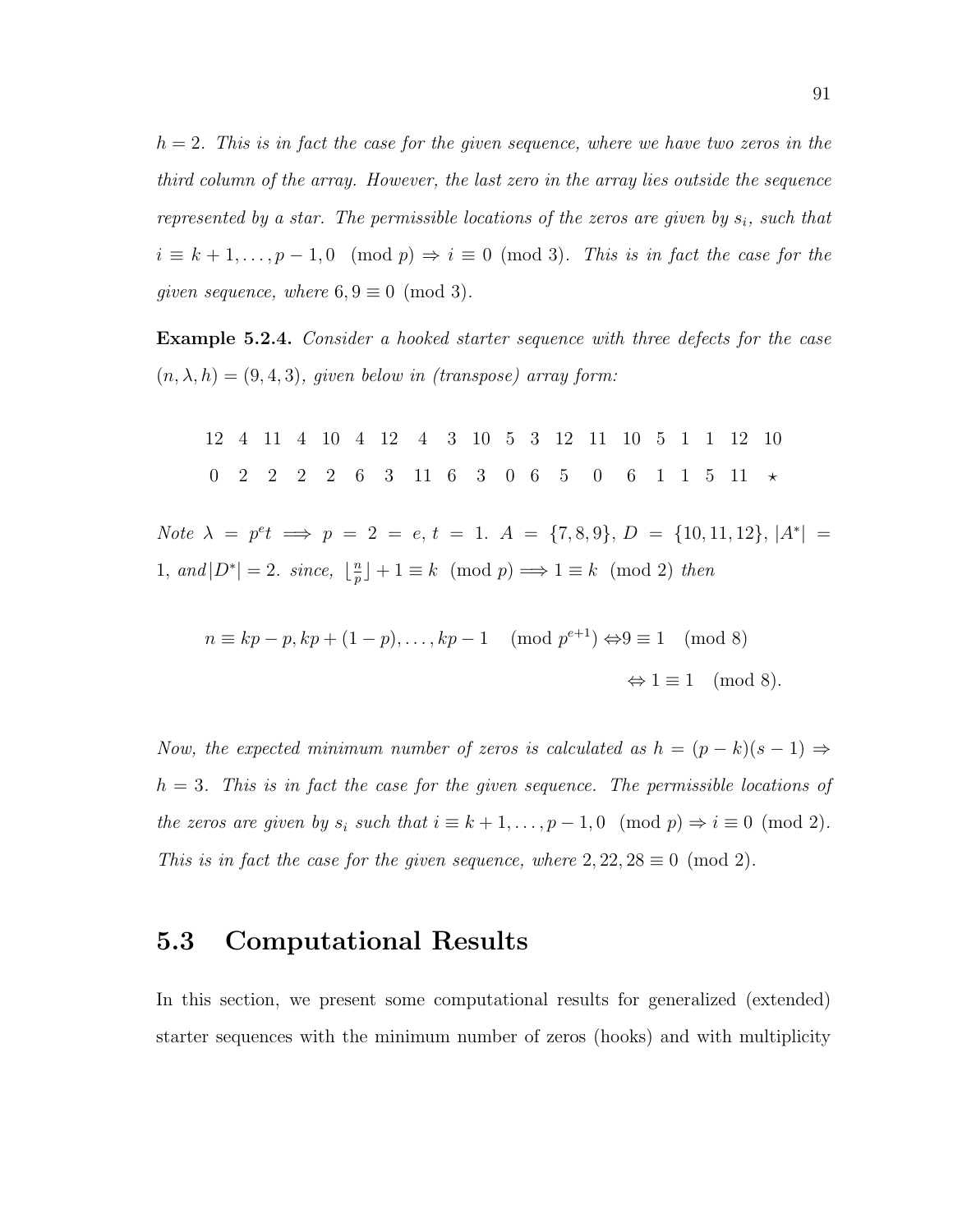$(\lambda = 3, 4)$  as shown in Tables (1) and (2). These results were obtained by an exhaustive computer search. The original program was written by David Churchill in his Honors project under the supervision of Nabil Shalaby. New results are presented here in this section, an exhaustive search shows that there exists one generalized extended starter sequence of order 17 and multiplicity  $\lambda = 4$ .

 $(4, 17)$ -GES:

7, 19, 1, 1, 1, 1, 21, 7, 10, 8, 13, 20, 14, 3, 7, 15, 3, 8, 10, 3, 19, 7, 3, 13, 11, 8, 14, 21, 10, 12, 15, 20, 5, 8, 9, 11, 13, 5, 10, 19, 14, 12, 5, 9, 6, 15, 11, 5, 21, 13, 6, 20, 9, 12, 14, 4, 6, 11, 19, 4, 15, 9, 6, 4, 2, 12, 2, 4, 2, 21, 2, 20.

The next result is that there exists one generalized starter sequence (4, 18)-GSS, one

 $(4, 19)$ -GSS, and four  $(4, 20)$ -GSS.

 $n = 18$  and  $\lambda = 4$ 

7, 19, 1, 1, 1, 1, 21, 7, 10, , 8, 13, 20, 14, 3, 7, 15, 3, 8, 10, 3, 19, 7, 3, 13, 11, 8, 14, 21, 10, 12, 15, 20, 5, 8, 9, 11, 13, 5, 10, 19, 14, 12, 5, 9, 6, 15, 11, 5, 21, 13, 6, 20, 9, 12, 14, 4, 6, 11, 19, 4, 15, 9, 6, 4, 2, 12, 2, 4, 2, 21, 2, 20.

 $n = 19$  and  $\lambda = 4$ 

5, 17, 2, 19, 2, 5, 2, 21, 2, 15, 5, 9, 11, 4, 13, 5, 16, 4, 17, 14, 9, 4, 19, 11, 15, 4, 10, 13, 21, 9, 7, 12, 16, 14, 11, 17, 10, 7, 9, 15, 13, 19, 8, 12, 7, 11, 10, 14, 16, 21, 8, 7, 17, 13, 15, 12, 10, 6, 8, 3, 19, 14, 3, 6, 16, 3, 8, 12, 3,  $6, 21, 1, 1, 1, 1, 6.$ 

 $n = 20$  and  $\lambda = 4$ 

20, 11, 22, 1, 1, 1, 1, 24, 14, 16, 3, 18, 11, 3, 7, 12, 3, 13, 15, 3, 20, 7, 14, 11, 22, 16, 6, 12, 7, 18, 13, 24, 6, 15, 11, 7, 14, 8, 6, 12, 20, 16, 10, 13, 6, 8, 22, 18, 15, 9, 14, 12, 10, 8, 5, 24, 13, 16, 9, 5, 20, 8, 10, 15, 5, 18, 4, 9, 22, 5, 4, 2, 10, 2, 4, 2, 9, 2, 4, 24.

20, 24, 4, 2, 9, 2, 4, 2, 10, 2, 4, 5, 22, 9, 4, 18, 5, 15, 10, 8, 20, 5, 9, 16, 13, 24, 5, 8, 10, 12, 14, 9, 15, 18, 22, 5, 6, 13, 10, 16, 20, 12, 6, 8, 14, 7, 11, 15, 6, 24, 13, 18, 7, 12, 6, 16, 22, 11, 14, 7, 20, 3, 15, 13, 3, 12, 7, 3, 11, 18, 3, 16, 14, 24, 1, 1, 1, 1, 22, 11.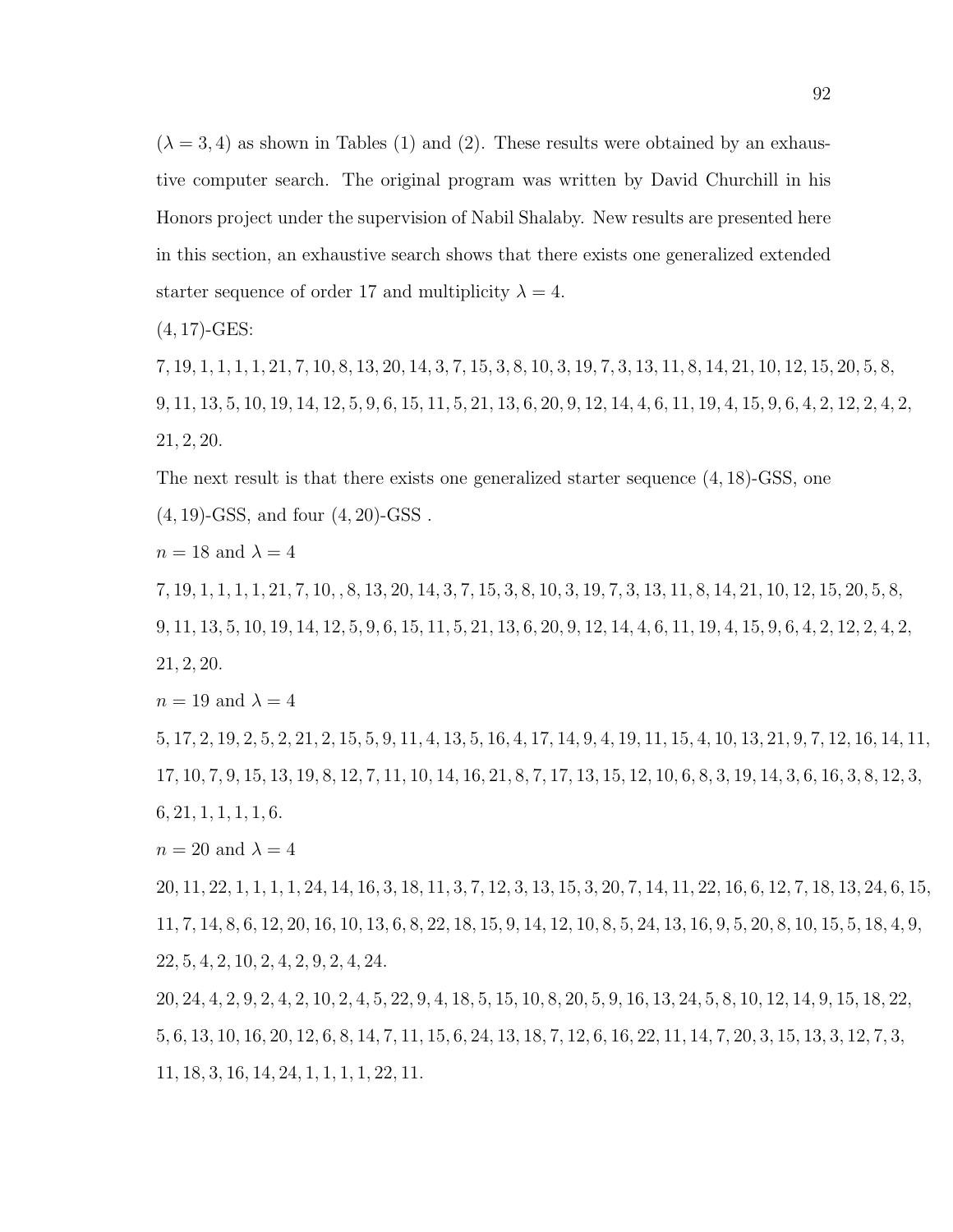, 11, 6, 19, 25, 5, 20, 14, 6, 23, 5, 13, 11, 15, 6, 5, 1, 1, 1, 1, 6, 14, 19, 11, 13, 17, 20, 3, 15, 25, 3, 7, 23, 3, , 14, 3, 13, 7, 12, 8, 19, 17, 15, 9, 7, 20, 10, 8, 14, 13, 12, 7, 9, 25, 23, 8, 10, 15, 17, 19, 4, 9, 12, 8, 4, 20, , 2, 4, 2, 9, 2, 4, 2, 12, 17, 10, 23, 25.

, 2, 16, 2, 5, 2, 17, 2, 4, 5, 18, 21, 4, 8, 5, 10, 4, 7, 16, 5, 4, 8, 19, 17, 7, 10, 26, 12, 18, 8, 13, 7, 21, 14, 16, , 6, 8, 7, 12, 17, 19, 6, 13, 11, 10, 18, 14, 6, 9, 16, 12, 26, 21, 6, 11, 13, 17, 9, 3, 19, 14, 3, 12, 18, 3, 11, 9, , 13, 1, 1, 1, 1, 21, 14, 9, 11, 26, 19.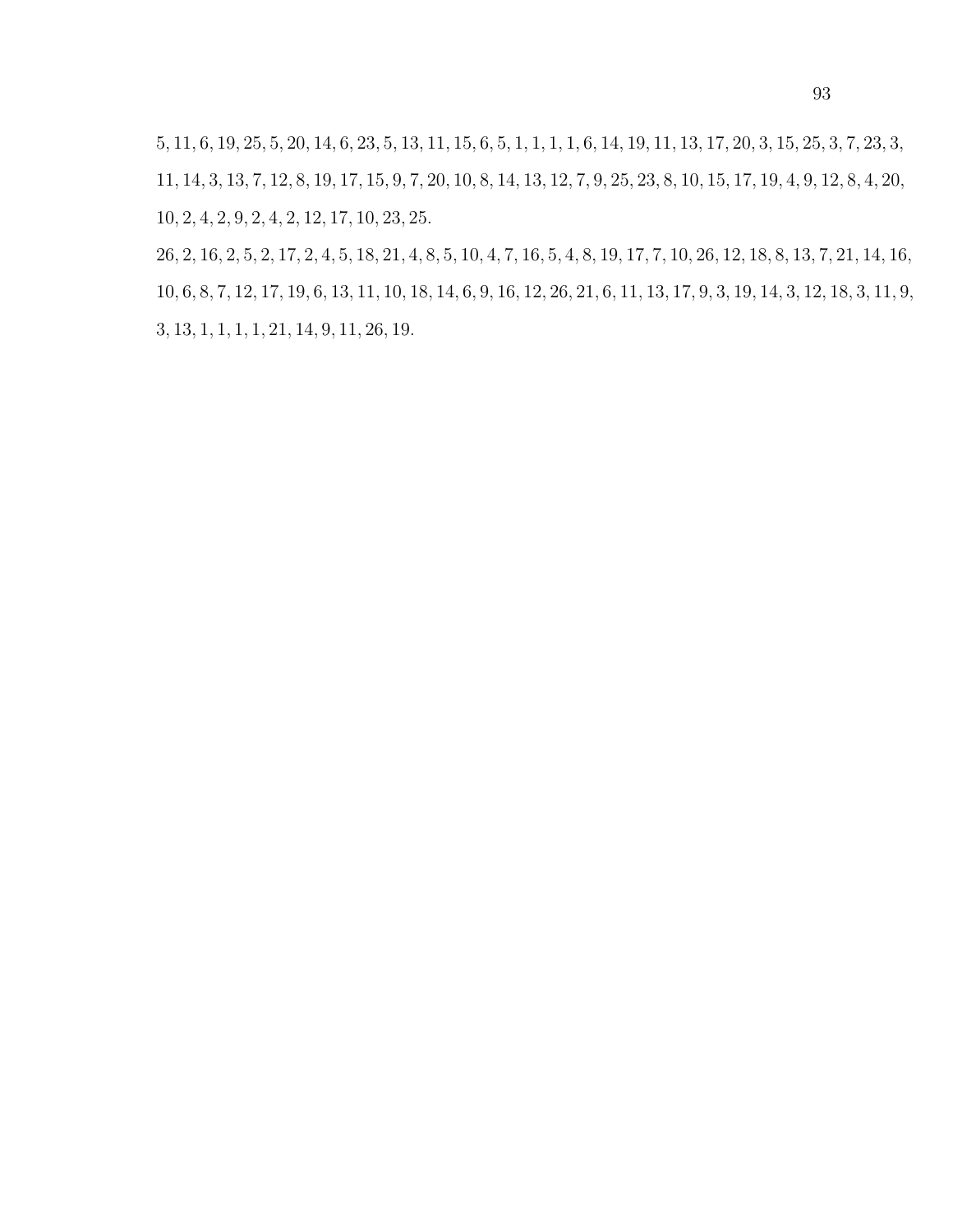|                  |                                                                                                     |                | Number of the starter                   |
|------------------|-----------------------------------------------------------------------------------------------------|----------------|-----------------------------------------|
| $\mathbf n$      | Samples of the generalized (extended) starter sequences of order $(n)$ ,                            | h              | sequences including<br>Skolem sequences |
|                  | multiplicity ( $\lambda = 3$ ), with the minimum number of zeros (h).                               |                |                                         |
| $\boldsymbol{2}$ |                                                                                                     |                | $\mathbf{0}$                            |
|                  |                                                                                                     |                | $\mathbf 0$                             |
| 3                |                                                                                                     |                |                                         |
| $\overline{4}$   | 5,7,0,3,0,5,3,0,7,3,5,1,1,1,0,7                                                                     | $\overline{4}$ | $52\,$                                  |
|                  | 6,0,1,1,1,5,6,0,0,2,5,2,6,2,0,5                                                                     |                |                                         |
|                  | 2,5,2,6,2,0,5,0,0,6,0,5,1,1,1,6                                                                     |                |                                         |
|                  | 7,0,4,6,0,0,4,7,0,6,4,1,1,1,7,6                                                                     |                |                                         |
| 5                | 8,5,1,1,1,4,5,0,8,4,2,5,2,4,2,0,8                                                                   | $\overline{2}$ | 14                                      |
|                  | 6,7,1,1,1,2,6,2,7,2,3,0,6,3,0,7,3                                                                   |                |                                         |
|                  | 3,7,0,3,6,0,3,2,7,2,6,2,1,1,1,7,6                                                                   |                |                                         |
|                  | 7,1,1,1,6,0,3,7,0,3,6,2,3,2,7,2,6                                                                   |                |                                         |
| 6                | $9,1,1,1,2,5,2,6,2,9,5,3,0,6,3,5,0,3,9,6$                                                           | $\mathbf{2}$   | 48                                      |
|                  | $7,9,2,5,2,0,2,7,5,3,9,0,3,5,7,3,1,1,1,9$                                                           |                |                                         |
|                  | $9,5,6,1,1,1,5,0,6,9,3,5,0,3,6,2,3,2,9,2$                                                           |                |                                         |
|                  | 8,9,0,2,7,2,3,2,8,3,9,7,3,1,1,1,8,0,7,9                                                             |                |                                         |
| $\overline{7}$   | $5,7,0,4,9,5,3,4,7,3,5,4,3,9,2,7,2,0,2,1,1,1,9$                                                     | $\overline{2}$ | 132                                     |
|                  | $7,10,0,3,4,0,3,7,4,3,6,10,4,2,7,2,6,2,1,1,1,10,6$                                                  |                |                                         |
|                  | $11,9,0,5,1,1,1,7,5,3,9,11,3,5,7,3,2,0,2,9,2,7,11$                                                  |                |                                         |
|                  | $8,10,4,1,1,1,4,6,8,3,4,10,3,6,0,3,8,0,2,6,2,10,2$                                                  |                |                                         |
| 8                | $9,6,10,1,1,1,2,6,2,9,2,5,10,6,3,4,5,3,9,4,3,5,10,4$                                                | $\mathbf{0}$   | $\boldsymbol{2}$                        |
|                  | $4,10,5,3,4,9,3,5,4,3,6,10,5,2,9,2,6,2,1,1,1,10,6,9$                                                |                |                                         |
| $\overline{9}$   | $4,11,9,3,4,5,3,7,4,3,5,9,11,6,7,5,1,1,1,6,9,7,2,11,2,6$                                            | $\mathbf{0}$   | 36                                      |
|                  | $10,8,12,5,1,1,1,4,5,8,10,4,6,5,12,4,3,8,6,3,10,2,3,2,6,2,12$                                       |                |                                         |
|                  | $5,10,12,3,4,5,3,8,4,3,5,10,4,6,12,8,1,1,1,6,2,10,2,8,2,6,12$                                       |                |                                         |
|                  | $12,8,1,1,1,10,5,3,6,8,3,5,12,3,6,10,5,8,4,2,6,2,4,2,12,10,4$                                       |                |                                         |
| 10               | $10, 14, 6, 1, 1, 1, 3, 9, 6, 3, 10, 8, 3, 4, 6, 14, 9, 4, 5, 8, 10, 4, 2, 5, 2, 9, 2, 8, 5, 14$    | $\mathbf{0}$   | 172                                     |
|                  | $13, 10, 3, 7, 5, 3, 6, 9, 3, 5, 7, 10, 6, 13, 5, 4, 9, 7, 6, 4, 2, 10, 2, 4, 2, 9, 13, 1, 1, 1$    |                |                                         |
|                  | $14, 10, 4, 12, 8, 2, 4, 2, 5, 2, 4, 10, 8, 5, 14, 12, 3, 6, 5, 3, 8, 10, 3, 6, 1, 1, 1, 12, 14, 6$ |                |                                         |
|                  | $5,3,10,13,3,5,9,3,6,4,5,7,10,4,6,9,13,4,7,2,6,2,10,2,9,7,1,1,1,13$                                 |                |                                         |
| 11               | $11,9,13,2,5,2,6,2,8,5,9,11,6,7,5,13,8,4,6,9,7,4,11,3,8,4,3,7,13,3,1,1,1$                           | $\mathbf{0}$   | 196                                     |
|                  | $16,5,13,11,4,2,5,2,4,2,8,5,4,9,11,13,16,6,8,1,1,1,9,6,3,11,8,3,13,6,3,9,16$                        |                |                                         |
|                  | $16,8,3,4,11,3,6,4,3,8,10,4,6,9,5,11,16,8,6,5,10,2,9,2,5,2,11,1,1,1,10,9,16$                        |                |                                         |
|                  | $3,4,13,3,14,4,3,12,2,4,2,5,2,7,8,13,5,6,14,12,7,5,8,6,1,1,1,7,13,6,8,12,14$                        |                |                                         |
| 12               | $12,16,1,1,1,10,2,7,2,11,2,8,12,5,7,10,6,16,5,8,11,7,6,5,12,10,4,8,6,3,4,11,3,16,4,3$               | $\mathbf{0}$   | 550                                     |
| 13               |                                                                                                     |                | $\overline{0}$                          |
|                  |                                                                                                     |                |                                         |
| 14               | $14,20,4,13,11,3,4,12,3,8,4,3,10,5,14,11,13,8,5,12,7,20,10,5,6,8,11,7,14,13,6,12,$                  | $\mathbf{0}$   | 5904                                    |
|                  | 10, 2, 7, 2, 6, 2, 1, 1, 1, 20.                                                                     |                |                                         |
|                  | $14,19,17,13,9,6,1,1,1,3,11,6,3,9,14,3,13,6,8,17,19,11,9,2,7,2,8,2,14,13,5,7,11,4,$                 |                |                                         |
|                  | 8,5,17,4,7,19,5,4.                                                                                  |                |                                         |
| 15               | $15,21,12,14,6,2,13,2,5,2,6,9,11,5,12,15,6,14,5,13,9,3,21,11,3,8,12,3,7,9,15,14,13,8,$              | $\overline{0}$ | 27414                                   |
|                  | 11,7,4,1,1,1,4,8,7,21,4.                                                                            |                |                                         |
|                  | $15,18,12,20,14,1,1,1,2,8,2,10,2,7,12,15,6,8,14,18,7,10,6,20,9,8,12,7,6,5,15,10,14,9,$              |                |                                         |
|                  | 5,3,4,18,3,5,4,3,9,20,4.                                                                            |                |                                         |

Table 5.1: (3,n)-(extended) starter sequences with the minimum number of zeros.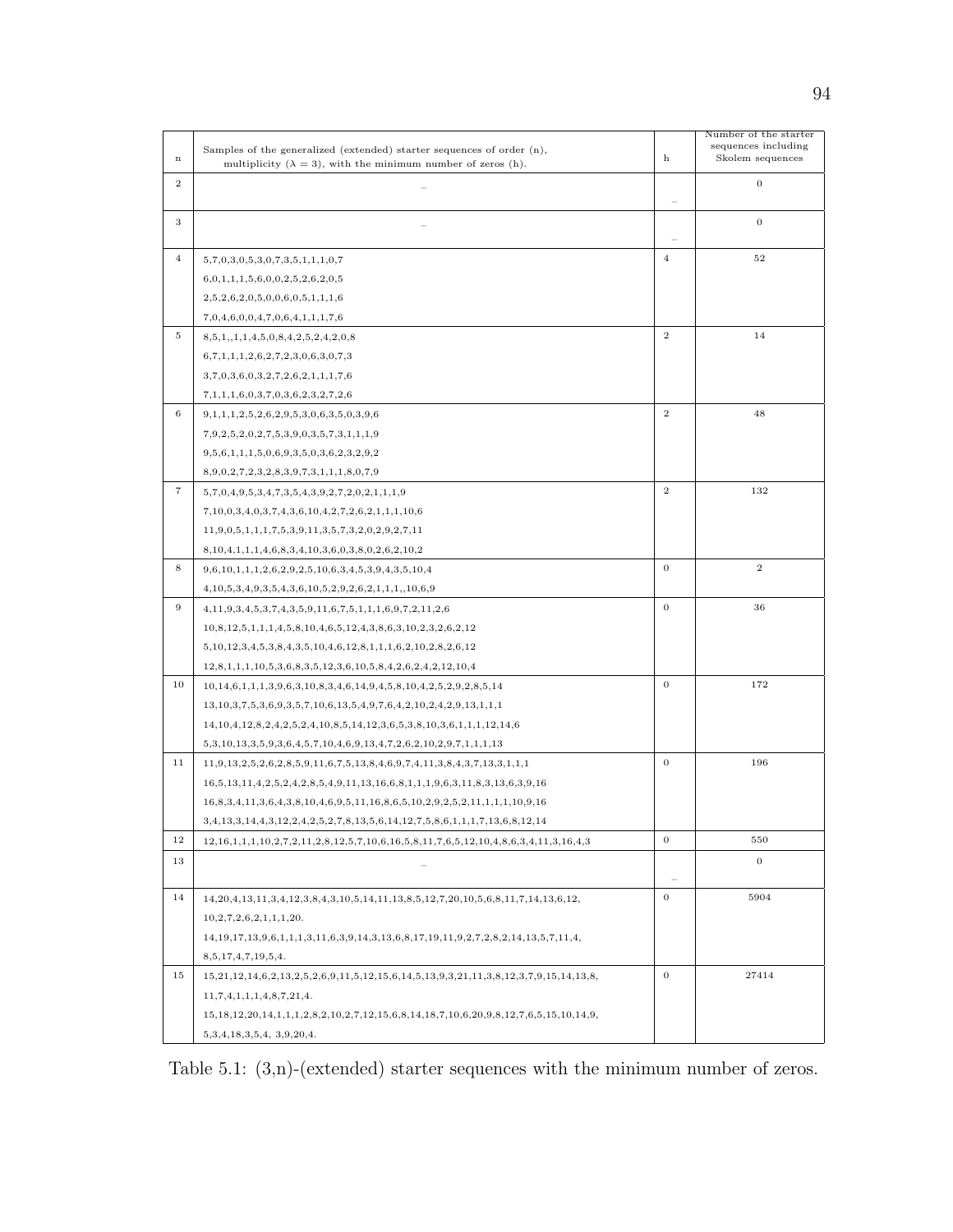|                | Samples of the generalized (extended) starter sequences of order $(n)$ ,                                                    |                | Number of the starter                   |
|----------------|-----------------------------------------------------------------------------------------------------------------------------|----------------|-----------------------------------------|
| $\mathbf n$    | multiplicity ( $\lambda = 4$ ), with the minimum number of zeros (h).                                                       | h              | sequences including<br>Skolem sequences |
| $\mathbf{2}$   | 2,0,2,0,2,0,2,1,1,1,1                                                                                                       | 3              | $\overline{2}$                          |
|                | 1,1,1,1,2,0,2,0,2,0,2                                                                                                       |                |                                         |
| 3              | 4,2,0,2,4,2,0,2,4,0,0,0,4,1,1,1,1                                                                                           | 5              | $\,$ 6 $\,$                             |
|                | 4,0,0,2,4,2,0,2,4,2,0,0,4,1,1,1,1                                                                                           |                |                                         |
|                | 4,0,0,0,4,2,0,2,4,2,0,2,4,1,1,1,1                                                                                           |                |                                         |
| $\overline{4}$ |                                                                                                                             | 5              | $\overline{2}$                          |
|                | $5,0,6,0,0,5,0,2,6,2,5,2,0,2,6,5,1,1,1,1,6$                                                                                 |                |                                         |
|                | $6,1,1,1,1,5,6,2,0,2,5,2,6,2,0,5,0,0,6,0,5$                                                                                 |                |                                         |
| 5              | $6,3,7,0,3,0,6,3,0,7,3,2,6,2,0,2,7,2,6,1,1,1,1,7$                                                                           | $\overline{4}$ | 8                                       |
|                | $7,1,1,1,1,6,3,7,0,3,0,6,3,0,7,3,2,6,2,0,2,7,2,6$                                                                           |                |                                         |
|                | $3,7,0,3,0,6,3,0,7,3,2,6,2,0,2,7,2,6,1,1,1,1,7,6$                                                                           |                |                                         |
|                | $2,7,2,0,2,6,2,3,7,0,3,6,0,3,0,7,3,6,1,1,1,1,7,6$                                                                           |                |                                         |
| 6              | $6,8,1,1,1,1,6,3,0,8,3,4,6,3,0,4,3,8,6,4,2,0,2,4,2,8,2$                                                                     | 3              | $\,2$                                   |
|                | $2,8,2,4,2,0,2,4,6,8,3,4,0,3,6,4,3,8,0,3,6,1,1,1,1,8,6$                                                                     |                |                                         |
| 7              | $4,5,8,2,4,2,5,2,4,2,8,5,4,6,3,0,5,3,8,6,3,0,0,3,0,6,8,1,1,1,1,6$                                                           | $\overline{4}$ | 12                                      |
|                | $2,4,2,8,2,4,2,5,6,4,0,8,5,4,6,3,0,5,3,8,6,3,5,0,3,0,6,8,1,1,1,1$                                                           |                |                                         |
|                | $6,1,1,1,1,8,6,0,3,0,5,3,6,8,3,5,0,3,6,4,5,8,0,4,2,5,2,4,2,8,2,4$                                                           |                |                                         |
|                | $1,1,1,1,2,4,2,8,2,4,2,5,6,4,0,8,5,4,6,3,0,5,3,8,6,3,5,0,3,0,3,6,8$                                                         |                |                                         |
| 8              | $8,10,1,1,1,1,4,6,8,0,4,10,5,6,4,0,8,5,4,6,3,10,5,3,8,6,3,5,2,3,2,10,2,0,2$                                                 | 3              | $\,$ 6 $\,$                             |
|                | $2,0,2,10,2,3,2,5,3,6,8,3,5,10,3,6,4,5,8,0,4,6,5,10,4,0,8,6,4,1,1,1,1,10,8$                                                 |                |                                         |
| 9              | $10, 11, 12, 5, 1, 1, 1, 1, 5, 6, 10, 0, 11, 5, 12, 6, 3, 0, 5, 3, 10, 6, 3, 11, 4, 3, 12, 2, 4, 2, 11, 2, 4, 2, 12$        | 3              | 10                                      |
|                | $12,0,4,2,11,2,4,2,10,2,4,6,12,3,4,11,3,6,10,3,5,0,3,6,12,5,11,0,10,6,5,1,1,1,1,5,12,11,10$                                 |                |                                         |
| 10             | $14,5,1,1,1,1,5,6,9,0,10,5,0,6,14,8,5,9,3,6,10,3,0,8,3,6,9,3,14,4,10,8,$                                                    | 3              | $\,6$                                   |
|                | 2,4,2,9,2,4,2,8,10,4,14.                                                                                                    |                |                                         |
|                | $11, 2, 4, 2, 8, 2, 4, 2, 9, 7, 4, 11, 8, 6, 4, 3, 7, 9, 3, 6, 8, 3, 11, 7, 3, 6, 9, 5, 8, 0, 7, 6, 5, 11,$                 |                |                                         |
|                | 0,9,0,5,1,1,1,1,5.                                                                                                          |                |                                         |
|                | $11, 2, 4, 2, 0, 2, 4, 2, 9, 7, 4, 11, 8, 6, 4, 3, 7, 9, 3, 6, 8, 3, 11, 7, 3, 6, 9, 5, 8, 0,$                              |                |                                         |
|                | 7,6,5,11,0,9,8,5,1,1,1,1,5.                                                                                                 |                |                                         |
| 11             | $11, 13, 14, 7, 1, 1, 1, 1, 5, 0, 7, 11, 8, 5, 13, 0, 14, 7, 5, 6, 8, 0, 11, 5, 7, 6, 3, 13, 8, 3, 14, 6,$                  | 3              | 30                                      |
|                | 3,11,4,3,8,6,4,2,13,2,4,2,14,2,4.                                                                                           |                |                                         |
|                | $13,1,1,1,1,6,3,7,8,3,12,6,3,13,7,3,8,6,9,0,5,7,12,6,8,5,13,9,7,4,5,0,8,4,12,$                                              |                |                                         |
|                | 5,9,4,2,13,2,4,2,0,2,9,12.                                                                                                  |                |                                         |
| 12             | $13,5,10,14,0,0,5,1,1,1,1,5,10,13,7,4,5,14,6,4,9,7,10,4,6,8,13,4,7,9,6,14,10,$                                              | $\overline{2}$ | $\,2$                                   |
|                | 8, 3, 7, 6, 3, 9, 13, 3, 8, 2, 3, 2, 14, 2, 9, 2, 8                                                                         |                |                                         |
| 13             | $2,6,2,0,2,15,2,6,1,1,1,1,11,6,8,13,5,10,7,6,15,5,10,7,6,15,5,11,9,7,5,10,13,$                                              | 3              | 10                                      |
|                | $0,8,5,7,9,11,15,4,10,8,7,4,13,9,3,4,11,3,10,4,3,15,9,3,0,13.$                                                              |                |                                         |
|                | $10,1,1,1,1,12,16,4,0,14,10,4,2,0,2,4,2,12,2,4,10,5,16,14,8,9,5,6,7,12,10,5,8,6,$                                           |                |                                         |
|                | $9,7,5,14,16,6,8,12,7,9,3,6,0,3,8,7,3,14,9,3,16.$                                                                           |                |                                         |
| 14             | $17, 13, 14, 6, 7, 1, 1, 1, 1, 6, 9, 7, 10, 11, 13, 6, 14, 17, 7, 9, 3, 6, 10, 3, 11, 7, 3, 13, 9, 3, 14, 8, 10,$           | $\mathbf{1}$   | $\overline{4}$                          |
|                | $5,17,11,0,9,5,8,13,4,10,5,14,4,11,8,5,4,2,17,2,4,2,8,2.$                                                                   |                |                                         |
|                | $17,9,14,6,7,1,1,1,1,6,9,7,10,11,13,6,14,17,7,9,3,6,10,3,11,7,3,13,9,3,14,8,10,$                                            |                |                                         |
|                | $5,17,11,0,4,5,8,13,4,10,5,14,4,11,8,5,4,2,17,2,13,2,8,2.$                                                                  |                |                                         |
| 15             | $4,10,8,19,4,15,11,6,4,7,8,10,4,6,13,14,7,11,8,6,15,10,19,7,9,6,8,13,11,14,7,10,2,9,$                                       | $\overline{2}$ | 6                                       |
|                | $2,15,2,0,2,11,13,19,9,14,5,1,1,1,1,5,15,9,3,13,5,3,0,14,3,5,19,3.$                                                         |                |                                         |
|                | $8,10,17,2,18,2,4,2,8,2,4,10,0,16,4,5,8,11,4,17,5,10,18,12,8,5,6,7,11,16,5,10,6,9,7,12,17,$                                 |                |                                         |
|                | $0,6,11,18,7,9,3,6,16,3,12,7,3,11,9,3,17,1,1,1,1,18,12,9,16$                                                                |                |                                         |
| 16             | $23,13,16,17,3,10,5,3,20,0,3,5,0,3,13,10,5,14,16,11,17,5,7,23,9,10,6,13,20,7,11,14,6,9,$                                    | $\overline{2}$ | 12                                      |
|                | $16, 10, 7, 17, 6, 8, 13, 11, 9, 7, 6, 14, 23, 8, 20, 4, 16, 9, 11, 4, 17, 8, 2, 4, 2, 14, 2, 4, 2, 8, 1, 1, 1, 1, 20, 23.$ |                |                                         |
|                | $18,2,21,2,12,2,13,2,9,6,1,1,1,1,16,6,12,9,18,13,11,6,15,21,5,8,9,6,12,5,16,11,13,8,5,9,$                                   |                |                                         |
|                | $18,15,10,5,12,8,11,7,21,13,16,4,10,8,7,4,15,11,18,4,0,7,10,4,3,0,16,3,7,21,3,15,10,3.$                                     |                |                                         |

Table 5.2: (4,n)-(extended) starter sequences with the minimum number of zeros.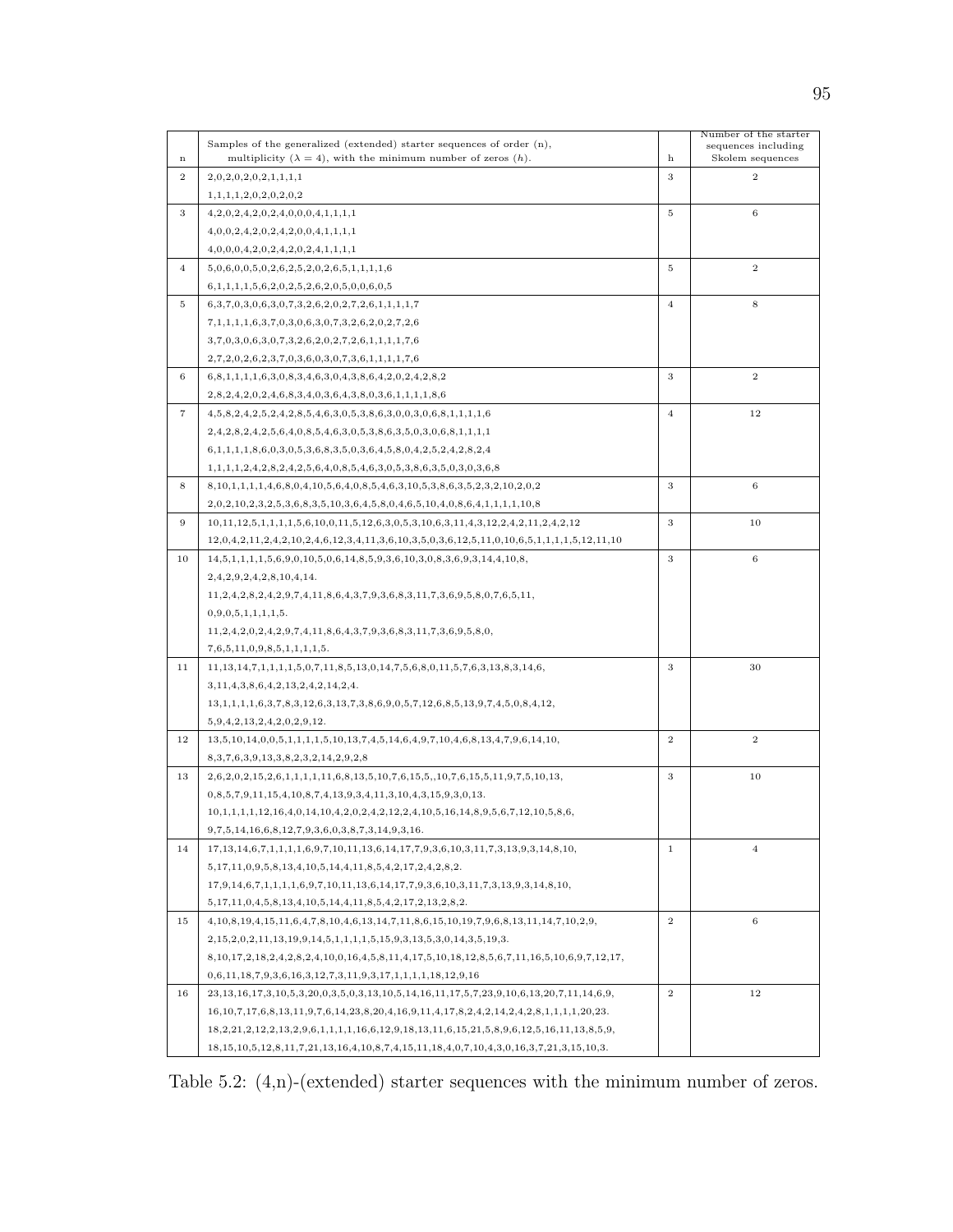### Chapter 6

# Conclusion and Further Research

In this thesis, new families of the starter sequences were introduced, which will be useful in combinatorial designs and graph theory. Moreover, all the necessary conditions and some of the sufficient conditions of their existence were determined. We introduced starter-labelled graphs, and we provided the conditions for the existence of the minimum hooked starter-labeling of paths, cycles, and  $k$ -windmills. We also introduced pseudo-starter sequences, which is a generalization of pseudo-Skolem sequences. Furthermore, we provided some of the conditions for the existence of several types of pseudo-starter sequences. We also introduced generalized (extended) starter sequences, we determined the necessary conditions for their existence, and we determined, with few possible exceptions, the minimum number of zeros and their permissible locations for the existence of generalized (extended) starter sequences. In future work, we can introduce another generalization of a starter sequence, called near-starter sequences. It is not hard to determine their necessary conditions by using

**Definition 6.0.1.** An m-near-starter sequence of order n is a sequence of  $2n - 2$ positive integers m-near- $SS_n = (s_1, s_2, \ldots, s_{2n-2})$  such that, for every positive integer

the same technique that we have used in this thesis.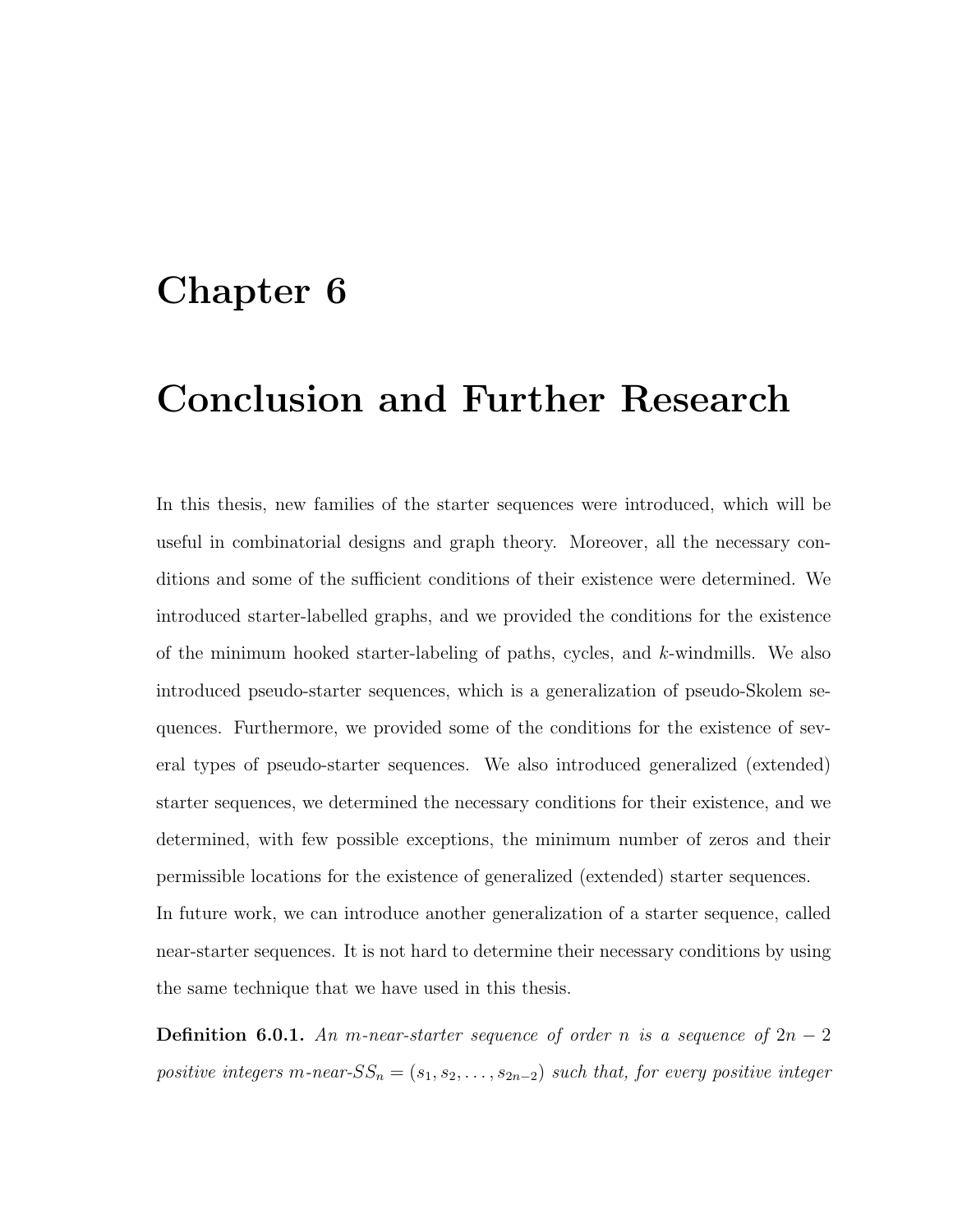$i \in [1,n] \setminus \{m\}$ , either i or  $i^{-1}$  appears exactly twice in the sequence m-near-SS<sub>n</sub>, and if  $s_a = s_b = i$  or  $i^{-1}$ , then  $|b - a| = i$  or  $i^{-1}$ , respectively, such that  $i^{-1}$  is the additive inverse of i in  $\mathbb{Z}_{2n+1}$ , where  $i^{-1}$  is referred to as a defect of the sequence, and m is the missing point.

For example, the sequence  $(9, 6, 2, 5, 2, 1, 1, 6, 5, 9)$  is a 3-near-starter sequence of order 6 with one defect  $(4^{-1})$  where the missing point  $(m = 3)$ .

Theorem 6.0.1. There exists an m-near-starter sequence of order n with one defect only if one of the following condition holds:

1.  $n \equiv 0, 1 \pmod{4}$  and m is even, or

2.  $n \equiv 2, 3 \pmod{4}$  and m is odd.

**Definition 6.0.2.** A k-extended m-near-starter sequence of order n is a sequence mnear- $SS_n(k) = (s_1, s_2, \ldots, s_{2n-1})$  satisfying the conditions of near-starter sequences, with the additional condition that it contains exactly one empty position, which is in position k, denoted by  $*$  or 0.

For example, the sequence  $(12, 6, 4, 2, 7, 2, 4, 6, 0, 1, 1, 7, 12)$  is a 9-extended-nearstarter sequence of order 7 with one defect  $(3^{-1})$  and  $m = 5$ .

**Theorem 6.0.2.** There exists a k-extended m-near-starter sequence of order n with one defect only if one of the following condition holds:

1.  $n \equiv 0, 1 \pmod{4}$ , and m and k are of opposite parity, or

2.  $n \equiv 2, 3 \pmod{4}$ , and m and k are of the same parity.

#### Some open problems include:

1. Determining the sufficient conditions for the existence of near-starter sequences and extended near-starter sequences.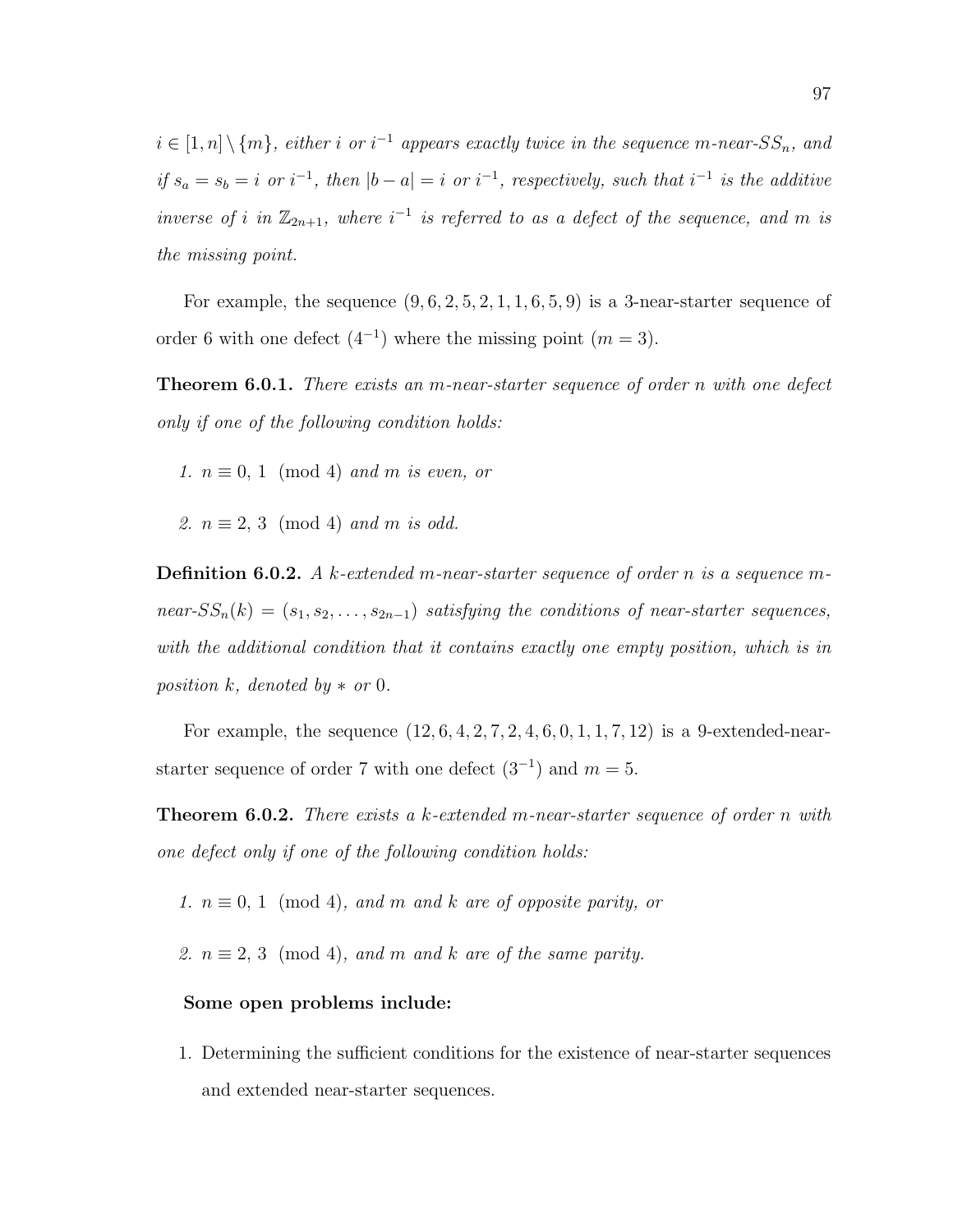- 2. Proving that the necessary conditions are sufficient for the existence of perfect, hooked, and extended starter sequences with  $m$  defects for all the remaining admissible defects, where  $m > 2$ .
- 3. Determining the sufficient conditions for the existence of excess starter sequences.
- 4. Determining the sufficient conditions for the existence of pseudo-starter sequences for all admissible defects.
- 5. Determining the sufficient conditions for labelling classes of hexagonal chains by using starter sequences for all admissible defects.
- 6. Finding some applications of pseudo-starter sequences.
- 7. Determining the sufficient conditions for the existence of generalized perfect, extended, and near-starter sequences.
- 8. Finding some applications of the generalized perfect, extended, and near-starter sequences.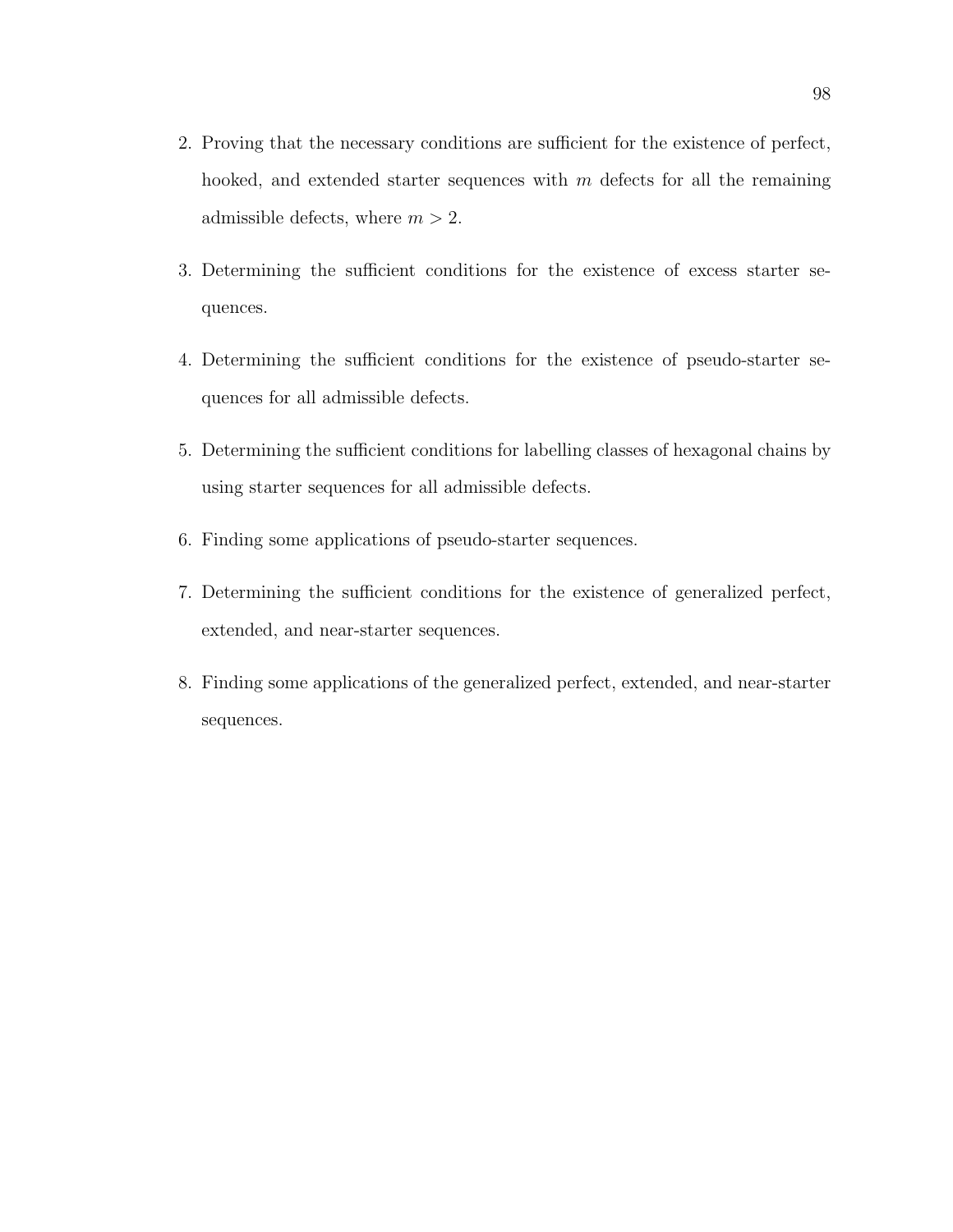# Bibliography

- [1] A. Ababneh and N. Shalaby. Structure of indecomposable m-fold starters. (preprint).
- [2] J. Abrham and A. Kotzig. Skolem sequences and additive permutations. Discrete Math., 37:143–146, 1981.
- [3] B. A. Anderson and K. B. Gross. Starter-adder methods in the construction of Howell designs. J. Austral. Math. Soc. Ser. A, 24(3):375–384, 1977.
- [4] C. A. Baker. Extended Skolem sequences. J. Combin. Des., 3(5):363–379, 1995.
- [5] C. A. Baker and J. D. A. Manzer. Skolem-labeling of generalized three-vane windmills. Australas. J. Combin., 41:175–204, 2008.
- [6] C. A. Baker, R. J. Nowakowski, N. Shalaby, and A. Sharary. m-fold and extended m-fold Skolem sequences, 1994.
- [7] C.A. Baker, V. Link, and N. Shalaby. Extended near skolem sequences. preprint.
- [8] K. Chen, G. Ge, and L. Zhu. Starters and related codes. J. Statist. Plann. Inference, 86(2):379–395, 2000. Special issue in honor of Professor Ralph Stanton.
- [9] Charles J. Colbourn and Jeffrey H. Dinitz, editors. Handbook of combinatorial designs. Discrete Mathematics and its Applications (Boca Raton). Chapman & Hall/CRC, Boca Raton, FL, second edition, 2007.
- [10] Charles J. Colbourn and Eric Mendelsohn. Kotzig factorizations: existence and computational results. In Theory and practice of combinatorics, volume 60 of North-Holland Math. Stud., pages 65–78. North-Holland, Amsterdam, 1982.
- [11] Roy O. Davies. On Langford's problem. II. Math. Gaz., 43:253–255, 1959.
- [12] J. H. Dinitz and D. R. Stinson. A note on Howell designs of odd side. Utilitas Math., 18:207–216, 1980.
- [13] J. H. Dinitz and D. R. Stinson. The spectrum of Room cubes. European J. Combin., 2(3):221–230, 1981.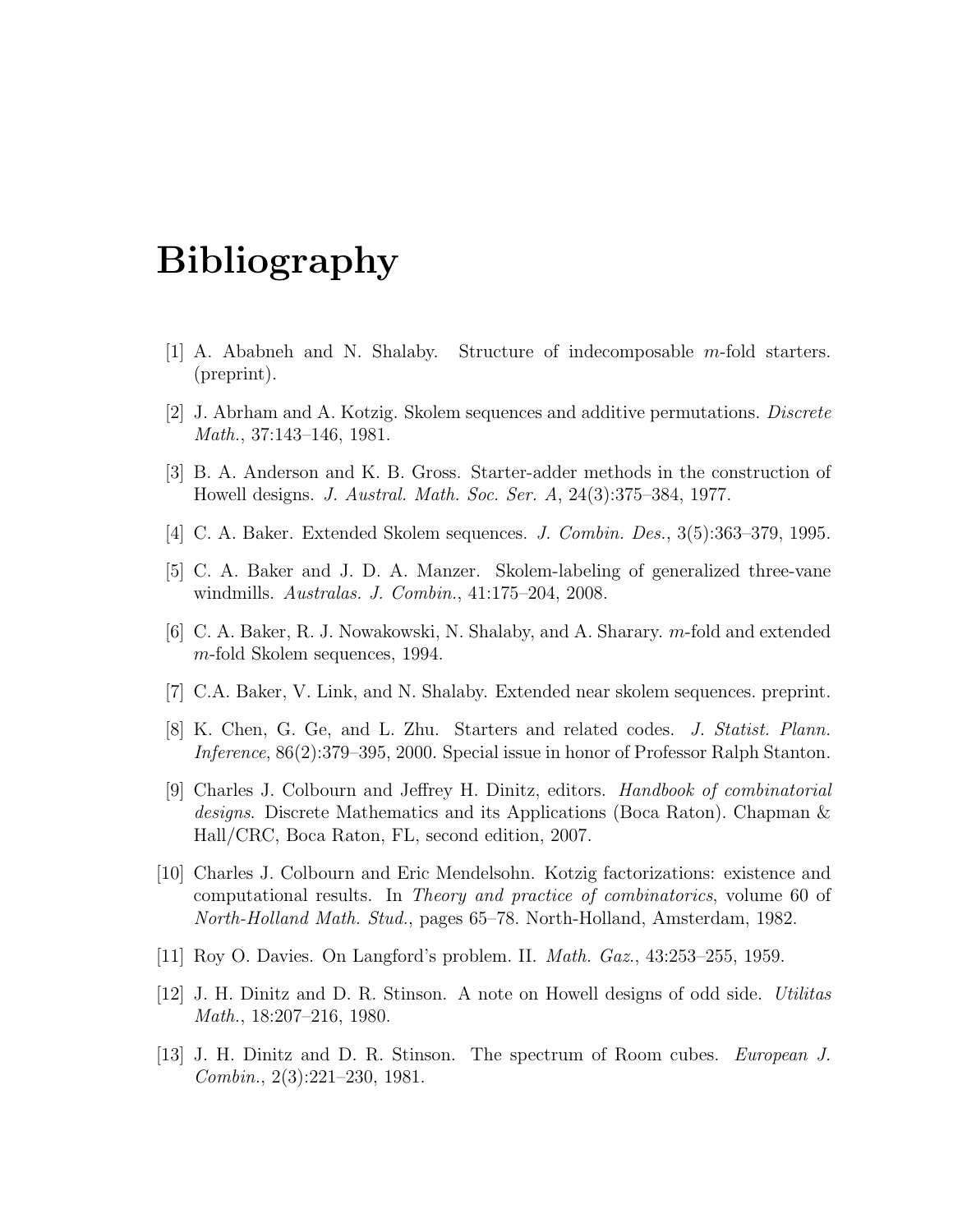- [14] Jeffrey H. Dinitz and Douglas R. Stinson, editors. Contemporary design theory. Wiley-Interscience Series in Discrete Mathematics and Optimization. John Wiley & Sons, Inc., New York, 1992. A collection of surveys, A Wiley-Interscience Publication.
- [15] Norman J. Finizio and Philip A. Leonard. Inductive extensions of some Zcyclic whist tournaments. Discrete Math., 197/198:299–307, 1999. 16th British Combinatorial Conference (London, 1997).
- [16] Nevena Francetic and Eric Mendelsohn. A survey of Skolem-type sequences and Rosa's use of them. Math. Slovaca, 59(1):39–76, 2009.
- [17] Frank S. Gillespie and W. R. Utz. A generalized Langford problem. Fibonacci Quart., 4:184–186, 1966.
- [18] J. D. Horton. The construction of Kotzig factorizations. Discrete Math., 43(2- 3):199–206, 1983.
- [19] J. D. Horton. Hamilton path tournament designs. Ars Combin., 27:69–74, 1989.
- [20] Liantao Lan, Yanxun Chang, and Lidong Wang. Cyclic constant-weight codes: upper bounds and new optimal constructions. IEEE Trans. Inform. Theory, 62(11):6328–6341, 2016.
- [21] C. Dudley Langford. Problem. Math. Gaz., 42:228, 1958.
- [22] Eugene Levine. On the generalized Langford's problem. Fibonacci Quart., 6:135– 138, 1968.
- [23] V. Linek and N. Shalaby. The existence of  $(p, q)$ -extended Rosa sequences. *Dis*crete Math., 308(9):1583–1602, 2008.
- [24] Václav Linek and Zhike Jiang. Extended Langford sequences with small defects. J. Combin. Theory Ser. A, 84(1):38–54, 1998.
- [25] Manrique Mata-Montero, Steven Normore, and Nabil Shalaby. Generalized Langford sequences: new results and algorithms. Int. Math. Forum, 9(1-4):155–181, 2014.
- [26] E. Mendelsohn and N. Shalaby. Skolem labelled graphs. Discrete Math., 97(1- 3):301–317, 1991.
- [27] E. Mendelsohn and N. Shalaby. On Skolem labelling of windmills. Ars  $Combin$ , 53:161–172, 1999.
- [28] Mariusz Meszka and Alexander Rosa. Cubic leaves. Australas. J. Combin., 61:114–129, 2015.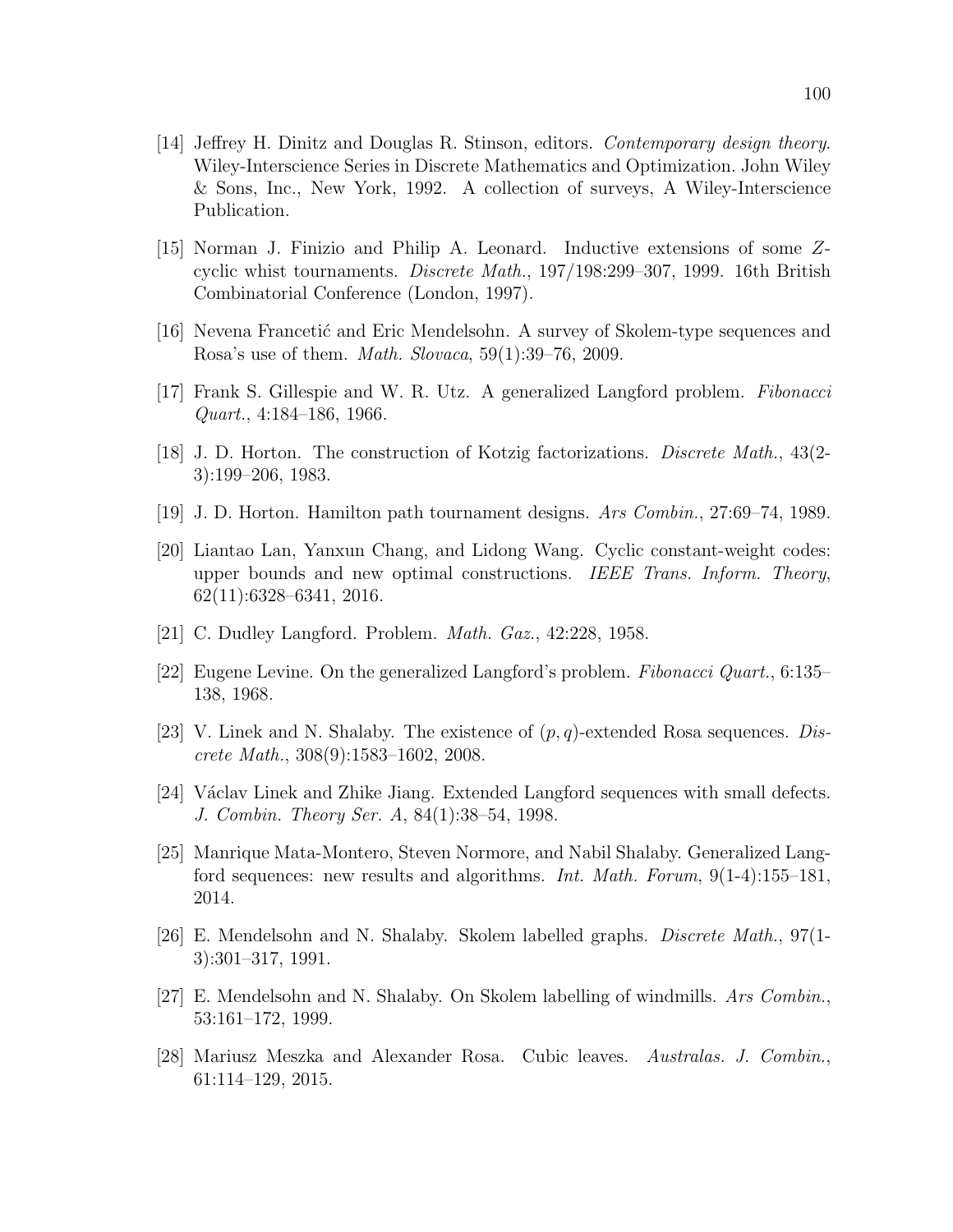- [29] Edward S. O'Keefe. Verification of a conjecture of Th. Skolem. Math. Scand., 9:80–82, 1961.
- [30] Farej Omer and Nabil Shalaby. Starter sequences and m-fold starter sequences, how can you begin? (submitted).
- [31] Farej Omer and Nabil Shalaby. Starter labelling of k-windmill graphs with small defects. Int. J. Comb., pages Art. ID 528083, 5, 2015.
- [32] Farej Omer and Nabil Shalaby. Generalized starter sequences. J. Inf. Optim. Sci., 39(6):1329–1348, 2018.
- [33] Farej Omer and Nabil Shalaby. Starter labelled graphs and psudo-starter sequences. *JCMCC*, (107):17-43, 2018.
- [34] David A. Pike, Asiyeh Sanaei, and Nabil Shalaby. Pseudo-Skolem sequences and graph Skolem labelling. *Math. Scand.*,  $120(1):17-38$ ,  $2017$ .
- [35] C. J. Priday. On Langford's problem I. Math. Gaz., 43:250–253, 1959.
- [36] Alexander Rosa. A note on cyclic Steiner triple systems.  $Mat-Fyz$ . Casopis Sloven. Akad. Vied, 16:285–290, 1966.
- [37] Alexander Rosa. On the cyclic decompositions of the complete graph into polygons with odd number of edges. *Casopis Pěst. Mat.*,  $91:53-63$ , 1966.
- [38] Alexander Rosa. On the cyclic decompositions of the complete graph into polygons with odd number of edges. Casopis Pěst. Mat.,  $91:53-63$ , 1966.
- [39] D. P. Roselle and T. C. Thomasson, Jr. On generalized Langford sequences. J. Combinatorial Theory Ser. A, 11:196–199, 1971.
- [40] David P. Roselle. Distributions of integers into s-tuples with given differences. pages 31–42, 1971.
- [41] N. Shalaby and M. A. Al-Gwaiz. Generalized hooked, extended, and near-Skolem sequences. J. Combin. Math. Combin. Comput., 26:113–128, 1998.
- [42] Nabil Shalaby. Skolem sequences: Generalizations and applications. ProQuest LLC, Ann Arbor, MI, 1991. Thesis (Ph.D.)–McMaster University (Canada).
- [43] Nabil Shalaby. The existence of near-Skolem and hooked near-Skolem sequences. Discrete Math., 135(1-3):303–319, 1994.
- [44] James E. Simpson. Langford sequences: perfect and hooked. Discrete Math., 44(1):97–104, 1983.